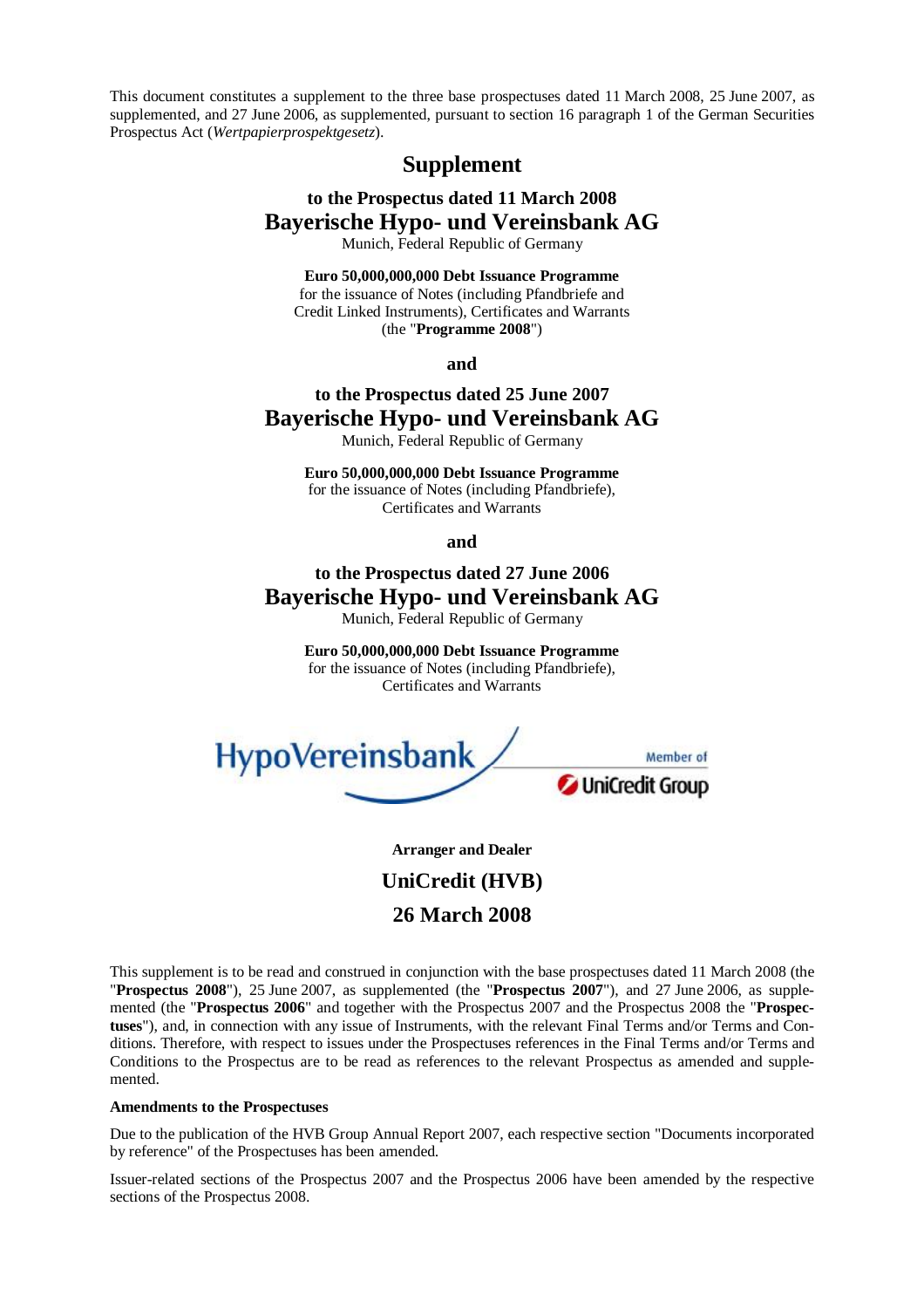**The Issuer accepts responsibility for the information contained in this Supplement and declares that, hav**ing taken all reasonable care to ensure that this is the case, the information contained in this Supplement is, to the best of its knowledge, in accordance with the facts and contains no omission likely to affect its **import.** 

**Investors who have already agreed to purchase or subscribe for the Instruments before the supplement is published shall have the right, exercisable within two working days after the publication of the supplement, to withdraw their acceptances, pursuant to section 16 paragraph 3 of the German Securities Prospectus Act.** 

**Bayerische Hypo- und Vereinsbank AG, MCD2 Debt Capital Markets Documentation, Arabellastraße 12, 81925 Munich, Germany, fax no.: +49-89-378 33 15964, has been appointed as recipient for the revocation**  notices according to Section 16 Paragraph 3 in connection with section 8 paragraph 1 sentence 4 of the **German Securities Prospectus Act.** 

**This Supplement and the Prospectuses are available during usual business hours on any weekday (except Saturdays and public holidays) at the office of Bayerische Hypo- und Vereinsbank AG, MCD2 Debt Capital Markets Documentation, Arabellastraße 12, 81925 Munich, Germany.**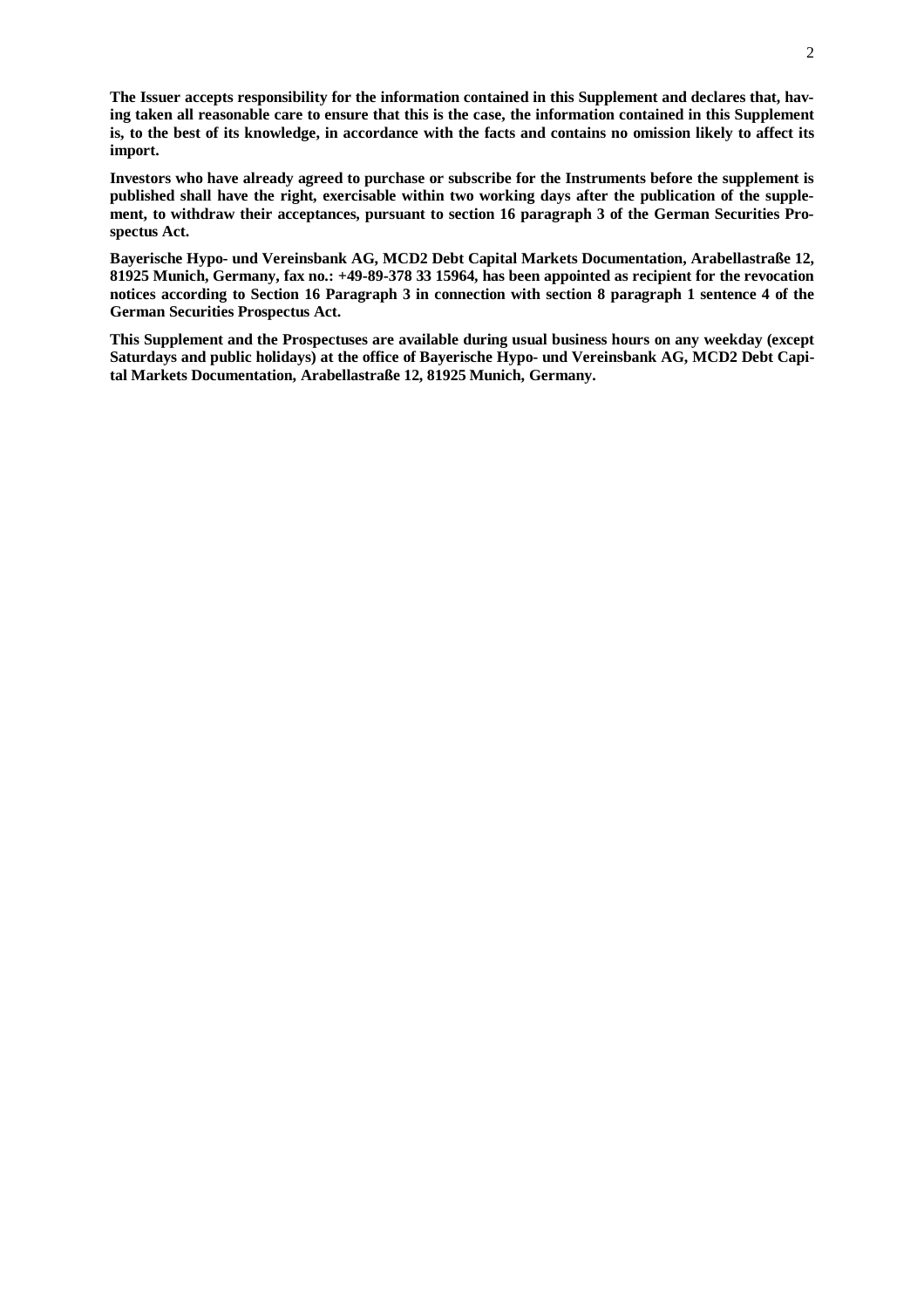Bayerische Hypo- und Vereinsbank AG (the "**Issuer**") announces the following changes with regard to the Prospectuses:

## *The following changes are made to the Prospectus 2008*

The content of the table within the respective section "**Documents incorporated by reference**" on pages 586-587 of the Prospectus 2008 will be preceded by the following section:

| Audited<br>consolidated<br>financial<br>statements<br>( <i>Konzernabschluss</i> ) for the fiscal year ended De-<br>cember 31, 2007 | Extracted from the HVB Group Annual Report<br>2007 (Geschäftsbericht 2007) |
|------------------------------------------------------------------------------------------------------------------------------------|----------------------------------------------------------------------------|
| List of Major HVB Group Companies                                                                                                  | p. 134                                                                     |
| Consolidated Income Statement (Konzern-<br>Gewinn-und Verlustrechnung)                                                             | p. 126-127                                                                 |
| Consolidated Balance Sheet (Konzernbilanz)                                                                                         | p. 128-129                                                                 |
| Consolidated Statement of Changes in<br>Sharesholders'<br>Equity<br>(Konzern-<br>Eigenkapitalveränderungsrechnung)                 | p. 130-131                                                                 |
| Consolidated Cash Flow Statement (Konzern-<br>Kapitalflussrechnung)                                                                | p. 132-133                                                                 |
| Notes to the Consolidated Financial State-<br>ments (Konzernanhang)                                                                | p. 134-212                                                                 |
| Auditor's Certificate (Bestätigungsvermerk)<br>-                                                                                   | p. 213                                                                     |
| The Group Management Report (Konzernla-<br>gebericht)                                                                              | p. 59-121                                                                  |

## *The following changes are made to the Prospectus 2007 and the Prospectus 2006*

The content of the table within the respective section "**Documents incorporated by reference**" on page 363 of the Prospectus 2007 and on page 263 of the Prospectus 2006 will be preceded by the following section:

| Sections of the base prospectus "Bayerische"<br>Hypo- und Vereinsbank AG, Munich, Federal Re-<br>public of Germany, Euro 50,000,000,000 Debt Is-<br>suance Programme for the issuance of Notes (in-<br>cluding Pfandbriefe and Credit Linked Instru-<br>ments), Certificates and Warrants"<br>dated<br>11 March 2008 (the "Base Prospectus") | Extracted from the Base Prospectus as published<br>on the website of the Issuer. Paper copies will be<br>made available during usual business hours on any<br>weekday (except Saturdays and public holidays) at<br>the office of Bayerische Hypo- und Vereinsbank<br>AG, MCD2 Debt Capital Markets Documentation,<br>Arabellastraße 12, 81925 Munich, Germany |
|----------------------------------------------------------------------------------------------------------------------------------------------------------------------------------------------------------------------------------------------------------------------------------------------------------------------------------------------|---------------------------------------------------------------------------------------------------------------------------------------------------------------------------------------------------------------------------------------------------------------------------------------------------------------------------------------------------------------|
| Risks relating to Bayerische Hypo- und Ver-<br>einsbank AG                                                                                                                                                                                                                                                                                   | p. 53-54                                                                                                                                                                                                                                                                                                                                                      |
| Risks relating to HVB Group's Business                                                                                                                                                                                                                                                                                                       | p. $54-56$                                                                                                                                                                                                                                                                                                                                                    |
| Regulatory risks                                                                                                                                                                                                                                                                                                                             | p. 56-57                                                                                                                                                                                                                                                                                                                                                      |
| Information about HVB, the parent Company<br>of HVB Group                                                                                                                                                                                                                                                                                    | p. 543                                                                                                                                                                                                                                                                                                                                                        |
| <b>Recent Developments</b>                                                                                                                                                                                                                                                                                                                   | p. 543-545                                                                                                                                                                                                                                                                                                                                                    |
| <b>Business Overview</b>                                                                                                                                                                                                                                                                                                                     | p. 546-566                                                                                                                                                                                                                                                                                                                                                    |
| Taxation                                                                                                                                                                                                                                                                                                                                     | p. 567-577                                                                                                                                                                                                                                                                                                                                                    |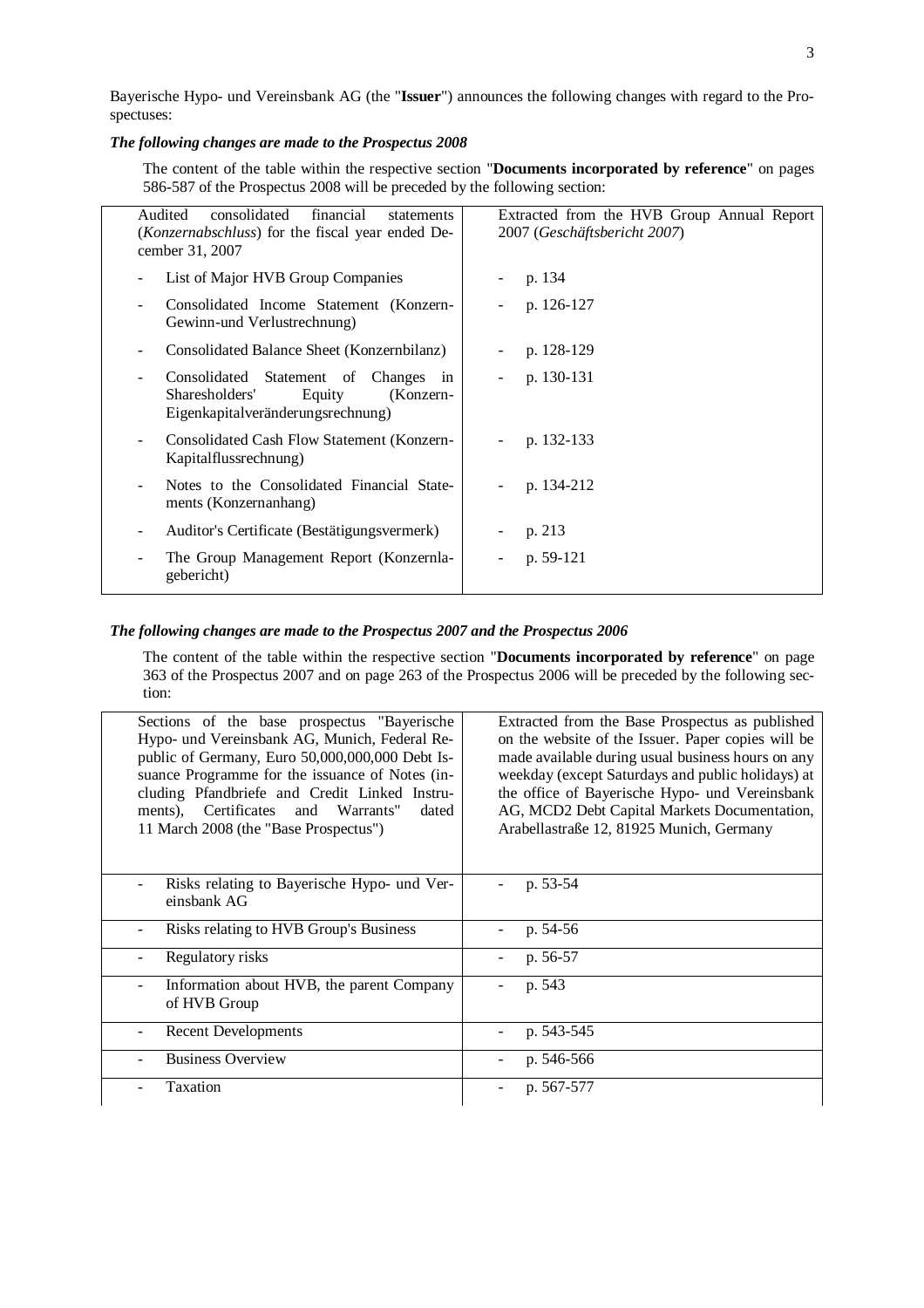| Audited<br>consolidated<br>financial<br>statements<br>( <i>Konzernabschluss</i> ) for the fiscal year ended De-<br>cember 31, 2007             | Extracted from the HVB Group Annual Report<br>2007 (Geschäftsbericht 2007) |
|------------------------------------------------------------------------------------------------------------------------------------------------|----------------------------------------------------------------------------|
| List of Major HVB Group Companies                                                                                                              | p. 134                                                                     |
| Consolidated Income Statement (Konzern-<br>Gewinn-und Verlustrechnung)                                                                         | p. 126-127                                                                 |
| Consolidated Balance Sheet (Konzernbilanz)                                                                                                     | p. 128-129                                                                 |
| Consolidated Statement of Changes in<br>$\overline{\phantom{a}}$<br>Sharesholders'<br>Equity<br>(Konzern-<br>Eigenkapitalveränderungsrechnung) | p. 130-131<br>$\overline{\phantom{a}}$                                     |
| Consolidated Cash Flow Statement (Konzern-<br>$\overline{\phantom{a}}$<br>Kapitalflussrechnung)                                                | p. 132-133                                                                 |
| Notes to the Consolidated Financial State-<br>ments (Konzernanhang)                                                                            | p. 134-212                                                                 |
| Auditor's Certificate (Bestätigungsvermerk)                                                                                                    | p. 213                                                                     |
| The Group Management Report (Konzernla-<br>gebericht)                                                                                          | p. $59-121$                                                                |

## *The following changes are made solely to the Prospectus 2007*

The section "Summary of the Prospectus" on pages 5 to 37 of the Prospectus 2007 will be replaced as follows amending the Issuer-related sections:

## **"Summary of the Prospectus**

This summary must be read as an introduction to this Prospectus. Any decision to invest in the Instruments should, however, be based on a consideration of the Prospectus as a whole, including the documents incorporated by reference, any supplements thereto and the Final Terms and the Terms and Conditions of the Instruments. No civil liability attaches to the Issuers solely on the basis of the summary, including any translation thereof, unless it is misleading, inaccurate or inconsistent when read together with the other parts of this Prospectus. Where a claim relating to the information contained in this Prospectus is brought before a court in a Member State of the European Union, the plaintiff may, under the national legislation of the Member State where the claim is brought, be required to bear the costs of translating the Base Prospectus before the legal pro*ceedings are initiated.* 

## **Summary Description of the Instruments**

| <b>1. PARTIES</b>                          |                                                                                                                                                                                                                                                                                                               |
|--------------------------------------------|---------------------------------------------------------------------------------------------------------------------------------------------------------------------------------------------------------------------------------------------------------------------------------------------------------------|
| <b>Issuer:</b>                             | Bayerische Hypo- und Vereinsbank AG (acting through its head<br>office or one of its foreign branches).                                                                                                                                                                                                       |
| <b>Arranger/Dealer:</b>                    | Bayerische Hypo- und Vereinsbank AG and any additional<br>Dealer(s) appointed by the Issuer either in respect of one or more<br>tranches or in respect of the whole Programme (the " <b>Dealers</b> ").<br>The Issuer may, from time to time, terminate the appointment of<br>any Dealer under the Programme. |
| <b>Issuing and Principal Paying Agent:</b> | Bayerische Hypo- und Vereinsbank AG (for Instruments depos-<br>ited with Clearstream, Frankfurt and Monte Titoli); Citibank,<br>N.A., London Office (for all other Instruments).                                                                                                                              |
| 2. THE PROGRAMME                           |                                                                                                                                                                                                                                                                                                               |
| <b>Description:</b>                        | Continuously offered Debt Issuance Programme.                                                                                                                                                                                                                                                                 |
| Distribution:                              | By way of a private placement or public offering or on a syndi-                                                                                                                                                                                                                                               |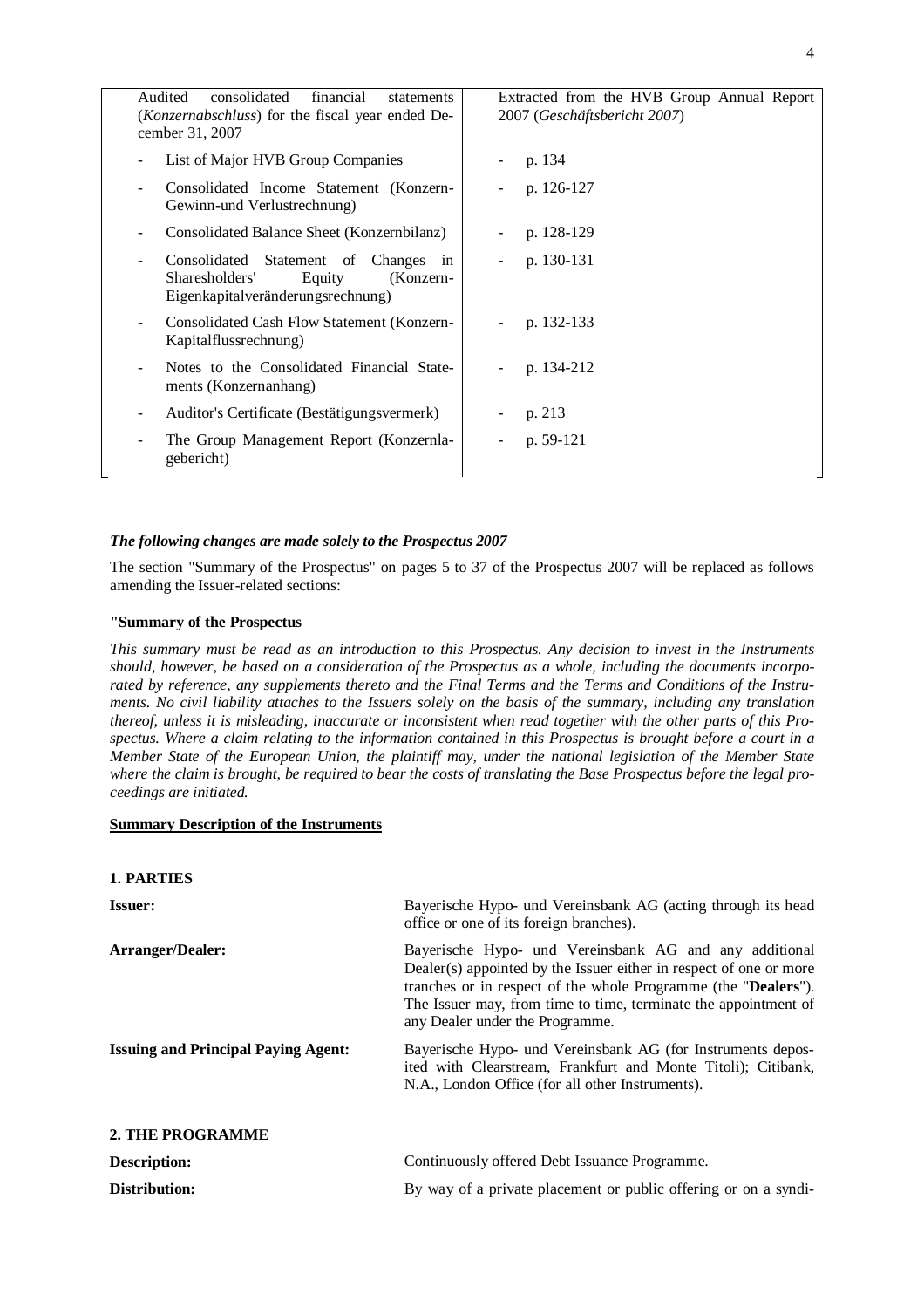|                                   | cated or non-syndicated basis.                                                                                                                                                                                                                                                                                                                                                                                                                                                                                                                                                                                                                                                      |  |  |
|-----------------------------------|-------------------------------------------------------------------------------------------------------------------------------------------------------------------------------------------------------------------------------------------------------------------------------------------------------------------------------------------------------------------------------------------------------------------------------------------------------------------------------------------------------------------------------------------------------------------------------------------------------------------------------------------------------------------------------------|--|--|
| Amount:                           | Euro 50,000,000,000 (or its equivalent in other currencies) out-<br>standing at any time.                                                                                                                                                                                                                                                                                                                                                                                                                                                                                                                                                                                           |  |  |
| <b>3. THE INSTRUMENTS</b>         |                                                                                                                                                                                                                                                                                                                                                                                                                                                                                                                                                                                                                                                                                     |  |  |
|                                   | Instruments will be issued in bearer form only and may be is-<br>sued as Notes (including Pfandbriefe and Credit Linked Notes),<br>Certificates or Warrants, each as further described below.                                                                                                                                                                                                                                                                                                                                                                                                                                                                                       |  |  |
|                                   | Instruments, which are issued on the same date and are identical<br>in all other respects (including as to listing), will constitute a<br>"Tranche". Where expressed to do so, any Tranche of Instru-<br>ments will constitute a single fungible series (a "Series") with<br>one or more further Tranches of Instruments which are (i) ex-<br>pressed to be consolidated and form a single Series and (ii) iden-<br>tical in all respects (including as to listing), except for their re-<br>spective issue dates, interest commencement dates and/or issue<br>prices.                                                                                                              |  |  |
| <b>Currencies:</b>                | Subject to any applicable legal or regulatory restrictions, such<br>currencies or currency units as may be decided by the Issuer, in-<br>cluding, without limitation, Euro, Sterling, Swiss Franc, U.S.<br>Dollar and Yen and any other currency or currency unit subject to<br>compliance with all legal and regulatory requirements.                                                                                                                                                                                                                                                                                                                                              |  |  |
|                                   | Any issue of Instruments denominated in a currency in respect of<br>which particular laws, regulations, guidelines and central bank<br>requirements apply will only be issued in circumstances which<br>comply with such laws, regulations, guidelines and central bank<br>requirements from time to time. Without prejudice to the general-<br>ity of the foregoing:                                                                                                                                                                                                                                                                                                               |  |  |
|                                   | In addition, each issue of Instruments denominated in Sterling<br>shall be made in accordance with any applicable requirements<br>from time to time of the Bank of England and the Financial Ser-<br>vices Authority.                                                                                                                                                                                                                                                                                                                                                                                                                                                               |  |  |
| <b>Negative Pledge:</b>           | None.                                                                                                                                                                                                                                                                                                                                                                                                                                                                                                                                                                                                                                                                               |  |  |
| <b>Cross Default:</b>             | None.                                                                                                                                                                                                                                                                                                                                                                                                                                                                                                                                                                                                                                                                               |  |  |
| <b>Governing Law:</b>             | The Instruments (other than Credit Linked Notes which will be<br>governed by, and construed in accordance with English law and<br>Certificates and Warrants which will be governed by, and con-<br>strued in accordance with German law or Italian law, as specified<br>from time to time in the applicable Final Terms and/or Terms and<br>Conditions of the Instruments) will be governed by, and con-<br>strued in accordance with, German law.                                                                                                                                                                                                                                  |  |  |
| <b>Status of the Instruments:</b> | If the Notes are unsubordinated Notes, as set forth in the Final<br>Terms, or, the Terms and Conditions (Notes), as applicable, the<br>Notes will constitute direct, unconditional, unsecured and unsub-<br>ordinated obligations of the Issuer and will rank at least pari<br><i>passu</i> with the claims of all other unsecured creditors of it other<br>than those claims which are expressly preferred by law.                                                                                                                                                                                                                                                                 |  |  |
|                                   | Pfandbriefe will constitute unsubordinated obligations of the Is-<br>suer and will rank <i>pari passu</i> among themselves and (i) in the<br>case of Public Sector Pfandbriefe at least pari passu with all<br>other obligations of the Issuer under Public Sector Pfandbriefe<br>and (ii) in the case of Mortgage Pfandbriefe at least pari passu<br>with all other obligations of the Issuer under Mortgage Pfand-<br>briefe. Pfandbriefe are covered, however, by separate pools of<br>public loans (in the case of Public Sector Pfandbriefe) or mort-<br>gage loans (in the case of Mortgage Pfandbriefe).<br>Certificates and Warrants will constitute direct, unconditional, |  |  |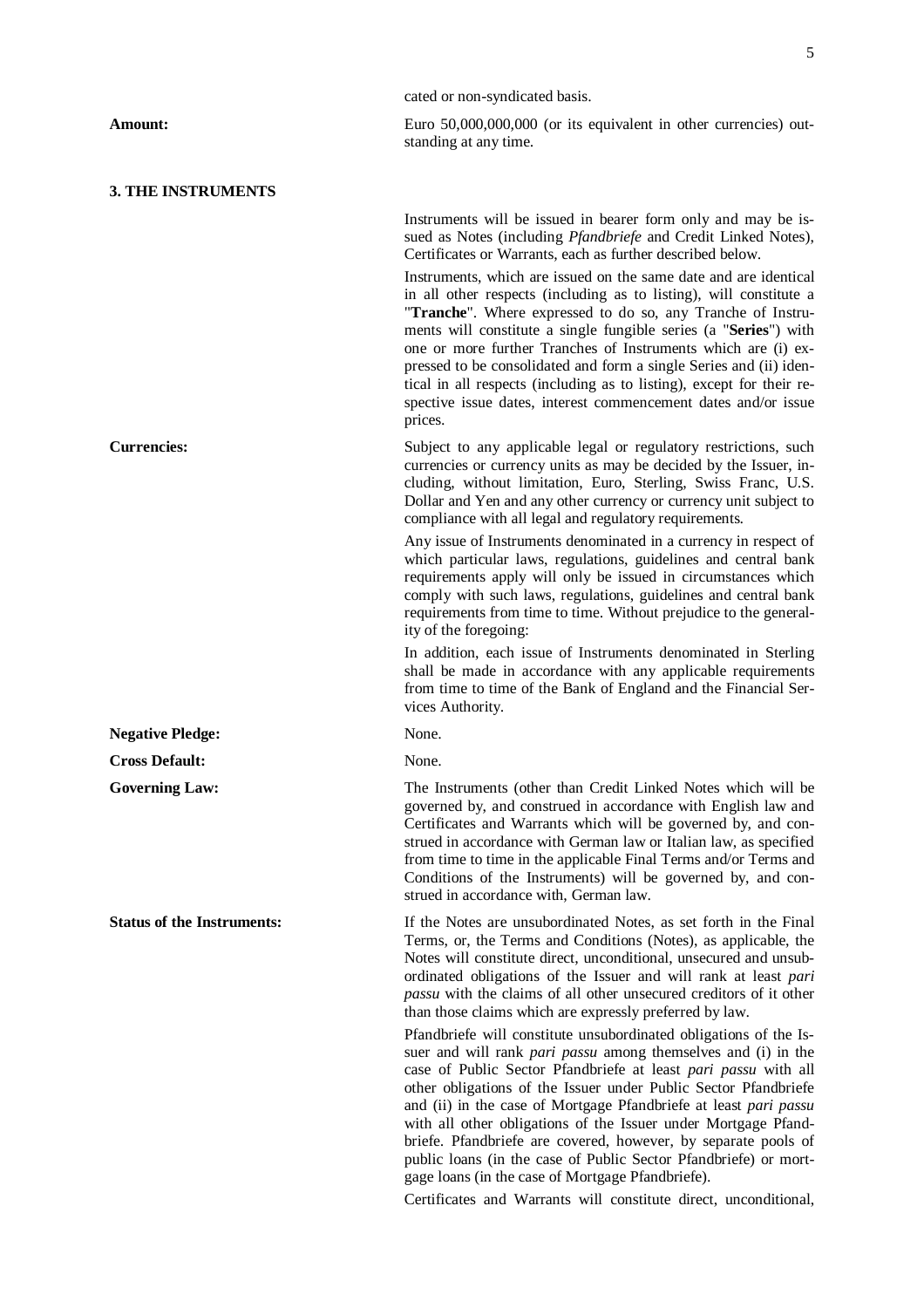rank at least *pari passu* with the claims of all other unsecured creditors of it other than those claims which are expressly preferred by law. If the Notes are subordinated Notes, as set forth in the Final Terms or, in the Terms and Conditions (Notes), as applicable, (i) the Notes will constitute direct, unconditional, unsecured and subordinated obligations of the Issuer and will rank at least *pari passu* with the claims of all other unsecured, subordinated creditors of it and (ii) the claims arising from the Notes are subordinated to the claims of all other creditors of the Issuer which are not also subordinated, as shown in Condition 4 of the Terms and Conditions. **Taxation:** All payments of interest on, and principal of, the Instruments made by the Issuer will be made without any deduction or withholding for, or on account of, any present or future taxes, duties or governmental charges of whatever kind levied or imposed by or in the Federal Republic of Germany ("**Germany**") and (in the case of Instruments issued through a foreign branch of the Issuer) the jurisdiction in which such branch is established unless there is an obligation by law to make such deduction or withholding. In that event, the Issuer will pay such additional amounts as may be necessary to ensure the receipt by the Noteholders of the full amount stated on the Notes, subject to customary exceptions.

unsecured and unsubordinated obligations of the Issuer and will

Pfandbriefe will not provide for the obligation of the Issuer to pay such additional amounts in the event of taxes or duties being withheld or deducted from payments of principal or interest as aforesaid.

Certificates and Warrants will also not provide for the obligation of the Issuer to pay such additional amounts in the event of taxes or duties being withheld or deducted from payments of principal or interest as aforesaid.

**Selling Restrictions:** There are selling restrictions in relation to the United States, the European Economic Area, the United Kingdom, Italy, Austria and France and such other restrictions as may be required in connection with the offering and sale of a particular issue of Instruments. See "Subscription and Sale" below.

**Clearing:** Instruments may be cleared through either Euroclear Bank S.A./N.V. as operator of the Euroclear system ("**Euroclear**"), Clearstream Banking société anonyme, Luxemburg ("**Clearstream, Luxemburg**") or Clearstream Banking AG, Frankfurt am Main ("**Clearstream, Frankfurt**") and/or (in the case of Certificates or Warrants) Monte Titoli S.p.A. ("**Monte Titoli**") and/or any alternative clearing system, as specified from time to time in the applicable Final Terms.

**Listing: Application has been made for the Instruments to be admitted to** listing and trading on the regulated market of the Luxembourg Stock Exchange. Instruments may be admitted to listing and trading on any EEA or other stock exchange. The Issuer may elect whether Instruments are issued with or without a listing (as indicated in the applicable Final Terms and/or Terms and Conditions of the Instruments).

> Application may be made for the Warrants and/or Certificates on the official list of Borsa Italiana S.p.A. and admission to trading on the SeDex or another segment of Borsa Italiana S.p.A.. The Issuer may also apply to have Warrants and/or Certificates quoted on multilateral trading facilities or alternative trading systems, including Euro TLX managed by TLX S.p.A..

> Instruments will be listed by means of a draw-down prospectus,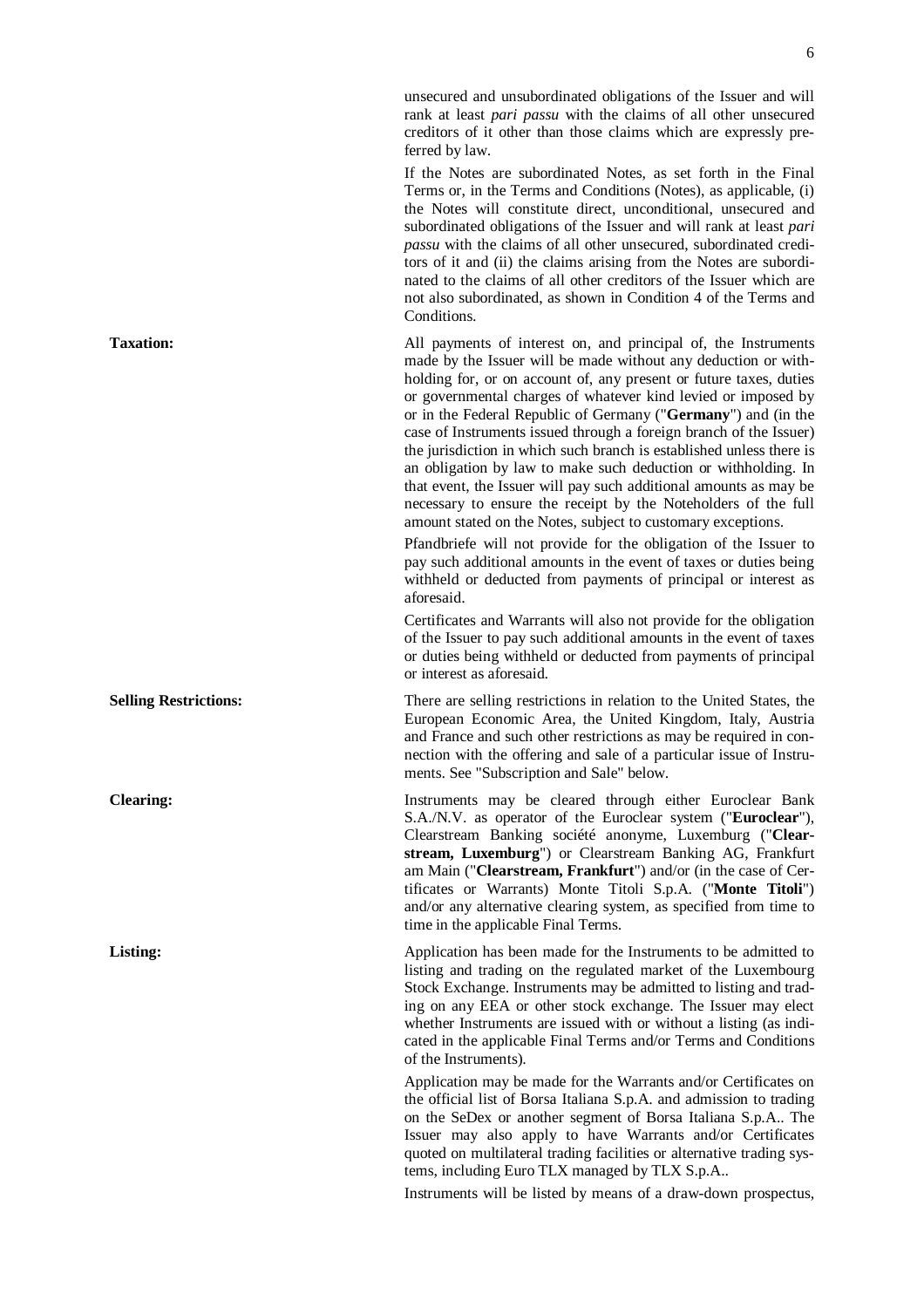#### **NOTES**

**Description of Notes:** *The following features may be applicable to all Notes (including Pfandbriefe and Credit Linked Notes) to the extent not specified differently under "Pfandbriefe" and/or "Credit Linked Notes" below.* 

> The applicable Final Terms (and/or Terms and Conditions of Notes as attached to such Final Terms) will specify whether and how interest will be paid and how the redemption amount will be determined and when the Notes will be redeemed.

> Notes may be either interest bearing ("**Interest Bearing Notes**") or non-interest bearing ("**Non-Interest Bearing Notes**").

> Interest Bearing Notes may be issued as Notes, which bear a fixed interest rate throughout their term, payable in arrear on such basis and on such interest payment date(s) as indicated in the applicable Final Terms.

> Interest Bearing Notes may also be issued as Notes, which will bear interest at a floating rate determined (and as adjusted for any applicable margin):

> - on the basis of a reference rate appearing on an agreed screen page of a commercial quotation service, or

> - on the basis of a Reference Asset (as such term is further described below), or

> **-** on such other basis as indicated in the applicable Final Terms and/or Terms and Conditions of the Notes ("**Floating Rate Notes**").

> Floating Rate Notes may also have a maximum interest rate, a minimum interest rate or both.

> Interest on Floating Rate Notes will be payable on such basis and on such interest payment dates as indicated in the applicable Final Terms.

> Interest Bearing Notes may further be issued as Notes, which will bear interest at a fixed additional amount. Payment of such amount may be dependant on the price of a Reference Asset or one or more Basket Components (all as determined in accordance with the applicable Final Terms and/or the applicable Terms and Conditions of Notes as attached thereto).

> Non-Interest Bearing Notes and zero coupon Notes may be offered and sold at a discount to their principal amount and will not bear interest except in the case of late payment.

> The formula to determine the redemption amount for each Note (the "**Redemption Amount**") will be specified in the applicable Final Terms and/or Terms and Conditions of Notes.

> The Redemption Amount may be equal to the Specified Denomination of a Note. The Redemption Amount may also be determined by reference to the Specified Denomination of a Note. In such case, the Specified Denomination of a Note may be multiplied by a factor determined by reference, inter alia, to the per-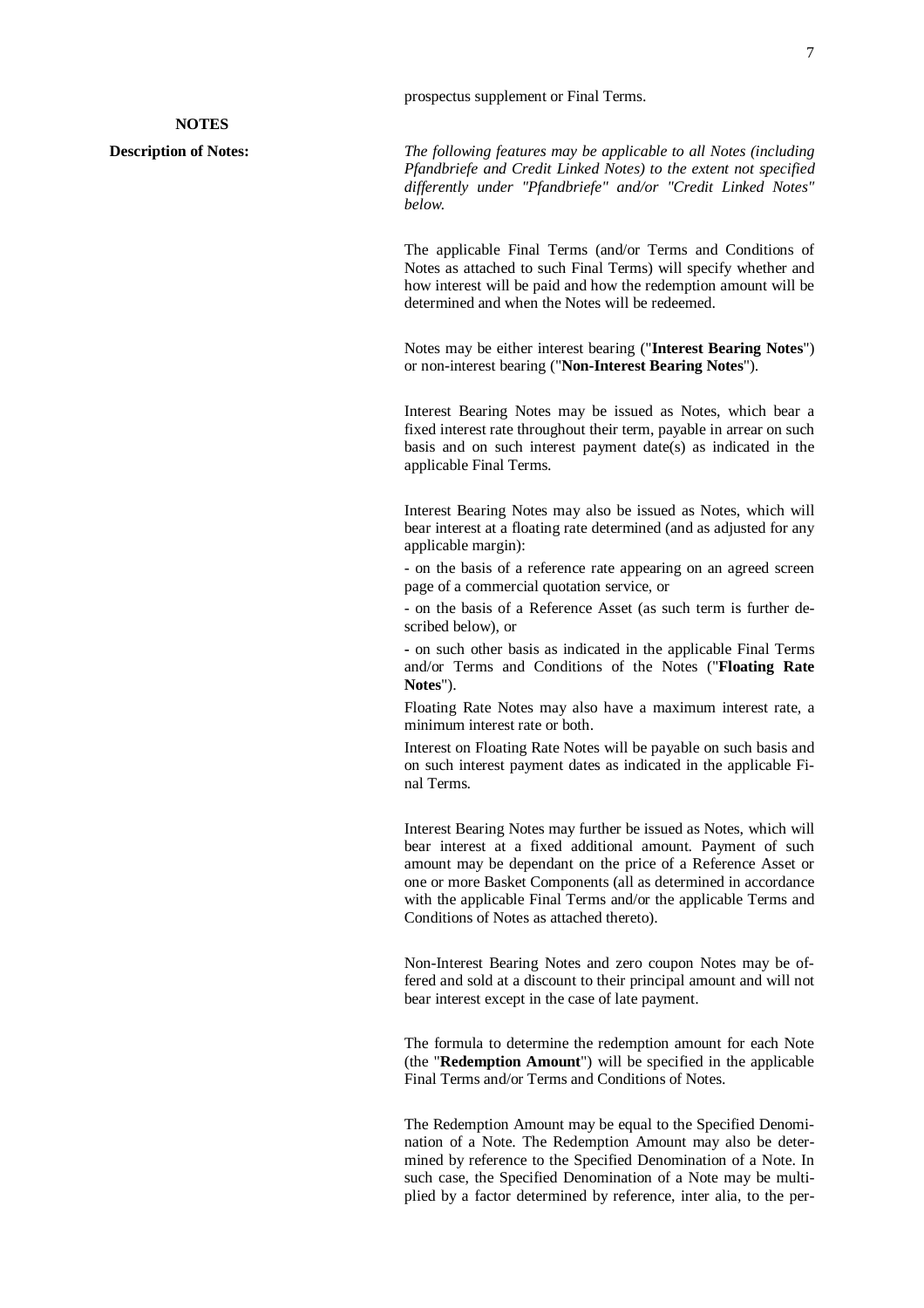|                             | formance of the Reference Asset. The Redemption Amount may<br>also be determined by reference to a ratio. Such ratio may be<br>multiplied, inter alia, with the price specified as relevant and de-<br>termined on a certain valuation date (all as specified in the appli-<br>cable Final Terms and/or the Terms and Conditions of the Notes).                                                                                                                                                                                                                                                                    |
|-----------------------------|--------------------------------------------------------------------------------------------------------------------------------------------------------------------------------------------------------------------------------------------------------------------------------------------------------------------------------------------------------------------------------------------------------------------------------------------------------------------------------------------------------------------------------------------------------------------------------------------------------------------|
|                             | Notes may be subject to a minimum Redemption Amount (appli-<br>cable either without any precondition or only in case certain con-<br>ditions have been met) and/or a maximum Redemption Amount.                                                                                                                                                                                                                                                                                                                                                                                                                    |
|                             | Notes may also be redeemed, if so specified in the relevant Final<br>Terms and/or Terms and Conditions of the Notes, by delivery of<br>a certain quantity of Reference Assets.                                                                                                                                                                                                                                                                                                                                                                                                                                     |
|                             | The applicable Final Terms will indicate either that the Notes<br>cannot be redeemed prior to their stated maturity or that such<br>Notes will be redeemable for taxation reasons or following an<br>event of default or at the option of the Issuer and/or the holders of<br>the Notes upon giving irrevocable notice (within the notice pe-<br>riod as is indicated in the applicable Final Terms) to the holders<br>or the Issuer, as the case may be, on a date or dates specified<br>prior to such stated maturity and at a price or prices and on such<br>terms as indicated in the applicable Final Terms.  |
|                             | Notes may be issued with any of the above features or with com-<br>binations of the above features.                                                                                                                                                                                                                                                                                                                                                                                                                                                                                                                |
| <b>Pfandbriefe:</b>         | The Issuer may issue Notes as Mortgage Pfandbriefe (Hypo-<br>thekenpfandbriefe) or Public Sector Pfandbriefe (Öffentliche<br>Pfandbriefe). Mortgage and Public Sector Pfandbriefe are secured<br>or "covered" by separate pools of mortgage loans (in the case of<br>Mortgage Pfandbriefe) or public loans (in the case of Public Sec-<br>tor Pfandbriefe), the sufficiency of which is determined by the<br>German Pfandbrief Act (Pfandbriefgesetz) and monitored by an<br>independent trustee ( <i>Treuhänder</i> ).                                                                                            |
|                             | Pfandbriefe will be redeemable at an amount equal to their Speci-<br>fied Denominations.                                                                                                                                                                                                                                                                                                                                                                                                                                                                                                                           |
|                             | Pfandbriefe will not in any event be redeemable prior to their<br>stated maturity for taxation reasons or at the option of their hold-<br>ers.                                                                                                                                                                                                                                                                                                                                                                                                                                                                     |
| <b>Credit Linked Notes:</b> | Payments of interest and principal in respect of Credit Linked<br>Notes may be linked to the creditworthiness of one or more assets<br>and/or entities as specified in the applicable Terms and Condi-<br>tions and/or Final Terms.                                                                                                                                                                                                                                                                                                                                                                                |
| <b>Form of Notes:</b>       | Notes to which U.S. Treas. Reg. $\S$ 1.163-5(c) (2) (i) (C) (the<br>"TEFRA C Rules") applies ("TEFRA C Notes") will be repre-<br>sented by a permanent global Note, in bearer form in a principal<br>amount equal to the aggregate principal amount of such Notes<br>("Permanent Global Note").                                                                                                                                                                                                                                                                                                                    |
|                             | Notes to which U.S. Treas. Reg. $\S$ 1.163-5 (c) (2) (i) (D) (the<br>"TEFRA D Rules") applies ("TEFRA D Notes") will always be<br>represented initially by a temporary global Note ("Temporary<br>Global Note"), which will be exchanged for Notes represented<br>by one or more Permanent Global Note(s), not earlier than 40<br>days and not later than 180 days after the completion of distribu-<br>tion of the Notes comprising the relevant Tranche upon certifica-<br>tion of non U.S.-beneficial ownership in the form available from<br>time to time at the specified office of the Issuing and Principal |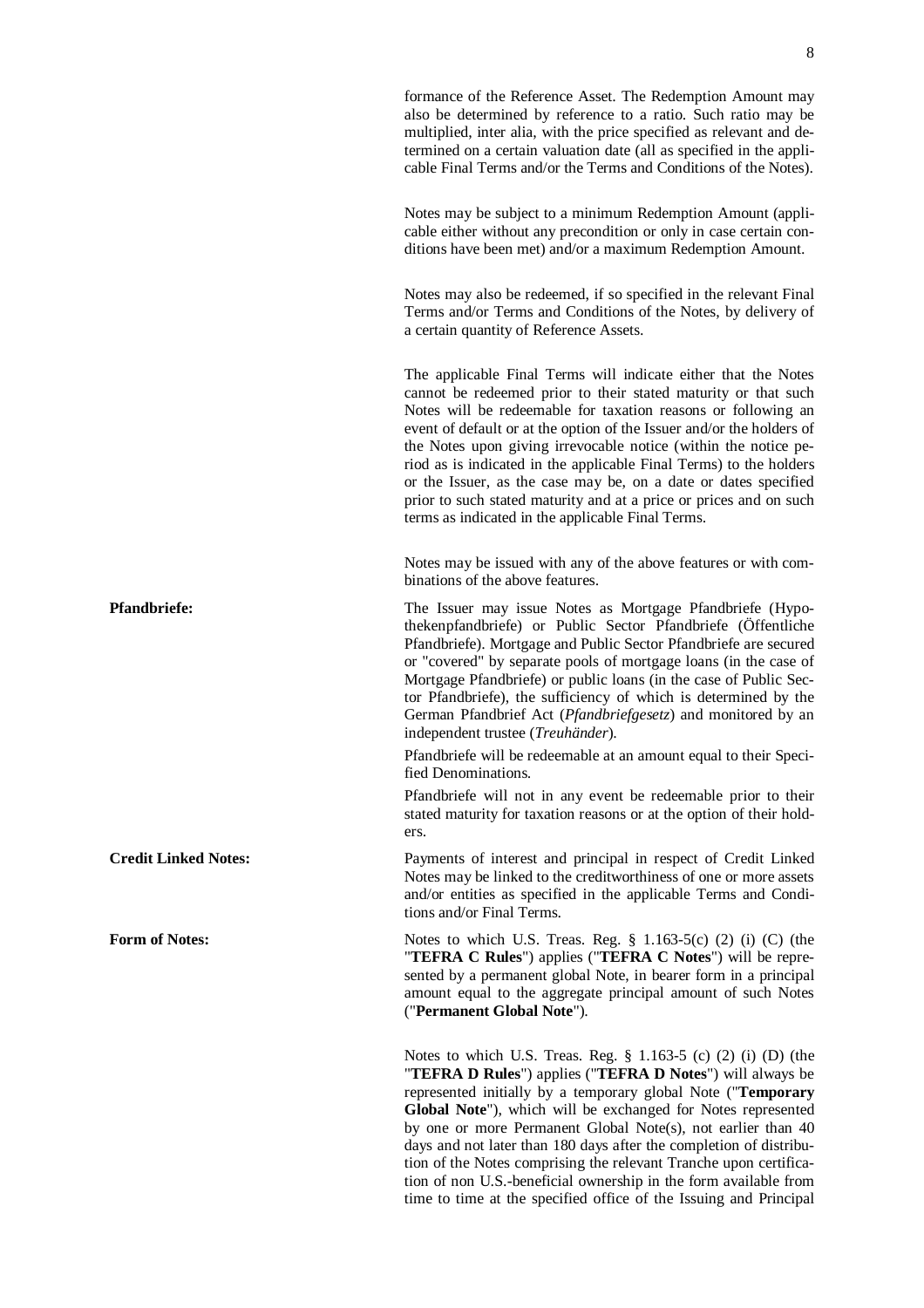Paying Agent. Notes to which neither the TEFRA C Rules nor the TEFRA D Rules apply, will be represented by a Permanent Global Note. Permanent Global Notes will not be exchanged for definitive Notes or collective Notes (other than regarding Credit Linked Notes as set out below). **ECB-eligible Security:** If so required by European Central Bank guidelines relating to the eligibility as security by the European Central Bank ("**ECB**") the Temporary Global Note and the Permanent Global Note may, as stated in the applicable Final Terms, be delivered on or prior to the issue date of the Tranche to a common safekeeper (the "**Common Safekeeper**") for Clearstream Banking société anonyme and Euroclear Bank S.A./N.V., as operator of the Euroclear system. The Terms and Conditions (Notes) may be amended if necessary to comply with such requirements. Such requirements are not applicable for Instruments for which the place of primary deposit is a national CSD (including Clearstream Banking AG, Frankfurt am Main). **Maturities of Notes:** Any maturity as may be decided by the Issuer and indicated in the applicable Final Terms and/or Terms and Conditions of the Notes, subject to such minimum or maximum maturity as may be allowed or required from time to time by the relevant central bank (or equivalent body) or any laws or regulations applicable to the relevant currency or the Issuer. **Specified Denominations Such Specified Denominations as may be decided by the Issuer** and as indicated in the applicable Final Terms and/or Terms and Conditions of the Notes, and, further, such as may be allowed or required from time to time by the relevant central bank (or equivalent body) or any laws or regulations applicable to the relevant specified currency. Any Notes issued which have a maturity of less than one year and either (a) the issue proceeds are received by the Issuer in the United Kingdom or (b) the activity of issuing the Notes is carried out from an establishment maintained by the Issuer in the United Kingdom, such Instruments must: (i) have a minimum redemption value of £100,000 (or its equivalent in other currencies) and be issued only to persons whose ordinary activities involve them in acquiring, holding, managing or disposing of investments (as principal or agent) for the purposes of their businesses or who it is reasonable to expect will acquire, hold, manage or dispose of investments (as principal or agent) for the purposes of their businesses; or (ii) be issued in other circumstances which do not constitute a contravention of section 19 of the FSMA by the Issuer. **Issue Price:** Notes may be issued at an issue price which is at par or at a discount to, or premium, over par. **CERTIFICATES Description of Certificates:** The applicable Final Terms (and/or the applicable Terms and Conditions of Certificates as attached to such relevant Final Terms) will specify whether and how interest will be paid and how and when the Certificates will be redeemed.

> Certificates may be either non-interest bearing or interest bearing ("**Interest Bearing Certificates**").

> Interest Bearing Certificates may be issued as Certificates, which bear a fixed interest rate throughout their term, payable in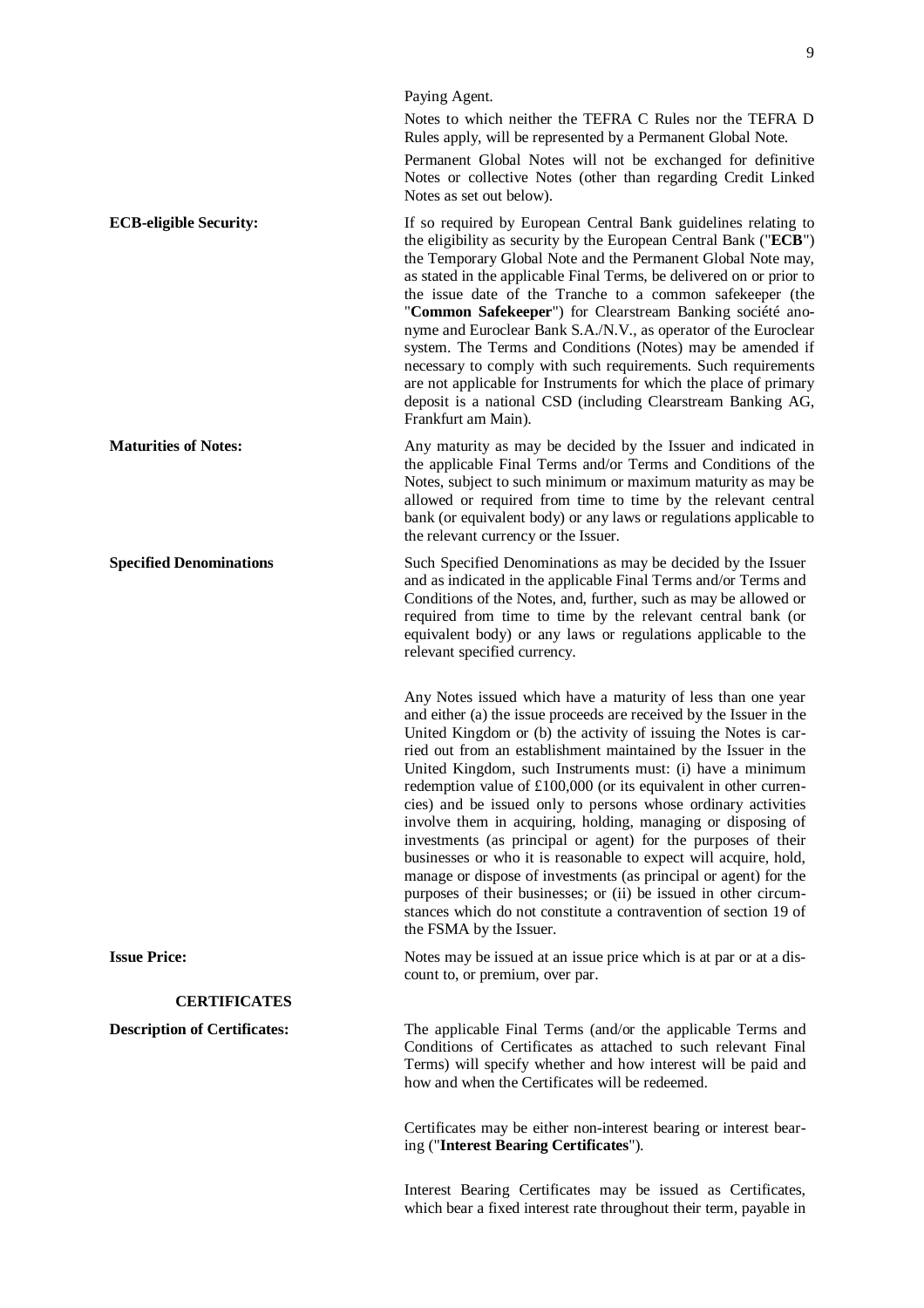arrear on such basis and on such interest payment date(s) as indicated in the applicable Final Terms.

Interest Bearing Certificates may also be issued as Certificates, which will bear interest at a floating rate determined (and as adjusted for any applicable margin):

- on the basis of a reference rate appearing on an agreed screen page of a commercial quotation service, or

- on the basis of a Reference Asset (as such term is further described below), or

**-** on such other basis as indicated in the applicable Final Terms ("**Floating Rate Certificates**").

Floating Rate Certificates may also have a maximum interest rate, a minimum interest rate or both.

Interest on Floating Rate Certificates will be payable on such basis and on such interest payment dates as indicated in the applicable Final Terms.

Interest Bearing Certificates may further be issued as Certificates, which will bear interest at a fixed additional amount. Payment of such amount may be dependant on the price of a Reference Asset or one or more Basket Components (all as determined in accordance with the applicable Final Terms and/or the applicable Terms and Conditions of Certificates as attached thereto).

The formula to determine the redemption amount for each Certificate (the "**Redemption Amount**") will be specified in the terms and conditions for Certificates (as attached to the relevant Final Terms).

The Redemption Amount may be determined by reference to a nominal amount of the Certificates. In such case, the nominal amount by the Certificate may be multiplied by a factor determined by reference, inter alia, to the performance of the Reference Asset. The Redemption Amount may also be determined by reference to a ratio. Such ratio may be multiplied, inter alia, with the price specified as relevant and determined on a certain valuation date (all as specified in the applicable Final Terms and/or the Terms and Conditions of the Certificates as attached thereto).

Certificates may be subject to a minimum Redemption Amount (applicable either without any precondition or only in case certain conditions have been met) and/or a maximum Redemption Amount.

Certificates may also be redeemed, if so specified in the relevant Final Terms and/or Terms and Conditions of the Certificates, by delivery of a certain quantity of Reference Assets.

Certificates may be redeemable a certain number of banking days after a specified valuation date. The Terms and Conditions of the Certificates will specify whether the Issuer will have the right to terminate the Certificates prior to the specified valuation date or whether the Issuer will have the option to extent the lifetime of the Certificates.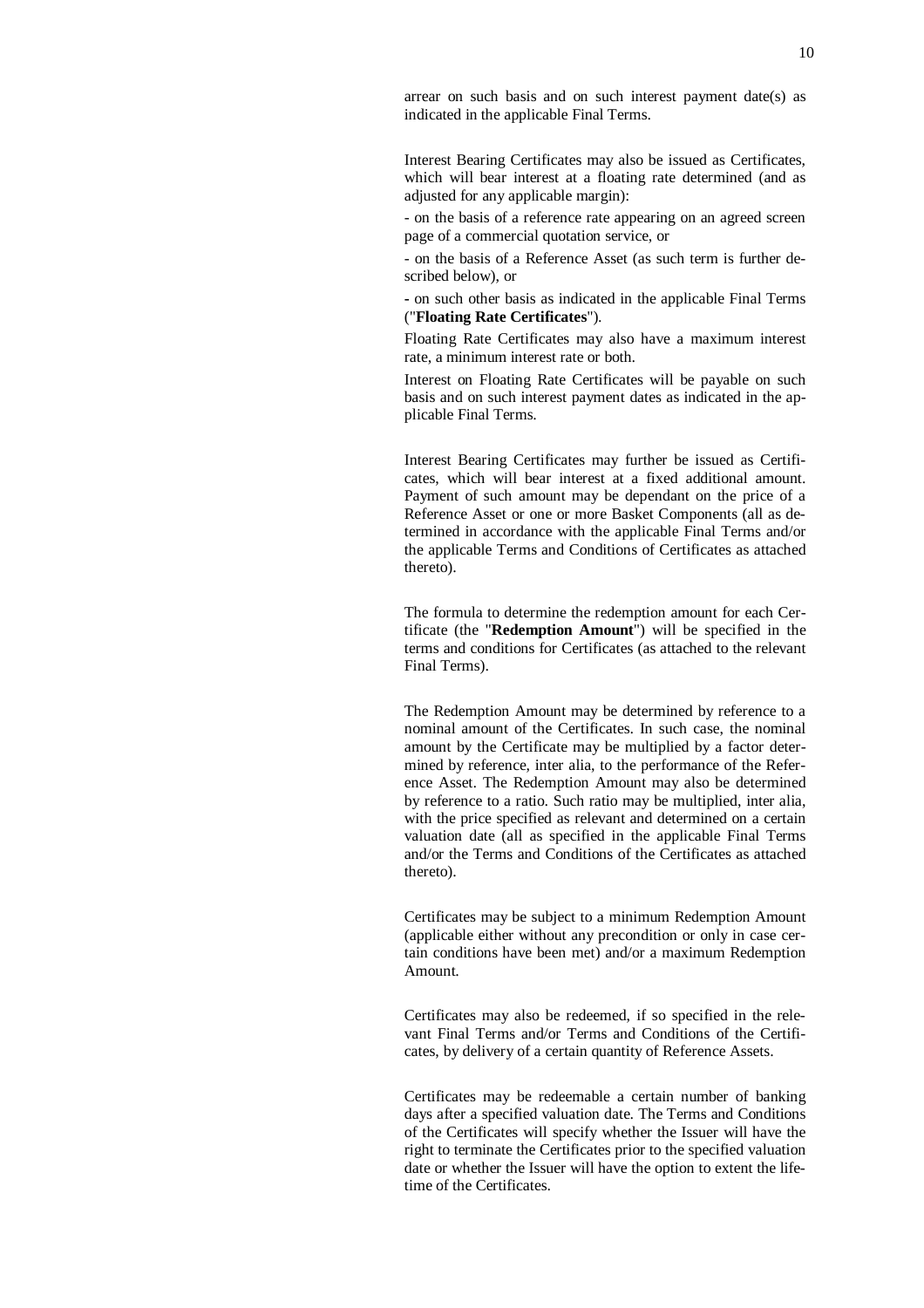|                                     | Certificates may also be issued as open end Certificates without<br>a specified end of their lifetime. Such open end Certificates may<br>be exercised by the holder and/or terminated by the Issuer, in<br>each case in the manner specified in the Terms and Conditions<br>of the Certificates.                                          |
|-------------------------------------|-------------------------------------------------------------------------------------------------------------------------------------------------------------------------------------------------------------------------------------------------------------------------------------------------------------------------------------------|
|                                     | Certificates may be issued with any of the above features or<br>with combinations of the above features.                                                                                                                                                                                                                                  |
| <b>Form of Certificates:</b>        | Each Series of Certificates will be represented by one or more<br>permanent global bearer certificate(s) (each a " <b>Global Certifi-</b><br>cate").                                                                                                                                                                                      |
|                                     | No Global Certificate will be exchanged for definitive Certifi-<br>cates.                                                                                                                                                                                                                                                                 |
| <b>Issue Price of Certificates:</b> | Certificates may be issued at a price determined by reference to<br>their nominal amount or, in case of Certificates, which do not<br>have a nominal amount, at a price determined by reference to<br>the price of the Reference Asset underlying the Certificates on a<br>certain fixing date, as specified in the relevant Final Terms. |

## **WARRANTS**

| <b>Description of Warrants:</b>     | Warrants will be non-interest bearing, may be issued as call<br>warrants or as put warrants and will grant their holders, upon<br>exercise, the right to demand from the Issuer (also referred to as<br>"Warrant Debtor") a differential amount determined by refer-<br>ence to a formula as may be decided by the Issuer or agreed<br>between the Issuer and the relevant Dealer(s), if any, as speci-<br>fied in the terms and conditions of the Warrants attached to the<br>applicable Final Terms. |
|-------------------------------------|--------------------------------------------------------------------------------------------------------------------------------------------------------------------------------------------------------------------------------------------------------------------------------------------------------------------------------------------------------------------------------------------------------------------------------------------------------------------------------------------------------|
|                                     | The differential amount will be calculated by reference to the<br>underlying interests of the Warrants. Such underlying interests<br>may be a share, a share basket, an index or a basket of indices,<br>as specified in the terms and conditions of the Warrants.                                                                                                                                                                                                                                     |
| <b>Form of Warrants:</b>            | Each Series of Warrants will be represented by a permanent<br>global bearer warrant (the "Global Warrant").                                                                                                                                                                                                                                                                                                                                                                                            |
|                                     | No Global Warrant will be exchanged for definitive Warrants.                                                                                                                                                                                                                                                                                                                                                                                                                                           |
| <b>Issue Price of the Warrants:</b> | Warrants may be issued at a price determined by reference to<br>the price of the underlying of the relevant Warrants on a certain<br>fixing date, as specified in the relevant Final Terms.                                                                                                                                                                                                                                                                                                            |
| <b>REFERENCE ASSETS</b>             |                                                                                                                                                                                                                                                                                                                                                                                                                                                                                                        |
|                                     | Reference Assets may be indices, shares, bonds, commodities,<br>future contracts, fund units, currency exchange rates, certifi-<br>cates, interest rates or baskets of such assets, as further specified<br>for each Series of Notes or Certificates in the applicable Final<br>Terms and/or terms and conditions.                                                                                                                                                                                     |
| <b>OTHER INSTRUMENTS</b>            | Instruments may be of any other type of security, including<br>combinations of the above-mentioned features, which the Issuer<br>and the relevant Dealer(s), if any, may agree. The terms govern-<br>ing any such Instruments will be specified in the applicable<br>terms and conditions and/or Final Terms.                                                                                                                                                                                          |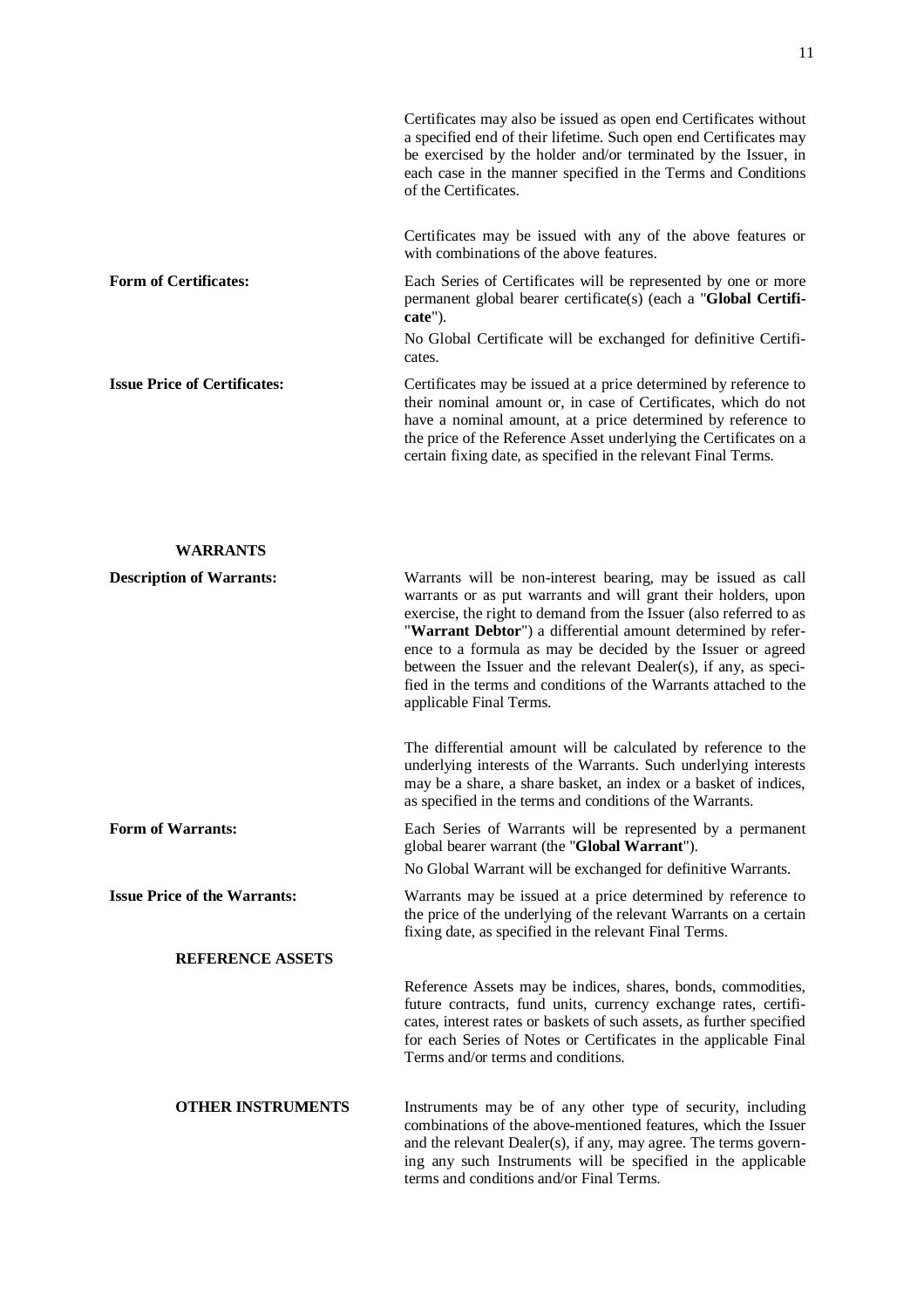Unless otherwise specified in the relevant Final Terms, and other than in respect of Credit Linked Notes, Instruments to be issued under the Programme have been rated as follows by Fitch Ratings Ltd. ("Fitch"), Moody's Investors Service Ltd. ("Moody's") and Standard & Poor's Ratings Services ("S&P"):

| Type of Instruments |                           | Fitch  | Moody's | S&P            |       |
|---------------------|---------------------------|--------|---------|----------------|-------|
| Public<br>briefe    | Sector                    | Pfand- | AAA     | Aa $1*$        | AAA   |
|                     | Mortgage Pfandbriefe      |        | AAA     | Aa $1*$        |       |
|                     | Long-term Senior Notes    |        | A       | A1             | $A+$  |
|                     | <b>Subordinated Notes</b> |        | $A -$   | A <sub>2</sub> | A     |
|                     | <b>Short-term Notes</b>   |        | F1      | $P-1$          | $A-1$ |

\* "review for possible upgrade" since 14 May 2007

Instruments to be issued under the Programme may be rated or unrated. Where an issue of Instruments is rated, its rating may not be the same as the rating applicable to the Programme.

A rating is not a recommendation to buy, sell or hold securities and may be subject to suspension, reduction or withdrawal at any time by the assigning rating agency.

## **5. SUMMARY DESCRIPTION OF THE ISSUER**

Bayerische Hypo- und Vereinsbank Aktiengesellschaft ("HVB") was formed in 1998 through the merger of Bayerische Vereinsbank Aktiengesellschaft and Bayerische Hypotheken- und Wechsel-Bank Aktiengesellschaft. It is the parent company of HVB Group, which is headquartered in Munich. HVB has been an affiliated company of UniCredito Italiano S.p.A., Genoa (UniCredit) since November 2005 and hence a major part of the UniCredit Group from that date as a sub-group. UniCredit holds directly and indirectly 95.45% of HVB's share capital.

HVB has its registered office at Kardinal-Faulhaber-Strasse 1, 80333 Munich and is registered with the Commercial Register at the Lower Court (Amtsgericht) in Munich under number HRB 42148, incorporated as a stock corporation under the laws of the Federal Republic of Germany. It can be reached via telephone under +49-89-378-0 or via [www.hvb.de](http://www.hvb.de).

As a result of the integration into the UniCredit Group, the activities of HVB Group have been restructured in the following global divisions: Retail, Wealth Management, Corporates & Commercial Real Estate Financing with its subdivisions Corporates, Global Financial Services and Commercial Real Estate Financing, and Markets & Investment Banking.

Through these divisions, HVB Group offers a comprehensive range of banking and financial products and services to private and corporate clients including multinationals, public sector and institutional customers.

Its range extends from mortgage loans and banking services for consumers, private banking, business loans and foreign trade finance through to fund products, advisory and brokerage services,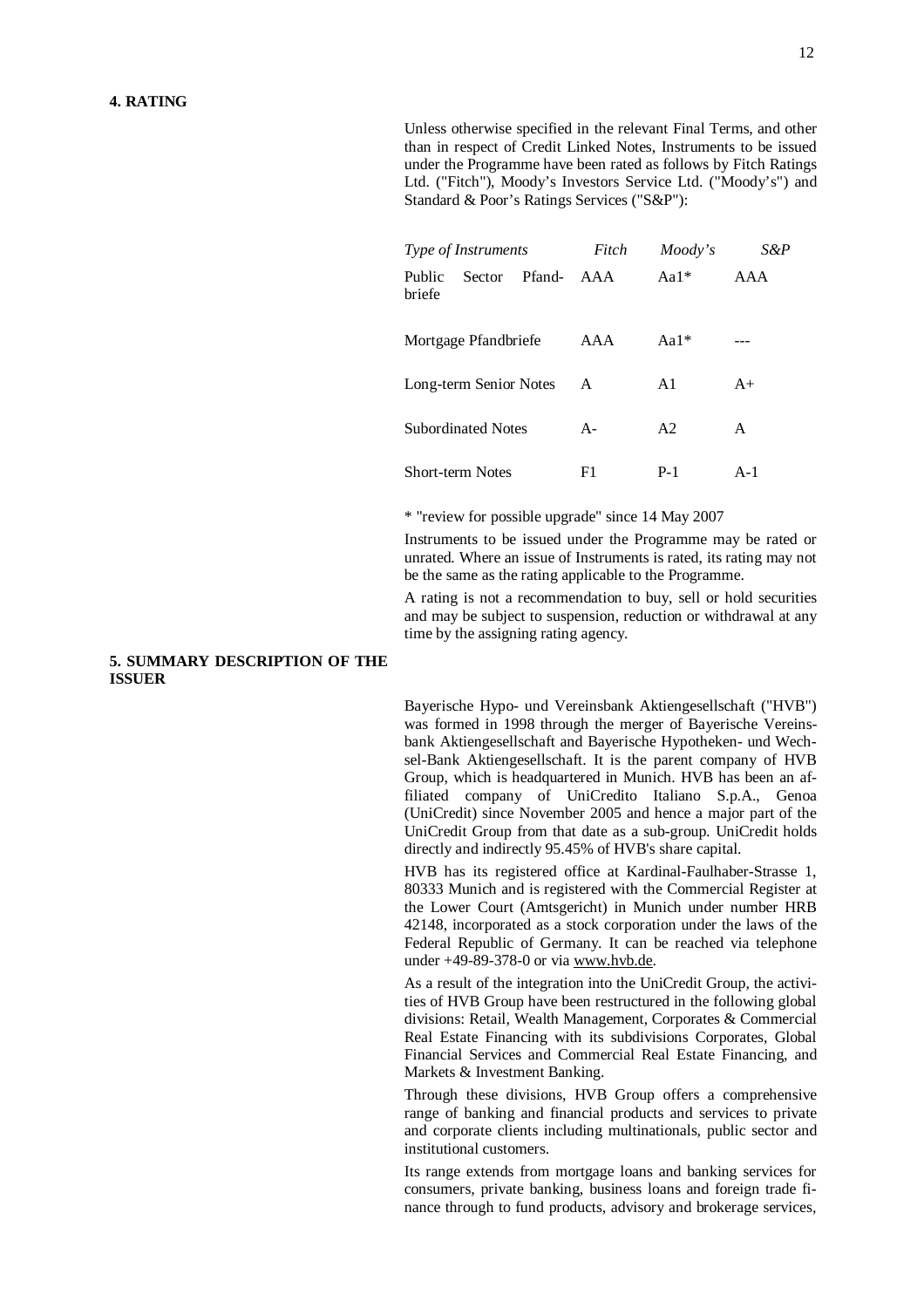securities transactions and wealth management.

On April 1, 2007, the investment banking activities of UniCredit Banca Mobiliare (UBM) were transferred against new ordinary shares of HVB and are fully integrated into the Markets & Investment Banking division. The transaction represents a further step forward in the HVB Group's re-organisational plan as HVB Group will be the centre of competence for the entire investment banking activities of the UniCredit Group, with the aim of: (i) gaining critical business mass, (ii) building a tailor-made infrastructure, and (iii) streamlining corporate governance, thus ensuring shorter time to market.

Furthermore, HVB aims to expand its market position with focus on Germany in retail banking, corporate banking as well as in commercial and real estate financing, and wealth management with a view to secure profitable growth.

In support of HVB's further developments, UniCredit's Board of Directors agreed beside others to use the profit realised by HVB on the below mentioned sale of the HVB business in Austria and Central and Eastern Europe to significantly strengthen HVB's capital position in order to further develop HVB's business through organic growth or acquisitions both in HVB's key market Germany as well as in other European countries where the UniCredit Group is not yet adequately represented (in particular Scandinavia and Benelux).

#### *Recent Developments*

## **Sale and transfer of HVB's business in Austria and CEE to UniCredit or its subsidiaries respectively**

Based on the resolution adopted by the Supervisory Board and the Management Board on September 12, 2006 to sell the shares held by HVB in Bank Austria Creditanstalt ("BA-CA") and other units in CEE, which was approved by HVB's shareholders at the Extraordinary Shareholders' Meeting on October 25, 2006, the shares in BA-CA and Joint Stock Commercial Bank Ukraine (HVB Bank Ukraine) were transferred to UniCredit, and the shares in Closed Joint Stock Company International Moscow Bank ("IMB") and AS UniCredit Bank (formerly HVB Bank Latvia AS, Riga) to BA-CA in the first quarter 2007; the sale of the HVB branches in Tallinn and Vilnius to AS UniCredit Bank was completed in the third quarter of this year.

Various shareholders have started legal actions adopted at the Extraordinary Shareholders' Meeting held ba HVB on October 25, 2006. At the beginning of November 2007, the special representative of HVB entered the proceedings as an intervenor on the part of the plaintiff shareholders.

### **Squeeze-out in HVB**

On June 27, 2007, a majority of 98.77% of the votes cast at HVB's Annual General Meeting of Shareholders approved the transfer to UniCredit of the shares in HVB held by minority shareholders as part of a squeeze-out procedure for a reasonable cash compensation. The level of cash compensation had already been determined at €38.26 per share by UniCredit. The squeezeout compensation has been determined on the basis of an opinion from an independent expert and its adequacy has been confirmed by an independent auditor selected and appointed by the competent court in Munich.

More than a hundred shareholders have in the meantime started actions to annul the transfer resolutions and further resolutions adopted at the Annual General Meeting of Shareholders on June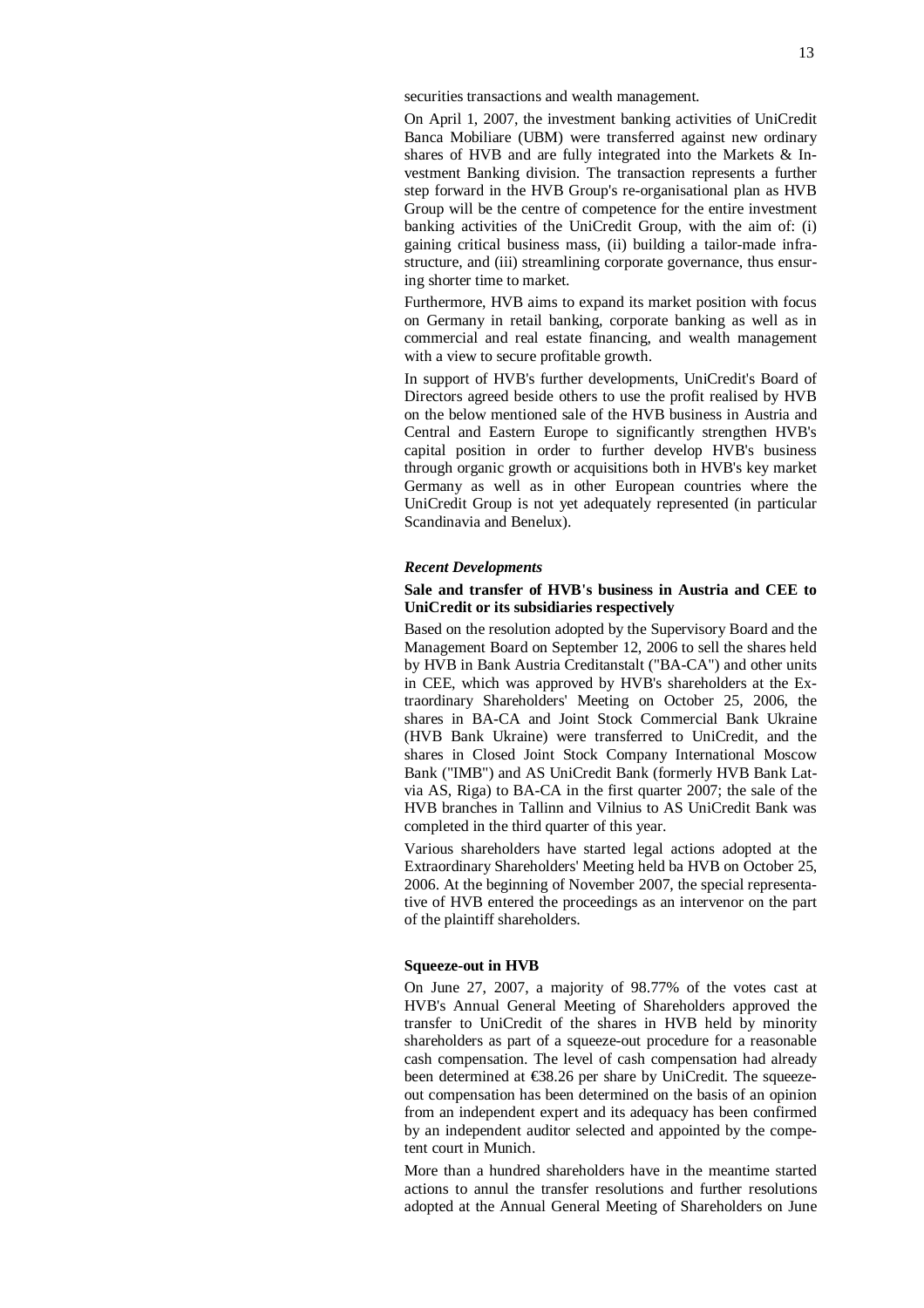Until the completion of the squeeze-out, which takes effect when entered in the commercial register, HVB's shares of common stock will continue to be admitted to official trading on all German stock exchanges, as well as on the Vienna Stock Exchange, Euronext in Paris and the SWX Swiss Exchange.

HVB will remain a joint stock corporation under German law and an operationally independent institution after the squeeze-out.

#### **Appointment of Special Representative**

At the Annual General Meeting of HVB AG on June 27, 2007, a resolution was adopted, upon a motion submitted by shareholders regarding item 10 of the agenda, to assert claims for compensation against current and former members of the Management Board and Supervisory Board of HVB, as well as UniCredit S.p.A. and its affiliated companies – including their legal representatives in each case - for asserted financial damage caused as a result of the sale of BA-CA and for asserted financial damage caused by the Business Combination Agreement. A special representative was appointed to assert the claims.

#### *General*

*Investment in the Instruments is only suitable for purchasers who understand the nature of such Instruments and the extent of their exposure to risk* 

#### *Potential Conflicts of Interest*

The Issuer or any Dealer or any of their respective affiliates may deal with and engage generally in any kind of commercial or investment banking or other business with any issuer of the securities underlying the Instruments or taken up in an index underlying the Instruments in the same manner as if any Instruments issued under the Programme did not exist.

The Issuer or any Dealer or any of their respective affiliates may from time to time be engaged in transactions involving securities, fund shares, future contracts, commodities, indices or related derivatives which may affect the market price, liquidity or value of the Instruments and which could be deemed to be adverse to the interests of the Instrumentholders.

*There is no active trading market for the Instruments* 

Instruments issued under the Programme may not be widely distributed and there may be no active trading market, either on or off a stock exchange, for the Instruments. If the Instruments are traded after their initial issuance, they may trade at a discount to their initial offering price.

## *Market Value of the Instruments*

The market value of the Instruments will be affected by several factors including the creditworthiness of the Issuer; if payments due under the instruments are linked to Reference Assets, the value of such Reference Assets will affect the market value of the Instruments. The price at which an Instrumentholder will be able to sell the Instruments prior to maturity may be at a discount from the issue price or the purchase price paid by such Instrumentholder. Such discount may be substantial.

#### *Taxation*

Notes: The Issuer may have the right to redeem all outstanding Notes (other than Pfandbriefe), if the Issuer is obliged to increase the amounts payable in respect of any Notes due to any withholding or deduction for or on account of any present or future taxes.

#### **6. RISK FACTORS**

**Summary of the risk factors with respect to the Instruments**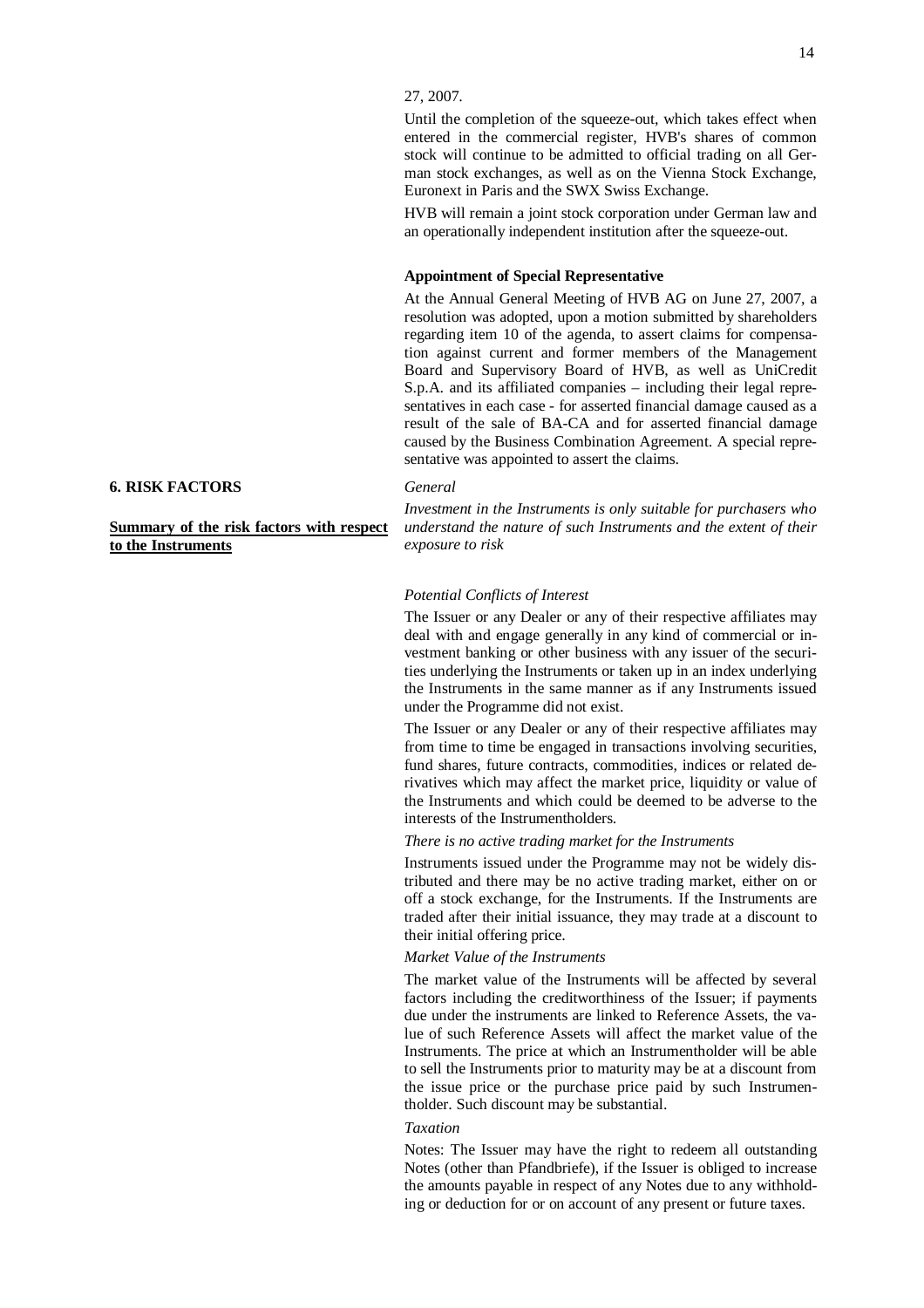Certificates / Warrants: In the event that any withholding tax or deduction for tax is imposed on payments under the Instruments, the holders of the Instruments will not be entitled to receive grossed-up amounts to compensate for such withholding tax.

## *Exchange Rates*

Fluctuations in exchange rates may affect the value of the Instruments or the Reference Asset.

#### *General Risks in respect of Reference Asset-linked Instruments*

Reference Asset-linked Instruments include the risks that the holder will receive no interest at all, or that the resulting interest rate will be less than that payable on a conventional debt security at the same time and/or that the holder of such Instrument could lose all or a substantial portion or the principal of his Instruments.

The market price of such Instruments may be very volatile (depending on the volatility of the relevant Reference Asset).

## *Risks relating to particular types of Reference Assets / underlying assets for Warrants*

## *Currency of the relevant Reference Assets / underlying assets for Warrants*

If the currency exchange risk remains with the investor in the Instruments (i.e. the Instruments do not have a "Quanto" element) the investor may incur additional losses on interest or principal payments under the Instruments.

## *Shares as Reference Assets / underlying assets for Warrants*

The issue of the Instruments will not create any obligation on the part of the Issuer, any Dealer or any of their respective affiliates to disclose to the Instrumentholders or any other party non-public information relating to the shares underlying the Instruments (whether or not confidential), which has been acquired during the term of the Instruments.

## *Indices as Reference Assets / underlying asset for Warrants*

Instruments with an index as Reference Asset are not in any way sponsored, endorsed, sold or promoted by the index sponsor or the respective licensor of the index and such index sponsor or licensor makes no warranty or representation whatsoever, express or implied, either as to the results to be obtained from the use of the index and/or the figure at which the index stands at any particular time.

## *Hedge-Funds as Reference Assets*

Hedge Funds are generally not supervised by regulatory authorities and may invest in a wide range of assets. The net asset value of a hedge fund may be subject to significant volatility and may be affected by, inter alia, lack of diversification of its assets and investments, risks relating to low equity ratios as there are no regulatory limits for the use of debt facilities by hedge funds, risks relating to the availability of skilled management and risks relating to engagements in future and forward transactions, derivatives, the use of short selling and investments in highly illiquid assets.

## *Future Contracts as Reference Assets*

As the value of Instruments linked to future contracts as Reference Assets depends on the market price of the specified Reference Asset, it is necessary to understand how future transactions work and are valued in addition to knowing the market for the underlying future contracts in order to properly evaluate the risks inherent in purchasing such Instruments.

*Baskets as Reference Assets / baskets as underlying assets for*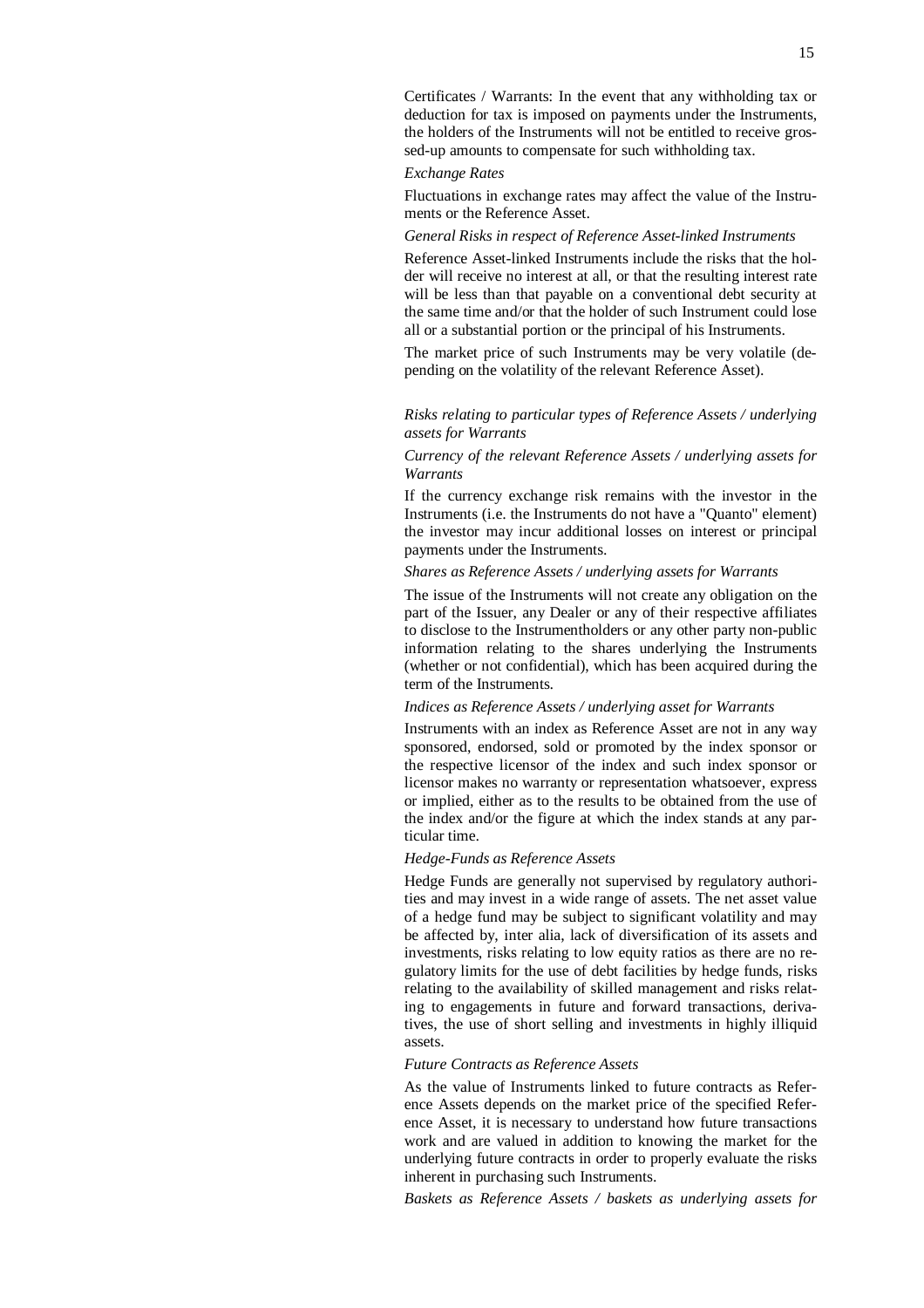#### *Warrants*

If the Reference Asset / underlying assets for Warrants is a basket consisting of one or a number of different types of basket components, investors may not assume that the composition of the basket will remain constant during the life of the Instruments.

Depending on the features of the relevant Instruments, there could be a significant effect on the determination of the redemption amount or interest amounts in respect of such Instruments if the performance of a basket component or type of basket components, on which the calculation of the redemption amount is based, has declined significantly (regardless of the performance of the other basket components).

#### *Risks relating in particular to the Notes*

#### *Notes with Reference Asset-linked interest*

The amount of interest can be substantially less than that payable on a conventional debt security of the Issuer or a comparable other issuer at the same time and it may even be the case that investors in Notes with Reference Asset-linked interest will not receive any interest payments at all.

Notes with a Redemption Amount other than their Specified Denomination

The market value of the Notes will be affected by a number of factors including, but not limited to, the value of the respective Reference Assets to which the Redemption Amount of the Notes may be linked, and prospects, market interest and yield rates and the time remaining to the Maturity Date of the Notes.

If the Notes are not provided with a Redemption Amount equal to the Specified Denomination or another unconditional minimum Redemption Amount, the Notes do not have an entitlement to a certain Redemption Amount on the termination date or at maturity. Changes in the value of the Notes' Reference Asset may furthermore cause the value of the Notes to fall well below the price an investor has paid for the Notes. In that case an investor may lose the capital he has invested (the price of the Notes plus costs) (Pfandbriefe may only be redeemed at their specified Denomination).

The amount of principal and/or interest, if any, payable by the Issuer in respect of Credit Linked Notes might be substantially less than the purchase price invested by the Noteholder and may even be zero in which case the Instrumentholder may lose his entire investment.

In case of Notes redeemed by physical delivery of Reference Assets, Noteholders will be exposed to the specific issuer and security risks associated with such Reference Assets.

### *Risks relating in particular to Certificates*

## *General*

Although the price performance of Certificates is indirectly linked to the performance of the underlying Reference Asset, the market value of Certificates is not an exact reflection of the performance of the underlying Reference Asset.

Unless provided with an unconditional minimum redemption amount, Certificates do generally not have an entitlement to a certain redemption price on the termination date or redemption date. Changes in the value of the Certificates' Reference Asset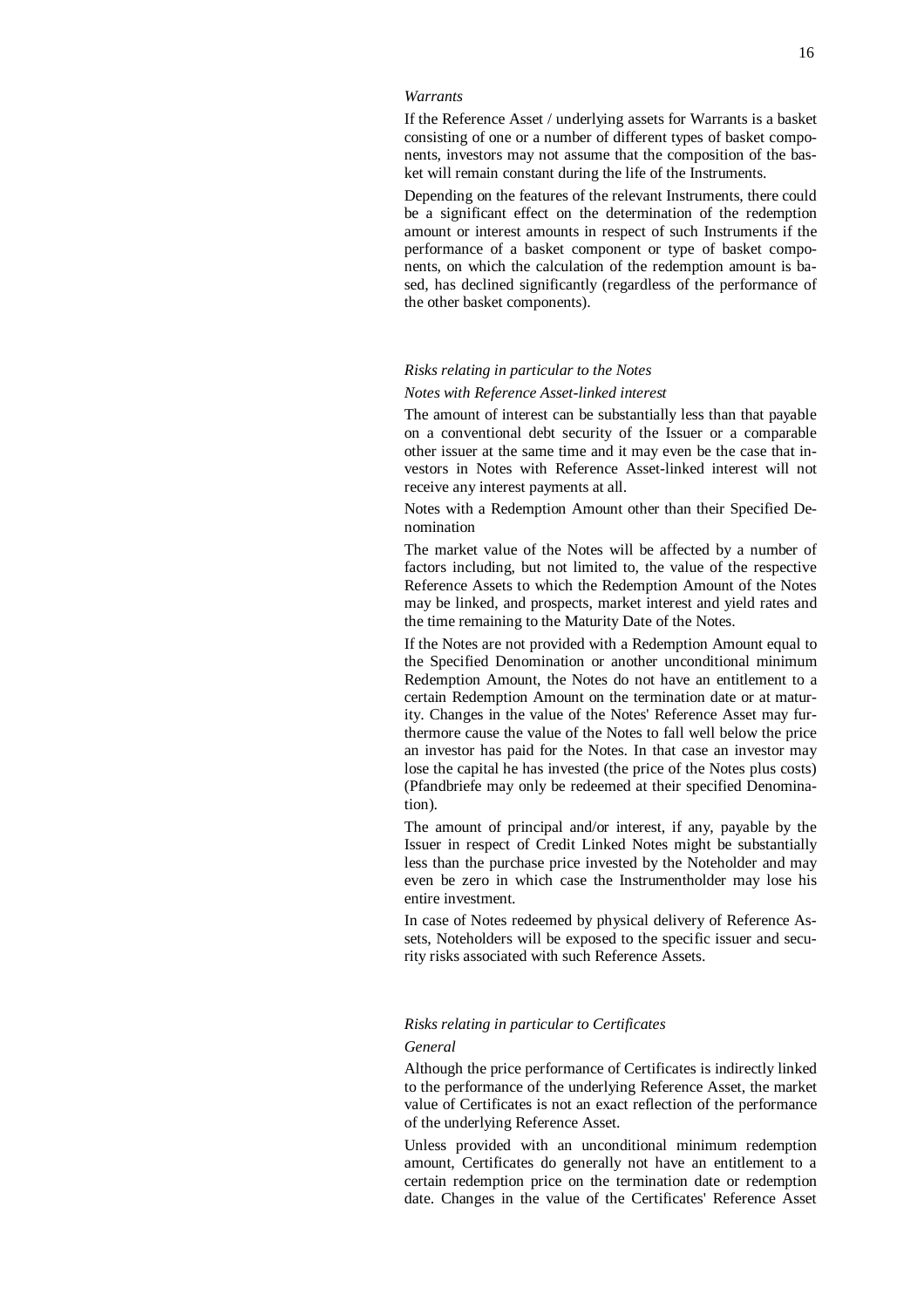may furthermore cause the value of the Certificates to fall well below the price an investor has paid for the Certificates. In that case an investor may lose the capital he has invested (the price of the Certificates plus costs).

If the Issuer trades in securities or derivatives linked to the Reference Assets underlying the Certificate issue, the market price of the Reference Asset, and thus the value of the Certificate, may be adversely affected, especially toward the final valuation date of the Certificate.

## *Certificates with special features*

In case of Certificates redeemed by physical delivery Certificateholders will be exposed to the specific issuer and security risks associated with the Reference Assets.

In the case of Open End Certificates, in order for payment or delivery to take place, either the holder of the Certificate must exercise the Certificate or the Issuer must terminate the Certificate.

When the Issuer has an early termination right, the term of Certificates may be truncated at the Issuer's discretion. In that case, there can be no assurance that the price of the Certificate will recover before the termination date.

For Certificates with an extension option, the Issuer has the right to postpone the maturity date by several months or years on one or more occasions. However, there can be no assurance that the Issuer will exercise its right to extend the maturity date if the Certificate's value has deteriorated.

#### *Risks Relating in particular to Warrants*

The price performance of Warrants is linked to the performance of an underlying interest (a share, a share basket, an index or an index basket).

A change in trading price may disproportionately affect the price of the Warrant relative to the capital invested, to the point of rendering the Warrant valueless.

Warrantholders may be exposed to the risk that the value of their Warrant may decline to the point where their invested capital (the price paid for the Warrant) will be lost entirely if the trading price of the underlying interest falls (in case of a Call Warrant) or rises (in case of a Put Warrant).

If the Warrant Debtor liquidates the security portfolios underlying the Warrant issue, the market price of the underlying interest and thus the value of the Warrants may likewise be adversely affected, especially toward maturity.

Warrantholders should also note that Share Warrants and Share Basket Warrants cannot be exercised during certain periods.

#### **Risks relating to Bayerische Hypo- und Vereinsbank AG**

An investment in the Instruments involves certain risks relating to the Issuer and the relevant Tranche of Instruments. While all of these risk factors involve contingencies which may or may not occur, potential investors should be aware that the risks involved with investing in the Instruments may, among other things, (i) affect the ability of the Issuer to fulfill its obligations under the Instruments issued under the Programme and/or (ii) lead to a volatility and/or decrease in the market value of the relevant Tranche of Instruments whereby the market value falls short of the expectations (financial or otherwise) of an investor upon making an investment in such Instruments.

Prospective investors should consider, among other things, the

**Summary of the risk factors with respect to the Issuer**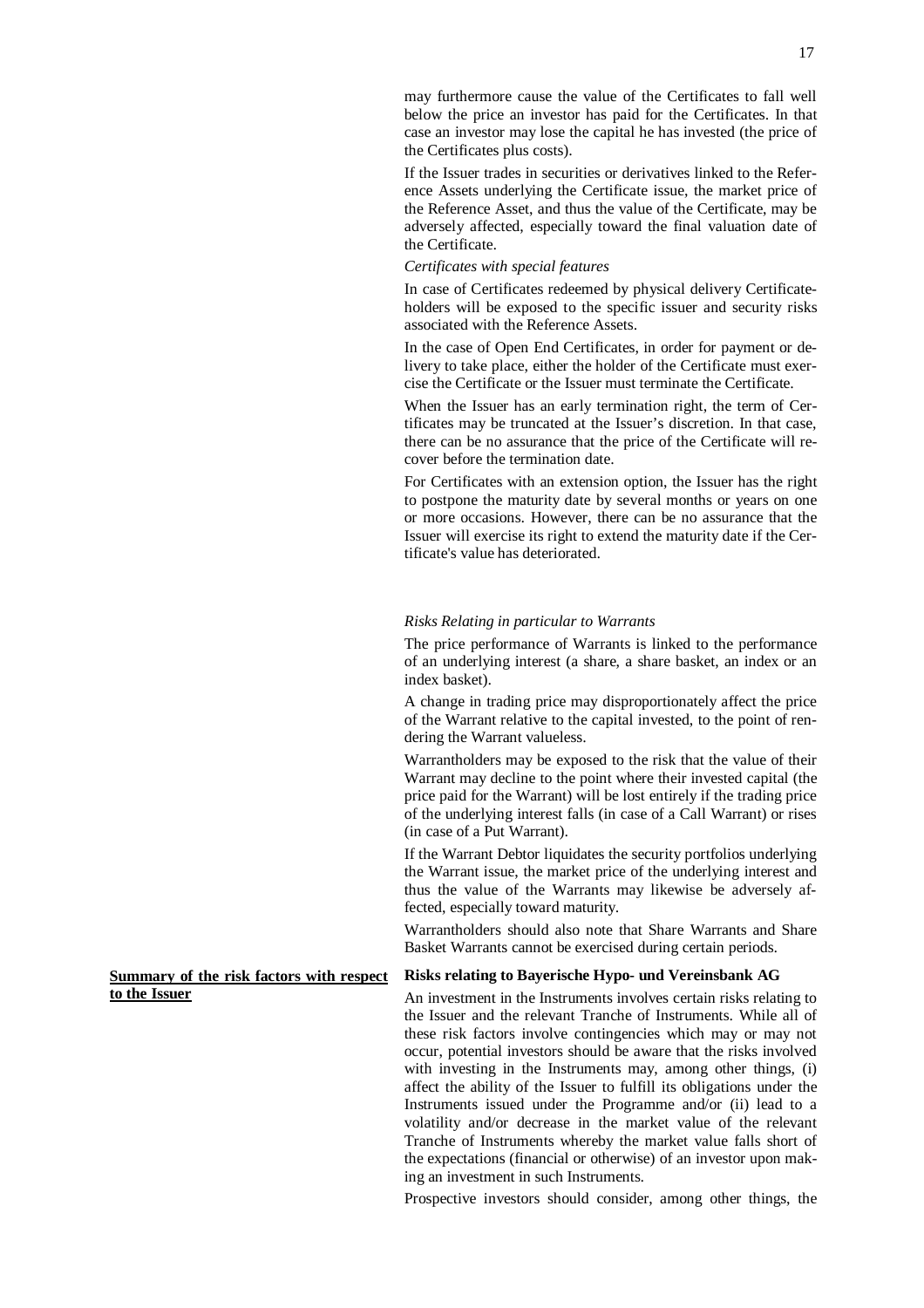However, each prospective investor of Instruments must determine, based on its own independent review and such professional advice as it deems appropriate under the circumstances, that its acquisition of the Instruments is fully consistent with its (or if it is acquiring the Instruments in a fiduciary capacity, the beneficiary's) financial needs, objectives and condition, complies and is fully consistent with all investment policies, guidelines and restrictions applicable to it (whether acquiring the Instruments as principal or in a fiduciary capacity) and is a fit, proper and suitable investment for it (or if it is acquiring the Instruments in a fiduciary capacity, for the beneficiary), notwithstanding all of the risks inherent in investing in or holding the Instruments.

### **Risks Related to the implementation projects of HVB Group**

*Unforeseen difficulties in connection with the integration of the material assets and the related liabilities of UniCredit Banca Mobiliare (UBM) may have a material adverse effect on UniCredit Group's and HVB Group's business, financial condition and results of operations.* 

In April 2007 HVB Group acquired the material assets and the related liabilities of UBM. The resulting integration of the investment banking business of the UniCredit Group could lead to unforeseen difficulties in connection with the related integration projects that could in turn prove detrimental to the Bank's financial situation. The associated restructuring activities, new processes and staff turnover, also at the management level of the operation, may also initially lead to additional risks. At the same time, the business combination of HVB Group and the UniCredit Group, which was initiated in 2005, was largely completed as of May 2007, when the Integration Office was closed at corporate level. Any projects not yet fully completed were transferred to the responsibility of the divisions and could, at worst, still cause minor unforeseen difficulties.

### **Risks from crisis in the financial markets**

The Markets & Investment Banking (MIB) division suffered from declines notably in structured loans recorded in net trading income in the third quarter of 2007 (compared to the second quarter 2007). Direct repercussions from the subprime crisis for HVB Group are unlikely at present, on account of the Bank's limited subprime exposures in this area. This can be attributed in particular to the conservative lending policy that has been implemented in the UniCredit Group. On account of the differing structure of real estate markets in the core regions of HVB Group compared with the Anglo-Saxon markets, it remains unlikely that the crisis will spread to these sectors. Indirect effects arising from generally greater volatility, notably including spreads for traded credit products, could lead to greater price fluctuations in these trading products as well as negitively effect market liquidity and prices for Acquisition Leverage Finance in the future. Given the present market situation and developments, it is not currently possible to predict the extent to which the financial crisis could expand further throughout Europe and potentially also extend to other market segments. Should the banking crisis turn into a global crisis on the financial markets, which would also have a sustained impact on business activity and hence the real economy, this might have a lasting effect on the net assets, financial and earnings position of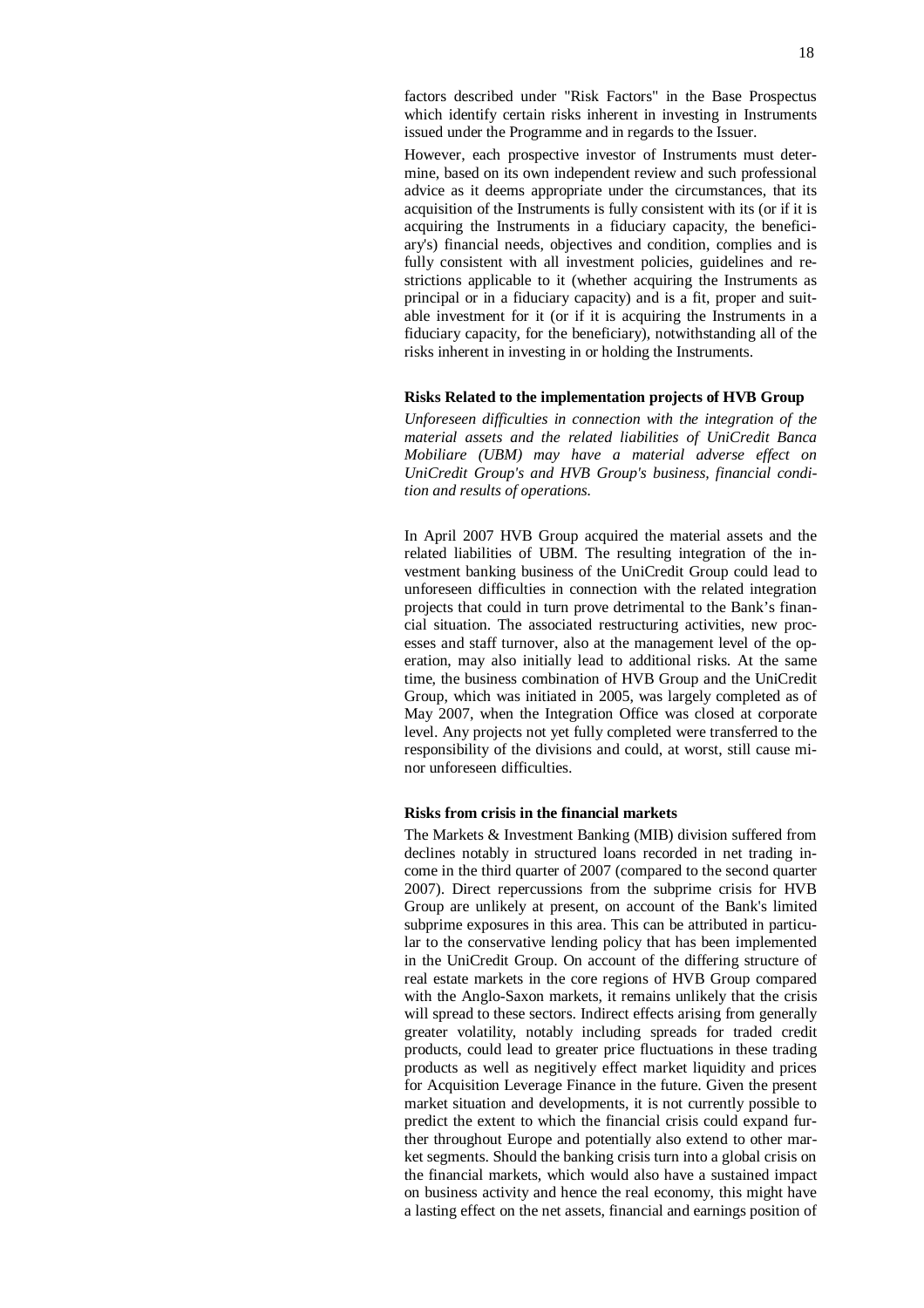## **Risks from the restructuring of the corporate group / integration risks**

The transfer at the beginning of 2007 of the investments in Bank Austria Creditanstalt and other units in central and eastern Europe resulted in substantial sales proceeds. With the proceeds from these transactions the bank has the maneuvering space to push ahead with both organic and acquisition-driven growth in the German banking market, gain access in northern European regions to markets similar to those in western Europe, expand its core competencies in specialised niche areas, optimise its regulatory capital and repurchase hybrid financing when it makes economic sense to do so; however, as usual the search for equivalent re-investments entails risks. HVB Group is continuing to monitor the German banking market in particular and analyse the possibilities for external growth through appropriate acquisitions. Opportunities presenting themselves for organic growth in the core regions of Germany, Benelux and Scandinavia are analysed in each case, and if these would be profitable for HVB, are then pursued. But the search for suitable competitors or target companies also harbours risks. The possibility, for instance, that a reinvestment may not take place because of a lack of attractive takeover targets, or that the reinvestment may be delayed, or a smaller amount than expected is reinvested at less favourable terms than expected, this harbours the risk of not participating in the current developments to the anticipated extent, and possibly of not assuming the role we have planned in our core areas. When and to what extent the net asset, financial and earnings position of HVB Group will be positively influenced by future investments is not yet certain at present. If – contrary to the expectations of the Management Board of HVB AG – the transfer of the shares in the BA-CA Group and the other units in central and eastern Europe sold by HVB AG must be reversed, so that HVB AG must repay the proceeds from the sale to the buyers of the units, this would likely have serious detrimental effects on the expansion strategy pursued by HVB because it would then no longer have the high capital base and liquidity needed for this strategy.

#### **Tax Implications**

*Tax Loss Carry Forwards*. The use of the substantial tax loss carry forwards (in particular in HypoVereinsbank) depends on certain conditions, which have to be fulfilled after the transfer of shares in HypoVereinsbank to UniCredit S.p.A. took place.

*German Thin Capitalization Rules*. Following the acquisition of HypoVereinsbank shares by UniCredit S.p.A. HypoVereinsbank has a significant shareholder (according to the Thin Capitalization Rules) and comes therefore within the scope of these rules.

Each of the factors discussed above may have a material adverse effect on HVB Group's business, financial condition and results of operations. There can be no assurance that the integration process will be successful and that the combined group will be operated and managed as efficiently as UniCredit Group and HVB Group, respectively, have been operated and managed in the past.

## **Risks Related to Market Implementations**

There are certain risks associated with investing in the Instru-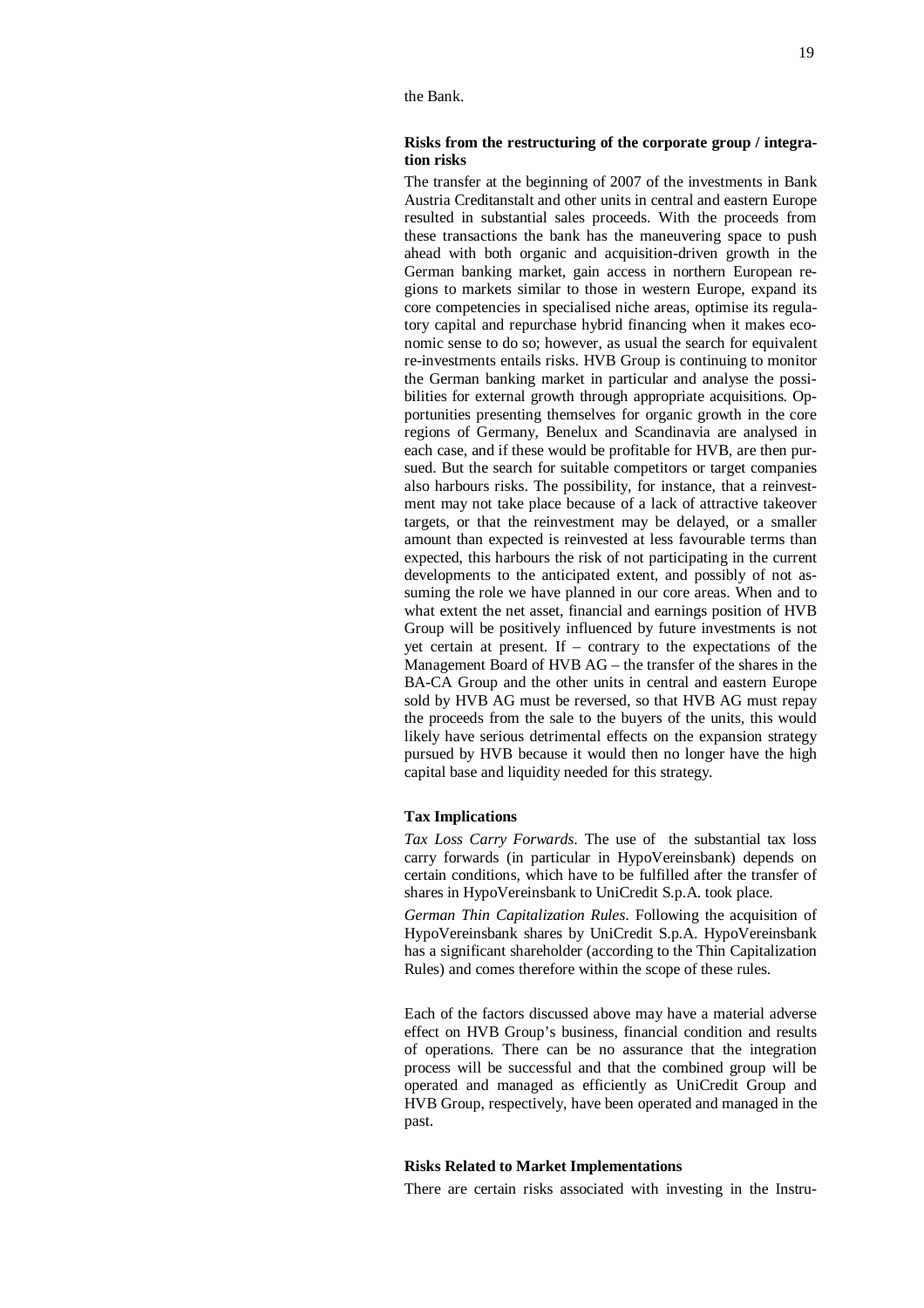ments.

In particular, investors are relying upon the creditworthiness of the HVB Group and the results of the HVB Group are affected by general economic, financial and other business conditions. During recessionary periods, there may be less demand for loan products and a greater number of HVB Group's customers may default on their loans or other obligations. Interest rate rises may also have an impact on the demand for mortgages and other loan products. Fluctuations in interest rates in Europe and in the other markets in which the HVB Group operates influence the HVB Group's performance.

#### **German Translation of Summary of the Prospectus**

## **Zusammenfassung des Prospekts**

*Diese Zusammenfassung ist als Einführung zu diesem Prospekt zu verstehen. Die Entscheidung zur Anlage in die Wertpapiere (Instruments) sollte sich auf die Prüfung des gesamten Prospekts, einschließlich der Dokumente, die in Form eines Verweises aufgenommen sind, der Nachträge zu diesem Prospekt und der Endültigen Bedingungen stützen. Die Anleiheschuldnerin kann nicht allein auf Grundlage der Zusammenfassung, einschließlich einer Übersetzung hiervon, haftbar gemacht werden, soweit sie nicht irreführend, unrichtig oder widersprüchlich ist, wenn sie zusammen mit den anderen Teilen dieses Prospekts gelesen wird. Für den Fall, dass vor einem Gericht in einem Mitgliedsstaat der Europäischen Union Ansprüche aufgrund der im Prospekt enthaltenen Informationen geltend gemacht werden, könnte der Kläger in Anwendung der einzelstaatlichen Rechtsvorschriften des Mitgliedsstaates die Kosten für die Übersetzung des Basisprospekts zu tragen haben, bevor der Prozess angestrengt werden kann.* 

## **Zusammenfassung der Beschreibung der Wertpapiere**

#### **1. DIE PARTEIEN**

| <b>Emittentin</b>                          | Bayerische Hypo- und Vereinsbank AG (handelnd durch die<br>Hauptgeschäftsstelle oder eine ihrer ausländischen Niederlassun-<br>gen).                                                                                                                                                                                                                  |
|--------------------------------------------|-------------------------------------------------------------------------------------------------------------------------------------------------------------------------------------------------------------------------------------------------------------------------------------------------------------------------------------------------------|
| <b>Arrangeur / Platzeur</b>                | Bayerische Hypo- und Vereinsbank AG und (ein) zusätzliche(r)<br>Platzeur(e), der(die) durch die Emittentin entweder im Hinblick<br>auf eine oder mehrere Tranchen oder im Hinblick auf das gesamte<br>Programm bestellt wurde(n) (die "Platzeure"). Die Emittentin darf<br>die Bestellung eines Platzeurs unter dem Programm jederzeit kün-<br>digen. |
| Hauptzahlstelle                            | Bayerische Hypo- und Vereinsbank AG (für Wertpapiere, die bei<br>Clearstream, Frankfurt, und Monte Titoli hinterlegt werden); Citi-<br>bank, N.A., London Office (für alle anderen Wertpapiere).                                                                                                                                                      |
| 2. DAS PROGRAMM                            |                                                                                                                                                                                                                                                                                                                                                       |
| <b>Beschreibung:</b>                       | Debt Issuance Programm, unter dem fortlaufend Angebote erfol-<br>gen können.                                                                                                                                                                                                                                                                          |
| Vertrieb:                                  | Mittels einer Privatplatzierung oder eines öffentlichen Angebots<br>oder auf einer syndizierten oder nicht syndizierten Basis.                                                                                                                                                                                                                        |
| Betrag:                                    | Euro 50.000.000.000 (oder deren Gegenwert in anderen Währun-<br>gen) jeweils ausstehend.                                                                                                                                                                                                                                                              |
| <b>3. DIE WERTPAPIERE</b><br>(INSTRUMENTS) |                                                                                                                                                                                                                                                                                                                                                       |

Die Wertpapiere lauten auf den Inhaber und können als Schuldverschreibungen (einschließlich Pfandbriefe und Credit Linked Notes), Zertifikate oder Optionsscheine (wie jeweils im Folgen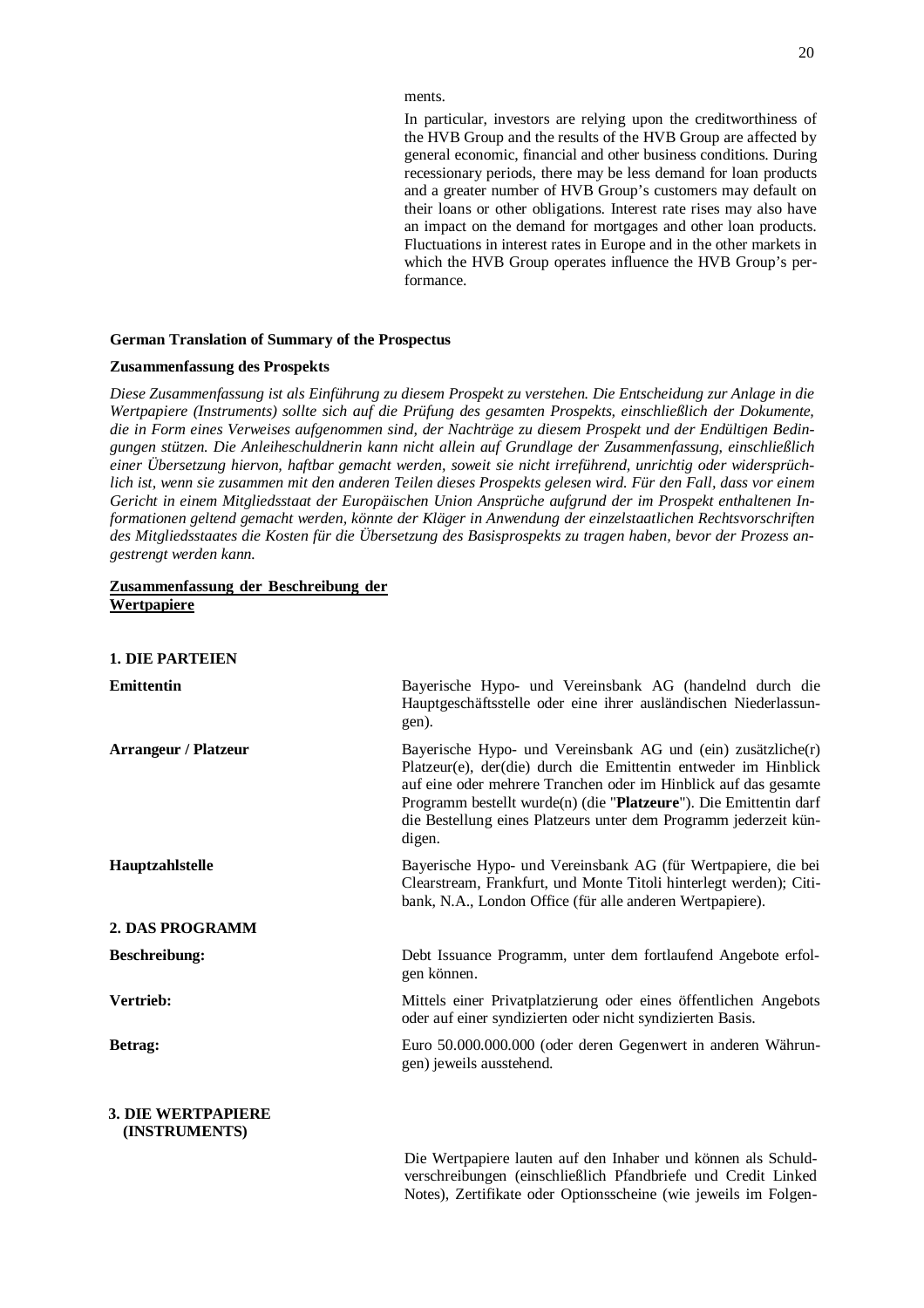den näher beschrieben) ausgegeben werden.

Wertpapiere, die am gleichen Tag begeben werden und die in sonstiger Hinsicht, einschließlich der Börsennotierung, identisch sind, stellen eine "**Tranche**" dar. Soweit dies ausdrücklich bestimmt ist, bildet eine Tranche von Wertpapieren eine einheitliche, fungible Serie (eine "**Serie**") mit einer oder weiteren Tranchen von Wertpapieren, soweit diese (i) eine ausdrückliche Bestimmung enthalten, dass sie konsolidiert werden und eine einheitliche Serie bilden sollen und (ii) mit Ausnahme ihrer Begebungstage, ihres Verzinsungsbeginns und/oder ihres Ausgabepreises in jeglicher Hinsicht (einschließlich der Börsenzulassung) identisch sein sollen.

**Währungen:** Vorbehaltlich anwendbarer gesetzlicher oder behördlicher Vorschriften, solche Währungen oder Währungseinheiten, die von der Emittentin gewählt werden können, einschließlich Euro, Sterling, Schweizer Franken, US-Dollar und Yen und jeder anderen Währung oder Währungseinheit unter Vorbehalt der Einhaltung gesetzlicher oder behördlicher Anforderungen.

> Jede Emission von Wertpapieren, die auf eine Währung lautet, für die bestimmte Gesetze, Verordnungen, Richtlinien und Zentralbankanforderungen gelten, wird nur unter Beachtung dieser Gesetze, Verordnungen, Richtlinien und Zentralbankanforderungen begeben.

> Zusätzlich erfolgt jede Emission von Wertpapieren, die in Sterling denominiert sind, gemäß den jeweils anwendbaren Anforderungen der *Bank of England* und der *Financial Services Authority*.

**Anwendbares Recht:** Die Wertpapiere (mit Ausnahme von Credit Linked Notes, welche dem englischen Recht unterliegen, und Zertifikaten und Optionsscheinen, welche dem deutschen oder italienischen Recht unterliegen, jeweils wie in den Endgültigen Bedingungen bzw. den Wertpapierbedingungen angegeben) unterliegen dem Recht der Bundesrepublik Deutschland.

**Rang der Wertpapiere:** Soweit es sich bei den Schuldverschreibungen um nichtnachrangige Schuldverschreibungen handelt, wie jeweils in den Endgültigen Bedingungen oder, soweit anwendbar, den Anleihebedingungen dargestellt, begründen die Schuldverschreibungen direkte, unbedingte, unbesicherte und nicht-nachrangige Verpflichtungen der Emittentin. Diese Verpflichtungen stehen wenigstens im gleichen Rang mit den Ansprüchen aller anderen ungesicherten Gläubiger der Emittentin, soweit solche Ansprüche nicht ausdrücklich von Gesetzes wegen im Rang vorgehen.

> Pfandbriefe stellen nicht-nachrangige Verpflichtungen der Emittentin dar, die untereinander gleichrangig sind und (i) im Fall von öffentlichen Pfandbriefen wenigstens gleichrangig sind mit allen anderen Verpflichtungen der Emittentin unter öffentlichen Pfandbriefen und (ii) im Fall von Hypothekenpfandbriefen wenigstens gleichrangig sind mit allen anderen Verpflichtungen der Emittentin unter Hypothekenpfandbriefen. Pfandbriefe sind jedoch, soweit es sich um öffentliche Pfandbriefe handelt, durch einen getrennten Bestand an Darlehen an die öffentliche Hand, oder, soweit es sich um Hypothekenpfandbriefe handelt, durch einen separaten Bestand an Hypothekendarlehen, gesichert.

> Zertifikate und Optionsscheine stellen direkte, unbedingte, unbesicherte und nicht-nachrangige Verpflichtungen der Emittentin dar, die wenigstens im gleichen Rang mit den Ansprüchen aller sonstigen unbesicherten Gläubiger der Emittentin stehen, soweit es sich nicht um Ansprüche handelt, denen ausdrücklich durch

**Negativverpflichtung:** Keine

**Cross-Default-Klausel:** Keine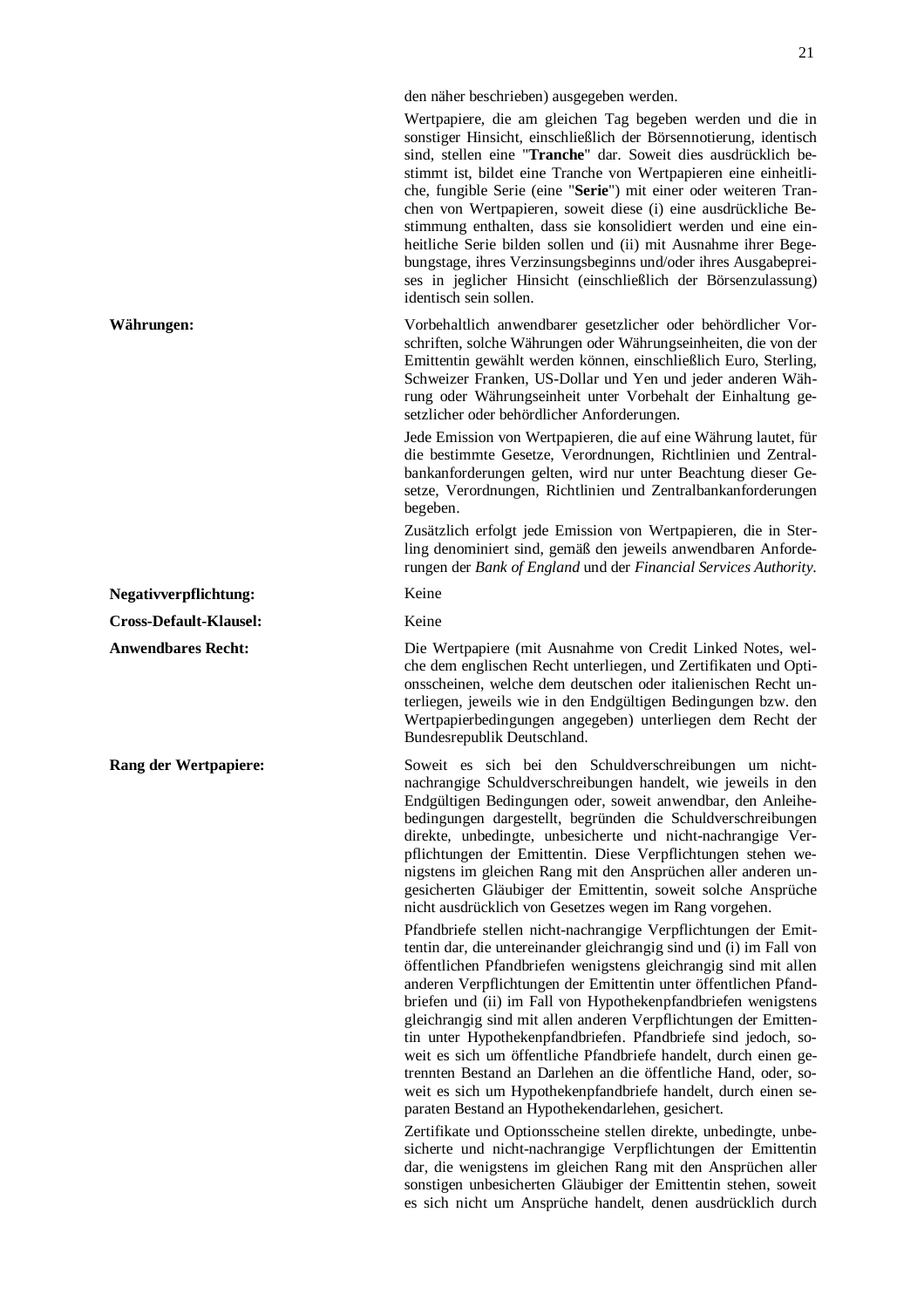Gesetz Vorrang eingeräumt wird.

Soweit es sich bei den Schuldverschreibungen um nachrangige Schuldverschreibungen handelt, wie jeweils in den Endgültigen Bedingungen oder, soweit anwendbar, in den Anleihebedingungen dargestellt ist, (i) stellen die Schuldverschreibungen direkte, unbedingte, unbesicherte und nachrangige Verpflichtungen der Emittentin dar, die mit den Ansprüchen aller sonstigen unbesicherten, nachrangigen Gläubiger der Emittentin mindestens im gleichen Rang stehen, und (ii) sind die aus den Wertpapieren resultierenden Ansprüche nachrangig zu den Ansprüchen der sonstigen Gläubiger der Emittentin, die nicht ebenfalls nachrangig sind, wie in § 4 der Anleihebedingungen (Terms and Conditions (Notes)) dargestellt.

**Steuern:** Alle Zahlungen von Zinsen und Kapital auf die Wertpapiere werden durch die Emittentin ohne Abzug oder Einbehalt von gegenwärtigen oder zukünftigen Steuern, Abgaben oder hoheitlichen Gebühren gleich welcher Art gezahlt, die von oder in der Bundesrepublik Deutschland ("**Deutschland**") und (im Falle von Wertpapieren, die durch eine ausländische Niederlassung der Emittentin begeben werden) der Rechtsordnung, in der sich eine solche Niederlassung befindet, oder für deren Rechnung, geleistet, es sei denn, ein solcher Abzug oder Einbehalt ist gesetzlich vorgeschrieben. In einem solchen Fall wird die Emittentin solche zusätzlichen Beträge leisten, die erforderlich sein werden, um sicherzustellen, dass die Schuldverschreibungsinhaber den vollen Betrag, der in den Schuldverschreibungen festgelegt ist, erhalten; dies gilt jedoch nur vorbehaltlich üblicher Ausnahmen.

> Pfandbriefe enthalten keine Verpflichtung der Emittentin, solche zusätzlichen Beträge im Falle von Steuern oder Abgaben, die im Hinblick auf Zahlungen auf Kapital und Zinsen einbehalten oder abgezogen werden, wie zuvor dargestellt, zu leisten.

> Zertifikate und Options-scheine werden ebenfalls keine Verpflichtung der Emittentin enthalten, solche zusätzlichen Beträge im Falle von Steuern oder Abgaben, die im Hinblick auf Zahlungen auf Kapital oder Zinsen einbehalten oder abgezogen werden, wie zuvor dargestellt, zu leisten.

**Verkaufsbeschränkungen:** Verkaufsbeschränkungen bestehen im Hinblick auf die Vereinigten Staaten von Amerika, den Europäischen Wirtschaftsraum, Großbritannien, Italien, Österreich und Frankreich; zudem können zusätzliche Verkaufsbeschränkungen im Zusammenhang mit dem Angebot und dem Verkauf einer bestimmten Emission von Wertpapieren verbunden sein, soweit diese dafür benötigt werden. Nähere Informationen sind im Abschnitt "Subscription and Sale" enthalten.

**Clearing:** Die Abwicklung von Käufen oder Verkäufen von Wertpapieren kann entweder durch die Euroclear Bank S.A./N.V. als Betreiberin des Euroclear Systems ("**Euroclear**") und Clearstream Banking société anonyme, Luxemburg, ("**Clearstream, Luxemburg**") oder Clearstream Banking AG, Frankfurt am Main ("**Clearstream, Frankfurt**") und/oder (im Fall von Zertifikaten oder Optionsscheinen) Monte Titoli S.p.A. ("**Monte Titoli**") und/oder jedes sonstige Clearing System erfolgen.

**Börseneinführung:** Die Zulassung zum und die Einbeziehung in den geregelten Markt an der Luxemburger Börse wurde für die Wertpapiere beantragt. Die Wertpapiere können an jeder Börse des Europäischen Wirtschaftsraums oder jeder anderen Börse zugelassen und in den Handel einbezogen werden. Der Emittentin steht es (entsprechenden den Bestimmungen in den Endgültigen Bedingungen und/oder den Wertpapierbedingungen des jeweiligen Wertpapiers) frei, ob die Wertpapiere mit oder ohne eine Börseneinfüh-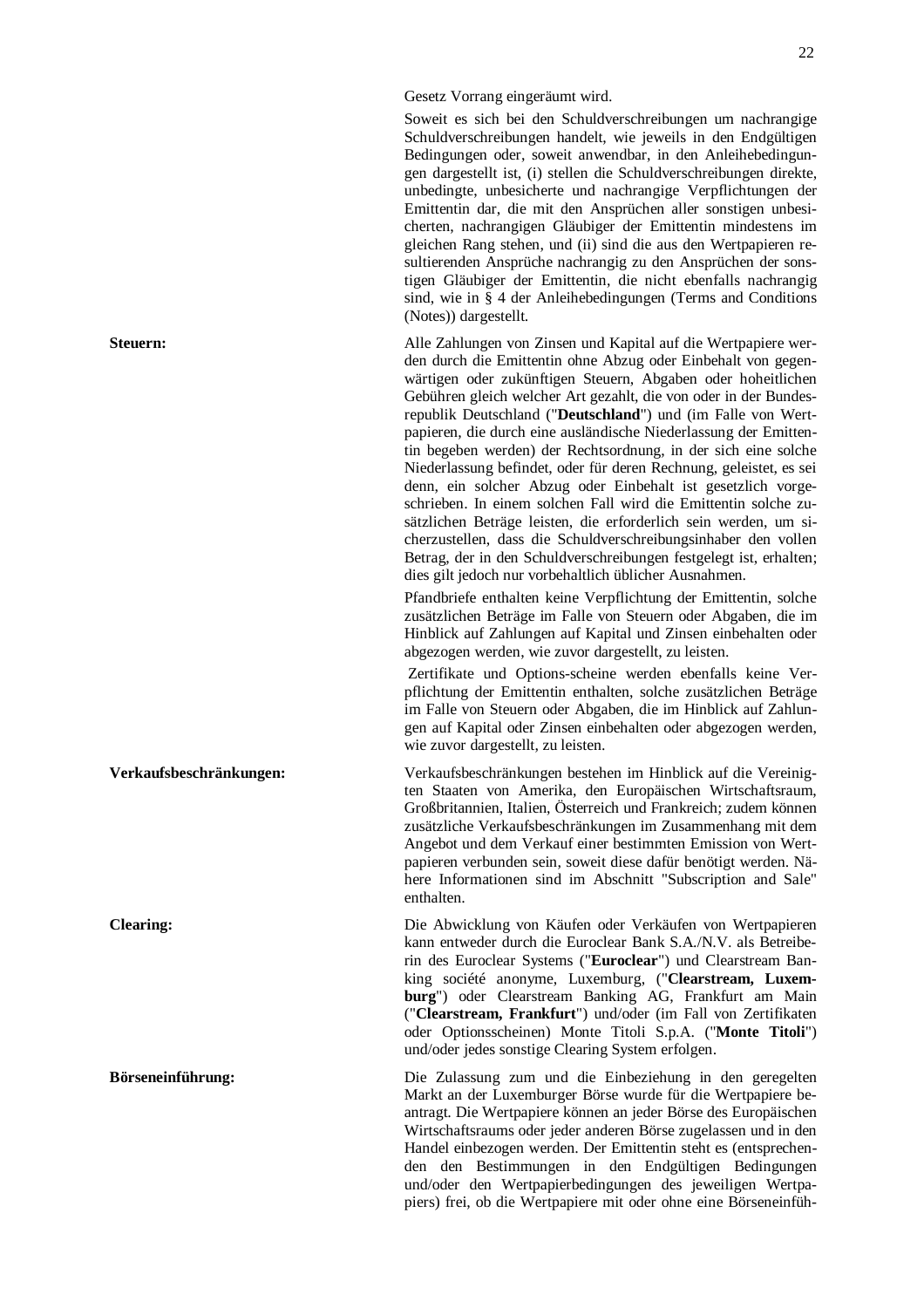rung begeben werden.

Die Zulassung zum geregelten Markt der Borsa Italiana S.p.A. und die Einbeziehung in das SeDex-Segment oder ein anderes Handelssegment der Borsa Italiana S.p.A. kann für Zertifikate und Optionsscheine beantragt werden. Die Emittentin kann ferner die Einbeziehung von Optionsscheinen und/oder Zertifikaten zur Kursnotierung an Handelseinrichtungen oder alternativen Handelssystemen (einschließlich dem durch TLX S.p.A. betriebenen Euro TLX) beantragen.

Wertpapiere werden mittels eines sogenannten Draw-Down Prospekts, eines Prospekt-Nachtrags oder mittels Endgültiger Bedingungen, an einer Börse notiert.

## **SCHULDVERSCHREIBUN-GEN**

**Beschreibung der Schuldverschreibungen:** 

*Die nachfolgend beschriebenen Merkmale können für alle Arten von Schuldverschreibungen (einschließlich Pfandbriefe und Credit Linked Notes) anwendbar sein, soweit unter "Pfandbriefe" und/oder "Credit Linked Notes" nachfolgend nicht abweichend beschrieben.* 

In den anwendbaren Endgültigen Bedingungen (und/oder den Anleihebedingungen der Schuldverschreibungen, die diesen Endgültigen Bedingungen beigefügt sind) wird spezifiziert, ob und wie Zinsen gezahlt werden, wie der Rückzahlungsbetrag ermittelt wird und wann die Schuldverschreibungen zurückgezahlt werden.

Die Schuldverschreibungen können entweder verzinst ("**verzinsliche Schuldverschreibungen**"- Interest Bearing Notes) oder unverzinst ("**unverzinslicher Schuldverschreibungen**" – Non-Interest Bearing Notes) sein.

Verzinsliche Schuldverschreibungen können als festverzinsliche Schuldverschreibungen begeben werden, bei denen die Zinsen zu den in den anwendbaren Endgültigen Bedingungen festgesetzten Grundlagen und Terminen nachträglich zahlbar sind.

Verzinsliche Schuldverschreibungen können auch als variabel verzinsliche Schuldverschreibungen ausgegeben werden, die zu einem bestimmten variablen (und gegebenenfalls an die jeweilige Marge angepassten) Zinssatz verzinst werden:

- auf der Grundlage eines Referenzzinssatzes, der auf einer vereinbarten Bildschirmseite eines gewerblichen Kursdienstes angezeigt wird, oder

- auf der Grundlage eines Referenzwerts (*Reference Asset*) (wie weiter unten beschrieben), oder

**-** auf der Grundlage der Bestimmungen der anwendbaren Endgültigen Bedingungen und/oder Anleihebedingungen

("**variabel verzinsliche Schuldverschreibungen**" – Floating Rate Notes).

Variabel verzinsliche Schuldverschreibungen können auch ein Höchstzinssatz und ein Mindestzinssatz oder beides haben.

Zinsen auf variabel verzinsliche Schuldverschreibungen werden zu den in den anwendbaren Endgültigen Bedingungen festgesetzten Grundlagen und Zinszahlungsterminen ausgezahlt.

Verzinsliche Schuldverschreibungen können zudem als Schuldverschreibungen begeben werden, die mit einem festen zusätzlichen Betrag verzinst werden. Die Zahlung dieses Betrages kann von dem Preis eines Referenzwerts oder eines oder mehrerer Korbbestandteile (*Basket Components*) (jeweils gemäß der anwendbaren Endgültigen Bedingungen und/oder der anwendbaren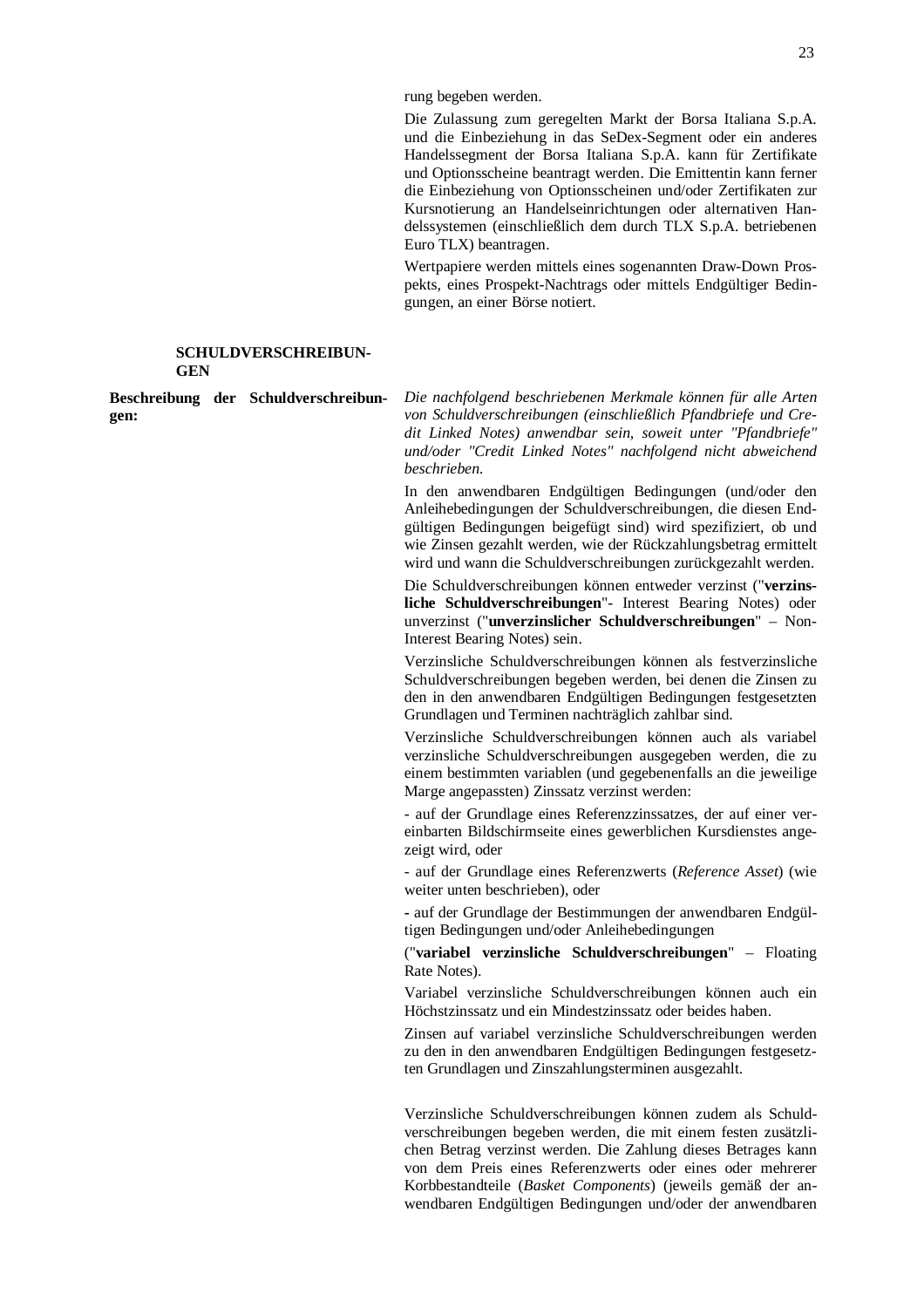Anleihebedingungen) abhängig gemacht werden.

Unverzinsliche Schuldverschreibungen und Nullkuponanleihen können mit einem Abschlag auf ihren Nennbetrag angeboten und verkauft werden und sind außer im Falle eines Zahlungsverzugs nicht zinstragend.

Die Formel zur Berechnung des Rückzahlungsbetrags für jede Schuldverschreibung (der "Rückzahlungsbetrag" - Redemption Amount) wird in den den anwendbaren Endgültigen Bedingungen und/oder Anleihebedingungen festgelegt.

Der Rückzahlungsbetrag kann der Festgelegten Stückelung einer Schuldverschreibung entsprechen. Der Rückzahlungsbetrag kann unter Bezug auf die Festgelegte Stückelung einer Schuldverschreibung ermittelt werden. In diesem Fall kann die Festgelegte Stückelung einer Schuldverschreibung mit einem Faktor multipliziert werden, der unter anderem unter Bezug auf die Wertent wicklung des Referenzwerts ermittelt wird. Der Rückzahlungsbe trag kann auch unter Bezugnahme auf eine Verhältniszahl (ratio)<br>ermittelt werden. Diese Verhältniszahl kann unter anderem mit<br>dem als maßgeblich bestimmten Preis multipliziert werden, der an<br>einem bestimmten Bewertungsterm und/oder den Anleihebedingungen).

Für die Schuldverschreibungen kann ein Mindestrückzahlungsbetrag (der entweder unbedingt oder nur im Falle des Eintritts be stimmter Bedingungen gilt) und/oder ein Höchstrückzahlungsbe trag festgesetzt werden. Die Schuldverschreibungen können, sofern dies in den anwendba-

ren Endgültigen Bedingungen und/oder Anleihebedingungen fest gelegt ist, auch durch Lieferung einer festgelegten Menge von Referenzwerten zurückgezahlt werden. In den betreffenden Endgültigen Bedingungen wird entweder festgelegt, dass die Schuldverschreibungen nicht vor dem festge-

legten Fälligkeitstermin zurückgezahlt werden können oder dass die Schuldverschreibungen aus Steuergründen, nach einem Kün digungsgrung (*event of default*), nach Wahl der Emittentin und/oder der Anleihegläubiger rückzahlbar sind. Zur Rückzahlung der Schuldverschreibungen muss jeweils an die Emittentin oder die Anleihegläubiger (innerhalb der in den betreffenden Endgültigen Bedinungen bestimmten Frist) eine unwiderrufliche An zeige über die Rückzahlung zu einem oder mehreren vor dem Fälligkeitstermin festgelegten Terminen und zu einem oder ver schiedenen Preisen und gemäß den Bedingungen, die in den betreffenden Endgültigen Bedingungen festgelegt sind, gemacht werden. Die Schuldverschreibungen können mit jedem der oben genann-

ten Merkmale oder einer Kombination dieser Merkmale begeben werden.

Die Emittentin kann Schuldverschreibungen als Hypothekenpfandbriefe oder Öffentliche Pfandbriefe begeben. Hypotheken pfandbriefe und Öffentliche Pfandbriefe sind besichert oder "ge deckt" durch eine Deckungsmasse bestehend aus Hypothekendar lehen (im Falle von Hypothekenpfandbriefen) bzw. aus Krediten an die öffentliche Hand (im Falle von Öffentlichen Pfandbriefen), deren Hinlänglichkeit durch das Pfandbriefgesetz bestimmt wird und von einem unabhängigen Treuhänder überwacht wird.

Pfandbriefe sind ihrem Nennbetrag rückzahlbar, der ihrer Festgelegten Stückelung entspricht.

**Pfandbrie fe:**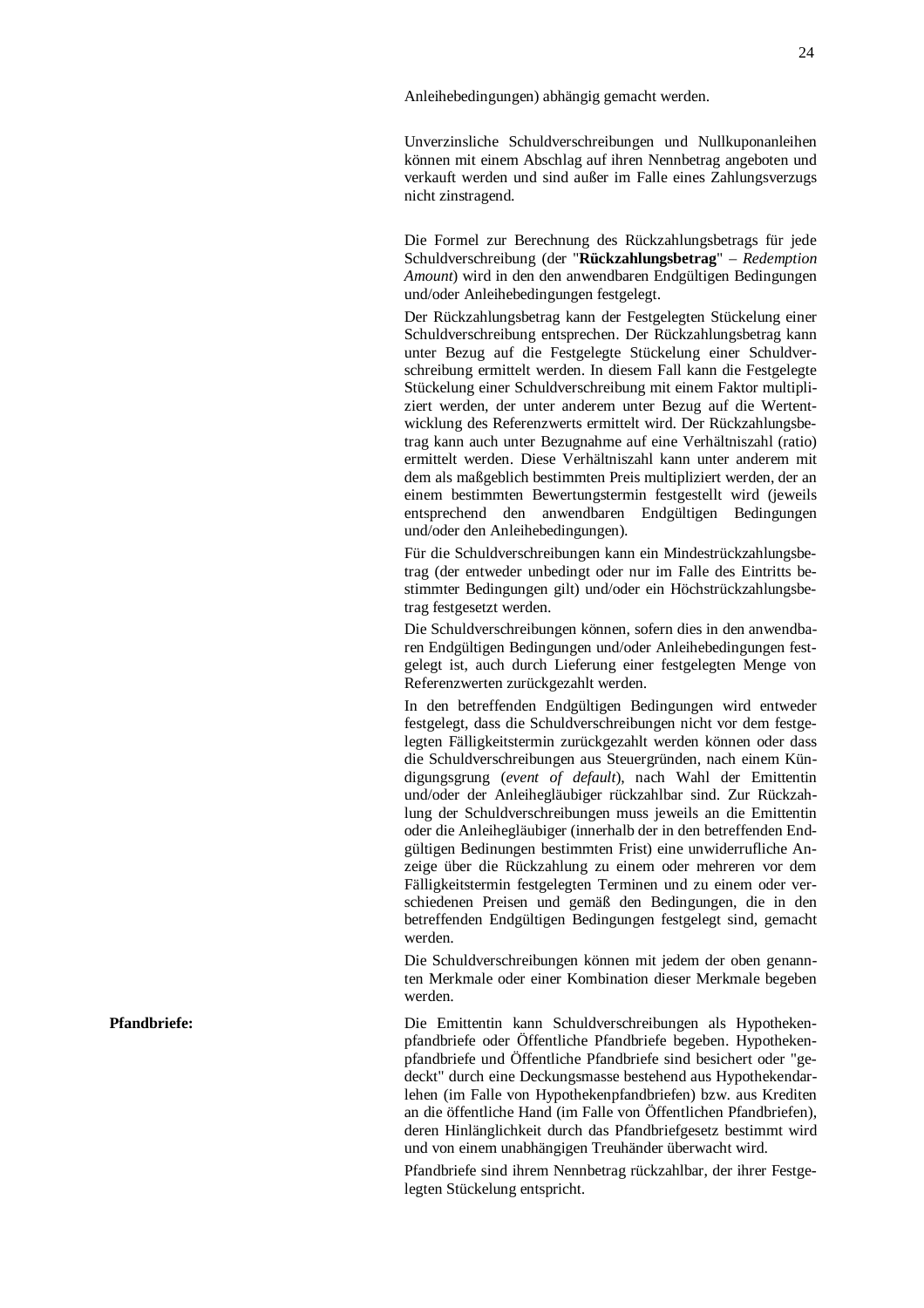Pfandbriefe sind vor ihrer bestimmten Fälligkeit aus Steuergründen oder nach Wahl ihrer Inhaber nicht rückzahlbar.

**Credit Linked Notes:** Zahlungen von Zinsen und Kapital im Hinblick auf Credit Linked Notes können an die Bonität eines oder mehrerer Vermögensgegenstände und/oder einer oder mehrerer juristischer Personen und/oder deren Vermögen gebunden sein, wie es in den anwendbaren Anleihebedingungen und/oder Endgültigen Bedingungen festgelegt ist.

**Form der Schuldverschreibungen:** Schuldverschreibungen, auf die U. S. Treasury Regulation § 1.163-5(c) (2) (i) (C) (die "**TEFRA C-Rules**") anwendbar ist ("**TEFRA C Schuldverschreibungen**" – TEFRA C Notes), werden stets durch eine auf den Inhaber lautende Dauerglobalurkunde ohne Zinsscheine ("**Dauerglobalurkunde**" – *Permanent Global Note*) verbrieft, deren Nennbetrag dem Gesamtnennbetrag der Schuldverschreibungen entspricht.

Schuldverschreibungen, auf die U. S. Treasury Regulation § 1.163-5(c) (2) (i) (D) (die "**TEFRA D-Rules**") anwendbar ist ("**TEFRA D Schuldverschreibungen**" – TEFRA D Notes), werden anfänglich stets durch eine auf den Inhaber lautende vorläufige Globalurkunde ohne Zinsscheine verbrieft, die nicht früher als 40 Tage und nicht später als 180 Tage nach dem Abschluss der Platzierung der Schuldverschreibungen einer jeweiligen Ziehung gegen eine oder mehrere die Schuldverschreibungen verbriefende Dauerglobalurkunden ausgetauscht wird. Der Austausch erfolgt nur gegen Nachweis des Nichtbestehens einer U.S.-Inhaberschaft (certification of non U. S. beneficial ownership), dessen Muster bei der bezeichneten Geschäftsstelle der Hauptzahlstelle erhältlich ist.

Schuldverschreibungen, auf die weder TEFRA C-Rules noch TEFRA D-Rules anwendbar sind, werden ab der Ausgabe durch eine Dauerglobalurkunde verbrieft.

Dauerglobalurkunden werden nicht gegen effektiv verbriefte Schuldverschreibungen umgetauscht.

**EZB-fähige Sicherheit:** Falls die Richtlinien der Europäischen Zentralbank für die Eignung als Sicherheit für die Europäische Zentralbank ("**EZB**") es erfordern, können am oder vor dem Begebungstag der Tranche die vorläufige Global-Inhaberschuldverschreibung und die Dauer-Global-Inhaberschuldverschreibung einem common safekeeper (der "**Common Safekeeper**") für Clearstream Banking, société anonyme, Luxemburg und Euroclear Bank S.A./N.V. Brüssel, als Betreiberin des Euroclear Systems, ent-sprechend den geltenden Endgültigen Bedingungen übergeben werden. Die Anleihebedingungen können angepasst werden, wenn dies für die Einhaltung dieser Anforderungen erforderlich ist. Diese Anforderungen gelten nicht für Wertpapiere, deren Hinterlegungsstelle eine nationaler Wertpapierzentralerverwahrer (einschließlich Clearstream Banking AG, Frankfurt am Main) ist.

**Laufzeiten der Schuldverschreibungen:** Die Laufzeiten der Schuldverschreibungen werden, vorbehaltlich zulässiger oder vorgeschriebener Mindest- und Höchstlaufzeiten, die aufgrund von Anforderungen der betreffenden Zentralbank (oder einer entsprechenden Stelle) oder aufgrund von Gesetzen oder Rechtsvorschriften hinsichtlich der betreffenden Währung anwendbar sind, durch die Emittentin festgelegt und in den betreffenden Endgültigen Bedingungen und/oder Anleihebedingungen wiedergegeben.

**Festgelegte Stückelungen:** Die Festgelegten Stückelungen (Specified Denominations) werden, vorbehaltlich etwaiger Anforderungen der betreffenden Zentralbank (oder einer entsprechenden Stelle) oder von Gesetzen oder Rechtsvorschriften hinsichtlich der betreffenden Währung,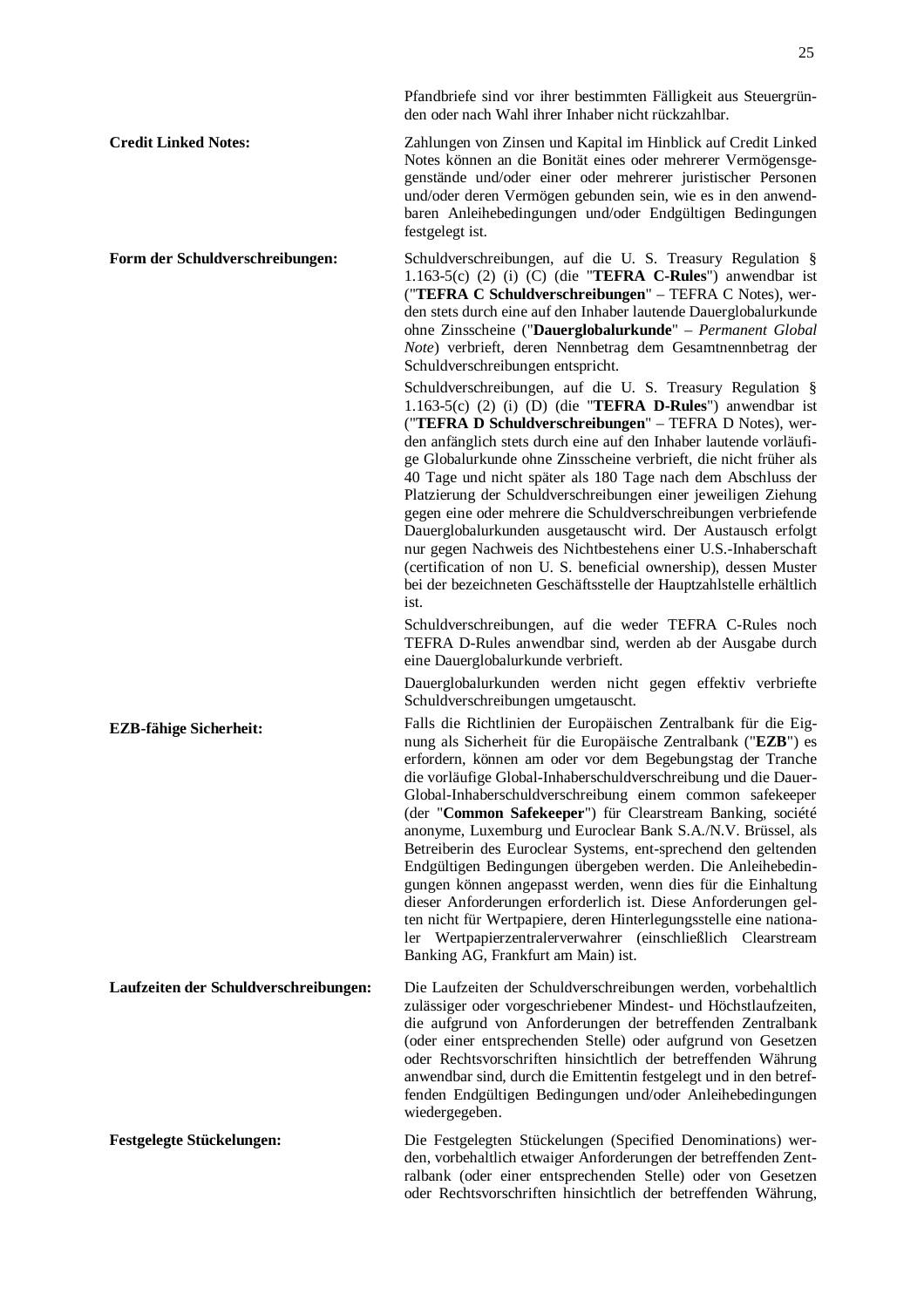durch die Emittentin festgelegt und in den betreffenden Endgültigen Bedingungen und/oder Anleihebedingungen wiedergegeben.

**Ausgabepreis** Schuldverschreibungen können mit einem Ausgabepreis zum Nennbetrag oder mit einem Auf- oder Abgeld begeben werden.

## **ZERTIFIKATE**

**Beschreibung der Zertifikate:** In den anwendbaren Endgültigen Bedingungen (und/oder den Zertifikatsbedingungen der Zertifikate, die diesen Endgültigen Bedingungen beigefügt sind) wird spezifiziert, ob und wie Zinsen gezahlt werden und wie und wann die Zertifikate zurückgezahlt werden.

> Zertifikate können entweder unverzinst oder verzinst ("**verzinsliche Zertifikate**") sein.

> Verzinsliche Zertifikate können als festverzinsliche Zertifikate begeben werden, bei denen die Zinsen zu den in den anwendbaren Endgültigen Bedingungen festgesetzten Grundlagen und Terminen nachschüssig zahlbar sind.

> Verzinsliche Zertifikate können auch als variabel verzinsliche Zertifikate ausgegeben werden, die zu einem bestimmten variablen (und gegenebenfalls an die anwendbare Marge angepasst) Zinssatz verzinst werden:

> - auf der Grundlage eines Referenzzinssatzes, der auf einer vereinbarten Bildschirmseite eines gewerblichen Kursdienstes angezeigt wird, oder

> - auf der Grundlage eines Referenzwerts (so wie weiter unten beschrieben), oder

> **-** auf der Grundlage der Bestimmungen der anwendbaren Endgültigen Bedingungen

> ("**variabel verzinsliche Zertifikate**" – *Floating Rate Certificates*).

> Variabel verzinsliche Zertifikate können auch einen Höchstzinssatz und einen Mindestzinssatz oder beides haben.

> Zinsen auf variabel verzinsliche Zertifikate werden zu den in den anwendbaren Endgültigen Bedingungen festgesetzten Grundlagen und Zinszahlungsterminen ausgezahlt.

> Verzinsliche Zertifikate können zudem als Zertifikate begeben werden, die mit einem festen zusätzlichen Betrag verzinst werden. Die Zahlung dieses Betrages kann von dem Preis eines Referenzwerts oder eines oder mehrerer Korbbestandteile (*Basket Components*) (jeweils gemäß der anwendbaren Endgültigen Bedingungen und/oder der anwendbaren Zertifikatsbedingungen) abhängig gemacht werden.

> Die Formel zur Berechnung des Rückzahlungsbetrags für jedes Zertifikat (der "**Rückzahlungsbetrag**" – *Redemption Amount*) wird in den Zertifikatsbedingungen (die den anwendbaren Endgültigen Bedingungen anliegen) festgelegt.

> Der Rückzahlungsbetrag kann unter Bezug auf einen Nennbetrag der Zertifikate ermittelt werden. In diesem Fall kann der Nennbetrag des Zertifikats mit einem Faktor multipliziert werden, der unter anderem unter Bezug auf die Entwicklung des Referenzwerts ermittelt wird. Der Einlösungsbetrag kann auch unter Bezugnahme auf eine Verhältniszahl (ratio) ermittelt werden. Diese Verhältniszahl kann unter anderem mit dem als maßgeblich bestimmten Preis multipliziert werden, der an einem bestimmten Bewertungstermin festgestellt wird (jeweils entsprechend den anwendbaren Endgültigen Bedingungen und/oder den Zertifikats-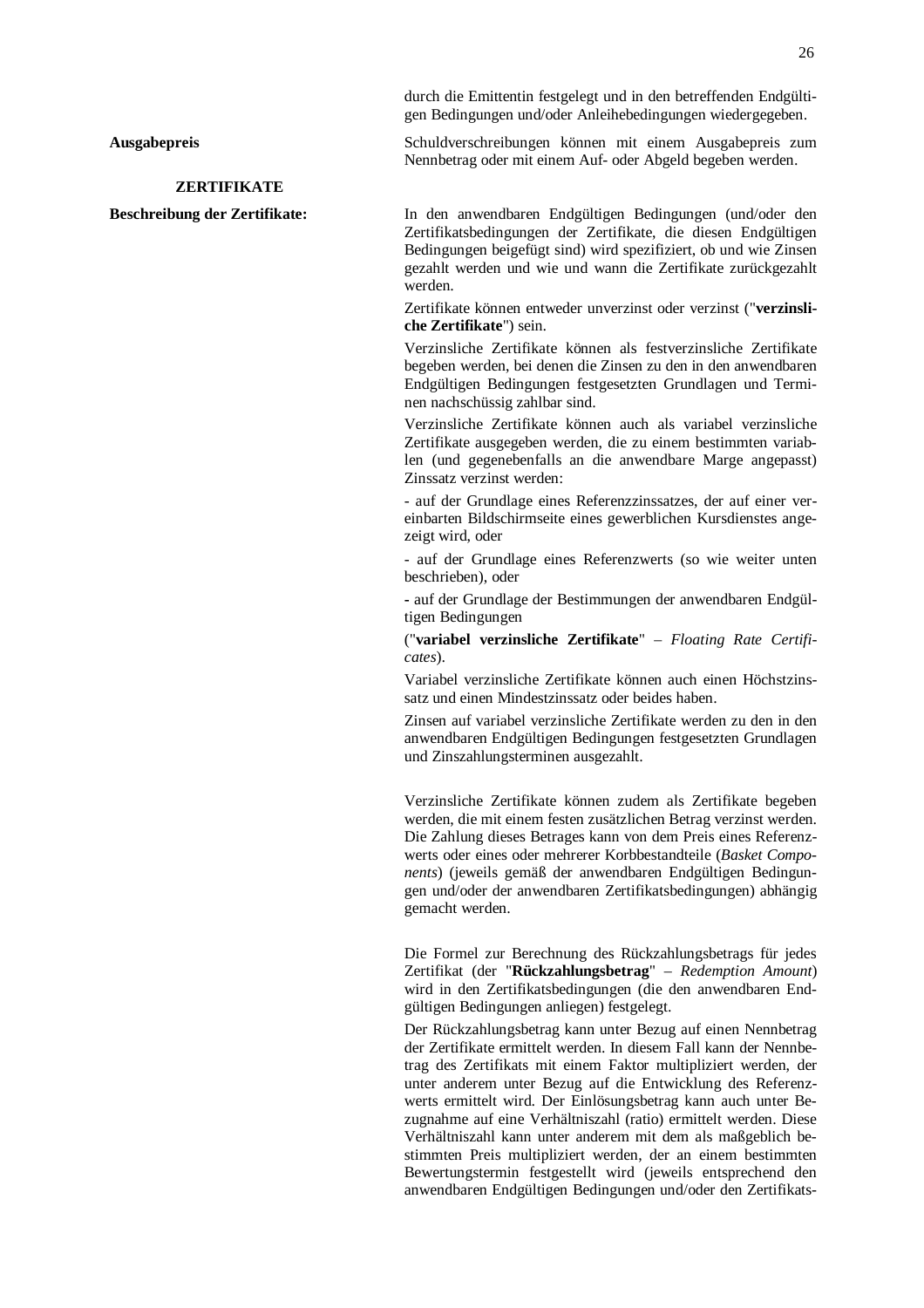|                                         | bedingungen).                                                                                                                                                                                                                                                                                                                                                                                                                                                                                                                                                           |
|-----------------------------------------|-------------------------------------------------------------------------------------------------------------------------------------------------------------------------------------------------------------------------------------------------------------------------------------------------------------------------------------------------------------------------------------------------------------------------------------------------------------------------------------------------------------------------------------------------------------------------|
|                                         | Für Zertifikate kann ein Mindestrückzahlungsbetrag (der entwe-<br>der unbedingt oder nur im Falle des Eintritts bestimmter Bedin-<br>gungen gilt) und/oder ein Höchstrückzahlungsbetrag festgesetzt<br>werden.                                                                                                                                                                                                                                                                                                                                                          |
|                                         | Zertifikate können, sofern dies in den anwendbaren Endgültigen<br>Bedingungen und/oder Zertifikatsbedingungen festgelegt ist, auch<br>durch Lieferung einer festgelegten Menge von Referenzwerten<br>zurückgezahlt werden.                                                                                                                                                                                                                                                                                                                                              |
|                                         | Zertifikate können für eine bestimmte Anzahl von Bankge-<br>schäftstagen nach einem festgelegten Bewertungstermin zurück-<br>gezahlt werden. In den Zertifikatsbedingungen wird festgelegt, ob<br>die Emittentin das Recht hat, die Zertifikate vor dem festgelegten<br>Bewertungstermin zu kündigen oder ob die Emittentin die Lauf-<br>zeit der Zertifikate verlängern kann.                                                                                                                                                                                          |
|                                         | Zertifikate können auch als Endloszertifikate, die keinen festen<br>Rückzahlungstermin haben, begeben werden. Solche Endloszerti-<br>fikate können entsprechenden den Zertifikatsbedingungen vom<br>Zertifikatsinhaber ausgeübt und/oder von der Emittentin gekün-<br>digt werden.                                                                                                                                                                                                                                                                                      |
|                                         | Zertifikate können mit jedem der oben genannten Merkmale oder<br>einer Kombination dieser Merkmalen begeben werden.                                                                                                                                                                                                                                                                                                                                                                                                                                                     |
| Form der Zertifikate:                   | Jede Zertifikatsserie (Series of Certificates) wird durch ein oder<br>mehrere Globalinhaberzertifikate verbrieft (jeweils ein "Global-<br><b>zertifikat</b> " – Global Certificate).                                                                                                                                                                                                                                                                                                                                                                                    |
|                                         | Globalzertifikate werden nicht gegen effektiv verbriefte Zertifika-<br>te umgetauscht.                                                                                                                                                                                                                                                                                                                                                                                                                                                                                  |
| Ausgabepreis der Zertifikate:           | Zertifikate können zu einem Preis begeben werden, der unter Be-<br>zugnahme auf deren Nennbetrag ermittelt wird, oder, bei Zertifi-<br>katen, die keinen Nennbetrag haben, entsprechend den Endgülti-<br>gen Bedingungen zu einem Preis, der unter Bezugnahme auf den<br>Preis des den Zertifikaten zugrunde liegenden Referenzwerts zu<br>einem festgelegten Termin ermittelt wird.                                                                                                                                                                                    |
| <b>OPTIONSSCHEINE</b>                   |                                                                                                                                                                                                                                                                                                                                                                                                                                                                                                                                                                         |
| <b>Beschreibung der Optionsscheine:</b> | Optionsscheine sind unverzinslich. Sie können als Call-<br>Optionsscheine oder als Put-Optionsscheine begeben werden und<br>räumen den Optionsscheininhabern bei Ausübung das Recht ein,<br>von der Emittentin (auch als Optionsschuldnerin bezeichnet) ei-<br>nen Differenzbetrag zu fordern, der unter Bezugnahme auf eine<br>Formel, die entsprechend der den Endgültigen Bedingungen bei-<br>liegenden Optionsscheinbedinungen von der Emittentin bestimmt<br>oder zwischen der Emittentin und, sofern vorhanden, den betref-<br>fenden Platzeuren vereinbart wird. |
|                                         | Der Differenzbetrag wird unter Bezugnahme auf die Werte be-<br>rechnet, die den Optionsscheinen zugrunde liegen (underlying<br>interests). Diese Werte können entsprechend den Optionsschein-<br>bedingungen Aktien, ein Aktienkorb, ein Index oder ein Index-<br>korb sein.                                                                                                                                                                                                                                                                                            |
| Form der Optionsscheine:                | Jede Serie von Optionsscheinen wird durch einen Dauer-Inhaber-<br>Globaloptionsschein verbrieft ("Globaloptionsschein" - Global<br>Warrant).                                                                                                                                                                                                                                                                                                                                                                                                                            |
|                                         | Globaloptionsscheine werden nicht gegen effektiv verbriefte Op-<br>tionsscheine umgetauscht.                                                                                                                                                                                                                                                                                                                                                                                                                                                                            |
| Ausgabepreis der Optionsscheine:        | Optionsscheine können zu einem Preis ausgegeben werden, der<br>entsprechend den anwendbaren Endgültigen Bedingungen unter                                                                                                                                                                                                                                                                                                                                                                                                                                               |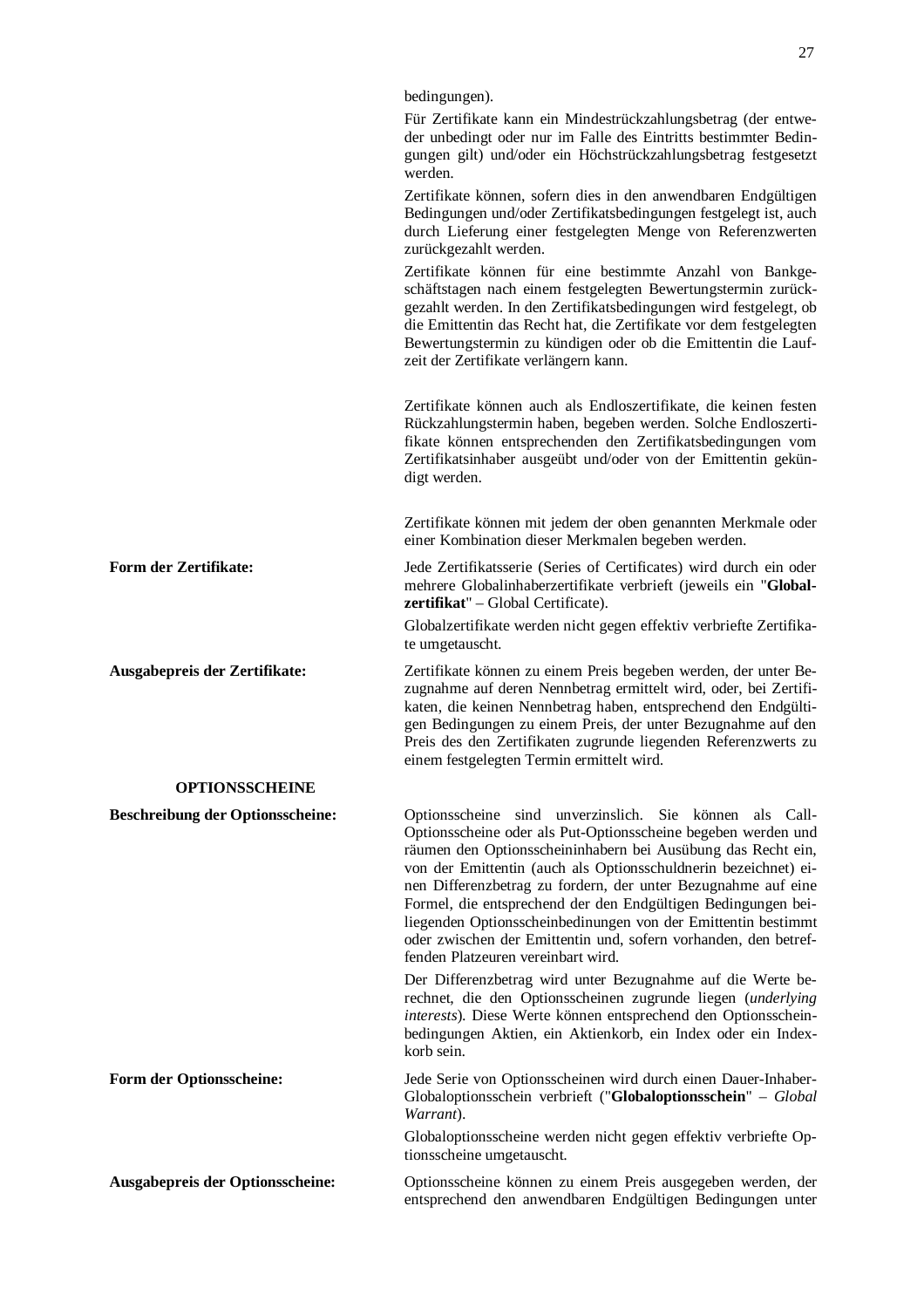28

Bezugnahme auf den Preis der den Optionsscheinen zugrundeliegenden Werte zu einem bestimmten Feststellungsdatum ermittelt wird.

## **REFERENZWERTE**

Referenzwerte können Indizes, Aktien, Anleihen, Rohstoffe, Terminkontrakte, Fondsanteile, Währungswechselkurse, Zertifikate, Zinssätze oder Körbe solcher Titel sein, wie im Einzelnen für jede Serie von Schuldverschreibungen oder Zertifikaten in den anwendbaren Endgültigen Bedingungen und/oder Anleihe- oder Zertifikatsbedingungen festgelegt.

**SONSTIGE WERTPAPIERE** Wertpapiere können auch alle sonstigen Wertpapierformen sein, einschließlich Kombinationen der oben genannten Merkmale, die die Emittentin und, sofern vorhanden, die betreffenden Platzeure vereinbaren. Die Bedingungen für diese Wertpapiere werden in den anwendbaren Wertpapierbedingungen und/oder den Endgültigen Bedingungen festgelegt.

## **4. BONITÄTSEINSTUFUNG (RATING)**

Soweit in den Endgültigen Bedingungen nicht anders angegeben, haben die Wertpapiere die unter dem Programm begeben werden, mit Ausnahme der Credit Linked Notes, die folgende Bonitätseinstufung von Fitch Ratings Ltd. ("Fitch"), Moody's Investors Service Limited ("Moody's") und Standard & Poor's Ratings Services ("S&P") erhalten:

| Art von Wertpapieren Fitch              |     | Moody's        | S&P   |
|-----------------------------------------|-----|----------------|-------|
| Offentliche<br>Pfand-<br>briefe         | AAA | $Aa1*$         | AAA   |
| Hypothekenpfand-<br>briefe              | AAA | Aa $1*$        |       |
| Wertpapiere<br>mit A<br>langer Laufzeit |     | A <sub>1</sub> | $A+$  |
| Nachrangige<br>Wert- A-<br>papiere      |     | A <sub>2</sub> | A     |
| Wertpapiere mit kur- F1<br>zer Laufzeit |     | $P-1$          | $A-1$ |

\*auf "review for possible upgrade" seit 14. Mai 2007

Wertpapiere können im Rahmen des Programms mit oder ohne eine Bonitätseinstufung begeben werden. Soweit eine Ausgabe von Wertpapieren eine spezielle Bonitätseinstufung erhalten hat, kann es sein, dass sie nicht dieselbe Bonitätseinstufung erhalten hat, welche auf das Programm anwendbar ist.

Eine Bonitätseinstufung ist keine Empfehlung zum Kauf, Verkauf oder Halten von Wertpapieren und kann von der Agentur, die diese Bonitätseinstufung vergeben hat, jederzeit aufgehoben, nach unten korrigiert oder zurückgezogen werden.

### **5. ZUSAMMENFASSUNG DER BE-SCHREIBUNG DER EMITTENTIN**

Die Bayerische Hypo- und Vereinsbank Aktiengesellschaft ("HVB") entstand 1998 aus der Fusion der Bayerische Vereinsbank Aktiengesellschaft und der Bayerische Hypotheken- und Wechsel-Bank Aktiengesellschaft. Sie ist die Muttergesellschaft der HVB Group, die ihren Unternehmenssitz in München unterhält. Seit November 2005 gehört die HVB Group mehrheitlich dem UniCredito Italiano S.p.A. ("UniCredit") und fungiert somit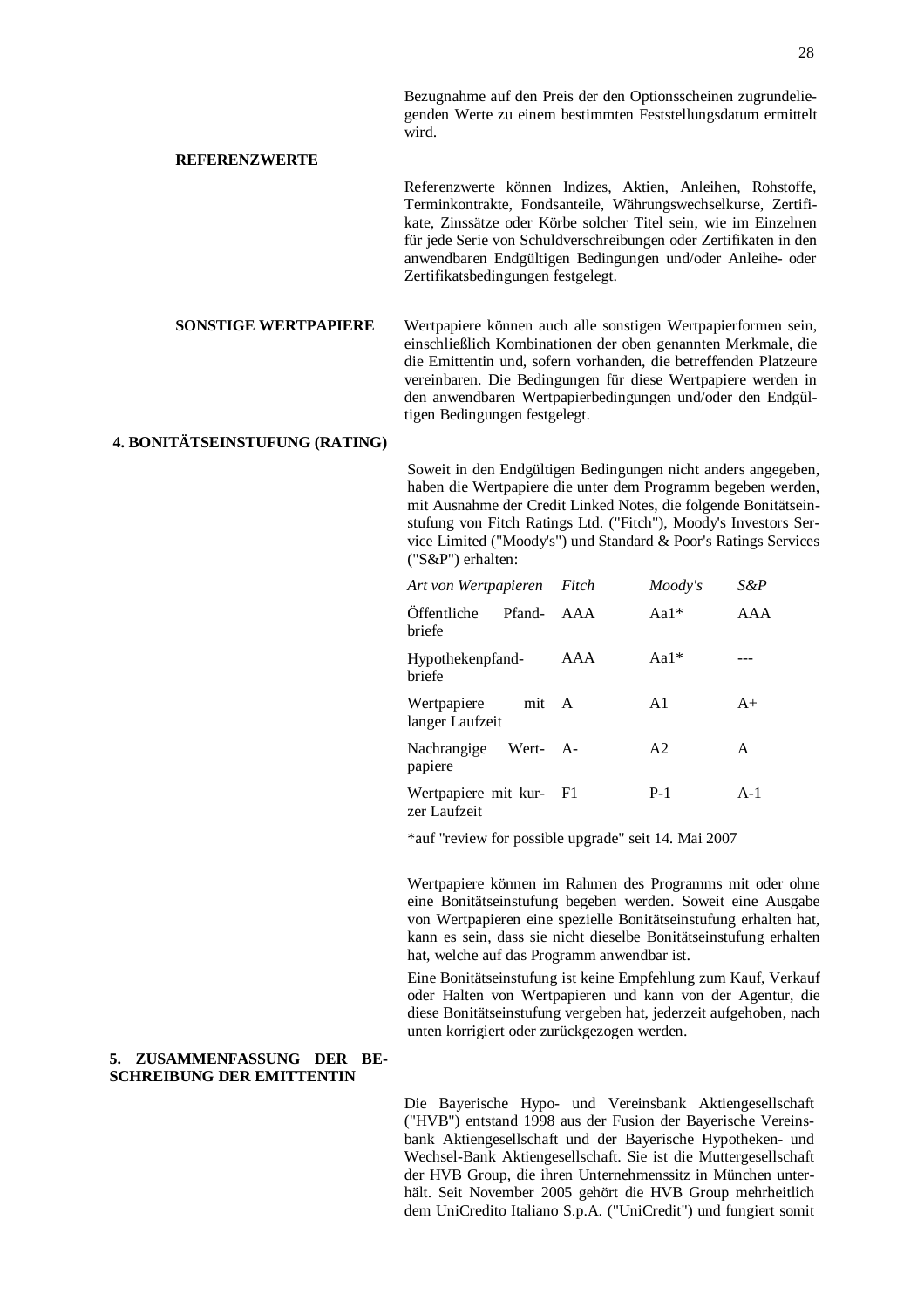seit diesem Datum als Sub-Group der UniCredit Group. Die UniCredit Group hält direkt und indirekt 95,45% des Aktienkapitals der HVB.

Die HVB hat ihren Unternehmenssitz in der Kardinal-Faulhaber-Straße 1, 80333 München und ist im Handelsregister des Amtsgerichts München unter der Nr. HRB 42148 als Aktiengesellschaft gemäß dem Recht der Bundesrepublik Deutschland eingetragen. Sie ist zu erreichen unter der Telefonnummer +49-89-378-0 oder unter [www.hvb.de](http://www.hvb.de).

Infolge der Integration in die UniCredit Group wurden die Aktivitäten der HVB Group in folgenden globalen Divisionen restrukturiert: Privat- und Geschäftskunden, Wealth Management, Firmen- & Kommerzielle Immobilienkunden mit den Subdivisionen Firmenkunden, Global Financial Services und Kommerzielle Immobilienkunden, und Markets & Investment Banking.

Mit diesen Divisionen bietet die HVB Group ein umfassendes Portfolio an Bank- und Finanzprodukten und -dienstleistungen für Privat- und Firmenkunden einschließlich Multinationals, öffentliche Hand und institutioneller Kunden an.

Die Bandbreite reicht von Hypothekendarlehen und Bankdienstleistungen für Verbraucher über Private Banking, Geschäftskredite und Außenhandelsfinanzierung bis zu Fondsprodukten, Beratungs- und Vermittlungsdiensten, Wertpapiertransaktionen und Vermögensverwaltung.

Am 1. April 2007 wurde das Investment-Banking-Geschäft von UniCredit Banca Mobiliare (UBM) gegen neue HVB-Stammaktien übertragen und in die Markets & Investment Banking Division voll integriert. Diese Transaktion stellt einen weiteren Schritt im Umstrukturierungsplan der HVB Group dar, mit dem die HVB Group sich zum Kompetenzzentrum für die gesamten Investment-Banking-Aktivitäten der UniCredit Group entwickelt mit dem Ziel, (i) eine kritische Geschäftsmasse zu erreichen, (ii) eine maßgeschneiderte Infrastruktur aufzubauen und (iii) die Unternehmenssteuerung zu verschlanken und somit die Time-to-Market zu verkürzen.

Des Weiteren zielt die HVB darauf ab, ihre Marktposition mit Schwerpunkt Deutschland in den Bereichen Privatkundengeschäft, Firmenkundengeschäft sowie Commercial Real Estate Financing und Vermögensbetreuung auszubauen und sich dadurch weitere Wachstumsmöglichkeiten zu sichern.

Zur Unterstützung der Weiterentwicklung der HVB hat der Verwaltungsrat der UniCredit u.a. beschlossen, die von der HVB aus dem Verkauf der HVB-Unternehmen in Österreich und in Zentral- und Osteuropa (siehe unten) vereinnahmten Gewinne zur deutlichen Stärkung der Kapitalausstattung der HVB zu verwenden. Das soll der HVB ermöglichen, sich durch organisches Wachstum bzw. über Akquisitionen im Schlüsselmarkt der HVB – Deutschland – sowie in anderen europäischen Ländern, in denen die UniCredit Group noch nicht angemessen vertreten ist (insbesondere in Skandinavien und in den Beneluxstaaten), weiterzuentwickeln.

#### *Jüngste Entwicklungen*

## **Veräußerung und Übertragung des HVB-Geschäfts in Österreich und den CEE-Ländern auf die UniCredit bzw. ihre Tochtergesellschaften**

Gemäß dem vom Aufsichtsrat und Vorstand am 12. September 2006 verabschiedeten Beschluss, die Anteile der HVB an der Bank Austria Creditanstalt ("BA-CA") und anderen Unternehmen in den CEE-Ländern zu verkaufen, der von den Anteilseignern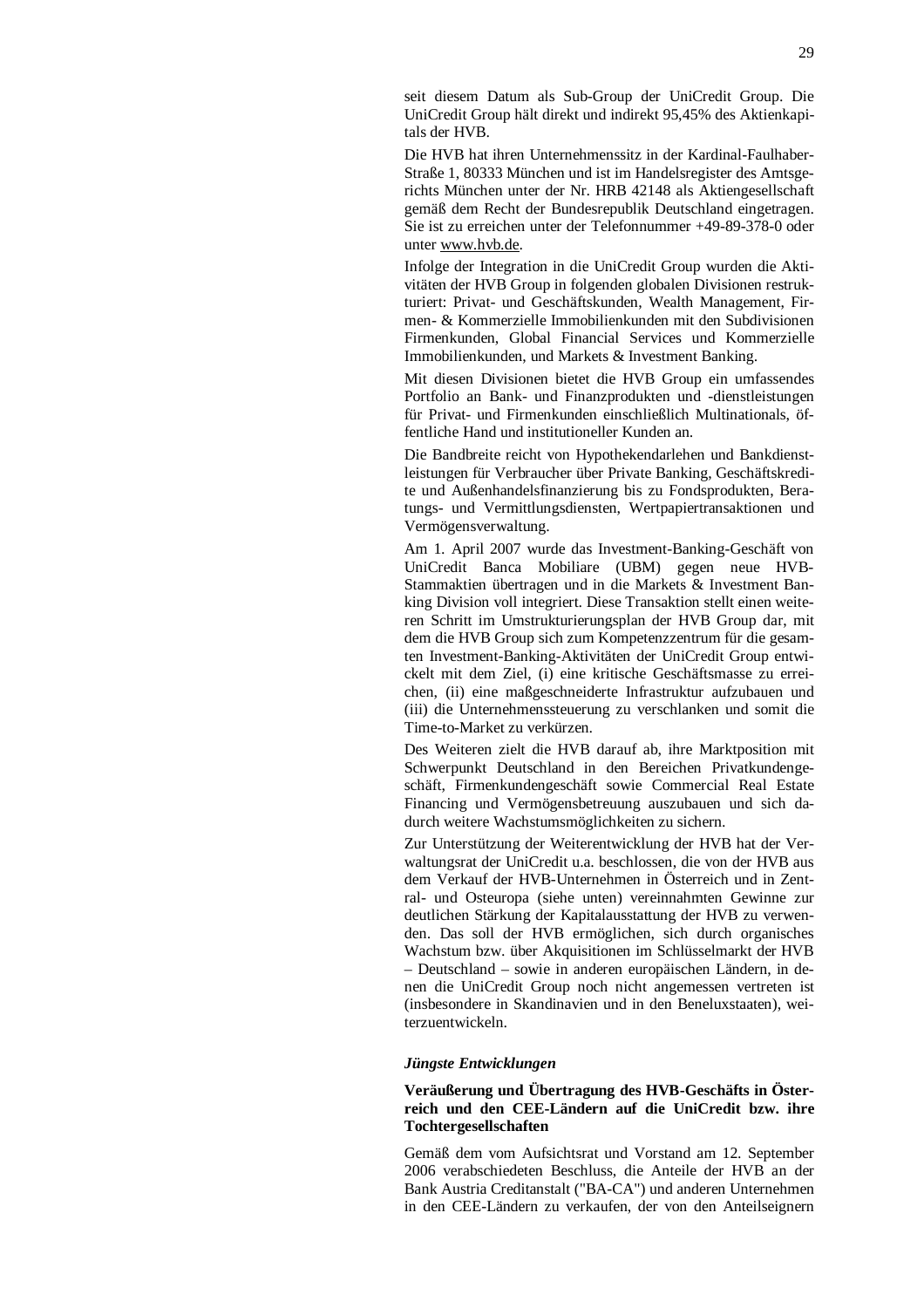der HVB bei der außerordentlichen Hauptversammlung am 25. Oktober 2006 genehmigt wurde, wurden im ersten Quartal 2007 die Anteile an der BA-CA und der Joint Stock Commercial Bank Ukraine (HVB Bank Ukraine) auf die UniCredit und die Anteile an der Closed Joint Stock Company International Moscow Bank ("IMB") und der AS UniCredit Bank (ehemals HVB Bank Latvia AS, Riga) auf die BA-CA übertragen, während die Veräußerung der HVB-Niederlassungen in Tallinn und Vilnius an die AS UniCredit Bank im dritten Quartal dieses Jahres erfolgte.

Einige Anteilseigner haben gegen den bei der außerordentlichen Hauptversammlung der HVB am 25. Oktober 2006 verabschiedeten Beschluss Klage erhoben. Anfang November 2007 trat der Besondere Vertreter der HVB als Nebenkläger im Auftrag der klagenden Anteilseigner in das Verfahren ein.

## **Squeeze-out bei der HVB**

Am 27. Juni 2007 genehmigte eine Mehrheit von 98,77% der bei der Hauptversammlung der HVB abgegebenen Stimmen die Übertragung der von den Minderheitsaktionären gehaltenen HVB-Anteile im Rahmen eines Squeeze-out gegen Bezahlung einer angemessenen Barabfindung. Die Höhe der Barabfindung wurde von UniCredit bereits anhand eines von der Ernst & Young AG Wirtschaftsprüfungsgesellschaft, Steuerberatungsgesellschaft erstellten Gutachtens auf €38,26 je Aktie festgelegt und vom gerichtlich bestellten Wirtschaftsprüfer, der Warth & Klein GmbH Wirtschaftsprüfungsgesellschaft, als angemessen bestätigt.

Mehr als 100 Aktionäre haben in der Zwischenzeit ein Gerichtsverfahren angestrengt, um den Übertragungsbeschluss und die weiteren bei der Hauptversammlung am 27. Juni 2007 verabschiedeten Beschlüsse anzufechten.

Bis zum Abschluss des Squeeze-out, der nach Eintragung in das Handelsregister in Kraft tritt, sind die Stammaktien der HVB weiterhin zum offiziellen Handel an allen deutschen Börsen sowie an der Wiener Börse, an der Euronext in Paris und an der SWX Swiss Exchange zugelassen.

Die HypoVereinsbank wird nach dem Squeeze-Out-Verfahren eine Aktiengesellschaft nach deutschem Recht und ein operativ selbständiges Institut bleiben.

#### **Ernennung des Besonderen Vertreters**

Bei der Hauptversammlung der HVB AG am 27. Juni 2007 wurde auf Antrag von Aktionären ein Beschluss bezüglich Punkt 10 der Tagesordnung dahingehend verabschiedet, dass gegen derzeitige und ehemalige Mitglieder des Vorstands und Aufsichtsrats der HVB sowie der UniCredit S.p.A. und deren verbundener Unternehmen – einschließlich der jeweiligen Rechtsvertreter – eine Schadensersatzklage bezüglich des geltend gemachten finanziellen Schadens aus der Veräußerung der BA-CA und des geltend gemachten finanziellen Schadens aus dem Fusionsvertrag erhoben wird. Ein besonderer Vertreter wurde bestellt, um die Ansprüche geltend zu machen.

## **6. RISIKOFAKTOREN**

**Zusammenfassung der Risikofaktoren im Hinblick auf die Wertpapiere**

#### *Allgemeines*

*Anlagen in die Wertpapiere sind nur für Käufer geeignet, die das Wesen dieser Wertpapiere und das Ausmaß des Risikos verstehen, dem die Wertpapiere ausgesetzt sind.* 

#### *Potenzielle Interessenkonflikte*

Die Emittentin, jeder Platzeur oder jedes mit der Emittentin oder einem Platzeur verbundene Unternehmen können mit den Emit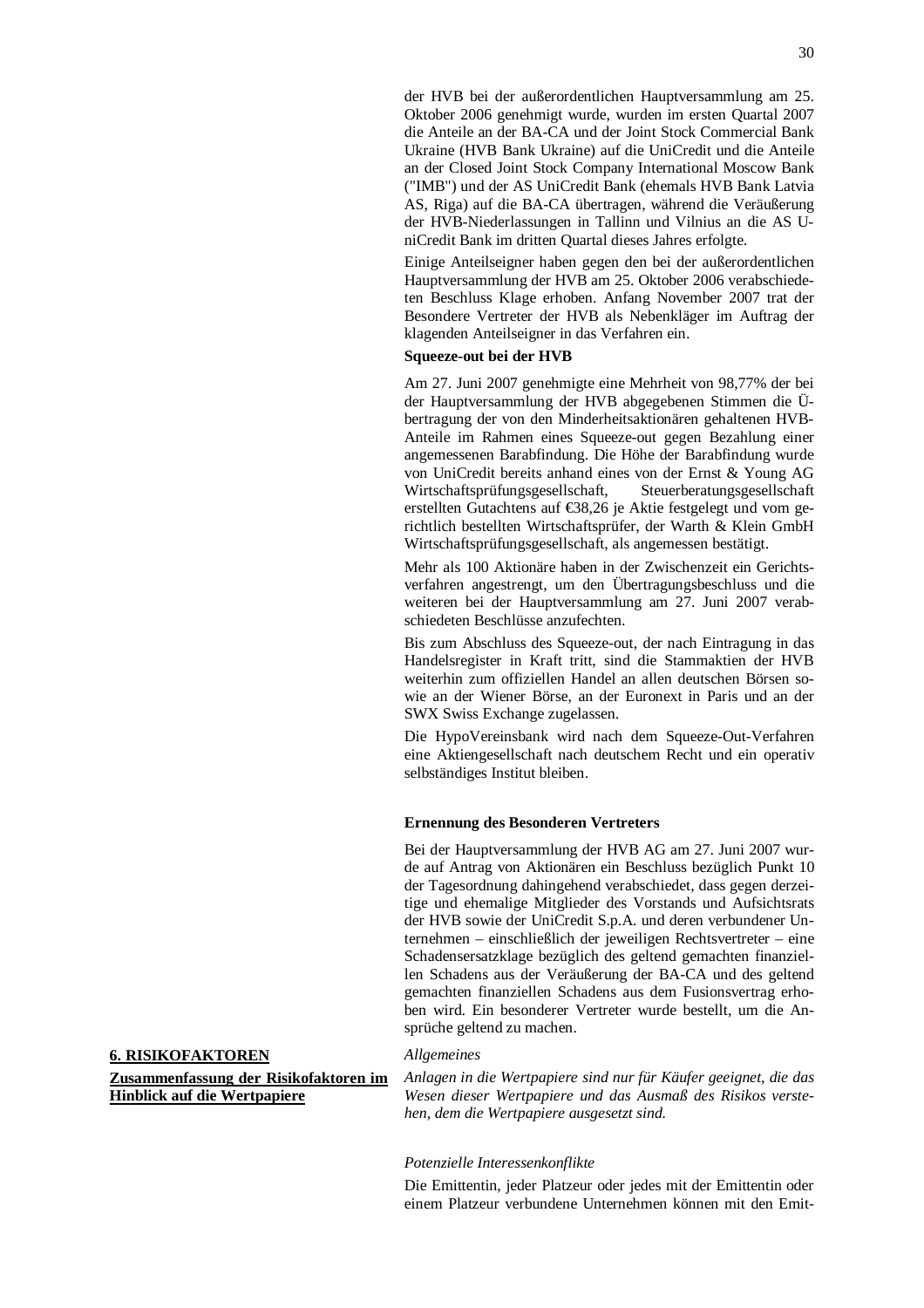tenten von Wertpapieren, die den in diesem Prospekt beschriebenen Wertpapieren zugrunde liegen oder in einen Index aufgenommen sind, der diesen Wertpapieren zugrunde liegt, in geschäftlicher Beziehung stehen, sei es im Hinblick auf Bankgeschäfte, im Hinblick auf Investment Banking oder im Hinblick auf sonstige Geschäftsarten. Diese geschäftlichen Beziehungen werden ohne Beachtung der in diesem Prospekt beschriebenen Wertpapiere wahrgenommen.

Die Emittentin oder jeder Platzeur kann an Transaktionen mit Wertpapieren, Fondsanteilen, Terminkontrakten, Rohstoffen, Indizes oder entsprechenden Derivaten beteiligt sein, die den Marktpreis, die Liquidität oder den Wert der Wertpapiere beeinträchtigen können und den Interessen der Wertpapiergläubiger entgegenstehen könnten.

## *Es gibt keinen aktiven Markt mit aktiven Handel für die Wertpapiere*

Es besteht keine Sicherheit, dass die im Rahmen des Programm ausgegebenen Wertpapiere breit gestreut sein werden und dass sich auf oder außerhalb der Börse ein aktiver Markt für den Handel mit den Wertpapieren entwickelt. Wenn nach ihrer erstmaligen Emission können die Wertpapiere mit einem Abschlag auf den ursprünglichen Angebotspreis gehandelt werden.

## *Marktwert der Wertpapiere*

Der Marktwert der Wertpapiere wird von verschiedenen Faktoren beeinflusst, einschließlich der Bonität der Emittentin;. Sofern Zahlungen auf die Wertpapiere von Referenzwerten abhängen, beeinflusst der Wert dieser Referenzwerte den Marktwert der Wertpapiere. Der Preis, zu dem ein Wertpapiergläubiger seine Wertpapiere vor deren Fälligkeit veräußern kann, kann unter dem Ausgabepreis oder dem von diesem Wertpapiergläubiger gezahlten Kaufpreis liegen. Dieser Abschlag kann sehr deutlich ausfallen.

#### *Besteuerung*

Schuldverschreibungen: Der Emittentin kann das Recht zustehen, alle noch ausstehenden Schuldverschreibungen zurückzuzahlen, falls die Emittentin verpflichtet wäre, die im Hinblick auf die Schuldverschreibungen zahlbaren Beträge wegen eines Abzugs oder Einbehalts gegenwärtiger oder zukünftiger Steuern zu erhöhen (dies gilt jedoch nicht für Pfandbriefe).

Zertifikate/Optionsscheine: Sofern für Zahlungen auf die Wertpapiere Quellensteuer oder andere Steuern einbehalten oder abgezogen werden, haben die Wertpapiergläubiger keinen Anspruch auf Zahlungen, um solche Steuerabzüge auszugleichen.

## *Wechselkurse*

Wechselkursschwankungen können Auswirkungen auf den Wert der Wertpapiere oder der Referenzwerte haben.

#### *Allgemeine Risiken bei Wertpapieren mit Bezug auf Referenzwerte*

Bei Wertpapieren mit Bezug auf Referenzwerte besteht das Risiko, dass der Wertpapiergläubiger überhaupt keine Zinszahlungen erhält oder dass der Zinssatz letztendlich geringer ausfällt als bei einer konventionellen Schuldverschreibung mit gleicher Laufzeit und/oder dass der Wertpapiergläubiger den gesamten oder einen wesentlichen Teil des eingesetzten Nennbetrags der Wertpapiere verliert.

Der Marktpreis solcher Wertpapiere kann (in Abhängigkeit von der Volatilität des maßgeblichen Referenzwerts)sehr volatil sein.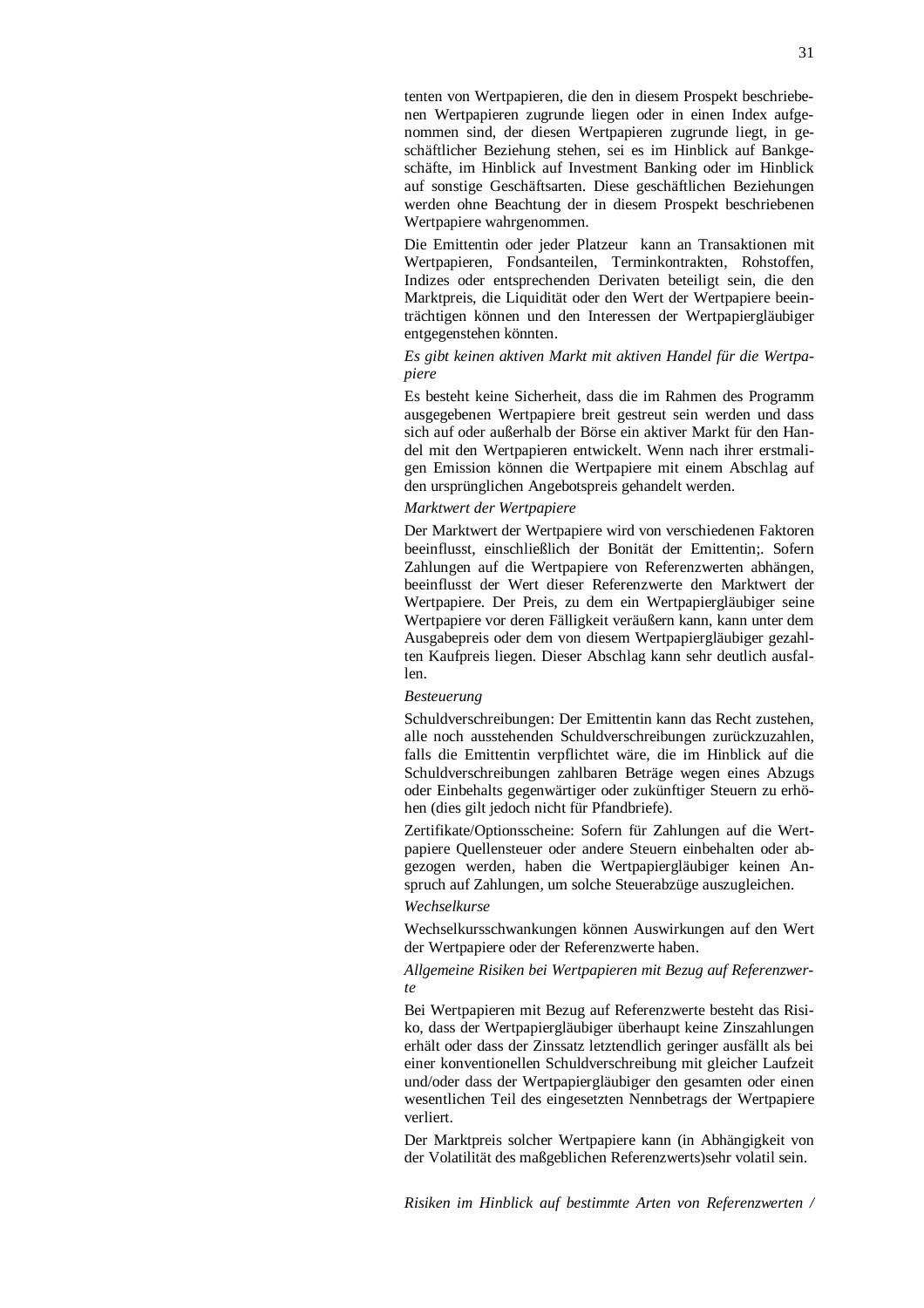## *zugrundeliegende Werte für Optionsscheine*

*Währung des betreffenden Referenzwerts / zugrundeliegenden Werts für Optionsscheine* 

Wenn das Wechselkursrisiko beim Wertpapiergläubiger verbleibt (d.h. die Wertpapiere haben kein "Quanto"-Element), kann der Wertpapiergläubiger zusätzliche Zins- oder Kapitalverluste aus den Wertpapieren erleiden.

## *Aktien als Referenzwerte / zugrundeliegende Werte für Optionsscheine*

Die Emission der Wertpapiere begründet für die Emittentin, die Platzeure oder ein mit diesen verbundenes Unternehmen keinerlei Verpflichtung, den Wertpapiergläubigern oder anderen Parteien während der Laufzeit der Wertpapiere bekannt gewordene nichtöffentliche Informationen betreffend die den Wertpapieren zugrundeliegenden Aktien (ob vertraulich oder nicht), mitzuteilen.

## *Indizes als Referenzwerte / zugrundeliegende Werte für Optionsscheine*

Wertpapiere mit einem Index als Referenzwert werden in keiner Weise durch den Index-Sponsor oder den betreffenden Herausgeber des Indexes gesponsert, begeben, verkauft oder gefördert, und ein solcher Index-Sponsor oder der betreffende Indexgeber übernimmt weder ausdrücklich noch konkludent irgendeine Garantie oder Gewährleistung für die Ergebnisse, die durch die Nutzung des Indexes erzielt werden sollen, und/oder die Werte, die der Index zu einem bestimmten Zeitpunkt erreicht.

#### *Hedge-Fonds als Referenzwerte*

Hedge-Fonds werden grundsätzlich nicht durch Regulierungsbehörden überwacht und können in ein breites Spektrum von Anlageformen investieren. Der Nettovermögenswert eines Hedge-Fonds kann einer erheblichen Volatilität ausgesetzt sein und unter anderem durch eine mangelnde Streuung seiner Vermögens- und Anlagewerte ungünstig beeinflusst werden, ferner durch Risiken in Bezug auf zu geringe Eigenkapitalquoten, da es keine vorgeschriebenen Grenzen für die Verwendung von Fremdkapitalanlagen durch Hedge-Fonds gibt, Risiken im Hinblick auf die Verfügbarkeit von Managementkompetenzen und Risiken in Bezug auf Anlagen in Future- und Forwardgeschäfte, Derivate, den Einsatz von Blankoverkäufen und Investitionen in hochgradig illiquide Anlagen.

#### *Terminkontrakte als Referenzwerte*

Da der Wert der Wertpapiere, die an Terminkontrakte als Referenzwerte gebunden sind, vom Marktpreis des spezifischen Referenzwerts abhängig ist, ist es neben der Kenntnis des Markts für die zugrunde liegenden Terminkontrakte auch erforderlich zu verstehen, wie Termingeschäfte funktionieren und bewertet werden, um die Risiken, die mit dem Kauf solcher Wertpapiere verbunden sind, richtig abschätzen zu können.

#### *Körbe als Referenzwerte / Körbe als zugrundeliegende Werte für Optionsscheine*

Wenn der Referenzwert / zugrundeliegende Wert für Optionsscheine durch einen aus einem oder einer gewissen Zahl verschiedener Bestandteile bestehenden Korb von Wertpapieren gebildet wird, können die Wertpapiergläubiger nicht davon ausgehen, dass die Zusammensetzung dieses Korbs über die gesamte Laufzeit der Wertpapiere unverändert bleibt.

Wenn sich der Bestandteil eines Korbs oder eine Anlageform in dem Korb, auf dem die Berechnung des Rückzahlungsbetrags beruht, erheblich zurückgegangen ist, kann dies, je nach den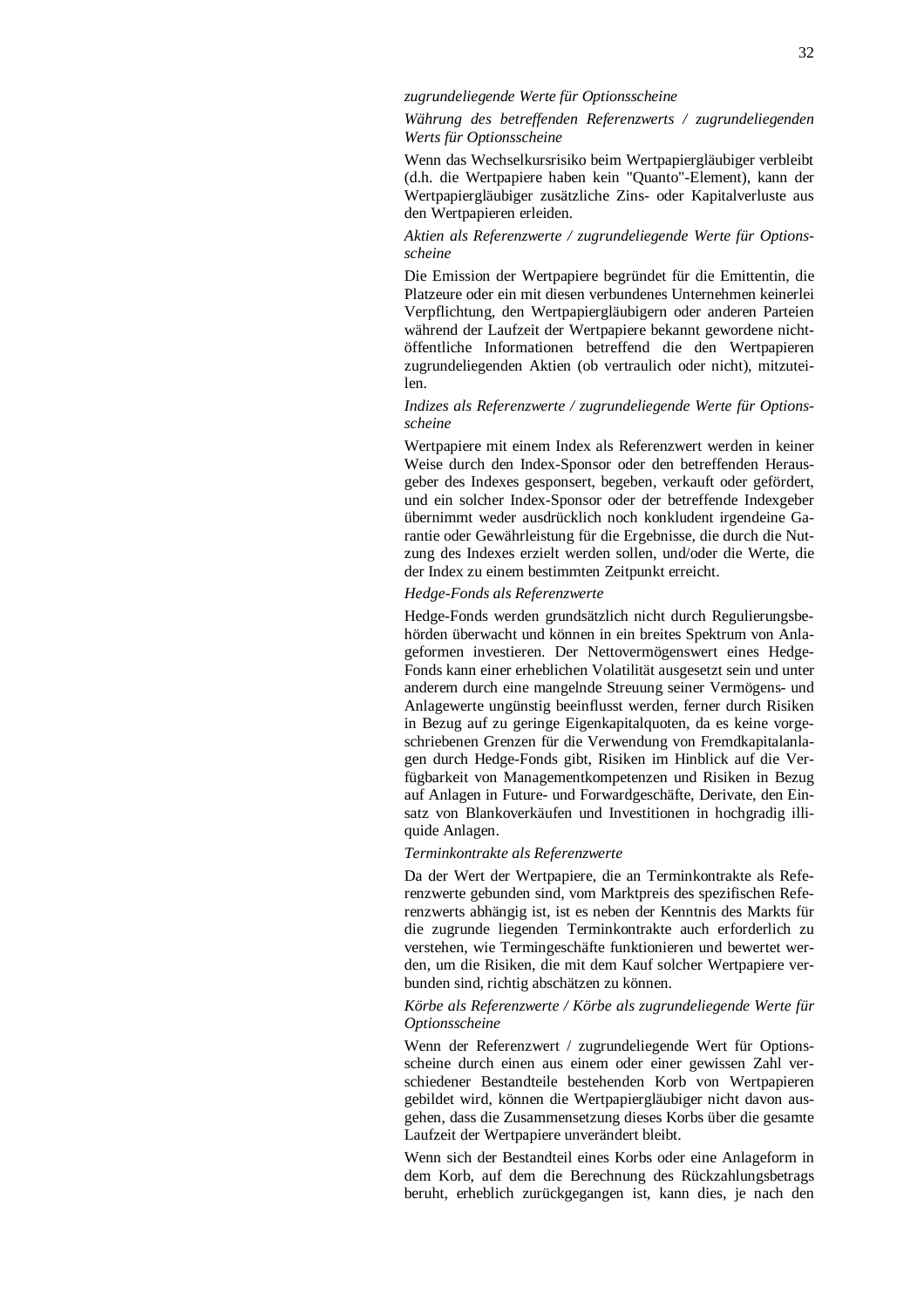Merkmalen des betreffenden Wertpapiers, (unbeschadet der Entwicklung anderer Korbbestandteile) einen erheblichen Einfluss auf die Berechnung des Rückzahlungsbetrags oder der Zinszahlungen der Wertpapiere haben.

## *Besondere Risiken in Bezug auf die Schuldverschreibungen Schuldverschreibungen mit Zins mit Bezug auf Referenzwerte*

Der Zinsbetrag kann deutlich geringer ausfallen als zum gleichen Zeitpunkt bei einer konventionellen Schuldverschreibung der Emittentin oder einer vergleichbaren Emittentin. Anleihegläubiger von Schuldverschreibungen mit Zins mit Bezug auf Referenzwerte könnten auch überhaupt keine Zinszahlung erhalten.

## *Schuldverschreibungen mit einem von der Festgelegten Stückelung abweichenden Rückzahlungsbetrag*

Der Marktwert der Schuldverschreibungen wird von einer Vielzahl unterschiedlicher Faktoren bestimmt, einschließlich des Werts des jeweiligen Referenzwerts, an den der Rückzahlungsbetrag der Schuldverschreibungen gekoppelt sein kann, sowie der Markterwartung, des Marktzinsniveaus und der Marktrenditen und der Zeitspanne bis zur Fälligkeit der Schuldverschreibungen.

Sofern nicht mit Rückzahlung zum Nennbetrag oder einem unbedingten Mindestrückzahlungsbetrag ausgestattet, besteht bei den Schuldverschreibungen kein Anspruch auf einen bestimmten Rückzahlungsbetrag zum Kündigungs- oder Rückzahlungstermin. Kursschwankungen des Referenzwerts der Schuldverschreibungen können zudem bewirken, dass der Wert der Schuldverschreibungen weit unter den Preis fällt, den ein Anleger für die Schuldverschreibungen gezahlt hat. In diesem Fall können die Anleihegläubiger ihr investiertes Kapital (den Preis der Schuldverschreibungen plus Gebühren) verlieren.

Der Kapital- oder gegebenenfalls Zinsbetrag, der von der Anleiheschuldnerin im Zusammenhang mit Credit Linked Notes zu zahlen ist, kann erheblich unter dem Kaufpreis liegen, den ein Anleihegläubiger bezahlt hat; dieser Betrag kann auch Null werden, in welchem Fall ein Anleihegläubiger sein gesamtes eingesetztes Kapital verliert.

Bei Schuldverschreibungen, die durch effektive Lieferung rückzahlbar sind, sind die Anleihegläubiger den speziellen Emittenten- und Wertpapierrisiken ausgesetzt, denen die Referenzwerte unterliegen.

## *Besondere Risiken in Bezug auf Zertifikate Allgemein*

Wenngleich die Preisentwicklung von Zertifikaten indirekt an die Entwicklung des Referenzwerts gebunden ist, auf den sie sich beziehen, stellt der Marktwert der Zertifikate kein exaktes Abbild der Entwicklung des zugrunde liegenden Referenzwerts dar.

Sofern nicht mit einem garantierten Mindestrückzahlungsbetrag ausgestattet, besteht bei Zertifikaten im Allgemeinen kein Anspruch auf einen bestimmten Rückzahlungspreis zum Kündigungs- oder Rückzahlungstermin. Kursschwankungen des Referenzwerts der Zertifikate können zudem bewirken, dass der Wert der Zertifikate weit unter den Preis fällt, den ein Anleger für die Zertifikate gezahlt hat. In diesem Fall können die Zertifikatsinhaber ihr investiertes Kapital (der Preis der Zertifikate plus Gebühren) verlieren.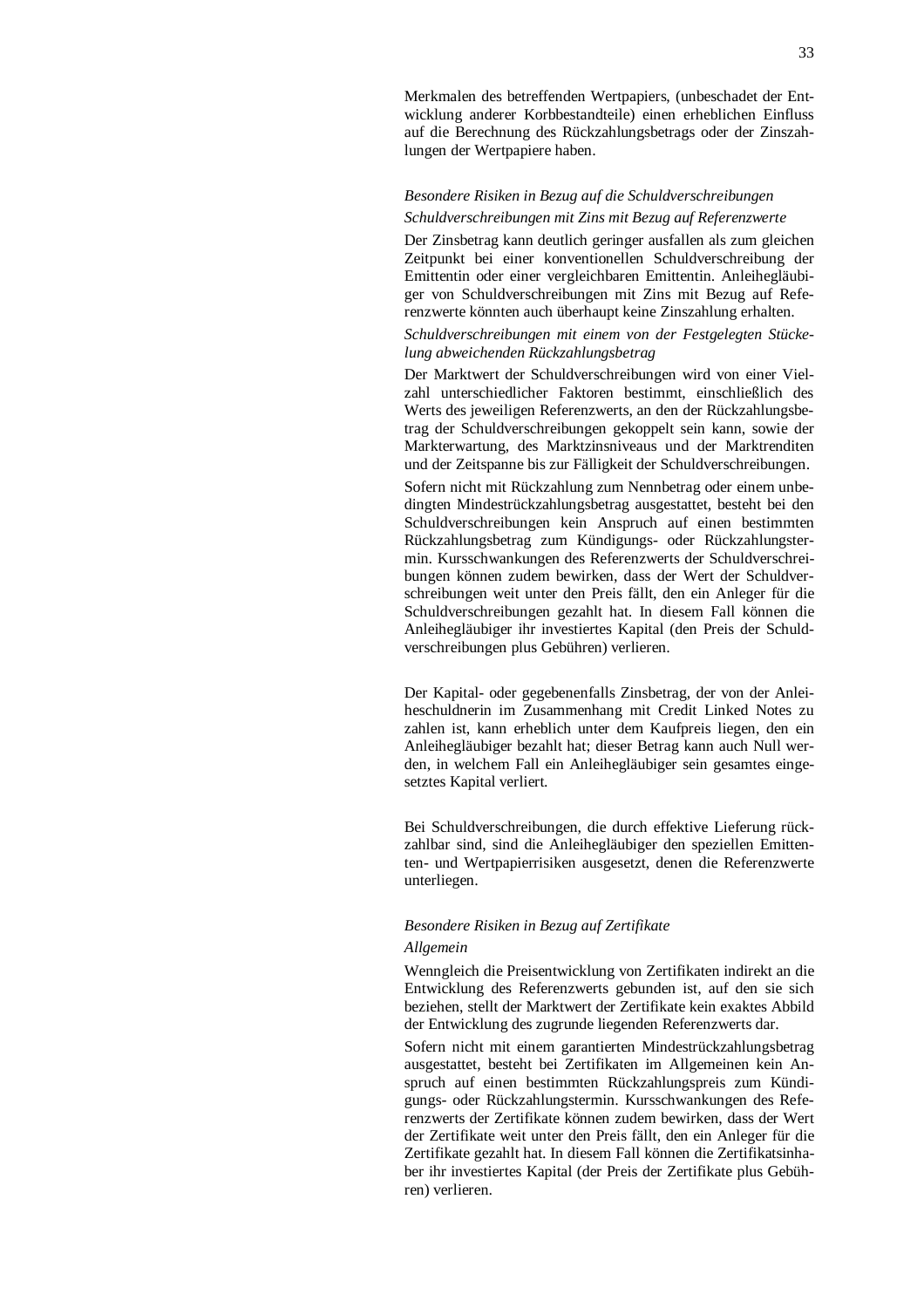Wenn die Emittentin die Wertpapierportfolios liquidiert, die der Emission der Zertifikate zugrunde liegen, kann der Marktpreis des Referenzwerts und somit auch der Wert des Zertifikats ungünstig beeinflusst werden, insbesondere kurz vor dem Abschlussbewertungsdatum des Zertifikats.

*Zertifikate mit speziellen Merkmalen* 

Bei Zertifikaten, die durch stückmäßige Lieferung rückzahlbar sind, sind die Zertifikatsinhaber den speziellen Emittenten- und Wertpapierrisiken ausgesetzt, denen die Referenzwerte unterliegen.

Um bei Endloszertifikaten Auszahlung oder die Lieferung auszulösen, muss entweder der Zertifikatsinhaber das Zertifikat ausüben oder die Emittentin das Zertifikat kündigen.

Wenn die Emittentin ein vorzeitiges Kündigungsrecht hat, kann die Laufzeit der Zertifikate im Ermessen der Emittentin verkürzt werden. In diesem Fall besteht keine Gewähr, dass sich der Preis des Zertifikats vor dem Kündigungstermin erholen wird.

Bei Zertifikaten mit Verlängerungsoption hat die Emittentin das Recht, den Fälligkeitstermin ein- oder mehrmalig um mehrere Monate oder Jahre zu verschieben. Es besteht jedoch keine Gewähr, dass die Emittentin ihr Recht auf Verlängerung der Laufzeit ausübt, falls das Zertifikat an Wert verloren hat.

#### *Besondere Risiken in Bezug auf Optionsscheine*

Die Preisentwicklung von Optionsscheinen ist an die Entwicklung des zugrunde liegenden Werte (Aktien, ein Aktienkorb, ein Index oder ein Indexkorb) gekoppelt.

Eine Veränderung des Handelspreises kann den Preis des Optionsscheins im Vergleich zum angelegten Kapital unverhältnismäßig stark beeinträchtigen, und zwar bis hin zur Wertlosigkeit des Optionsscheins.

Wenn der Handelspreis des zugrunde liegenden Werts fällt (bei Call-Optionen) oder steigt (bei Put-Optionen), können Optionsscheininhaber dem Risiko ausgesetzt sein, dass der Wert ihres Optionsscheins soweit fällt, dass sie ihr angelegtes Kapital (den für den Optionsschein gezahlten Preis) vollständig verlieren.

Wenn die Optionsschuldnerin (Warrant Debtor) die Wertpapierportfolios liquidiert, die der Emission des Optionsscheins zugrunde liegen, kann der Marktpreis des zugrunde liegenden Werts und somit auch der Wert der Optionsscheine entsprechend ungünstig beeinflusst werden, besonders kurz vor dem Fälligkeitstermin.

Optionsscheininhaber sollten zudem beachten, dass Aktienoptionen und Optionen auf Aktienkörbe zu bestimmten Perioden nicht ausgeübt werden können.

## **Mit Bayerische Hypo- und Vereinsbank AG verbundene Risiken**

Jede Investition in die Instrumente unterliegt gewissen Risiken hinsichtlich des Emittenten und der jeweiligen Tranche der Instrumente. Diese Risiken werden durch Faktoren bedingt, deren Eintreten nicht sicher ist. Potenzielle Investoren sollten daher bedenken, dass die mit einer Investition in die Instrumente verbundenen Risiken unter anderem (i) die Fähigkeit des Emittenten, seine Verpflichtungen aus den im Rahmen des Programms begebenen Instrumenten zu erfüllen, beeinflussen und/oder (ii) eine Volatilität und/oder Minderung des Marktwerts der maßgeblichen Tranche der Instrumente nach sich ziehen können, so dass der Marktwert die (finanziellen oder sonstigen) zum Zeitpunkt der Investitionsentscheidung gehegten Erwartungen des Investors

**Zusammenfassung der Risikofaktoren in Bezug auf die Emittentin**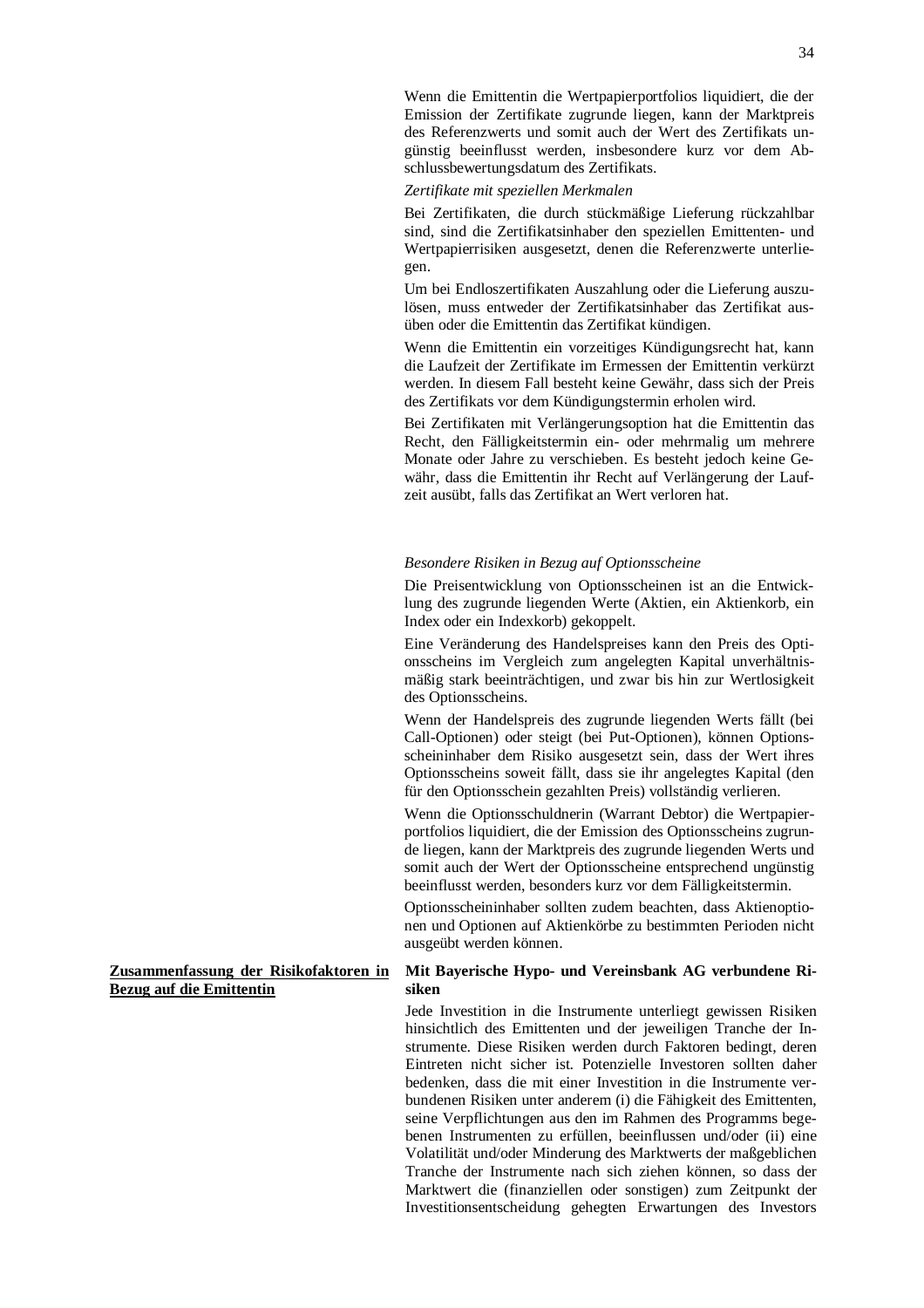nicht erfüllt.

Potenzielle Investoren sollten unter anderem die nachstehend im Abschnitt "Risikofaktoren" beschriebenen Faktoren bedenken, die bestimmte Risiken in Hinblick auf die Investition in die im Rahmen des Programms emittierten Instrumente und den Emittenten betreffen.

Jeder potenzielle Investor in die Instrumente muss auf Grundlage seiner eigenen unabhängigen Prüfung und der von ihm als angemessen erachteten professionellen Beratung bestimmen, ob der Kauf der Instrumente trotz der mit der Investition in diese und mit ihrem Besitz verbundenen Risiken seinen finanziellen Bedürfnissen, Zielen und Umständen (oder im Falle des Kaufs in treuhänderischer Funktion denen des Begünstigten) in vollem Umfang entspricht und allen für ihn geltenden Anlagegrundsätzen, richtlinien und -beschränkungen genügt (im Falle des Erwerbs auf eigene Rechnung oder in treuhänderischer Funktion) und dass die Investition eine geeignete, gute und ordnungsgemäße Anlage für ihn (oder, soweit der Kauf in treuhänderischer Funktion erfolgt, für den Begünstigten) ist.

## **Risiken im Zusammenhang mit dem Zusammenschluss der UniCredit Group und der HVB Group**

*Unvorhergesehene Schwierigkeiten im Zusammenhang mit der Integration der Sachwerte und der dazugehörigen Verbindlichkeiten der UniCredit Banca Mobiliare (UBM) können erhebliche nachteilige Auswirkungen auf die Geschäfte, Finanzlage und Ertragslage der UniCredit Group und der HVB Group haben.* 

Im April 2007 erwarb die HVB Group die Sachwerte und die dazugehörigen Verbindlichkeiten der UBM. Die anschließende Einbindung des Investmentbankgeschäfts der UniCredit Group könnte zu unvorhergesehenen Schwierigkeiten im Zusammenhang mit den damit verbundenen Integrationsprojekten führen, die sich wiederum als nachteilig für die Finanzlage der Bank erweisen könnten. Die damit verbundenen Restrukturierungsmaßnahmen, neuen Prozesse und Personalfluktuationen auch auf der Führungsebene des Unternehmens können zunächst ebenfalls weitere Risiken mit sich bringen. Gleichzeitig wurde der Unternehmenszusammenschluss der HVB Group und der UniCredit Group, der 2005 in die Wege geleitet wurde, per Mai 2007 mit der Schließung des Integration Office auf Unternehmensebene weitestgehend abgeschlossen. Alle noch nicht vollständig abgeschlossenen Projekte wurden in die Verantwortung der Divisionen überführt und könnten schlimmstenfalls immer noch kleinere unvorhergesehene Schwierigkeiten verursachen.

#### **Risiken aus der Finanzmarktkrise**

Die Division Markets & Investment Banking (MIB) musste einen Rückgang hinnehmen, insbesondere bei strukturierten Krediten, die beim Handelsergebnis im dritten Quartal 2007 ausgewiesen werden (im Vergleich zum zweiten Quartal 2007). Direkte Auswirkungen der US-Hypothekenkrise auf die HVB Group sind im Augenblick wegen des geringen Subprime-Engagements in diesem Bereich nicht wahrscheinlich. Das lässt sich insbesondere auf die konservative Kreditvergabepolitik zurückführen, die in der UniCredit Group umgesetzt worden ist. Aufgrund der unterschiedlichen Struktur der Immobilienmärkte in den Kernregionen der HVB Group verglichen mit den angelsächsischen Märkten ist es weiterhin wenig wahrscheinlich, dass sich die Krise auf diese Sektoren ausweitet. Indirekte Auswirkungen aufgrund allgemein höherer Volatilität, insbesondere bei börsengehandelten Kreditprodukten, könnten zu größeren Preisschwankungen bei diesen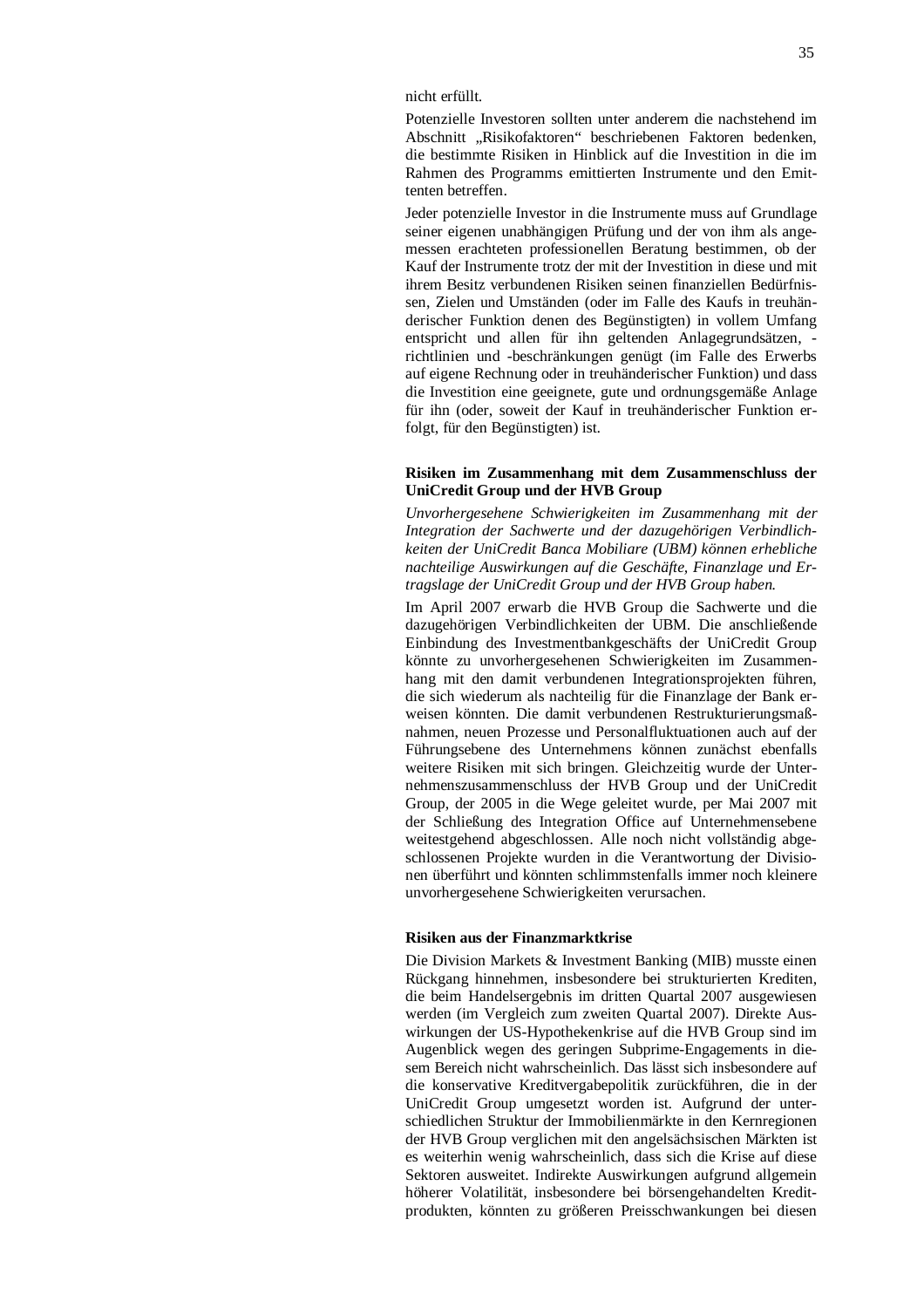Handelsprodukten führen und sich in Zukunft außerdem negativ auf die Marktliquidität und die Preise für Akquisitionsfinanzierungen auswirken. Vor dem Hintergrund der aktuellen Marktlage und der Entwicklungen lässt sich derzeit nicht vorhersagen, in welchem Ausmaß sich die Finanzkrise weiter auf Europa ausbreiten und eventuell auch andere Marktsegmente erfassen wird. Sollte sich die Bankenkrise zu einer globalen Krise auf den Finanzmärkten ausweiten, was auch nachhaltige Auswirkungen auf die Geschäftstätigkeit und somit die Realwirtschaft hätte, könnten das Nettovermögen, die Finanz- und die Ertragslage der Bank dauerhaft davon betroffen sein.

### **Risiken aus der Umstrukturierung des Konzerns / Integrationsrisiken**

Anfang 2007 konnten durch die Übertragung der Beteiligungen an der Bank Austria Creditanstalt sowie an weiteren Einheiten in Zentral- und Osteuropa erhebliche Verkaufserlöse generiert werden. Mit den Erlösen aus den genannten Transaktionen verfügt die Bank zwar über den notwendigen Spielraum, sowohl organisches als auch akquisitionsgetriebenes Wachstum auf dem deutschen Bankenmarkt zu forcieren, in andere Märkte westeuropäisch geprägter Regionen Nordeuropas einzutreten, ihre Kernkompetenzen in spezialisierten Nischenbereichen auszubauen, ihre aufsichtsrechtliche Kapitalausstattung zu optimieren sowie im Rahmen des wirtschaftlich Sinnvollen ausstehende Hybridfinanzierungen zurückzukaufen, gewöhnlich birgt die Suche nach gleichwertigen Reinvestitionen jedoch auch Risiken. Die HVB Group beobachtet auch weiterhin laufend insbesondere den deutschen Bankenmarkt und analysiert die Möglichkeiten externen Wachstums durch entsprechende Zukäufe; ebenso werden auch sich bietende Alternativen für organisches Wachstum in den Kernregionen Deutschland, Benelux und Skandinavien jeweils analysiert und soweit sich dies danach für die HVB Group rechnet weiterverfolgt. Allerdings birgt die Suche nach geeigneten Wettbewerbern bzw. Zielgesellschaften auch Risiken. Etwa mangels attraktiver Erwerbsobjekte nicht, erst später oder nicht in dem gewünschten Maße erfolgte Reinvestitionen zu wider Erwarten weniger günstigen Konditionen bergen das Risiko, an den aktuellen Entwicklungen nicht in dem erwarteten Ausmaß teilhaben und eventuell nicht die erwartete und geplante Rolle in den Kernbereichen einnehmen zu können. Wann und in welchem Maße daher die Vermögens-, Finanz- und Ertragslage der HVB Group durch künftige Investitionen positiv beeinflusst wird, ist derzeit noch nicht sicher. Sollte – wovon der Vorstand der HVB AG nicht ausgeht – die Übertragung der von der HVB AG veräußerten Beteiligungen an der BA-CA Gruppe sowie den weiteren Einheiten in Zentral- und Osteuropa rückabgewickelt werden und damit die HVB AG auch die erhaltenen Veräußerungserlöse wieder an die Erwerber der jeweiligen Einheiten zurückzahlen müssen, dürfte dies erhebliche nachteilige Auswirkungen auf die von der HVB Group verfolgte Expansionsstrategie haben, da sie dann nicht mehr über die dafür erforderliche hohe Kapitalausstattung und liquiden Mittel verfügen würde.

#### **Steuerliche Auswirkungen**

*Steuerliche Verlustvorträge*. Die künftige Nutzung der erheblichen steuerlichen Verlustvorträge (insbesondere der HypoVereinsbank) ist von einer Reihe von Bedingungen, die nach dem Erwerb der HVB-Aktien durch die UniCredit S.p.A. zu erfüllen sind, abhängig.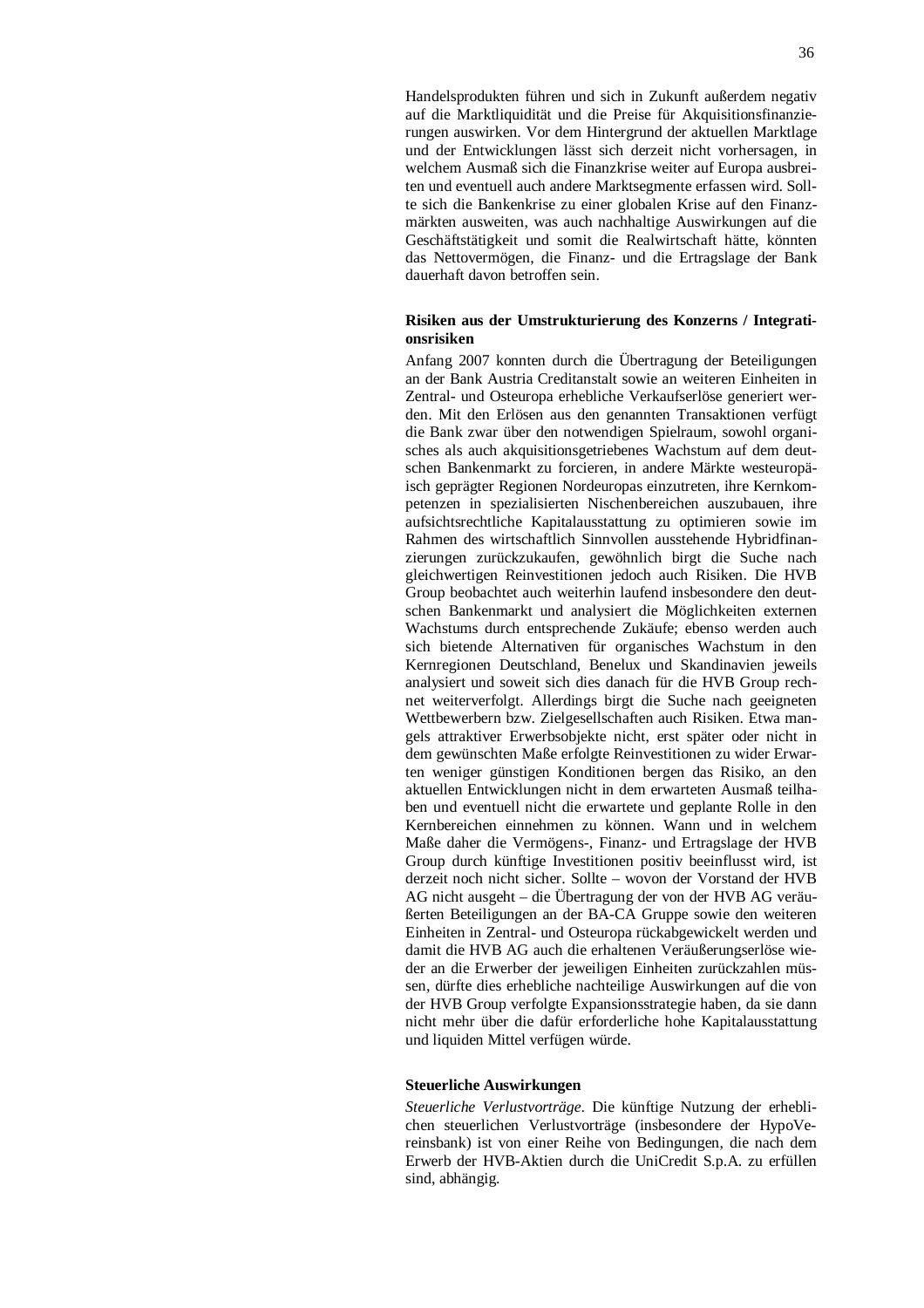*Deutsche Regelungen zur Gesellschafterfremdfinanzierung*. Nach dem Erwerb von HypoVereinsbank-Aktien durch die UniCredit S.p.A. verfügt die HypoVereinsbank über einen wesentlich beteiligten Gesellschafter im Sinne dieser Vorschriften und fällt damit in den Anwendungsbereich der Regelungen zur Gesellschafterfremdfinanzierung.

Jeder der oben genannten Umstände könnte erhebliche nachteilige Auswirkungen auf die Geschäftstätigkeit der HVB Group sowie auf ihre Vermögens-, Finanz- und Ertragslage haben. Es besteht keine Gewähr, dass der Integrationsprozess erfolgreich verläuft, und dass die gemeinsame Gruppe genau so effizient geleitet und betrieben wird, wie dies bei der UniCredit Group und der HVB Group jeweils bislang der Fall war.

## **Risiken im Zusammenhang mit Markteinführungen**

Mit der Investition in die Papiere sind gewisse Risiken verbunden.

Insbesondere verlassen sich die Investoren auf die Kreditwürdigkeit der HVB Group, und die Ergebnisse der HVB Group werden durch allgemeine wirtschaftliche, finanzielle und andere Rahmenbedingungen beeinflusst. In Rezessionszeiten kann die Nachfrage nach Kreditprodukten nachlassen, und möglicherweise steigt die Zahl der Kunden der HVB Group, die ihren Kreditverpflichtungen oder anderen Verpflichtungen nicht nachkommen. Zinssteigerungen können sich ebenfalls deutlich auf die Nachfrage nach Hypotheken und anderen Kreditprodukten auswirken. Zinssatzschwankungen in Europa und auf den anderen Märkten, auf denen die HVB Group tätig ist, beeinflussen die Ertragslage der HVB Group."

- The section "**Risks relating to Bayerische Hypo- und Vereinsbank AG**" from page 45 to page 49 of the Prospectus 2007 will be replaced by the sections "**Risks relating to Bayerische Hypo- und Vereinsbank AG**", "**Risks relating to HVB Group's Business**" and "**Regulatory risks**" from page 53 to page 57 of the Prospectus 2008.
- The sections "**Information about HVB, the parent company of HVB Group**" and "**Recent Development**" from page 328 to page 330 of the Prospectus 2007 will be replaced by the sections "**Information about HVB, the parent company of HVB Group**" and "**Recent Development**" from page 543 to page 545 of the Prospectus 2008.
- The section "**Business Overview**" from page 330 to page 346 of the Prospectus 2007 will be replaced by the section "**Business Overview**" from page 546 to page 566 of the Prospectus 2008.
- The section "**Taxation**" from page 346 to page 355 of the Prospectus 2007 will be replaced by the section "**Taxation**" from page 567 to page 577 of the Prospectus 2008.

### *The following changes are made solely to the Prospectus 2006*

The section "Summary of the Prospectus" on pages 5 to 26 of the Prospectus 2006 will be replaced as follows amending the Issuer-related sections:

### "**Summary of the Prospectus**

This summary must be read as an introduction to this Prospectus. Any decision to invest in the Instruments should, however, be based on a consideration of the Prospectus as a whole, including the documents incorporated by reference, any supplements thereto and the Final Terms. No civil liability attaches to the Issuers solely on the basis of the summary, including any translation thereof, unless it is misleading, inaccurate or inconsistent when read together with the other parts of this Prospectus. Where a claim relating to the information contained in this Prospectus is brought before a court in a Member State of the European Union, the plaintiff may, under the national legislation of the Member State where the claim is brought, be required to bear the costs of translat*ing the Base Prospectus before the legal proceedings are initiated.*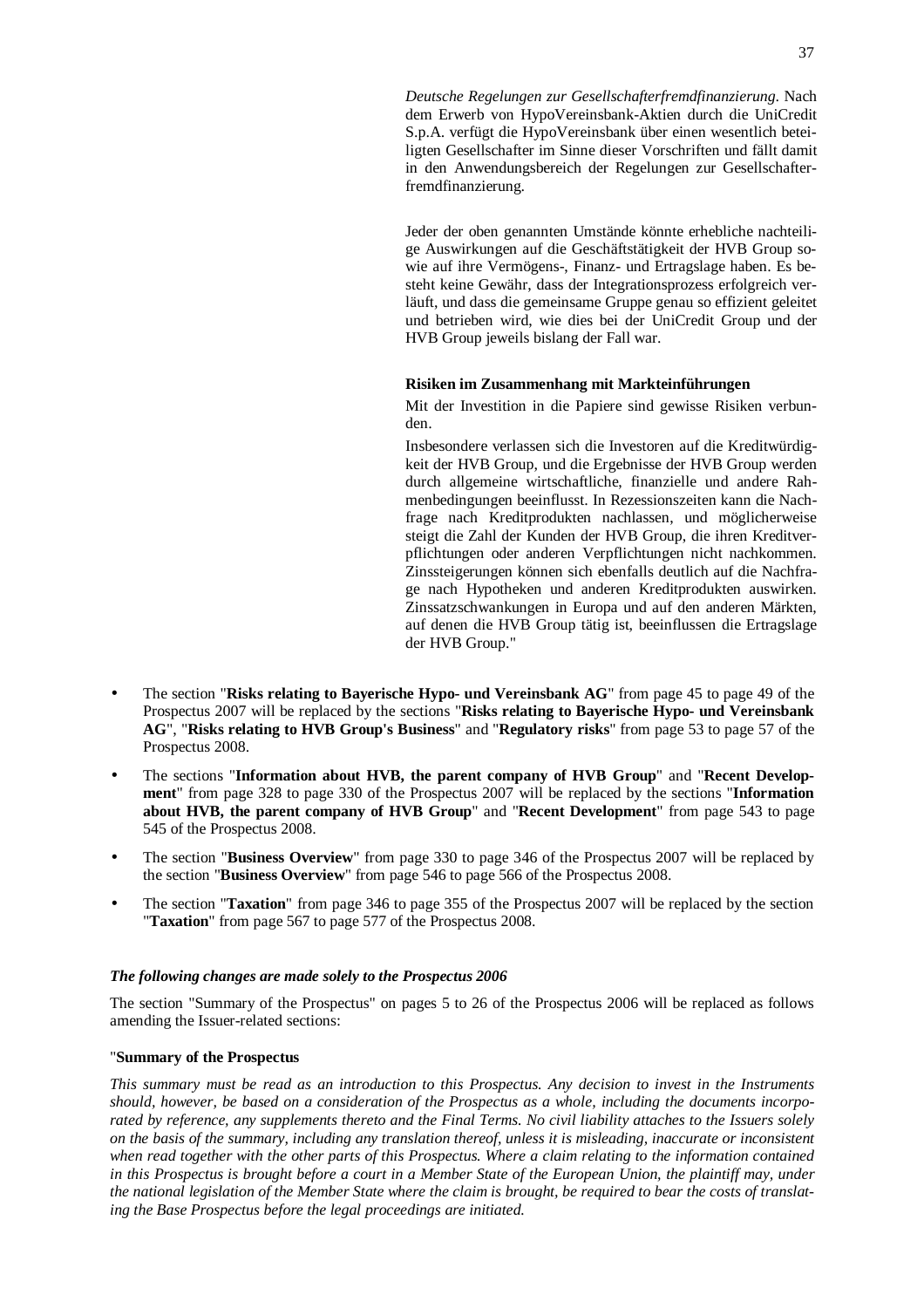# **Summary Description of the Instruments**

| <b>Description:</b>                        | Continuously offered Debt Issuance Programme.                                                                                                                                                                                                                                                                                                                                                                                                                                                                                                                                                                    |
|--------------------------------------------|------------------------------------------------------------------------------------------------------------------------------------------------------------------------------------------------------------------------------------------------------------------------------------------------------------------------------------------------------------------------------------------------------------------------------------------------------------------------------------------------------------------------------------------------------------------------------------------------------------------|
| <b>Issuer:</b>                             | Bayerische Hypo- und Vereinsbank AG (acting through its head<br>office or one of its foreign branches).                                                                                                                                                                                                                                                                                                                                                                                                                                                                                                          |
| <b>Arranger/Dealer</b>                     | Bayerische Hypo- und Vereinsbank AG and any additional<br>Dealer(s) appointed by the Issuer either in respect of one or more<br>tranches or in respect of the whole Programme (the "Dealers").<br>The Issuer may, from time to time, terminate the appointment of<br>any Dealer under the Programme.                                                                                                                                                                                                                                                                                                             |
| Distribution:                              | By way of a private placement or public offering or on a syndi-<br>cated or non-syndicated basis.                                                                                                                                                                                                                                                                                                                                                                                                                                                                                                                |
| <b>Issuing and Principal Paying Agent:</b> | Bayerische Hypo- und Vereinsbank AG (for Instruments depos-<br>ited with Clearstream, Frankfurt); Citibank, N.A., London Office<br>(for all other Instruments).                                                                                                                                                                                                                                                                                                                                                                                                                                                  |
| Amount:                                    | Euro 50,000,000,000 (or its equivalent in other currencies) out-<br>standing at any one time. The Issuer will have the option at any<br>time to increase the amount of the Programme.                                                                                                                                                                                                                                                                                                                                                                                                                            |
| <b>Currencies:</b>                         | Subject to any applicable legal or regulatory restrictions, such<br>currencies or currency units as may be decided by the Issuer,<br>including, without limitation, Euro, Sterling, Swiss Franc, U.S.<br>Dollar and Yen and any other currency or currency unit subject to<br>compliance with all legal and regulatory requirements.                                                                                                                                                                                                                                                                             |
| <b>Maturities:</b>                         | Any maturity as may be decided by the Issuer and indicated in<br>the applicable Final Terms, subject to such minimum or maxi-<br>mum maturity as may be allowed or required from time to time<br>by the relevant central bank (or equivalent body) or any laws or<br>regulations applicable to the relevant Specified Currency or the<br>Issuer. In relation to Instruments having a maturity of less than<br>one year, the proceeds of which are accepted in the United King-<br>dom, certain denomination and distribution restrictions apply.<br>See "-Regulatory Matters".                                   |
| <b>Regulatory Matters:</b>                 | Any issue of Instruments denominated in a currency in respect of<br>which particular laws, regulations, guidelines and central bank<br>requirements apply will only be issued in circumstances which<br>comply with such laws, regulations, guidelines and central bank<br>requirements from time to time. Without prejudice to the general-<br>ity of the foregoing:                                                                                                                                                                                                                                            |
|                                            | In addition, each issue of Instruments denominated in Sterling<br>shall be made in accordance with any applicable requirements<br>from time to time of the Bank of England and the Financial Ser-<br>vices Authority.                                                                                                                                                                                                                                                                                                                                                                                            |
| <b>Issue Price:</b>                        | Instruments may be issued on a fully-paid or partly-paid basis<br>and at an issue price which is at par or at a discount to, or pre-<br>mium, over par.                                                                                                                                                                                                                                                                                                                                                                                                                                                          |
| <b>Form of Instruments:</b>                | Instruments will be issued in bearer form only. Instruments which<br>are issued on the same date and are identical in all other respects<br>(including as to listing) will constitute a "Tranche". Where ex-<br>pressed to do so, any Tranche of Instruments will constitute a<br>single fungible series (a "Series") with one or more further<br>Tranches of Instruments which are (i) expressed to be consoli-<br>dated and form a single Series and (ii) identical in all respects<br>(including as to listing), except for their respective issue dates,<br>interest commencement dates and/or issue prices. |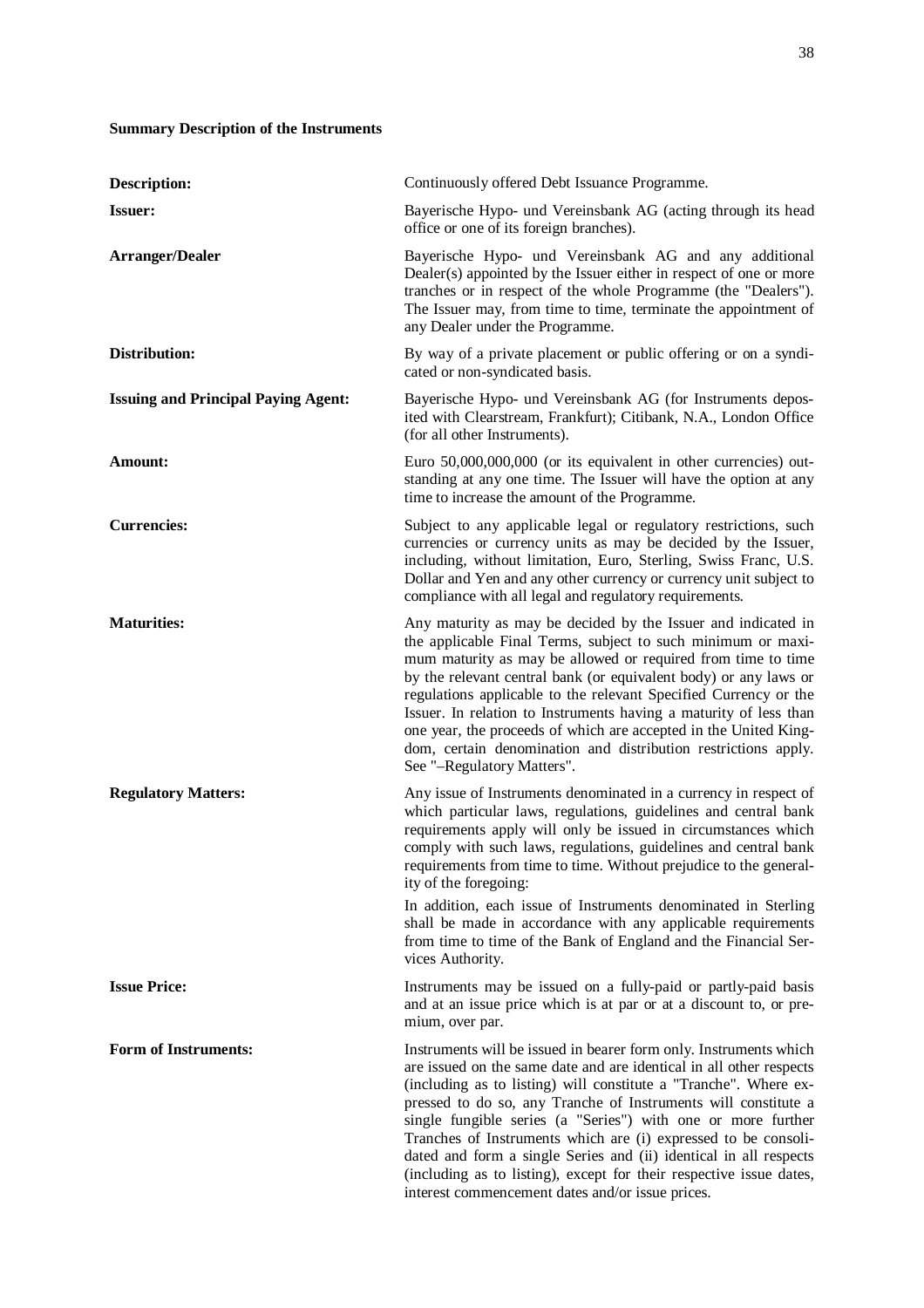Notes to which U.S. Treas. Reg.  $\frac{8}{1.163-5(c)}$  (2) (i) (C) (the "TEFRA C Rules") applies ("TEFRA C Notes") will be represented by a permanent global Note, in bearer form in a principal amount equal to the aggregate principal amount of such Notes ("Permanent Global Note").

Notes to which U.S. Treas. Reg. § 1.163-5 (c) (2) (i) (D) (the "TEFRA D Rules") applies ("TEFRA D Notes") will always be represented initially by a temporary global Note, which will be exchanged for Notes represented by one or more Permanent Global Note(s), not earlier than 40 days and not later than 180 days after the completion of distribution of the Notes comprising the relevant Tranche upon certification of non U.S.-beneficial ownership in the form available from time to time at the specified office of the Issuing and Principal Paying Agent.

Notes to which neither the TEFRA C Rules nor the TEFRA D Rules apply, as well as Certificates and Warrants will be represented by a Permanent Global Note, Permanent Global Certificate or Permanent Global Warrant, respectively.

Permanent Global Notes, Permanent Global Certificates and Permanent Global Warrants will not be exchanged for definitive Notes, definitive Certificates or definitive Warrants or collective Notes, collective Certificates or collective Warrants (other than regarding Credit Linked Notes as set out below).

**Pfandbriefe:** The Issuer may issue Notes as Mortgage Pfandbriefe (Hypothekenpfandbriefe) or Public Sector Pfandbriefe (Öffentliche Pfandbriefe). Mortgage and Public Sector Pfandbriefe are secured or "covered" by separate pools of mortgage loans (in the case of Mortgage Pfandbriefe) or public loans (in the case of Public Sector Pfandbriefe), the sufficiency of which is determined by the German Mortgage Bank Act and monitored by an independent trustee.

> On 19 July 2005, the "Pfandbrief Act" (Pfandbriefgesetz) came into force and replaced, *inter alia*, the Mortgage Bank Act. As from 19 July 2005, the issuing of Notes as Mortgage Pfandbriefe and Public Sector Pfandbriefe is governed by the Pfandbrief Act. The Pfandbrief Act retains the current core principles and features governing Pfandbrief issues.

**Description of Notes:** The applicable Final Terms and/or Terms and Conditions of Notes will specify the whether and how interest will be paid and how the redemption amount will be determined and when the Notes will be redeemed.

> Notes may be either interest bearing at fixed or variable rates ("**Interest Bearing Notes**") or non-interest bearing ("**Zero Coupon Notes**"). Variable interest rates may be determined by reference to an interest rate or formula or Reference Asset (see below).

> Notes may be redeemable at a fixed amount ("**Fixed Redemption Notes**") or by reference to an interest rate or formula or Reference Asset (see below) ("**Structured Notes**").

> Structured Notes will be redeemed either at a Reference Asset linked cash amount ("**Structured Cash Redemption Notes**") or by physical delivery of the relevant Reference Asset ("**Structured Reference Asset Delivery Notes**").

> The Issuer may have the right to call or the Noteholders may have the right to put the Notes prior to maturity, if indicated in the applicable Final Terms. Whether to redeem the Notes a cash amount will be paid or Reference Assets will be physically delivered may be subject to a determination right of the Issuer or the Noteholder.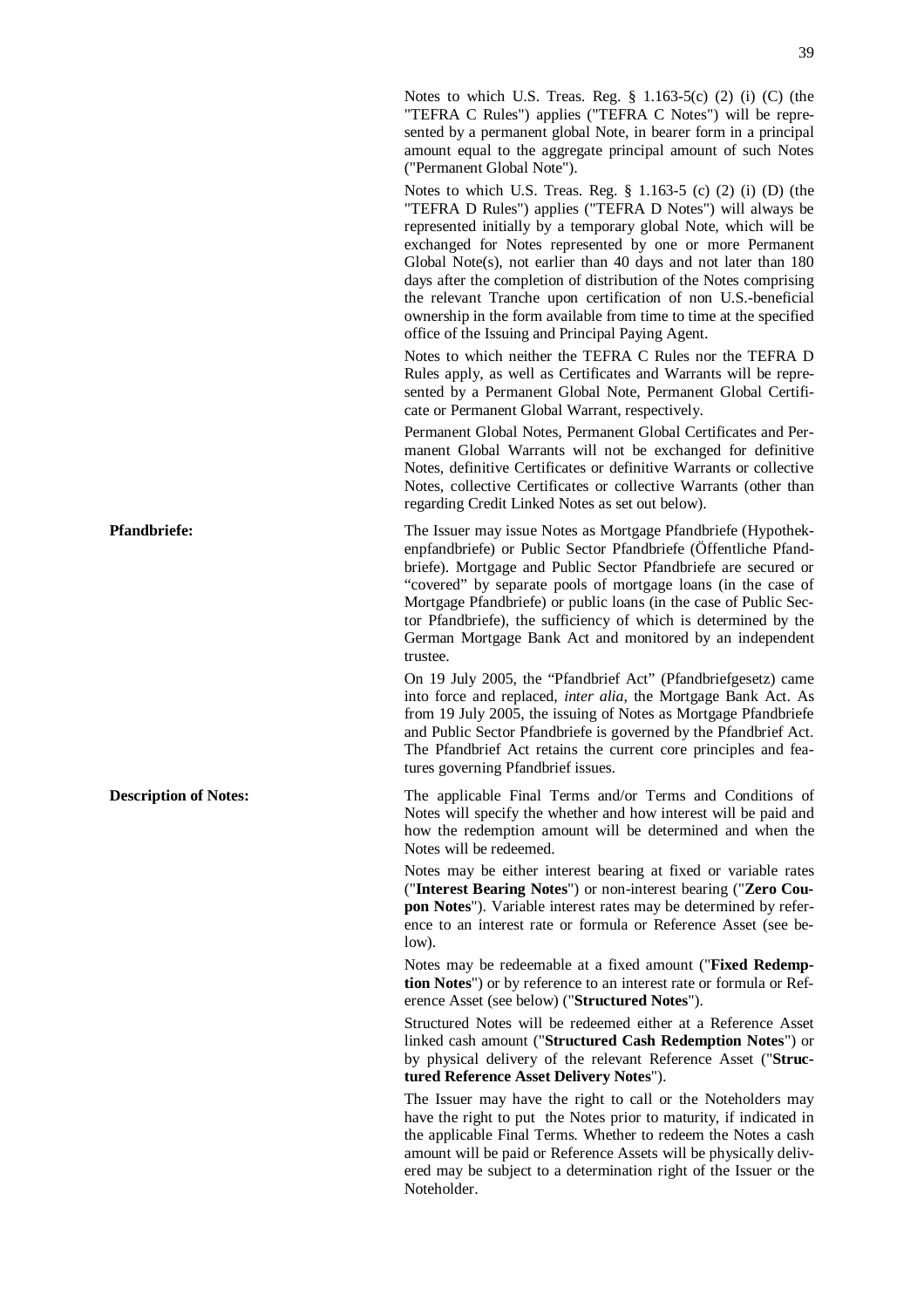Reference Assets may be shares, bonds (including index certificates), fund units (including units of exchange trade funds and hedge funds), currencies, commodities or other assets (which may not be physically deliverable) such as an index or interest rate. Reference Assets may be referenced in relation to Notes as a single Reference Asset or as a basked of Reference Assets. Shares, bonds (including index certificates) and units of exchange trade funds may be phsically delivered in accordance with the applicable Final Terms and Terms and Conditions Notes may be issued with any of the above features or with combinations of the above features as Interest Bearing Structured Reference Asset Delivery Notes, Interest Bearing Structured Cash Redemption Notes, Interest Bearing Fixed Redemption Notes (together, "**Interest Bearing Notes**") and Zero Coupon Structured Reference Asset Delivery Notes, Zero Coupon Structured Cash Redemption Notes or Zero Coupon Fixed Redemption Notes (together, "**Zero Coupon Notes**"). **Description of Certificates:** Certificates will be interest bearing or non-interest bearing, redeemable by payment of a certain amount or by delivery of shares, bonds, fund units or other assets on the date specified in the applicable Final Terms. In case of Discount Certificates the payment is limited to a fixed redemption amount even if the price or value relevant for the determination of the redemption amount exceeds such fixed redemption amount. The Issuer may have the right to call Certificates prior to maturity or to extend their maturity for certain periods, if indicated in the applicable Final Terms. Certificates may also be issued as Open-End Certificates not having a fixed maturity date but entitling the holder to redemption upon exercise of a termination right if so specified in the applicable Final Terms. **Description of Warrants:** Warrants will be non-interest bearing and will grant their holders, upon exercise, the right to demand from the Issuer an amount determined by reference to a formula as may be decided by the Issuer or agreed between the Issuer and the relevant Dealer(s), if any, as specified in the applicable Final Terms. **Fixed Rate Notes: Notes** (including Pfandbriefe) may be issued as Fixed Rate Notes which bear a fixed interest rate throughout their term, payable in arrear on such basis and on such date(s) as indicated in the applicable Final Terms. **Floating Rate Notes:** Notes (including Pfandbriefe) may be issued as Floating Rate Notes, which will bear interest at a rate determined (and as adjusted for any applicable margin): **-** on the same basis as the floating rate under a notional interest rate swap transaction in the relevant Specified Currency governed by an agreement incorporating the 2000 ISDA Definitions (as published by the International Swaps and Derivatives Association, Inc., and as amended, updated or replaced from time to time), or **-** on the basis of a reference rate appearing on an agreed screen page of a commercial quotation service, or **-** on such other basis as indicated in the applicable Final Terms. Floating Rate Notes may also have a maximum interest rate, a minimum interest rate or both. Interest on Floating Rate Notes will be payable on such basis and on such interest payment dates as indicated in the applicable Final Terms. **Zero Coupon Notes: Zero** Coupon Notes may be offered and sold at a discount to their principal amount and will not bear interest except in the case of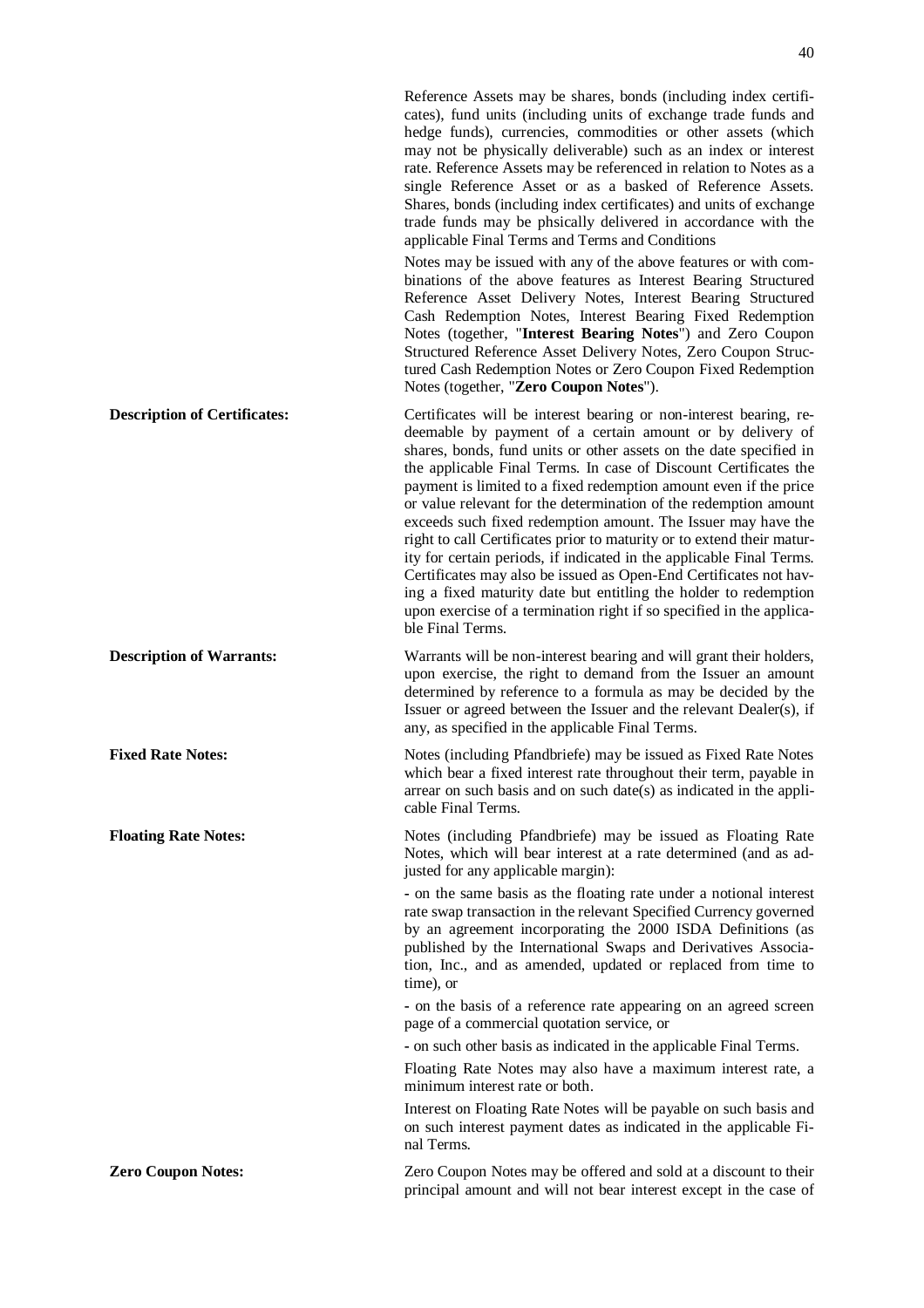|                                                            | late payment.                                                                                                                                                                                                                                                                                                                                                                                                                                                 |
|------------------------------------------------------------|---------------------------------------------------------------------------------------------------------------------------------------------------------------------------------------------------------------------------------------------------------------------------------------------------------------------------------------------------------------------------------------------------------------------------------------------------------------|
| <b>Notes linked to Rates:</b>                              | Payments of interest and principal in respect of Notes may be<br>linked to a fixed or variable reference interest or other rate de-<br>termined on one or more dates, as specified in the applicable<br>Terms and Conditions and/or Final Terms.                                                                                                                                                                                                              |
| <b>Instruments linked to Shares:</b>                       | Payments of interest in respect of Notes and Certificates and re-<br>demptions of Instruments by way of payment of a certain amount<br>or delivery of shares may be linked to the trading price of shares<br>or the value of a share basket or the value of shares contained in a<br>share basket on one or more dates, as specified in the applicable<br>Terms and Conditions and/or Final Terms.                                                            |
| <b>Instruments linked to Bonds:</b>                        | Payments of interest in respect of Notes and Certificates and re-<br>demptions of Instruments by way of payment of a certain amount<br>or delivery of bonds may be linked to the trading price of bonds<br>or the value of a bond basket on one or more dates, as specified<br>in the applicable Terms and Conditions and/or Final Terms.                                                                                                                     |
| <b>Instruments linked to Indices:</b>                      | Payments of interest in respect of Notes and Certificates and re-<br>demptions of Instruments by way of payment of a certain amount<br>or delivery of certificates which themselves are linked to an index<br>or indices may be linked to the value of an index or the value of<br>an index basket or the value of indices contained in an index bas-<br>ket on one or more dates, as specified in the applicable Terms<br>and Conditions and/or Final Terms. |
| <b>Instruments linked to Funds:</b>                        | Payments of interest in respect of Notes and redemptions of In-<br>struments by way of payment of a certain amount or delivery of<br>fund units may be linked to the trading price or the net asset<br>value of a fund or a basket or portfolio of funds (including hedge<br>funds) on one or more dates, as specified in the applicable Terms<br>and Conditions and/or Final Terms.                                                                          |
| <b>Credit Linked Notes:</b>                                | Payments of interest and principal in respect of Credit Linked<br>Notes may be linked to the creditworthiness of one or more assets<br>and/or entities as specified in the applicable Terms and Condi-<br>tions and/or Final Terms.                                                                                                                                                                                                                           |
| Notes and Certificates linked to Curren-<br>cies:          | Payments of interest in respect of Notes and principal in respect<br>of Notes and Certificates may be linked to the exchange rate of<br>one or more currencies against one or more other currencies on<br>one or more dates, as specified in the applicable Terms and Con-<br>ditions and/or Final Terms.                                                                                                                                                     |
| Notes and Certificates linked to Com-<br>modities:         | Payments of interest in respect of Notes and principal in respect<br>of Notes and Certificates may be linked to the price of one or<br>more commodities as traded on certain commodity exchanges or<br>as quoted by certain entities on one or more dates, as specified in<br>the applicable Terms and Conditions and/or Final Terms.                                                                                                                         |
| Notes and Certificates linked to Interest<br><b>Rates:</b> | Notes and Certificates may be based on the value of interest rates<br>or indices of several interest rates and thereby entitle the holder<br>to payment of a redemption amount based on the value of such<br>interest rates or indices on one or more dates, as specified in the<br>applicable Terms and Conditions and/or Final Terms.                                                                                                                       |
| <b>Inflation linked Notes and Certificates:</b>            | Notes and Certificates may be based on an inflation Index and<br>thereby entitle the holder to payment of a redemption amount<br>based on the value of an underlying inflation index on one or<br>more dates, as specified in the applicable Terms and Conditions<br>and/or Final Terms.                                                                                                                                                                      |
| <b>Other Instruments</b>                                   | Instruments may be of any other type of security, including com-<br>binations of the above mentioned features, which the Issuer and<br>the relevant Dealer(s), if any, may agree. The terms governing<br>any such Instruments will be specified in the applicable Terms                                                                                                                                                                                       |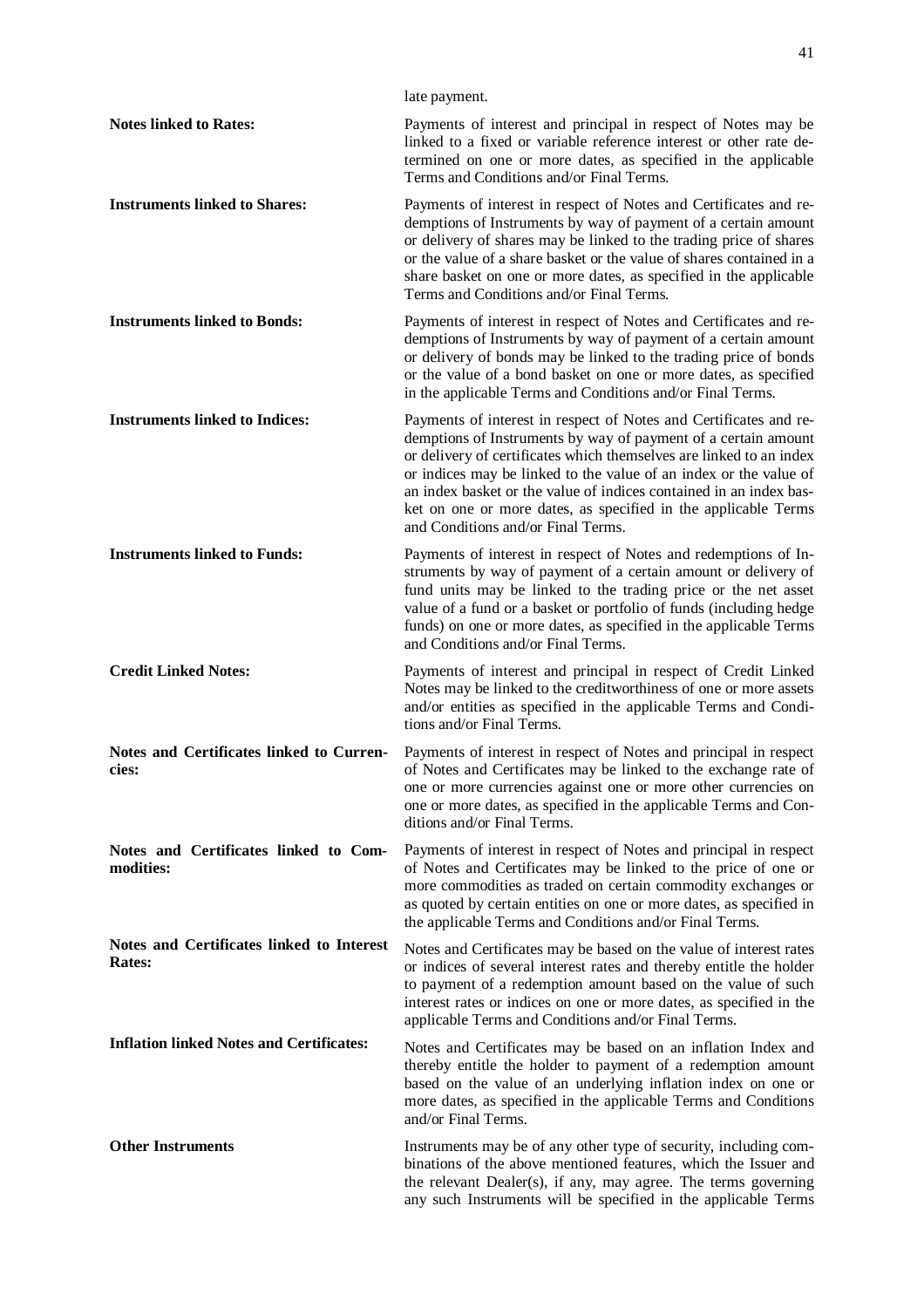## and Conditions and/or Final Terms.

**Redemption:** The applicable Final Terms will indicate either that the Notes cannot be redeemed prior to their stated maturity (other than in specified installments (see below) or for taxation reasons or following an Event of Default) or that such Notes will be redeemable at the option of the Issuer and/or the holders of the Instruments (the "Instrumentholders") upon giving not more than 60 days' nor less than 30 days' irrevocable notice (or in any case such other notice period (if any) as is indicated in the applicable Final Terms) to the Instrumentholders or the Issuer, as the case may be, on a date or dates specified prior to such stated maturity and at a price or prices and on such terms as indicated in the applicable Final Terms.

> The Final Terms may provide that the Notes may be repayable in two or more installments of such amounts and on such dates as indicated in the applicable Final Terms.

> Pfandbriefe will not in any event be capable of being redeemed prior to their stated maturity for taxation reasons or at the option of their holders.

> Certificates may be redeemable prior to their stated maturity at the option of the Issuer or at their stated maturity. The stated maturity may, if so specified in the applicable Terms and Conditions and/or Final Terms, be extended by the Issuer through a respective notice to the holders pursuant to the terms specified in the applicable Terms and Conditions and/or Final Terms. Open End Certificates are subject to redemption on the dates specified in the applicable Terms and Conditions and/or Final Terms upon exercise of the relevant termination rights.

**Denomination of Notes:** Such denominations as may be decided by the Issuer and as indicated in the applicable Final Terms, and, further, such as may be allowed or required from time to time by the relevant central bank (or equivalent body) or any laws or regulations applicable to the relevant specified currency.

> Any Instruments issued which have a maturity of less than one year and either (a) the issue proceeds are received by the Issuer in the United Kingdom or (b) the activity of issuing the Instruments is carried on from an establishment maintained by the Issuer in the United Kingdom, such Instruments must: (i) have a minimum redemption value of £100,000 (or its equivalent in other currencies) and be issued only to persons whose ordinary activities involve them in acquiring, holding, managing or disposing of investments (as principal or agent) for the purposes of their businesses or who it is reasonable to expect will acquire, hold, manage or dispose of investments (as principal or agent) for the purposes of their businesses; or (ii) be issued in other circumstances which do not constitute a contravention of section 19 of the FSMA by the Issuer.

**Taxation:** All payments of interest on, and principal of, the Instruments made by the Issuer will be made without any deduction or withholding for, or on account of, any present or future taxes, duties or governmental charges of whatever kind levied or imposed by or in the Federal Republic of Germany ("Germany") and (in the case of Instruments issued through a foreign branch of HypoVereinsbank) the jurisdiction in which such branch is established unless there is an obligation by law to make such deduction or withholding. In that event, the Issuer will pay such additional amounts as may be necessary to ensure the receipt by the Noteholders of the full amount stated on the Instruments, subject to customary exceptions.

Pfandbriefe will not provide for the obligation of the Issuer to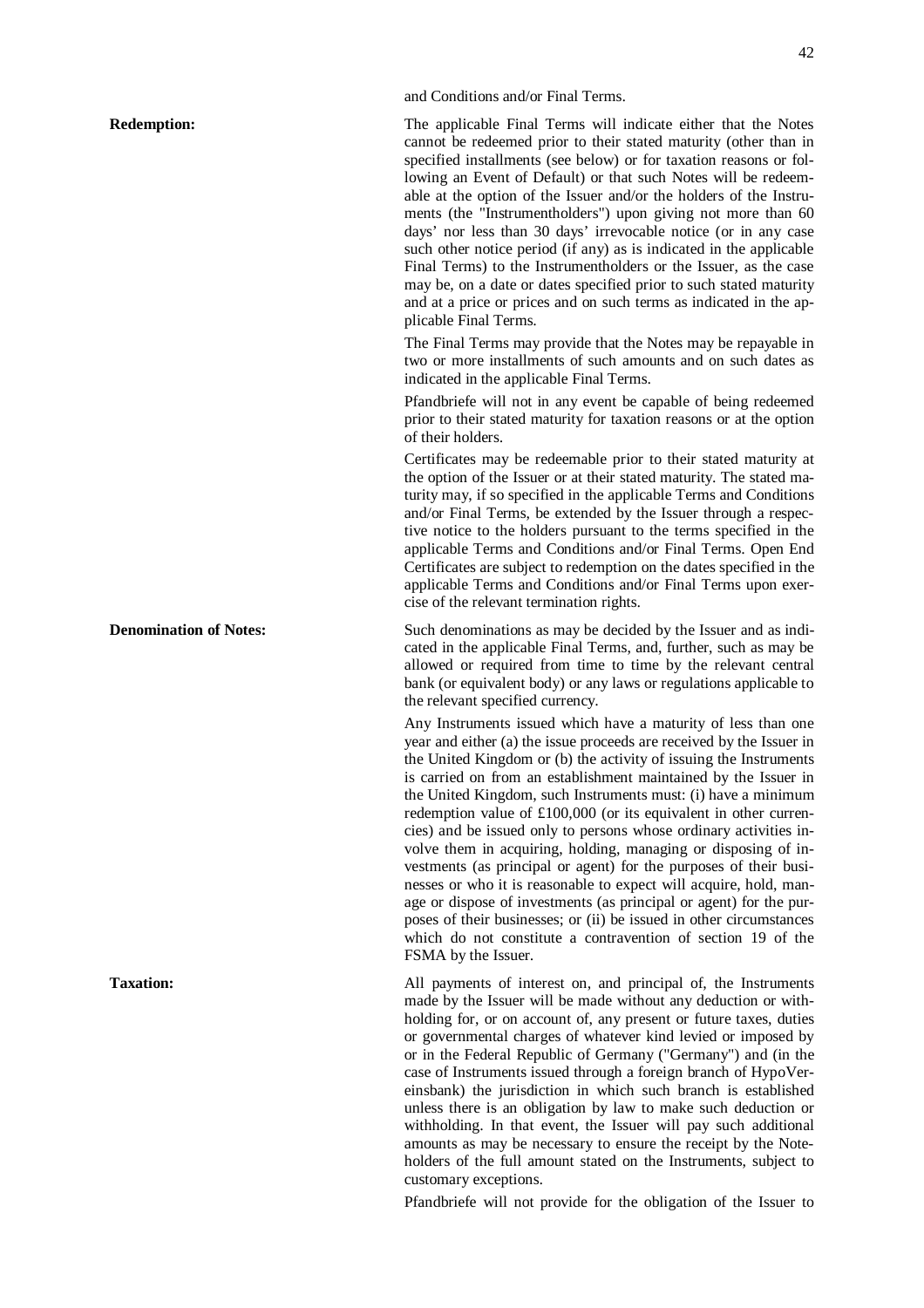pay such additional amounts in the event of taxes or duties being withheld or deducted from payments of principal or interest as aforesaid.

Certificates and Warrants will also not provide for the obligation of the Issuer to pay such additional amounts in the event of taxes or duties being withheld or deducted from payments of principal or interest as aforesaid.

**Status of the Instruments:** If the Notes are unsubordinated Notes, as set forth in the Final Terms, or, the Terms and Conditions (Notes), as applicable, the Notes will constitute direct, unconditional, unsecured and unsubordinated obligations of the Issuer and will rank at least *pari passu* with the claims of all other unsecured creditors of it other than those claims which are expressly preferred by law.

> Pfandbriefe will constitute unsubordinated obligations of the Issuer and will rank *pari passu* among themselves and (i) in the case of Public Sector Pfandbriefe at least *pari passu* with all other obligations of the Issuer under Public Sector Pfandbriefe and (ii) in the case of Mortgage Pfandbriefe at least *pari passu* with all other obligations of the Issuer under Mortgage Pfandbriefe. Pfandbriefe are covered, however, by separate pools of public loans (in the case of Public Sector Pfandbriefe) or mortgage loans (in the case of Mortgage Pfandbriefe).

> Certificates and Warrants will constitute direct, unconditional, unsecured and unsubordinated obligations of the Issuer and will rank at least *pari passu* with the claims of all other unsecured creditors of it other than those claims which are expressly preferred by law.

> If the Notes are subordinated Notes, as set forth in the Final Terms or, in the Terms and Conditions (Notes), as applicable, (i) the Notes will constitute direct, unconditional, unsecured and subordinated obligations of the Issuer and will rank at least *pari passu* with the claims of all other unsecured, subordinated creditors of it and (ii) the claims arising from the Notes are subordinated to the claims of all other creditors of the Issuer which are not also subordinated, as shown in Condition 4 of the Terms and Conditions.

**Listing:** Application has been made for the Notes to be admitted to listing and trading on the regulated market of the Luxembourg Stock Exchange. Instruments may be admitted to listing and trading on any EEA or other stock exchange. The Issuer may elect whether Instruments are issued with or without a listing (as indicated in the applicable Final Terms).

> Credit Linked Notes will be listed by means of a draw-down prospectus, prospectus supplement or Final Terms.

**Clearing:** Instruments may be cleared through either Euroclear Bank S.A./N.V. as operator of the Euroclear system ("Euroclear") and Clearstream Banking societe anonyme, Luxembourg ("Clearstream, Luxembourg") or Clearstream Banking AG, Frankfurt am Main ("Clearstream, Frankfurt") and/or any alternative clearing system.

**Negative Pledge:** None. **Cross Default:** None.

**Rating:**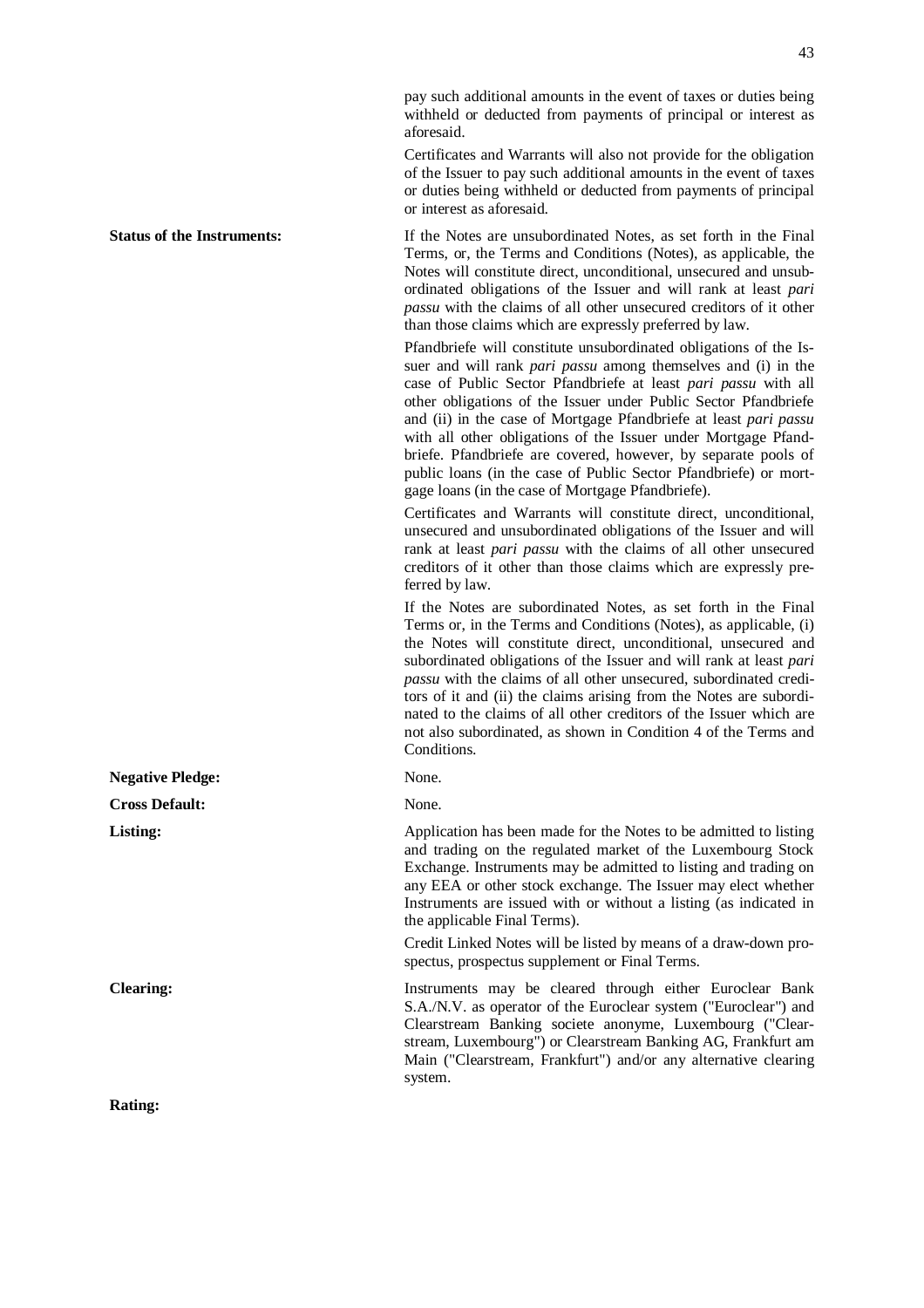Unless otherwise specified in the relevant Final Terms, and other than in respect of Credit Linked Notes, Instruments to be issued under the Programme have been rated as follows by Fitch Ratings Ltd. ("Fitch"), Moody's Investors Service Ltd. ("Moody's") and Standard & Poor's Ratings Services ("S&P"):

| Type of Instruments |                           | Fitch  | Moody's | S&P     |       |
|---------------------|---------------------------|--------|---------|---------|-------|
| Public<br>briefe    | <b>Sector</b>             | Pfand- | AAA     | Aa $1*$ | AAA   |
|                     | Mortgage Pfandbriefe      |        | AAA     | $Aa1*$  |       |
|                     | Long-term Senior Notes    |        | A       | A1      | $A+$  |
|                     | <b>Subordinated Notes</b> |        | $A -$   | A2      | A     |
|                     | <b>Short-term Notes</b>   |        | F1      | $P-1$   | $A-1$ |

\* "review for possible upgrade" since 14 May 2007

Instruments to be issued under the Programme may be rated or unrated. Where an issue of Instruments is rated, its rating may not be the same as the rating applicable to the Programme.

A rating is not a recommendation to buy, sell or hold securities and may be subject to suspension, reduction or withdrawal at any time by the assigning rating agency.

Governing Law: The Instruments (other than Credit Linked Notes which will be governed by English law) will be governed by, and construed in accordance with, German law.

**Selling Restrictions:** There are selling restrictions in relation to the United States, the United Kingdom, the European Economic Area, Italy, Austria and Japan and such other restrictions as may be required in connection with the offering and sale of a particular issue of Instruments. See "Subscription and Sale" below.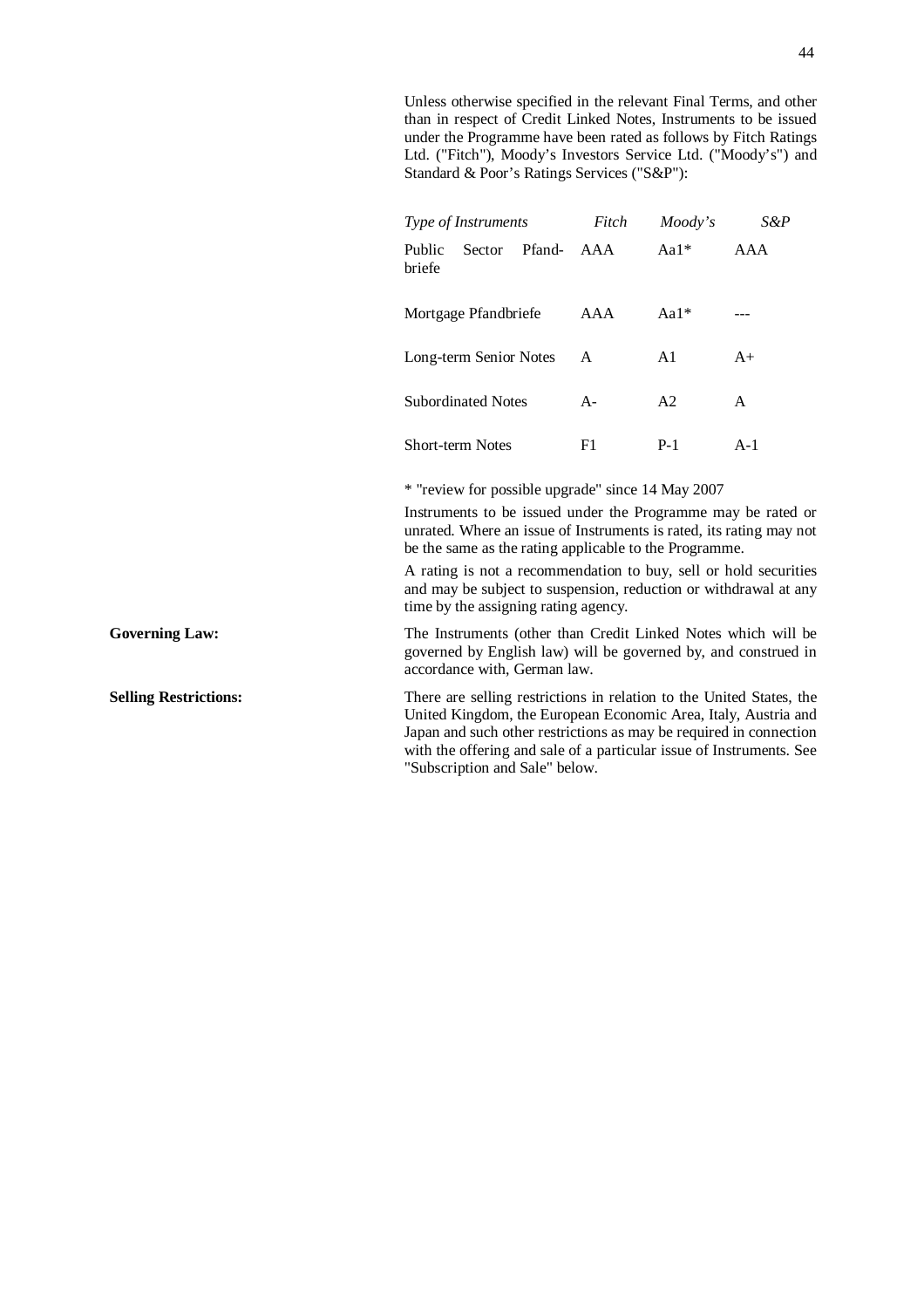Prospective investors in the Instruments are exposed to certain risks associated with the various specifications of the different types of Instruments. The following describes certain risks relating to the Instruments.

As the Instruments may not be widely distributed and as there is currently no active trading market for such Instruments, there is no assurance as to the development or liquidity of any trading market for the Instruments.

The amount of principal and/or interest, if any, payable by the Issuer might be substantially less than the issue price or, as the case may be, the purchase price invested by the Noteholder of the Instruments and may even be zero in which case the Noteholder may lose his entire investment.

The Issuer may have the right to redeem all outstanding Instruments, if the Issuer is obliged to increase the amounts payable in respect of any Instruments due to any withholding or deduction for or on account of any present or future taxes. Further, the Instruments may be redeemable at the Issuer's option in certain other circumstances.

As the Temporary and/or Permanent Global Instruments are held by or on behalf of Euroclear and/or Clearstream, Luxembourg or Clearstream, Frankfurt or any other relevant clearing system, investors will have to rely on their procedures for transfer, payment and communication with the Issuer.

Prospective investors should be aware that the payment of principal and/or interest, other than fixed rate interest, can be linked to different factors such as indices, equity assets, commodities and other assets, or can be limited on the amounts received by the Issuer from a third party. Therefore, the risk of default with respect to such interest payment depends on the specific risks associated with the applicable type of reference asset.

Prospective investors in the Instruments should be aware that an investment in the Instruments may involve exchange rate risks and should therefore determine whether an investment in the Instruments is appropriate in their particular circumstances.

The market value of the Instruments will be affected by the creditworthiness of the Issuer and by a number of additional factors including, but not limited to, the value of the respective reference assets or the indices and prospects, market interest and yield rates and the time remaining to the maturity date of the Instruments. The price at which a Noteholder will be able to sell the Instruments prior to maturity may be at a discount from the issue price or the purchase price paid by such purchaser. Such discount may be substantial.

The amount of principal and/or interest, if any, payable by the Issuer in respect of Credit Linked Notes might be substantially less than the purchase price invested by the Noteholder and may even be zero in which case the Instrumentholder may lose his entire investment.

*Summary of the risk factors with respect to the Issuer* 

#### **Risks relating to Bayerische Hypo- und Vereinsbank AG**

An investment in the Instruments involves certain risks relating to the Issuer and the relevant Tranche of Instruments. While all of these risk factors involve contingencies which may or may not occur, potential investors should be aware that the risks involved with investing in the Instruments may, among other things, (i) affect the ability of the Issuer to fulfill its obligations under the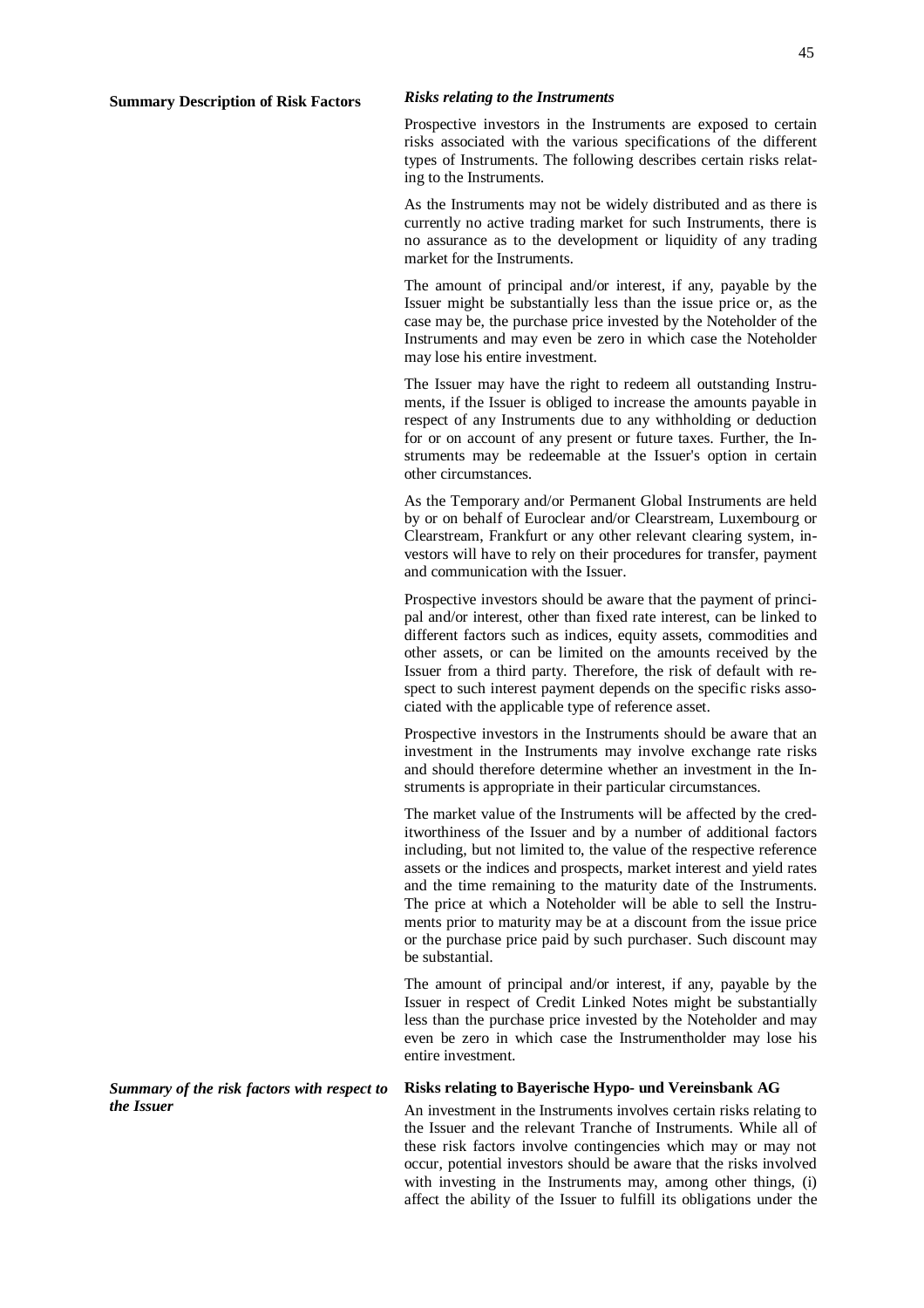Instruments issued under the Programme and/or (ii) lead to a volatility and/or decrease in the market value of the relevant Tranche of Instruments whereby the market value falls short of the expectations (financial or otherwise) of an investor upon making an investment in such Instruments.

Prospective investors should consider, among other things, the factors described under "Risk Factors" in the Base Prospectus which identify certain risks inherent in investing in Instruments issued under the Programme and in regards to the Issuer.

However, each prospective investor of Instruments must determine, based on its own independent review and such professional advice as it deems appropriate under the circumstances, that its acquisition of the Instruments is fully consistent with its (or if it is acquiring the Instruments in a fiduciary capacity, the beneficiary's) financial needs, objectives and condition, complies and is fully consistent with all investment policies, guidelines and restrictions applicable to it (whether acquiring the Instruments as principal or in a fiduciary capacity) and is a fit, proper and suitable investment for it (or if it is acquiring the Instruments in a fiduciary capacity, for the beneficiary), notwithstanding all of the risks inherent in investing in or holding the Instruments.

#### **Risks Related to the implementation projects of HVB Group**

*Unforeseen difficulties in connection with the integration of the material assets and the related liabilities of UniCredit Banca Mobiliare (UBM) may have a material adverse effect on UniCredit Group's and HVB Group's business, financial condition and results of operations.* 

In April 2007 HVB Group acquired the material assets and the related liabilities of UBM. The resulting integration of the investment banking business of the UniCredit Group could lead to unforeseen difficulties in connection with the related integration projects that could in turn prove detrimental to the Bank's financial situation. The associated restructuring activities, new processes and staff turnover, also at the management level of the operation, may also initially lead to additional risks. At the same time, the business combination of HVB Group and the UniCredit Group, which was initiated in 2005, was largely completed as of May 2007, when the Integration Office was closed at corporate level. Any projects not yet fully completed were transferred to the responsibility of the divisions and could, at worst, still cause minor unforeseen difficulties.

## **Risks from crisis in the financial markets**

The Markets & Investment Banking (MIB) division suffered from declines notably in structured loans recorded in net trading income in the third quarter of 2007 (compared to the second quarter 2007). Direct repercussions from the subprime crisis for HVB Group are unlikely at present, on account of the Bank's limited subprime exposures in this area. This can be attributed in particular to the conservative lending policy that has been implemented in the UniCredit Group. On account of the differing structure of real estate markets in the core regions of HVB Group compared with the Anglo-Saxon markets, it remains unlikely that the crisis will spread to these sectors. Indirect effects arising from generally greater volatility, notably including spreads for traded credit products, could lead to greater price fluctuations in these trading products as well as negitively effect market liquidity and prices for Acquisition Leverage Finance in the future. Given the present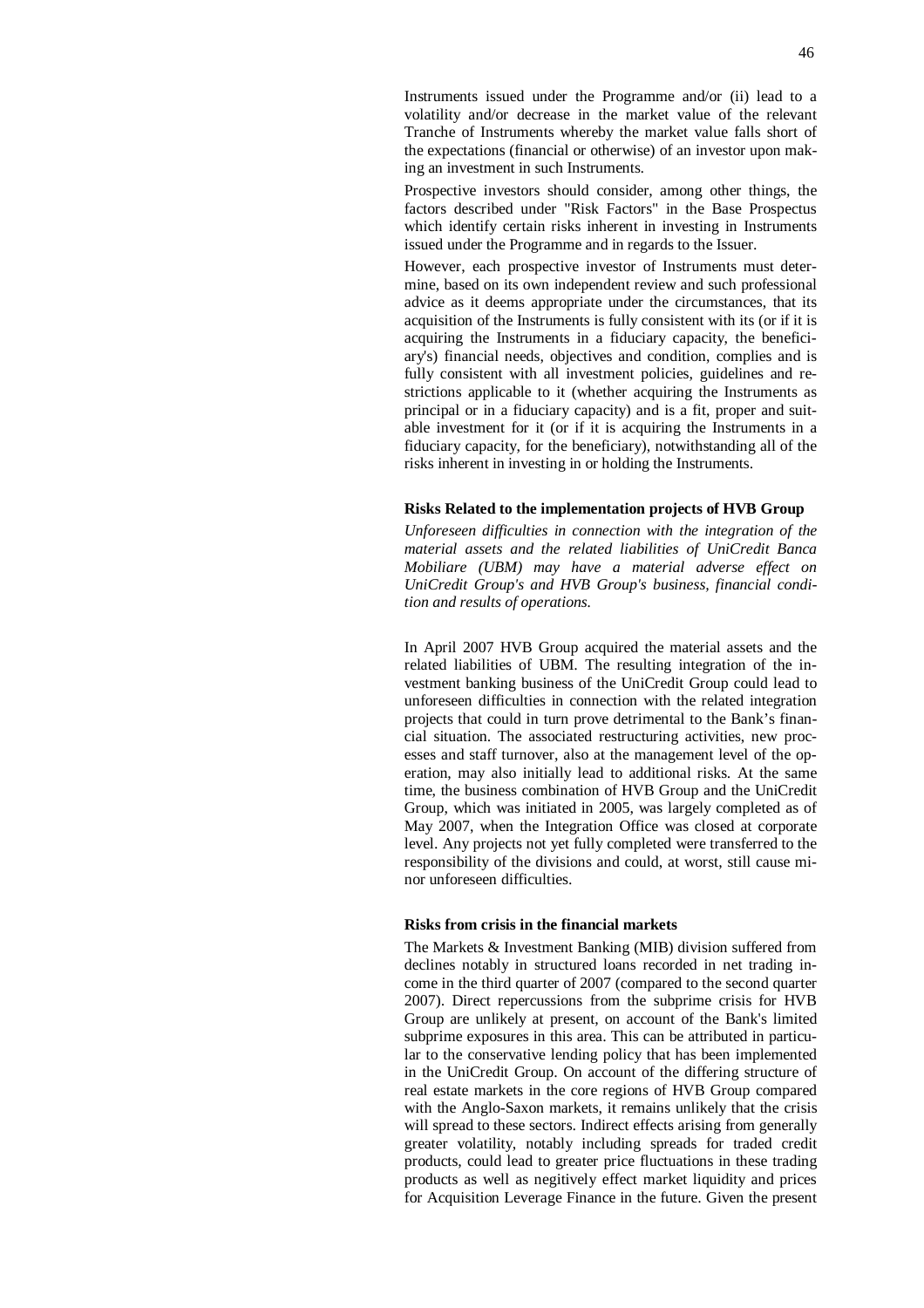market situation and developments, it is not currently possible to predict the extent to which the financial crisis could expand further throughout Europe and potentially also extend to other market segments. Should the banking crisis turn into a global crisis on the financial markets, which would also have a sustained impact on business activity and hence the real economy, this might have a lasting effect on the net assets, financial and earnings position of the Bank.

## **Risks from the restructuring of the corporate group / integration risks**

The transfer at the beginning of 2007 of the investments in Bank Austria Creditanstalt and other units in central and eastern Europe resulted in substantial sales proceeds. With the proceeds from these transactions the bank has the maneuvering space to push ahead with both organic and acquisition-driven growth in the German banking market, gain access in northern European regions to markets similar to those in western Europe, expand its core competencies in specialised niche areas, optimise its regulatory capital and repurchase hybrid financing when it makes economic sense to do so; however, as usual the search for equivalent re-investments entails risks. HVB Group is continuing to monitor the German banking market in particular and analyse the possibilities for external growth through appropriate acquisitions. Opportunities presenting themselves for organic growth in the core regions of Germany, Benelux and Scandinavia are analysed in each case, and if these would be profitable for HVB, are then pursued. But the search for suitable competitors or target companies also harbours risks. The possibility, for instance, that a reinvestment may not take place because of a lack of attractive takeover targets, or that the reinvestment may be delayed, or a smaller amount than expected is reinvested at less favourable terms than expected, this harbours the risk of not participating in the current developments to the anticipated extent, and possibly of not assuming the role we have planned in our core areas. When and to what extent the net asset, financial and earnings position of HVB Group will be positively influenced by future investments is not yet certain at present. If – contrary to the expectations of the Management Board of HVB AG – the transfer of the shares in the BA-CA Group and the other units in central and eastern Europe sold by HVB AG must be reversed, so that HVB AG must repay the proceeds from the sale to the buyers of the units, this would likely have serious detrimental effects on the expansion strategy pursued by HVB because it would then no longer have the high capital base and liquidity needed for this strategy.

### **Tax Implications**

*Tax Loss Carry Forwards*. The use of the substantial tax loss carry forwards (in particular in HypoVereinsbank) depends on certain conditions, which have to be fulfilled after the transfer of shares in HypoVereinsbank to UniCredit S.p.A. took place.

*German Thin Capitalization Rules*. Following the acquisition of HypoVereinsbank shares by UniCredit S.p.A. HypoVereinsbank has a significant shareholder (according to the Thin Capitalization Rules) and comes therefore within the scope of these rules.

Each of the factors discussed above may have a material adverse effect on HVB Group's business, financial condition and results of operations. There can be no assurance that the integration process will be successful and that the combined group will be operated and managed as efficiently as UniCredit Group and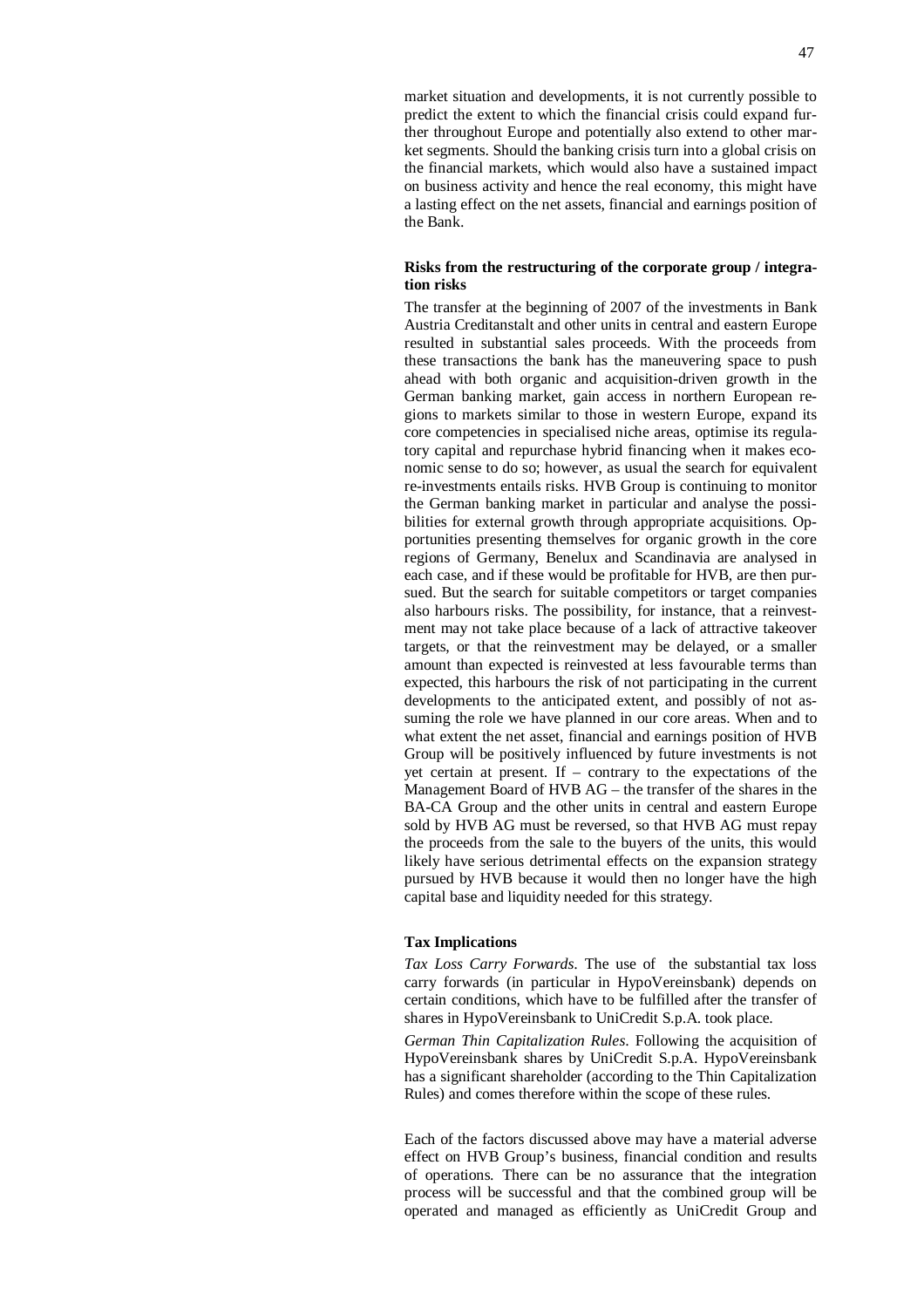HVB Group, respectively, have been operated and managed in the past.

#### **Risks Related to Market Implementations**

There are certain risks associated with investing in the Instruments.

In particular, investors are relying upon the creditworthiness of the HVB Group and the results of the HVB Group are affected by general economic, financial and other business conditions. During recessionary periods, there may be less demand for loan products and a greater number of HVB Group's customers may default on their loans or other obligations. Interest rate rises may also have an impact on the demand for mortgages and other loan products. Fluctuations in interest rates in Europe and in the other markets in which the HVB Group operates influence the HVB Group's performance.

#### *SUMMARY DESCRIPTION OF THE ISSUER*

Bayerische Hypo- und Vereinsbank Aktiengesellschaft ("HVB") was formed in 1998 through the merger of Bayerische Vereinsbank Aktiengesellschaft and Bayerische Hypotheken- und Wechsel-Bank Aktiengesellschaft. It is the parent company of HVB Group, which is headquartered in Munich. HVB has been an affiliated company of UniCredito Italiano S.p.A., Genoa (UniCredit) since November 2005 and hence a major part of the UniCredit Group from that date as a sub-group. UniCredit holds directly and indirectly 95.45% of HVB's share capital.

HVB has its registered office at Kardinal-Faulhaber-Strasse 1, 80333 Munich and is registered with the Commercial Register at the Lower Court (Amtsgericht) in Munich under number HRB 42148, incorporated as a stock corporation under the laws of the Federal Republic of Germany. It can be reached via telephone under +49-89-378-0 or via [www.hvb.de](http://www.hvb.de).

As a result of the integration into the UniCredit Group, the activities of HVB Group have been restructured in the following global divisions: Retail, Wealth Management, Corporates & Commercial Real Estate Financing with its subdivisions Corporates, Global Financial Services and Commercial Real Estate Financing, and Markets & Investment Banking.

Through these divisions, HVB Group offers a comprehensive range of banking and financial products and services to private and corporate clients including multinationals, public sector and institutional customers.

Its range extends from mortgage loans and banking services for consumers, private banking, business loans and foreign trade finance through to fund products, advisory and brokerage services, securities transactions and wealth management.

On April 1, 2007, the investment banking activities of UniCredit Banca Mobiliare (UBM) were transferred against new ordinary shares of HVB and are fully integrated into the Markets & Investment Banking division. The transaction represents a further step forward in the HVB Group's re-organisational plan as HVB Group will be the centre of competence for the entire investment banking activities of the UniCredit Group, with the aim of: (i) gaining critical business mass, (ii) building a tailor-made infrastructure, and (iii) streamlining corporate governance, thus ensuring shorter time to market.

Furthermore, HVB aims to expand its market position with focus on Germany in retail banking, corporate banking as well as in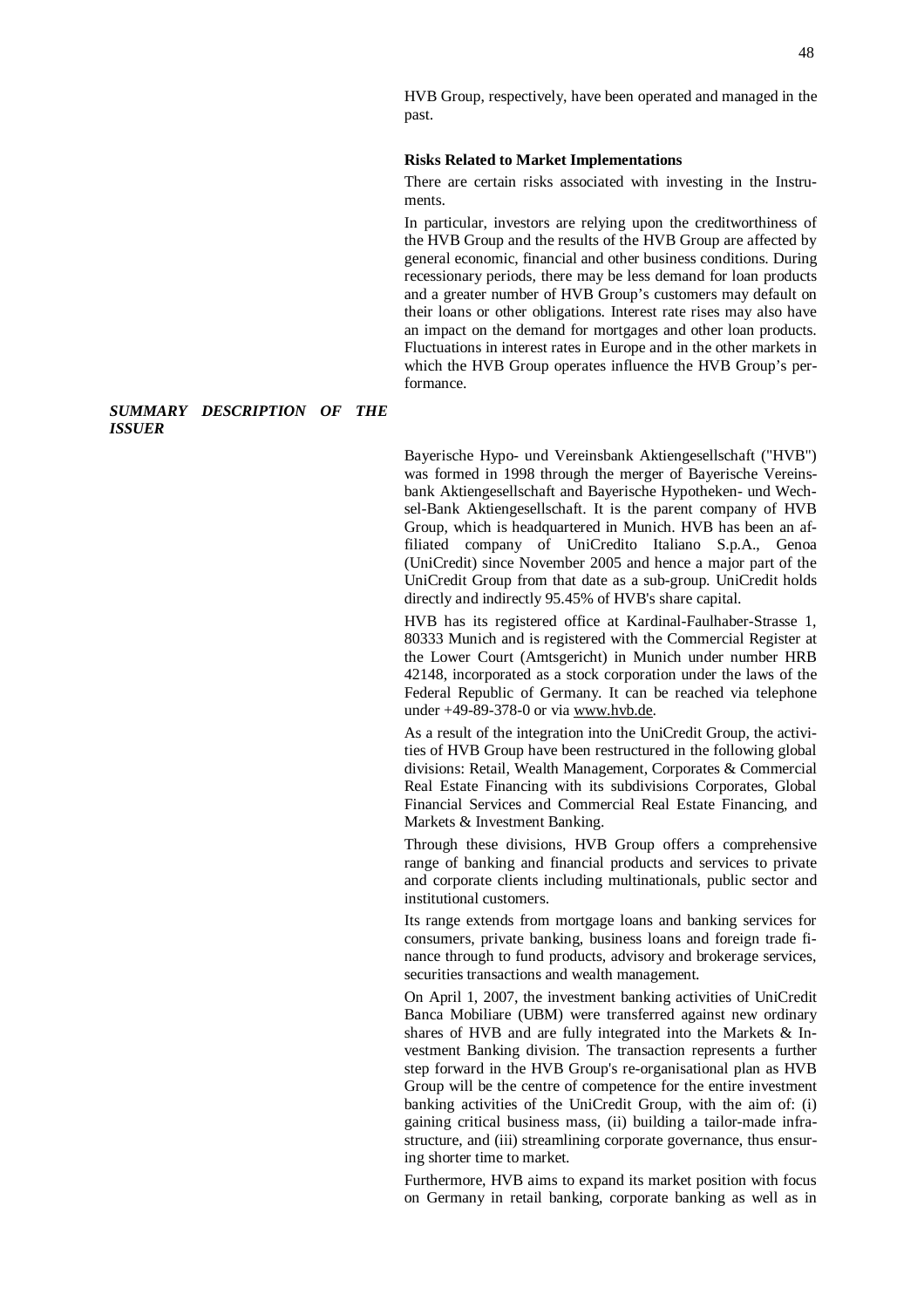commercial and real estate financing, and wealth management with a view to secure profitable growth.

In support of HVB's further developments, UniCredit's Board of Directors agreed beside others to use the profit realised by HVB on the below mentioned sale of the HVB business in Austria and Central and Eastern Europe to significantly strengthen HVB's capital position in order to further develop HVB's business through organic growth or acquisitions both in HVB's key market Germany as well as in other European countries where the UniCredit Group is not yet adequately represented (in particular Scandinavia and Benelux).

#### *Recent Developments*

## **Sale and transfer of HVB's business in Austria and CEE to UniCredit or its subsidiaries respectively**

Based on the resolution adopted by the Supervisory Board and the Management Board on September 12, 2006 to sell the shares held by HVB in Bank Austria Creditanstalt ("BA-CA") and other units in CEE, which was approved by HVB's shareholders at the Extraordinary Shareholders' Meeting on October 25, 2006, the shares in BA-CA and Joint Stock Commercial Bank Ukraine (HVB Bank Ukraine) were transferred to UniCredit, and the shares in Closed Joint Stock Company International Moscow Bank ("IMB") and AS UniCredit Bank (formerly HVB Bank Latvia AS, Riga) to BA-CA in the first quarter 2007; the sale of the HVB branches in Tallinn and Vilnius to AS UniCredit Bank was completed in the third quarter of this year.

Various shareholders have started legal actions adopted at the Extraordinary Shareholders' Meeting held ba HVB on October 25, 2006. At the beginning of November 2007, the special representative of HVB entered the proceedings as an intervenor on the part of the plaintiff shareholders.

#### **Squeeze-out in HVB**

On June 27, 2007, a majority of 98.77% of the votes cast at HVB's Annual General Meeting of Shareholders approved the transfer to UniCredit of the shares in HVB held by minority shareholders as part of a squeeze-out procedure for a reasonable cash compensation. The level of cash compensation had already been determined at €38.26 per share by UniCredit. The squeezeout compensation has been determined on the basis of an opinion from an independent expert and its adequacy has been confirmed by an independent auditor selected and appointed by the competent court in Munich.

More than a hundred shareholders have in the meantime started actions to annul the transfer resolutions and further resolutions adopted at the Annual General Meeting of Shareholders on June 27, 2007.

Until the completion of the squeeze-out, which takes effect when entered in the commercial register, HVB's shares of common stock will continue to be admitted to official trading on all German stock exchanges, as well as on the Vienna Stock Exchange, Euronext in Paris and the SWX Swiss Exchange.

HVB will remain a joint stock corporation under German law and an operationally independent institution after the squeeze-out.

### **Appointment of Special Representative**

At the Annual General Meeting of HVB AG on June 27, 2007, a resolution was adopted, upon a motion submitted by shareholders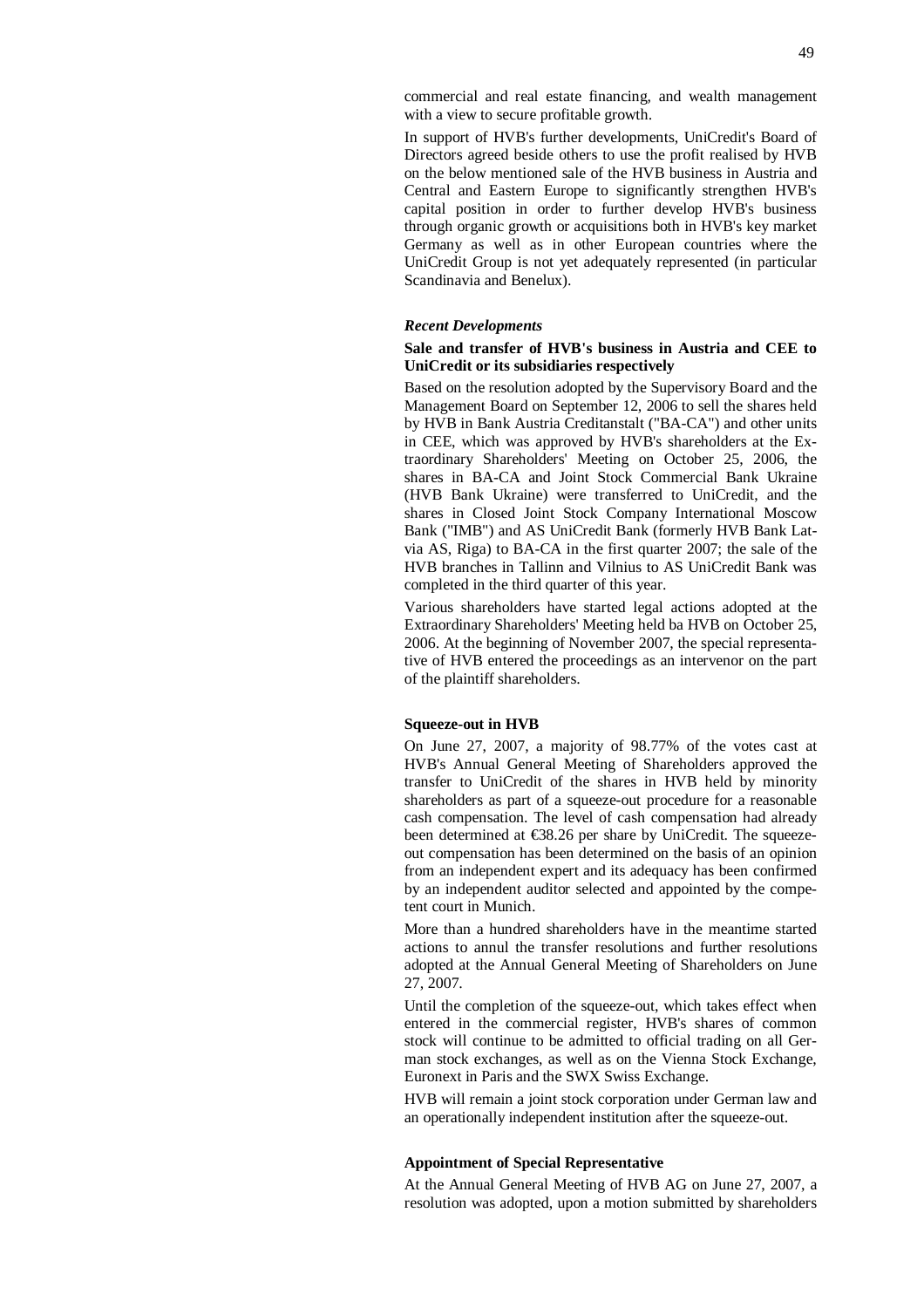regarding item 10 of the agenda, to assert claims for compensation against current and former members of the Management Board and Supervisory Board of HVB, as well as UniCredit S.p.A. and its affiliated companies – including their legal representatives in each case - for asserted financial damage caused as a result of the sale of BA-CA and for asserted financial damage caused by the Business Combination Agreement. A special representative was appointed to assert the claims."

#### **German Translation of Summary of the Prospectus**

## **Zusammenfassung des Prospekts**

*Diese Zusammenfassung ist als Einführung zu diesem Prospekt zu verstehen. Die Entscheidung zur Anlage in die Wertpapiere (Instruments) sollte sich auf die Prüfung des gesamten Prospekts, einschließlich der Dokumente, die in Form eines Verweises aufgenommen sind, der Nachträge zu diesem Prospekt und der Endültigen Bedingungen stützen. Die Anleiheschuldnerin kann nicht allein auf Grundlage der Zusammenfassung, einschließlich einer Übersetzung hiervon, haftbar gemacht werden, soweit sie nicht irreführend, unrichtig oder widersprüchlich ist, wenn sie zusammen mit den anderen Teilen dieses Prospekts gelesen wird. Für den Fall, dass vor einem Gericht in einem Mitgliedsstaat der Europäischen Union Ansprüche aufgrund der im Prospekt enthaltenen Informationen geltend gemacht werden, könnte der Kläger in Anwendung der einzelstaatlichen Rechtsvorschriften des Mitgliedsstaates die Kosten für die Übersetzung des Basisprospekts zu tragen haben, bevor der Prozess angestrengt werden kann.* 

*Zusammenfassung der Beschreibung der Wertpapiere*

| <b>Beschreibung:</b>                                                   | Debt Issuance Programm, unter dem fortlaufend Angebote erfolgen<br>können.                                                                                                                                                                                                                                                                                                                                                                                                                   |
|------------------------------------------------------------------------|----------------------------------------------------------------------------------------------------------------------------------------------------------------------------------------------------------------------------------------------------------------------------------------------------------------------------------------------------------------------------------------------------------------------------------------------------------------------------------------------|
| Anleiheschuldnerin/Emittentin ("im<br>Folgenden "Anleiheschuldnerin"): | Bayerische Hypo- und Vereinsbank AG (handelnd durch die Haupt-<br>geschäftsstelle oder eine ihrer ausländischen Niederlassungen).                                                                                                                                                                                                                                                                                                                                                            |
| <b>Arrangeur/Platzeure:</b>                                            | Bayerische Hypo- und Vereinsbank AG und (ein) zusätzliche(r)<br>Platzeur(e), der(die) durch die Anleiheschuldnerin entweder im Hin-<br>blick auf eine oder mehrere Tranchen oder im Hinblick auf das ge-<br>samte Programm bestellt wurde(n) (die "Platzeure"). Die Anleihe-<br>schuldnerin darf die Bestellung eines Platzeurs unter dem Programm<br>jederzeit kündigen.                                                                                                                    |
| Vertrieb:                                                              | Mittels einer Privatplatzierung oder eines öffentlichen Angebots<br>oder auf einer syndizierten oder nicht syndizierten Basis.                                                                                                                                                                                                                                                                                                                                                               |
| <b>Emissions- und Hauptzahlstelle:</b>                                 | Bayerische Hypo- und Vereinsbank AG (für Wertpapiere, die bei<br>Clearstream, Frankfurt, hinterlegt werden); Citibank, N.A., London<br>Office (für alle anderen Wertpapiere).                                                                                                                                                                                                                                                                                                                |
| Betrag:                                                                | Euro 50.000.000.000 (oder deren Gegenwert in anderen Währun-<br>gen) von Zeit zu Zeit ausstehend. Die Anleiheschuldnerin kann den<br>Betrag des Programms jederzeit erhöhen.                                                                                                                                                                                                                                                                                                                 |
| Währungen:                                                             | Vorbehaltlich anwendbarer gesetzlicher oder behördlicher Vor-<br>schriften, solche Währungen oder Währungseinheiten, die von der<br>Anleiheschuldnerin gewählt werden können, einschließlich (ohne<br>Einschränkung) von Euro, Sterling, Schweizer Franken, U.S. Dollar<br>und Yen und jeder anderen Währung oder Währungseinheit unter<br>Vorbehalt der Einhaltung der gesetzlichen oder behördlichen An-<br>forderungen.                                                                   |
| Laufzeiten:                                                            | Laufzeiten, die von der Anleiheschuldnerin gewählt werden können<br>und in den anwendbaren Endgültigen Bedingungen bezeichnet wer-<br>den, vorbehaltlich solcher Mindest- oder Höchstlaufzeiten, die von<br>der betreffenden Zentralbank (oder einer vergleichbaren Stelle) oder<br>aufgrund von auf die Anleiheschuldnerin oder die betreffende Fest-<br>gelegte Währung anwendbaren Gesetzen oder Rechtsvorschriften<br>erlaubt oder gefordert sind. Im Hinblick auf Wertpapiere mit einer |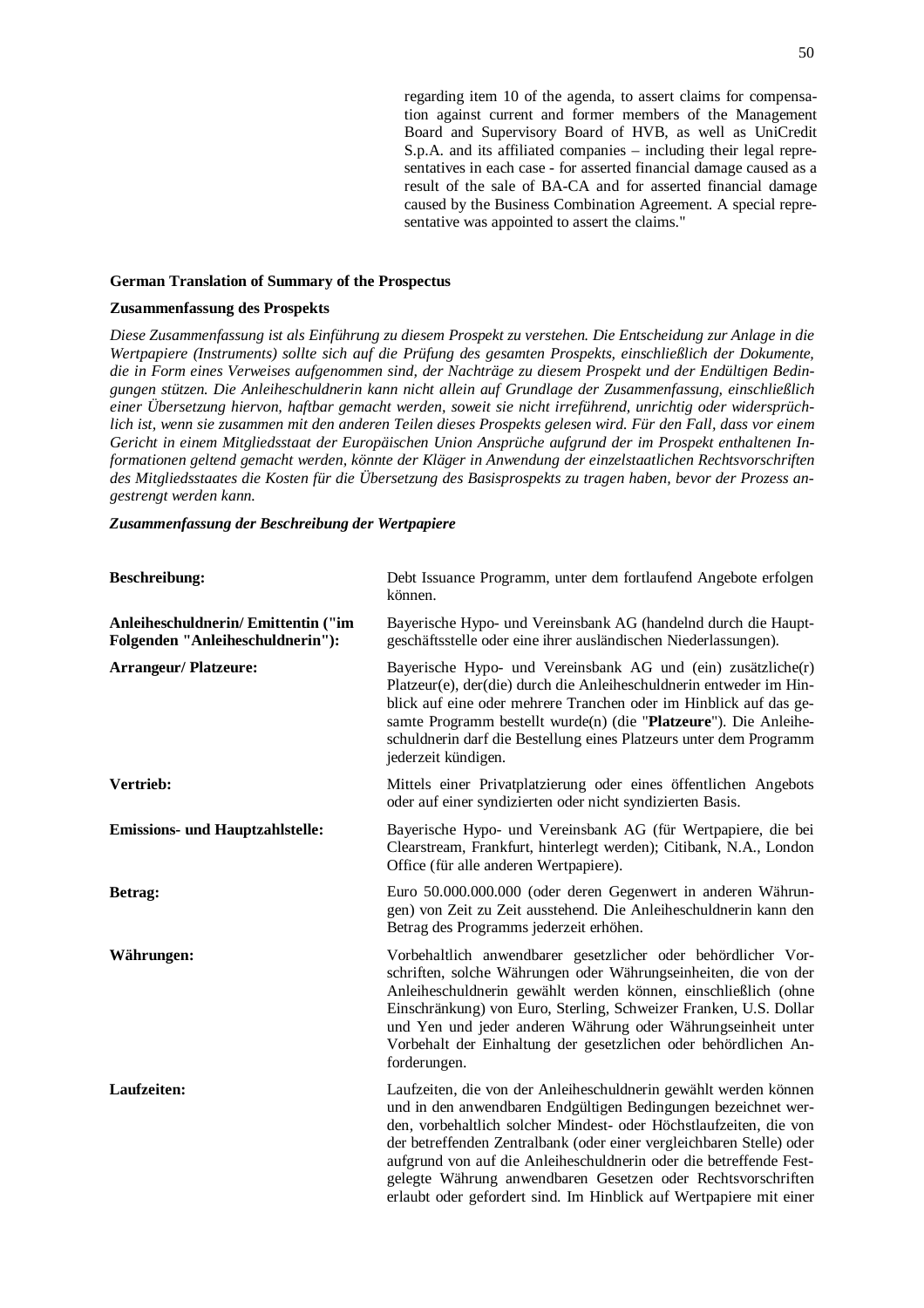**Währungsspezifische Besonderheiten:** Jede Emission von Wertpapieren, die auf eine Währung lautet, für die bestimmte Gesetze, Verordnungen, Richtlinien und Zentralbankanforderungen gelten, wird nur unter Beachtung dieser Gesetze, Verordnungen, Richtlinien und Zentralbankanforderungen begeben. Unbeschadet der Allgemeingültigkeit des Vorhergehenden gilt Folgendes: Zusätzlich erfolgt jede Emission von Wertpapieren, die in Pfund Sterling denominiert sind, gemäß den jeweils anwendbaren Anforderungen der *Bank of England* und der *Financial Services Authority*.

**Ausgabepreis:** Wertpapiere können auf voll oder nicht voll eingezahlter Grundlage und mit einem Ausgabepreis zum Nennbetrag oder mit einem Aufoder Abgeld begeben werden.

**Form der Wertpapiere (Instruments):** Die Wertpapiere lauten auf den Inhaber. Wertpapiere, die am gleichen Tag begeben werden und die in sonstiger Hinsicht, einschließlich der Börsennotierung, identisch sind, stellen eine "Tranche" dar. Soweit dies ausdrücklich bestimmt ist, bildet eine Tranche von Wertpapieren eine einheitliche, fungible Serie (eine "Serie") mit einer oder weiteren Tranchen von Wertpapieren, soweit diese (i) eine ausdrückliche Bestimmung enthalten, dass sie konsolidiert werden und eine einheitliche Serie bilden sollen und (ii) mit Ausnahme ihrer Begebungstage, ihres Verzinsungsbeginns und/oder ihres Ausgabepreises in jeglicher Hinsicht (einschließlich der Börsenzulassung) identisch sein sollen.

> Wertpapiere, auf die die U. S. Treasury Regulation § 1.163-5(c) (2) (i) (C) (die "TEFRA C-Rules") anwendbar ist ("TEFRA C-Wertpapiere"), werden stets durch eine auf den Inhaber lautende Dauerglobalurkunde ohne Zinsscheine ("Dauerglobalurkunde") verbrieft, deren Nennbetrag dem Gesamtnennbetrag der Wertpapiere entspricht.

> Wertpapiere, auf die die U. S. Treasury Regulation § 1.163-5(c) (2) (i)  $(D)$  (die "TEFRA D-Rules") anwendbar ist ("TEFRA D-Wertpapiere"), werden anfänglich stets durch eine auf den Inhaber lautende vorläufige Globalurkunde ohne Zinsscheine ("vorläufige Globalurkunde") verbrieft, die nicht früher als 40 Tage und nicht später als 180 Tage nach dem Abschluss der Platzierung der Wertpapiere einer jeweiligen Ziehung gegen eine oder mehrere die Wertpapiere verbriefende Dauerglobalurkunde(n) ausgetauscht wird. Der Austausch erfolgt nur gegen Nachweis des Nichtbestehens einer U. S.-Inhaberschaft (certification of non U. S. beneficial ownership), dessen Muster bei der bezeichneten Geschäftsstelle der Emissionsund Hauptzahlstelle erhältlich ist.

> Schuldverschreibungen, für die weder TEFRA C Rules noch TE-FRA D Rules gelten, sowie Zertifikate und Optionsscheine werden durch eine Dauer-Global-Inhaberschuldverschreibung, ein Dauer-Sammelinhaberzertifikat oder ggf. einen Dauer-Inhabersammeloptionsschein verbrieft.

> Dauer-Global-Inhaberschuldverschreibungen, Dauer-Sammelinhaberzertifikate und Dauer-Inhabersammeloptionsscheine werden nicht in Einzelurkunden, Einzelzertifikate oder Einzeloptionsscheine oder in sonstige Sammelurkunden, sonstige Sammelzertifikate oder sonstige Sammeloptionsscheine umgetauscht (ausgenommen Credit Linked Notes).

**Pfandbriefe:** Die Anleiheschuldnerin kann Schuldverschreibungen als Hypothekenpfandbriefe oder Öffentliche Pfandbriefe begeben. Hypothekenpfandbriefe und Öffentliche Pfandbriefe sind besichert oder "gedeckt" durch eine Deckungsmasse bestehend aus Hypothekendarle-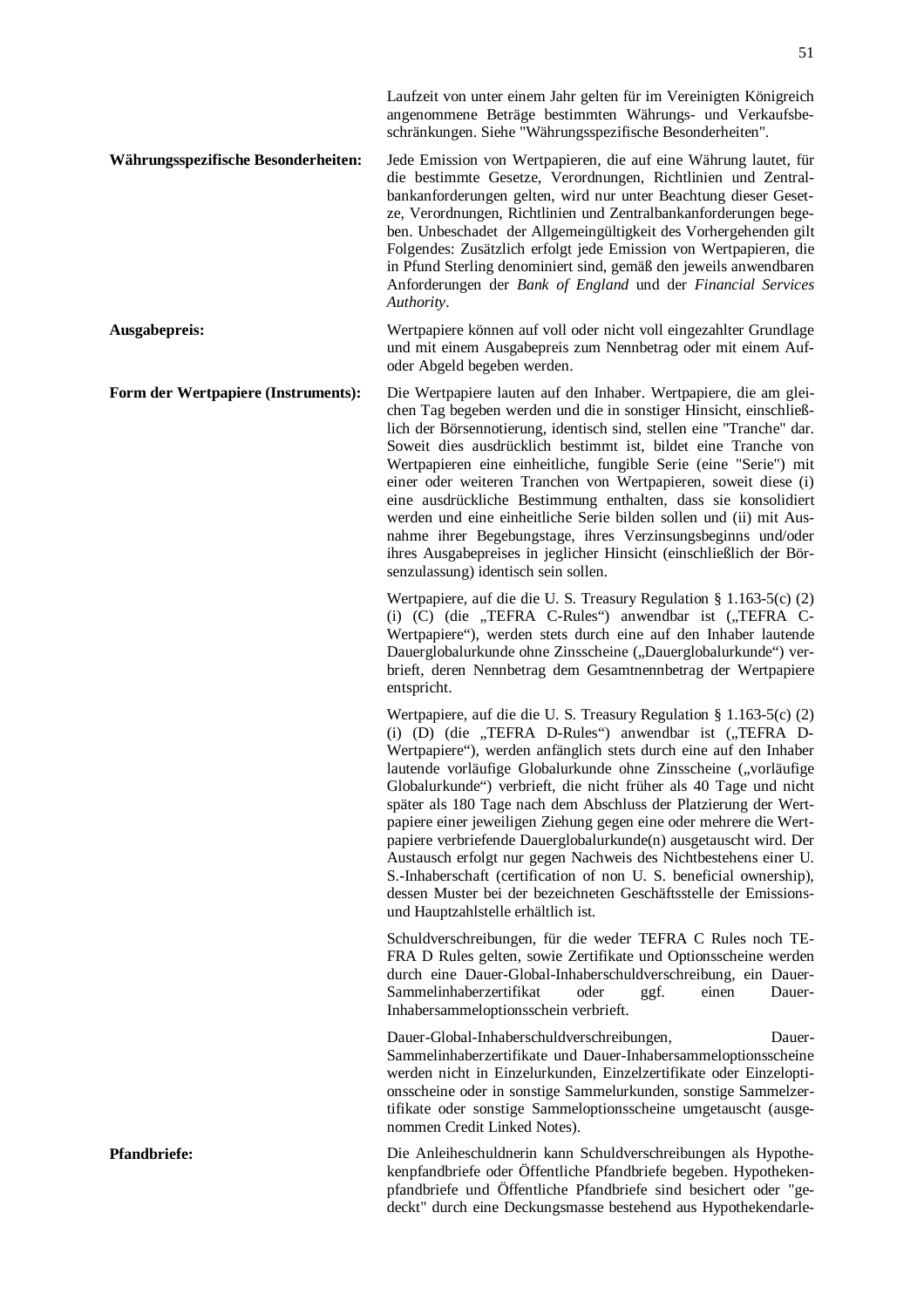hen (im Falle von Hypothekenpfandbriefen) bzw. aus Krediten an die öffentliche Hand (im Falle von Öffentlichen Pfandbriefen), deren Umfang durch das deutsche Hypothekenbankgesetz bestimmt wird und von einem unabhängigen Treuhänder überwacht wird. Am 19. Juli 2005 ist das Pfandbriefgesetz in Kraft getreten und hat u.a. das Hypothekenbankgesetz ersetzt. Seit 19. Juli 2005 wird die Emission von Schuldverschreibungen (Notes) als Hypothekenpfandbriefe und Öffentliche Pfandbriefe durch das Pfandbriefgesetz geregelt. Das Pfandbriefgesetz hat an den Grundprinzipien und grundlegenden Merkmalen der Regelungen über die Ausgabe von Pfandbriefen nichts geändert.

Die anwendbaren Endgültigen Bedingungen und/oder Anleihebedingungen werden bestimmen, ob und wie Zinsen gezahlt und wie der Rückzahlungsbetrag festgestellt und die Schuldverschreibungen zurückgezahlt werden.

Die Schuldverschreibungen können entweder zu festem oder variablem Satz verzinst sein ("**Verzinsliche Schuldverschreibungen**") oder keine Zinsen bringen ("**Unverzinsliche Schuldverschreibungen**"). Der variable Zinssatz kann mit Bezug auf einen Zinssatz, eine Formel oder einen Referenzwert (siehe unten) bestimmt sein.

Die Schuldverschreibungen können zu einem festen Betrag ("**Schuldverschreibungen mit fester Rückzahlung**") oder bezogen auf einen Zinssatz, eine Formel oder einen Referenzwert ("**Strukturierte Schuldverschreibungen**") rückzahlbar sein.

Strukturierte Schuldverschreibungen werden entweder zu einem referenzwertbezogenen Betrag ("**Strukturierte Schuldverschreibungen mit Referenzwertbezogener Rückzahlung**") oder durch die physische Lieferung des maßgeblichen Referenzwerts ("**Strukturierte Schuldverschreibungen mit Referenzwertlieferung**") zurückgezahlt.

"Referenzwerte" (die physisch lieferbar sind) können Aktien, Schuldverschreibungen (einschließlich Indexzertifikate), Fondsanteile (einschließlich Anteile an Exchange Trade Funds und Hedge-Fonds), Währungen, Rohstoffe oder andere Werte (die nicht physisch lieferbar sind) wie ein Index oder ein Zinssatz sein. Die Schuldverschreibungen können sich auf die Referenzwerte als ein einzelner Referenzwert oder als ein Korb bestehend aus mehreren Referenzwerten beziehen.

Die Anleiheschuldnerin kann zur Rückzahlung und die Anleihegläubiger zur Kündigung der Schuldverschreibungen vor ihrer Fälligkeit berechtigt sein, sofern in den anwendbaren Endgültigen Bedingungen vorgesehen.

Ob die Schuldverschreibungen zu einem Betrag oder durch physische Lieferung des Referenzwerts zurückgezahlt werden, kann einem Wahlrecht der Anleiheschuldnerin oder des Anleihegläubigers unterliegen.

Die Schuldverschreibungen können mit einem der oben genannten Merkmale oder einer Kombination von ihnen begeben werden, wie etwa als Verzinsliche Strukturierte Schuldverschreibungen mit Referenzwertlieferung, Verzinsliche Strukturierte Schuldverschreibungen mit Referenzwertbezogener Rückzahlung oder Verzinsliche Schuldverschreibungen mit fester Rückzahlung (zusammen "**Verzinsliche Schuldverschreibungen**") und Unverzinsliche Strukturierte Schuldverschreibungen mit Referenzwertlieferung, Unverzinsliche Strukturierte Schuldverschreibungen mit Referenzwertbezogener Rückzahlung oder Unverzinsliche Schuldverschreibungen mit fester Rückzahlung (zusammen "**Unverzinsliche** 

#### **Beschreibung der Schuldverschreibungen:**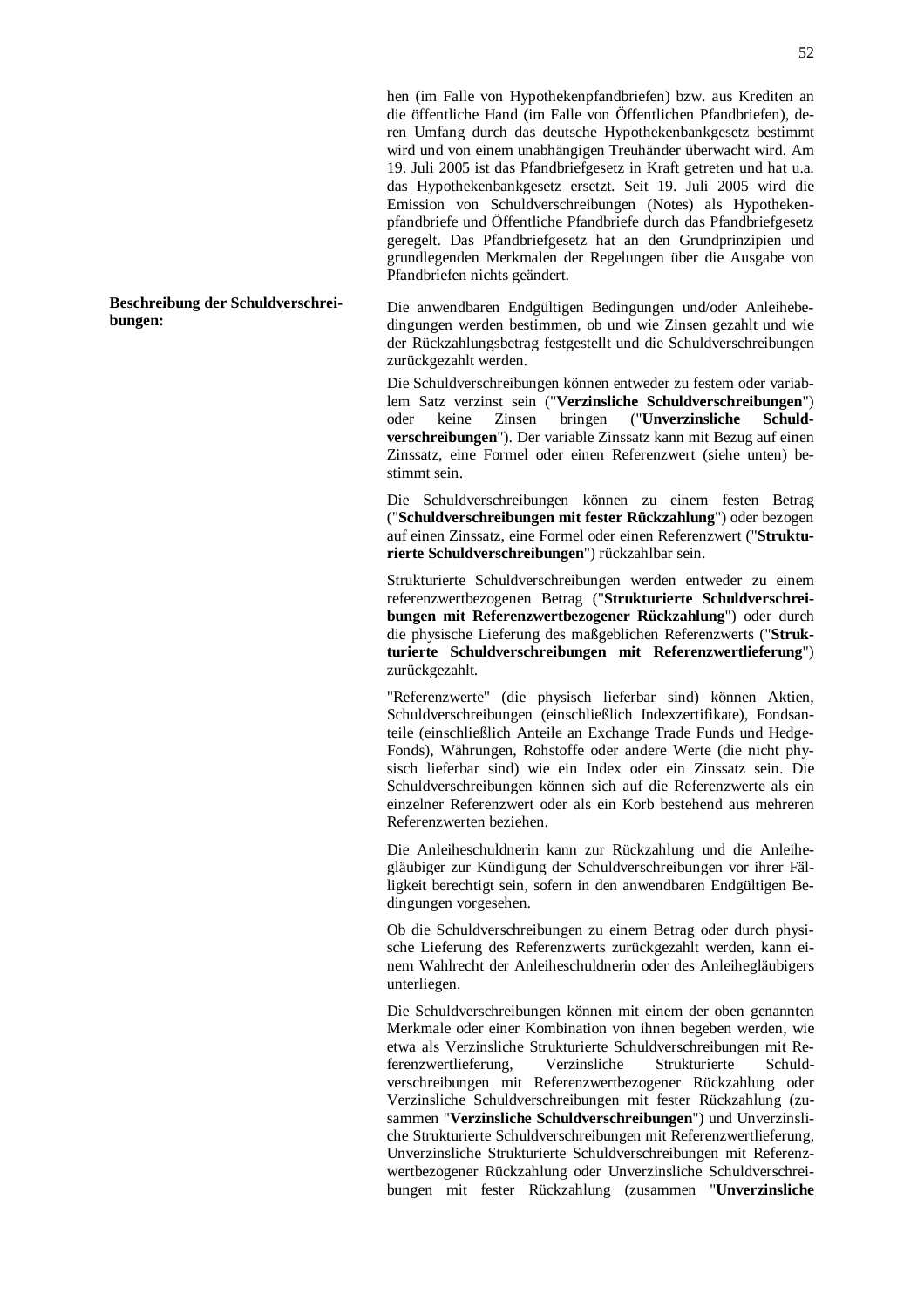## **Schuldverschreibungen**").

| Beschreibung der Zertifikate:                          | Zertifikate können verzinslich oder unverzinslich und rückzahlbar<br>durch Zahlung eines bestimmten Betrages oder durch Lieferung von<br>Aktien, Anleihen, Fondseinheiten oder anderen Vermögensgegens-<br>tänden, sein; die Zins- bzw. Rückzahlung erfolgt an dem Tag, der in<br>den anwendbaren Endgültigen Bedingungen festgelegt ist. Im Fall<br>von Discountzertifikaten ist die Zahlung auf einen festen Rückzah-<br>lungsbetrag beschränkt. Dies gilt auch, falls der Preis oder der Wert,<br>der für die Bestimmung des Rückzahlungsbetrages maßgeblich ist,<br>einen solchen festen Rückzahlungsbetrag überschreitet. Die Anlei-<br>heschuldnerin kann das Recht haben, die Zertifikate vor Fälligkeit<br>zurückzuzahlen oder deren Fälligkeit für bestimmte Zeiträume aus-<br>zudehnen, falls dies in den anwendbaren Endgültigen Bedingungen<br>festgelegt ist. Zertifikate können auch als Endloszertifikate begeben<br>werden, die keinen festen Fälligkeitstag haben, die jedoch den Inha-<br>bern einen Rückzahlungsanspruch nach Ausübung eines Kündi-<br>gungsrechts einräumen, falls es in den anwendbaren Endgültigen<br>Bedingungen festgelegt ist. |
|--------------------------------------------------------|-------------------------------------------------------------------------------------------------------------------------------------------------------------------------------------------------------------------------------------------------------------------------------------------------------------------------------------------------------------------------------------------------------------------------------------------------------------------------------------------------------------------------------------------------------------------------------------------------------------------------------------------------------------------------------------------------------------------------------------------------------------------------------------------------------------------------------------------------------------------------------------------------------------------------------------------------------------------------------------------------------------------------------------------------------------------------------------------------------------------------------------------------------------------------|
| <b>Beschreibung der Optionsscheine:</b>                | Optionsscheine sind unverzinslich und gewähren ihren Inhabern<br>nach Ausübung das Recht, von der Anleiheschuldnerin einen Be-<br>trag, der durch Bezugnahme auf eine Formel bestimmt wird, zu for-<br>dern, wie von der Anleiheschuldnerin bestimmt oder ggf. zwischen<br>der Anleiheschuldnerin und dem(n) maßgeblichen Plazeur(en) ver-<br>einbart und wie in den anwendbaren Endgültigen Bedingungen fest-<br>gelegt.                                                                                                                                                                                                                                                                                                                                                                                                                                                                                                                                                                                                                                                                                                                                               |
| Festverzinsliche Schuldverschreibun-<br>gen:           | Schuldverschreibungen (einschließlich Pfandbriefe) können als fest-<br>verzinsliche Schuldverschreibungen (Fixed Rate Notes) begeben<br>werden, die während ihrer gesamten Laufzeit einen festen Zinssatz<br>haben. Der Zins ist nachträglich zahlbar; die Grundlage seiner Er-<br>mittlung und die Zahlungstage für den Zins sind in den anwendba-<br>ren Endgültigen Bedingungen angegeben.                                                                                                                                                                                                                                                                                                                                                                                                                                                                                                                                                                                                                                                                                                                                                                           |
| Variabel verzinsliche Schuldverschrei-<br>bungen:      | Schuldverschreibungen (einschließlich Pfandbriefe) können als va-<br>riabel verzinsliche Schuldverschreibungen (Floating Rate Notes)<br>begeben werden, deren Zinssatz wie folgt bestimmt (und ggf. um<br>eine anwendbare Marge angepasst) wird:                                                                                                                                                                                                                                                                                                                                                                                                                                                                                                                                                                                                                                                                                                                                                                                                                                                                                                                        |
|                                                        | auf derselben Grundlage, auf welcher der variable Zinssatz einer<br>fiktiven Zins-Swap-Transaktion in der betreffenden festgelegten<br>Währung ermittelt würde, die durch einen Vertrag geregelt ist,<br>welcher die 2000 ISDA Definitionen einbezieht (wie sie von der<br>International Swaps and Derivatives Association, Inc. veröffent-<br>licht wurden, und zwar in der jeweils geltenden, ggf. ergänzten<br>oder geänderten Fassung),                                                                                                                                                                                                                                                                                                                                                                                                                                                                                                                                                                                                                                                                                                                             |
|                                                        | auf Grundlage eines Referenzzinssatzes, der auf einer vereinbar-<br>$\overline{\phantom{a}}$<br>ten Bildschirmseite eines gewerblichen Kursdienstes angezeigt<br>wird, oder                                                                                                                                                                                                                                                                                                                                                                                                                                                                                                                                                                                                                                                                                                                                                                                                                                                                                                                                                                                             |
|                                                        | auf der Grundlage, die in den anwendbaren Endgültigen Bedin-<br>gungen angegebenen ist.                                                                                                                                                                                                                                                                                                                                                                                                                                                                                                                                                                                                                                                                                                                                                                                                                                                                                                                                                                                                                                                                                 |
|                                                        | Zinsen auf variabel verzinsliche Schuldverschreibungen werden auf<br>einer Grundlage und an solchen Zinszahlungstagen zahlbar sein, die<br>in den anwendbaren Endgültigen Bedingungen angegeben sind.                                                                                                                                                                                                                                                                                                                                                                                                                                                                                                                                                                                                                                                                                                                                                                                                                                                                                                                                                                   |
| Nullkupon-Schuldverschreibungen:                       | Nullkupon-Schuldverschreibungen können mit einem Abschlag auf<br>ihren Nominalbetrag angeboten und verkauft werden und tragen<br>außer im Fall einer verspäteten Zahlung keine Zinsen.                                                                                                                                                                                                                                                                                                                                                                                                                                                                                                                                                                                                                                                                                                                                                                                                                                                                                                                                                                                  |
| An Sätze (Rates) gebundene Schuld-<br>verschreibungen: | Zahlungen von Zinsen und Kapital im Hinblick auf Schuldver-<br>schreibungen können an feste oder variable Zinssätze oder andere<br>Sätze gebunden sein, die an einem oder mehreren Tagen bestimmt<br>werden, wie jeweils in den anwendbaren Anleihebedingungen                                                                                                                                                                                                                                                                                                                                                                                                                                                                                                                                                                                                                                                                                                                                                                                                                                                                                                          |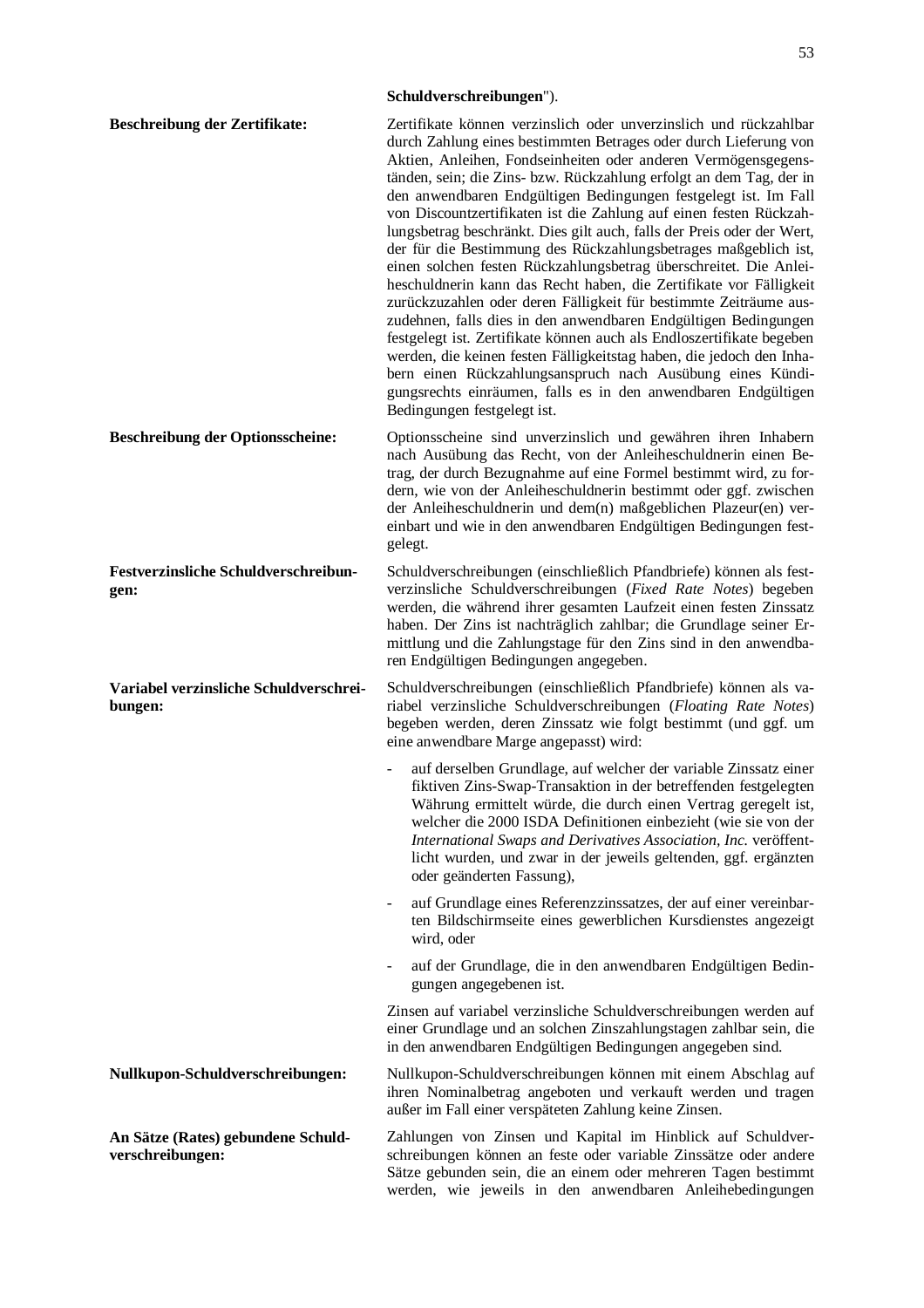|                                                                    | und/oder Endgültigen Bedingungen festgelegt.                                                                                                                                                                                                                                                                                                                                                                                                                                                                                                                   |
|--------------------------------------------------------------------|----------------------------------------------------------------------------------------------------------------------------------------------------------------------------------------------------------------------------------------------------------------------------------------------------------------------------------------------------------------------------------------------------------------------------------------------------------------------------------------------------------------------------------------------------------------|
| An Aktien gebundene Wertpapiere:                                   | Zinszahlungen im Hinblick auf Schuldverschreibungen und Zertifi-<br>kate und die Rückzahlung von Wertpapieren im Wege der Zahlung<br>eines bestimmten Betrages oder der Lieferung von Aktien können<br>an den an einem oder mehreren Tagen ermittelten Marktpreis von<br>Aktien oder Wert eines Aktienkorbs oder Wert von Aktien, die in<br>einem Aktienkorb enthalten sind, gebunden sein, wie es in den an-<br>wendbaren Anleihebedingungen und/oder Endgültigen Bedingungen<br>festgelegt ist.                                                              |
| An Anleihen gebundene Wertpapiere:                                 | Zinszahlungen im Hinblick auf Schuldverschreibungen und Zertifi-<br>kate und die Rückzahlung von Wertpapieren im Wege der Zahlung<br>eines bestimmten Betrages oder der Lieferung von Anleihen können<br>an den an einem oder mehreren Tagen ermittelten Marktpreis von<br>Anleihen oder Wert eines Anleihekorbes gebunden sein, wie es in<br>den anwendbaren Anleihebedingungen und/oder Endgültigen Be-<br>dingungen festgelegt ist.                                                                                                                         |
| An Indizes gebundene Wertpapiere:                                  | Zinszahlungen im Hinblick auf Schuldverschreibungen und Zertifi-<br>kate und die Rückzahlung von Wertpapieren im Wege der Zahlung<br>eines bestimmten Betrages oder der Lieferung von Zertifikaten, die<br>ihrerseits an einen Index oder Indizes gebunden ist, können an den<br>an einem oder mehreren Tagen ermittelten Wert eines Index oder<br>Wert eines Indexkorbes oder Wert von Indizes, die in einem Index-<br>korb enthalten sind, gebunden sein, wie es in den anwendbaren An-<br>leihebedingungen und/oder Endgültigen Bedingungen festgelegt ist. |
| An Fonds gebundene Wertpapiere:                                    | Zinszahlungen im Hinblick auf Schuldverschreibungen und die<br>Rückzahlung von Wertpapiere im Wege der Zahlung eines be-<br>stimmten Betrages oder der Lieferung von Fondsanteilen können an<br>den an einem oder mehreren Tagen ermittelten Marktpreis oder Net-<br>tovermögenswert eines Fonds, eines Fondsportfolios oder eines<br>Hedge-Fonds gebunden sein, wie es in den anwendbaren Anleihe-<br>bedingungen und/oder Endgültigen Bedingungen festgelegt ist.                                                                                            |
| <b>Credit Linked Notes:</b>                                        | Zahlungen von Zinsen und Kapital im Hinblick auf Credit Linked<br>Notes können an die Bonität eines oder mehrerer Vermögensge-<br>genstände und/oder einer oder mehrerer juristischer Personen<br>und/oder deren Vermögen gebunden sein, wie es in den anwendba-<br>ren Anleihebedingungen und/oder Endgültigen Bedingungen festge-<br>legt ist.                                                                                                                                                                                                               |
| An Währungen gebundene Schuldver-<br>schreibungen und Zertifikate: | Zinszahlungen im Hinblick auf Schuldverschreibungen und die<br>Rückzahlung von Schuldverschreibungen und Zertifikaten können<br>an die an einem oder mehreren Tagen ermittelten Wechselkurse<br>einer oder mehrerer Währungen gegen eine oder mehrere andere<br>Währungen gebunden sein, wie es in den anwendbaren Anleihebe-<br>dingungen und/oder Endgültigen Bedingungen festgelegt ist.                                                                                                                                                                    |
| An Rohstoffe gebundene Schuldver-<br>schreibungen und Zertifikate: | Zinszahlungen im Hinblick auf Schuldverschreibungen und die<br>Rückzahlung von Schuldverschreibungen und Zertifikaten können<br>an den an einem oder mehreren Tagen ermittelten Preis eines Roh-<br>stoffs oder mehrerer Rohstoffe, zu denen sie an bestimmten Roh-<br>stoffbörsen gehandelt oder von bestimmten Organisationen bewertet<br>werden, gebunden sein, wie in den anwendbaren Anleihebedingun-<br>gen und/oder Endgültigen Bedingungen festgelegt.                                                                                                 |
| An Zinssätze gebundene Schuldver-<br>schreibungen und Zertifikate: | Schuldverschreibungen und Zertifikate können auf Zinssätzen oder<br>Indizes von Zinssätzen basieren und den Inhaber zur Zahlung eines<br>Rückzahlungsbetrages berechtigen, der auf dem Wert der unterlie-<br>genden Zinssätze oder Indizes von Zinssätzen an einem oder mehre-<br>ren Tagen basiert, wie es in den anwendbaren Anleihebedingungen<br>und/oder Endgültigen Bedingungen festgelegt ist.                                                                                                                                                          |
| Inflationsgebundene Schuldverschrei-<br>bungen und Zertifikate:    | Schuldverschreibungen und Zertifikate können auf einem Inflations-<br>index basieren und den Inhaber zur Zahlung eines Rückzahlungsbe-                                                                                                                                                                                                                                                                                                                                                                                                                         |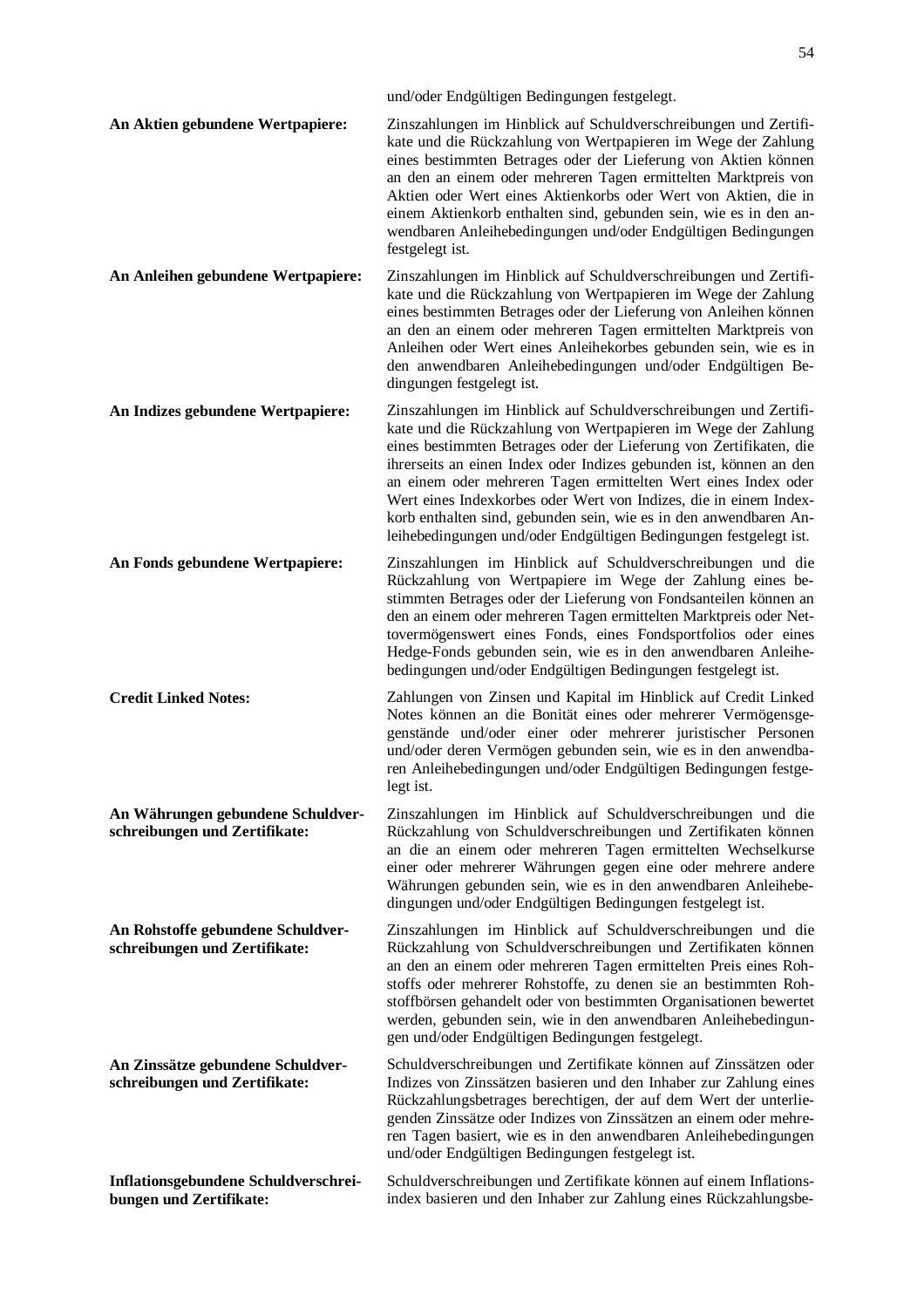**Sonstige Wertpapiere:** Wertpapiere können in jeder anderen von der Anleiheschuldnerin und dem(n) betreffenden Platzeur(en) jeweils festgelegten Wertpapierform, einschließlich einer Kombination der zuvor genannten Eigenschaften, begeben werden. Die Bedingungen dieser Wertpapiere sind in den anwendbaren Anleihebedingungen und/oder endgültigen Bedingungen festgelegt.

**Rückzahlung:** Die anwendbaren Endgültigen Bedingungen bestimmen entweder, dass die Schuldverschreibungen nicht vorzeitig zurückgezahlt werden können (außer in bestimmten Raten (siehe unten) oder aus Steuergründen oder nach Eintritt eines Kündigungsgrundes) oder dass sie nach Wahl der Anleiheschuldnerin und/oder der Inhaber der Wertpapiere (die "Anleihegläubiger") nach Abgabe einer unwiderruflichen Kündigungserklärung innerhalb von mindestens 30 Tagen und höchstens 60 Tagen (oder ggf. innerhalb einer anderen in den anwendbaren Endgültigen Bedingungen festgelegten Kündigungsperiode) gegenüber den Anleihegläubigern oder ggf. der Anleiheschuldnerin an einem Tag oder an Tagen, die vor der bestimmten Fälligkeit liegen, und zu einem Preis oder Preisen und solchen Bedingungen, wie sie in den anwendbaren Endgültigen Bedingungen angegeben werden, rückzahlbar sind. Die Endgültigen Bedingungen können vorsehen, dass die Schuldverschreibungen in zwei oder mehreren Raten zu solchen Beträgen und an solchen Tagen, wie in den anwendbaren Endgültigen Bedingungen angegeben, rückzahlbar sind. Pfandbriefe sind vor ihrer bestimmten Fälligkeit aus Steuergründen oder nach Wahl ihrer Inhaber nicht rückzahlbar. Zertifikate können vor ihrer festgelegten Fälligkeit nach Wahl der Anleiheschuldnerin oder zu ihrer festgelegten Fälligkeit rückzahlbar sein. Die festgelegte Fälligkeit kann, soweit es in den anwendbaren Anleihebedingungen und/oder Endgültigen Bedingungen festgelegt ist, durch die Anleiheschuldnerin durch Mitteilung an die Inhaber gemäß den Bestimmungen, die in den anwendbaren Anleihebedingungen und/oder Endgültigen Bedingungen festgelegt sind, verlängert werden. Endloszertifikate stehen unter dem Vorbehalt der Rückzahlung an den Tagen, die in den anwendbaren Anleihebedingungen und/oder Endgültigen Bedingungen bestimmt sind, nach Ausübung der maßgeblichen Kündigungsrechte.

> Solche Stückelungen, die durch die Anleiheschuldnerin gewählt werden können, die in den anwendbaren Endgültigen Bedingungen angegeben sind und die von der maßgeblichen Zentralbank (oder einer gleichwertigen Einheit) oder durch Gesetze oder Verordnungen, die auf die maßgebliche festgelegte Währung anwendbar sind, gestattet bzw. gefordert werden. Wertpapiere, die mit einer Fälligkeit von unter einem Jahr begeben werden, und bei denen entweder (a) die Anleiheschuldnerin die Emissionserlöse im Vereinigten Königreich erhält oder (b) die Emission von einer Niederlassung der Anleiheschuldnerin im Vereinigten Königreich betrieben wird, (i) müssen einen Mindestrückzahlungsbetrag von £ 100.000 (oder den entsprechenden Betrag in einer anderen Währung) haben und dürfen nur an Personen begeben werden, deren gewöhnliche Tätigkeit im Erwerb, dem Halten, dem Verwalten von Vermögensanlagen oder dem Verfügen über Vermögensanlagen (für eigene oder fremde Rechnung) zu gewerblichen Zwecken besteht oder von denen vernünftigerweise erwartet werden kann, dass sie zu gewerblichen Zwecken Vermögensanlagen erwerben, halten, verwalten oder über Vermögensanlagen verfügen (für eigene oder fremde Rechnung); oder (ii) müssen unter anderen Umständen begeben werden, die keinen Verstoß der Anleiheschuldnerin gegen Section 19 des FSMA

**Stückelung von Schuldverschreibungen:**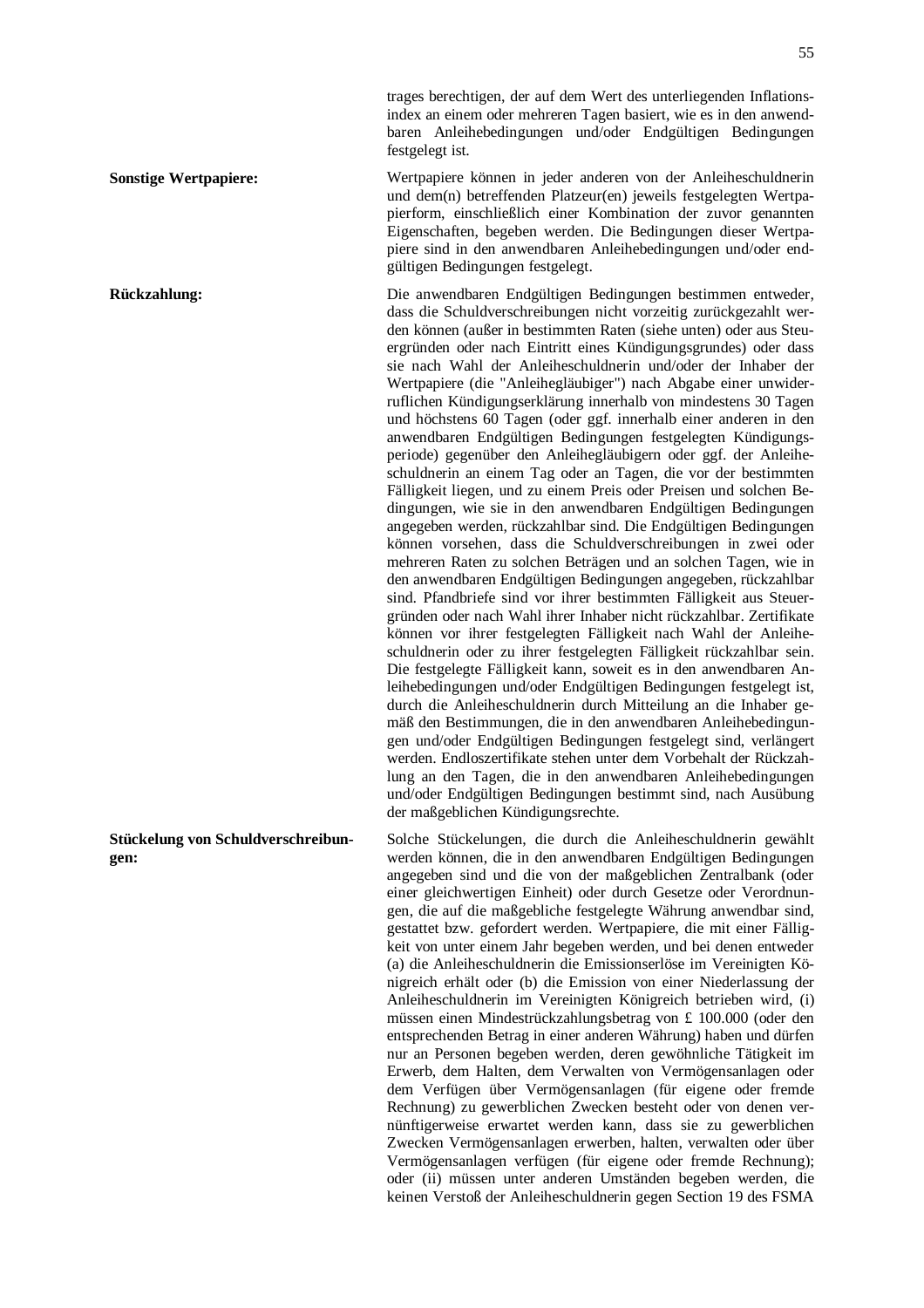## begründen.

**Steuern:** Alle Zahlungen von Zinsen und Kapital auf die Wertpapiere werden durch die Anleiheschuldnerin ohne Abzug oder Einbehalt von gegenwärtigen oder zukünftigen Steuern, Abgaben oder hoheitlichen Gebühren gleich welcher Art gezahlt, die von oder in der Bundesrepublik Deutschland ("Deutschland") und (im Falle von Wertpapieren, die durch eine ausländische Niederlassung der HypoVereinsbank begeben werden) der Rechtsordnung, in dem sich eine solche Niederlassung befindet, oder für deren Rechnung, geleistet, es sei denn, ein solcher Abzug oder Einbehalt ist gesetzlich vorgeschrieben. In einem solchen Fall wird die Anleiheschuldnerin solche zusätzlichen Beträge leisten, die erforderlich sein werden, um sicherzustellen, dass die Schuldverschreibungsinhaber den vollen Betrag, der in den Wertpapieren festgelegt ist, erhalten; dies gilt jedoch nur vorbehaltlich üblicher Ausnahmen. Pfandbriefe werden die Verpflichtung der Anleiheschuldnerin nicht vorsehen, solche zusätzlichen Beträge im Falle von Steuern oder Abgaben, die im Hinblick auf Zahlungen auf Kapital und Zinsen einbehalten oder abgezogen werden, wie zuvor dargestellt, zu leisten. Zertifikate und Optionsscheine werden ebenfalls keine Verpflichtung der Anleiheschuldnerin vorsehen, solche zusätzlichen Beträge im Falle von Steuern oder Abgaben, die im Hinblick auf Zahlungen auf Kapital oder Zinsen einbehalten oder abgezogen werden, wie zuvor dargestellt, zu leisten.

**Rang der Wertpapiere:** Soweit es sich bei den Schuldverschreibungen um nichtnachrangige Schuldverschreibungen handelt, wie jeweils in den Endgültigen Bedingungen oder, soweit anwendbar, den Anleihebedingungen der Schuldverschreibungen dargestellt, begründen die Schuldverschreibungen direkte, unbedingte, unbesicherte und nichtnachrangige Verpflichtungen der Anleiheschuldnerin. Diese Verpflichtungen stehen wenigstens im gleichen Rang mit den Ansprüchen aller anderen ungesicherten Gläubiger der Anleiheschuldnerin, soweit solche Ansprüche nicht ausdrücklich von Gesetzes wegen im Rang vorgehen. Pfandbriefe stellen nicht-nachrangige Verpflichtungen der Anleiheschuldnerin dar, die untereinander gleichrangig sind und (i) im Fall von öffentlichen Pfandbriefen wenigstens gleichrangig sind mit allen anderen Verpflichtungen der Anleiheschuldnerin unter öffentlichen Pfandbriefen und (ii) im Fall von Hypothekenpfandbriefen wenigstens gleichrangig sind mit allen anderen Verpflichtungen der Anleiheschuldnerin unter Hypothekenpfandbriefen. Pfandbriefe sind jedoch, soweit es sich um öffentliche Pfandbriefe handelt, durch einen getrennten Bestand an Darlehen an die öffentliche Hand, oder, soweit es sich um Hypothekenpfandbriefe handelt, durch einen separaten Bestand an Hypothekendarlehen, gesichert. Zertifikate und Optionsscheine stellen direkte, unbedingte, unbesicherte und nicht-rachrangige Verpflichtungen der Anleiheschuldnerin dar, die wenigstens im gleichen Rang mit den Ansprüchen aller sonstigen unbesicherten Gläubiger der Anleiheschuldnerin stehen, soweit es sich nicht um Ansprüche handelt, denen ausdrücklich durch Gesetz Vorrang eingeräumt wird. Soweit es sich bei den Schuldverschreibungen um nachrangige Schuldverschreibungen handelt, wie jeweils in den Endgültigen Bedingungen oder, soweit anwendbar, in den Anleihebedingungen dargestellt ist, (i) stellen die Schuldverschreibungen direkte, unbedingte, unbesicherte und nachrangige Verpflichtungen der Anleiheschuldnerin dar, die mit den Ansprüchen aller sonstigen unbesicherten, nachrangigen Gläubiger der Anleiheschuldnerin mindestens im gleichen Rang stehen, und (ii) sind die aus den Wertpapieren resultierenden Ansprüche nachrangig zu den Ansprüchen der sonstigen Gläubiger der Anleiheschuldnerin, die nicht ebenfalls nachrangig sind, wie in § 4 der Anleihebedingungen (*Terms and Conditions* (*Notes*)) dargestellt.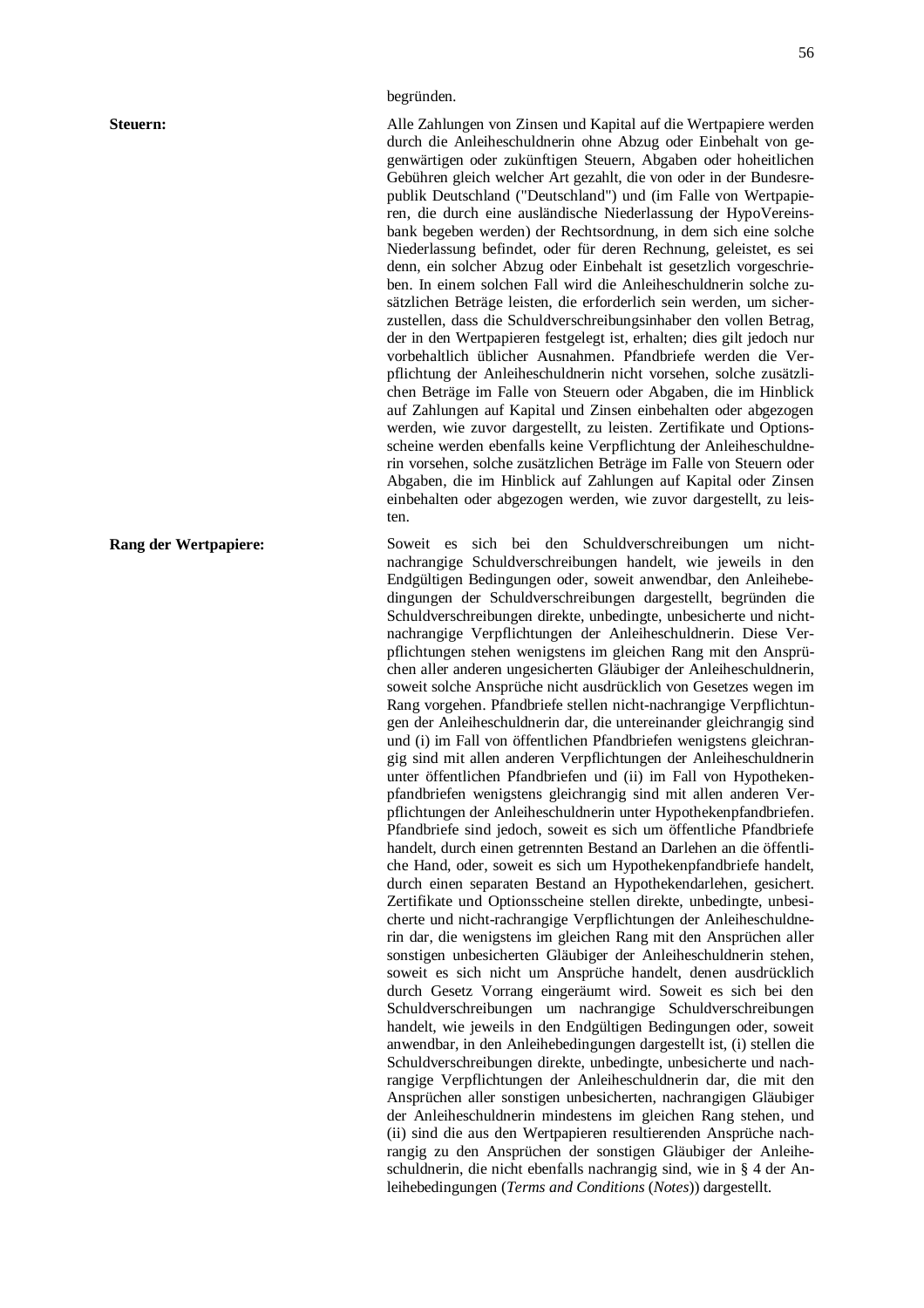| <b>Negativverpflichtung:</b>        | Keine.                                                                                                                                                                                                                                                                                                                                                                                                                                                                                                                                                                                                                                                          |            |         |        |  |
|-------------------------------------|-----------------------------------------------------------------------------------------------------------------------------------------------------------------------------------------------------------------------------------------------------------------------------------------------------------------------------------------------------------------------------------------------------------------------------------------------------------------------------------------------------------------------------------------------------------------------------------------------------------------------------------------------------------------|------------|---------|--------|--|
| <b>Cross-Default-Klausel:</b>       | Keine.                                                                                                                                                                                                                                                                                                                                                                                                                                                                                                                                                                                                                                                          |            |         |        |  |
| Börseneinführung:                   | Die Zulassung zum und Einbeziehung in den geregelten Markt an<br>der Luxemburger Börse von Schuldverschreibungen wurde bean-<br>tragt. Wertpapiere können an jeder Börse des Europäischen Wirt-<br>schaftsraums oder jeder anderen Börse zugelassen und zum Handel<br>eingeführt werden. Der Anleiheschuldnerin steht es frei zu entschei-<br>den, ob Wertpapiere mit oder ohne eine Börseneinführung begeben<br>werden (wie jeweils in den anwendbaren Endgültigen Bedingungen<br>angegeben).<br>Credit Linked Notes werden mittels eines sogenannten Draw-Down<br>Prospekts, eines Nachtrags oder mittels Endgültiger Bedingungen,<br>an einer Börse notiert. |            |         |        |  |
|                                     |                                                                                                                                                                                                                                                                                                                                                                                                                                                                                                                                                                                                                                                                 |            |         |        |  |
| <b>Clearing:</b>                    | Die Abwicklung von Käufen oder Verkäufen von Wertpapieren<br>kann entweder durch die Euroclear Bank S.A./N.V. als Betreiberin<br>des Euroclear Systems ("Euroclear") und Clearstream Banking soci-<br>été anonyme, Luxemburg, ("Clearstream, Luxemburg") oder Clear-<br>stream Banking AG, Frankfurt am Main ("Clearstream, Frankfurt")<br>und/oder jedes sonstige Clearing System erfolgen.                                                                                                                                                                                                                                                                    |            |         |        |  |
| <b>Bonitätseinstufung (Rating):</b> |                                                                                                                                                                                                                                                                                                                                                                                                                                                                                                                                                                                                                                                                 |            |         |        |  |
|                                     | Soweit in den Endgültigen Bedingungen nicht anders angegeben, ha-<br>ben die Wertpapiere die unter dem Programm begeben werden, mit<br>Ausnahme der Credit Linked Notes, die folgende Bonitätseinstufung<br>von Fitch Ratings Ltd. ("Fitch"), Moody's Investors Service Limited<br>("Moody's") und Standard & Poor's Ratings Services ("S&P") erhal-<br>ten:                                                                                                                                                                                                                                                                                                    |            |         |        |  |
|                                     | Art von Wertpapieren                                                                                                                                                                                                                                                                                                                                                                                                                                                                                                                                                                                                                                            | Fitch      | Moody's | $S\&P$ |  |
|                                     | Öffentliche Pfandbriefe                                                                                                                                                                                                                                                                                                                                                                                                                                                                                                                                                                                                                                         | AAA        | Aa1*    | AAA    |  |
|                                     | Hypothekenpfandbriefe                                                                                                                                                                                                                                                                                                                                                                                                                                                                                                                                                                                                                                           | <b>AAA</b> | Aa1*    | $---$  |  |
|                                     | Wertpapiere mit langer<br>Laufzeit                                                                                                                                                                                                                                                                                                                                                                                                                                                                                                                                                                                                                              | A          | A1      | $A+$   |  |
|                                     | Nachrangige Wertpapiere                                                                                                                                                                                                                                                                                                                                                                                                                                                                                                                                                                                                                                         | A-         | A2      | A      |  |
|                                     | Wertpapiere mit kurzer<br>Laufzeit                                                                                                                                                                                                                                                                                                                                                                                                                                                                                                                                                                                                                              | - F1       | $P-1$   | $A-1$  |  |
|                                     | *auf "review for possible upgrade" seit 14. Mai 2007                                                                                                                                                                                                                                                                                                                                                                                                                                                                                                                                                                                                            |            |         |        |  |
|                                     | Wertpapiere können im Rahmen des Programms mit oder ohne eine<br>Bonitätseinstufung begeben werden. Soweit eine Ausgabe von Wert-<br>papieren eine spezielle Bonitätseinstufung erhalten hat, kann es sein,<br>dass sie nicht dieselbe Bonitätseinstufung erhalten hat, welche auf das<br>Programm anwendbar ist.                                                                                                                                                                                                                                                                                                                                               |            |         |        |  |
|                                     | Eine Bonitätseinstufung ist keine Empfehlung zum Kauf, Verkauf<br>oder Halten von Wertpapieren und kann von der Agentur, die diese<br>Bonitätseinstufung vergeben hat, jederzeit aufgehoben, nach unten<br>korrigiert oder zurückgezogen werden.                                                                                                                                                                                                                                                                                                                                                                                                                |            |         |        |  |
| <b>Anwendbares Recht:</b>           | Die Wertpapiere (mit Ausnahme von Credit Linked Notes, welche<br>dem englischen Recht unterliegen) unterliegen dem Recht der Bun-<br>desrepublik Deutschland.                                                                                                                                                                                                                                                                                                                                                                                                                                                                                                   |            |         |        |  |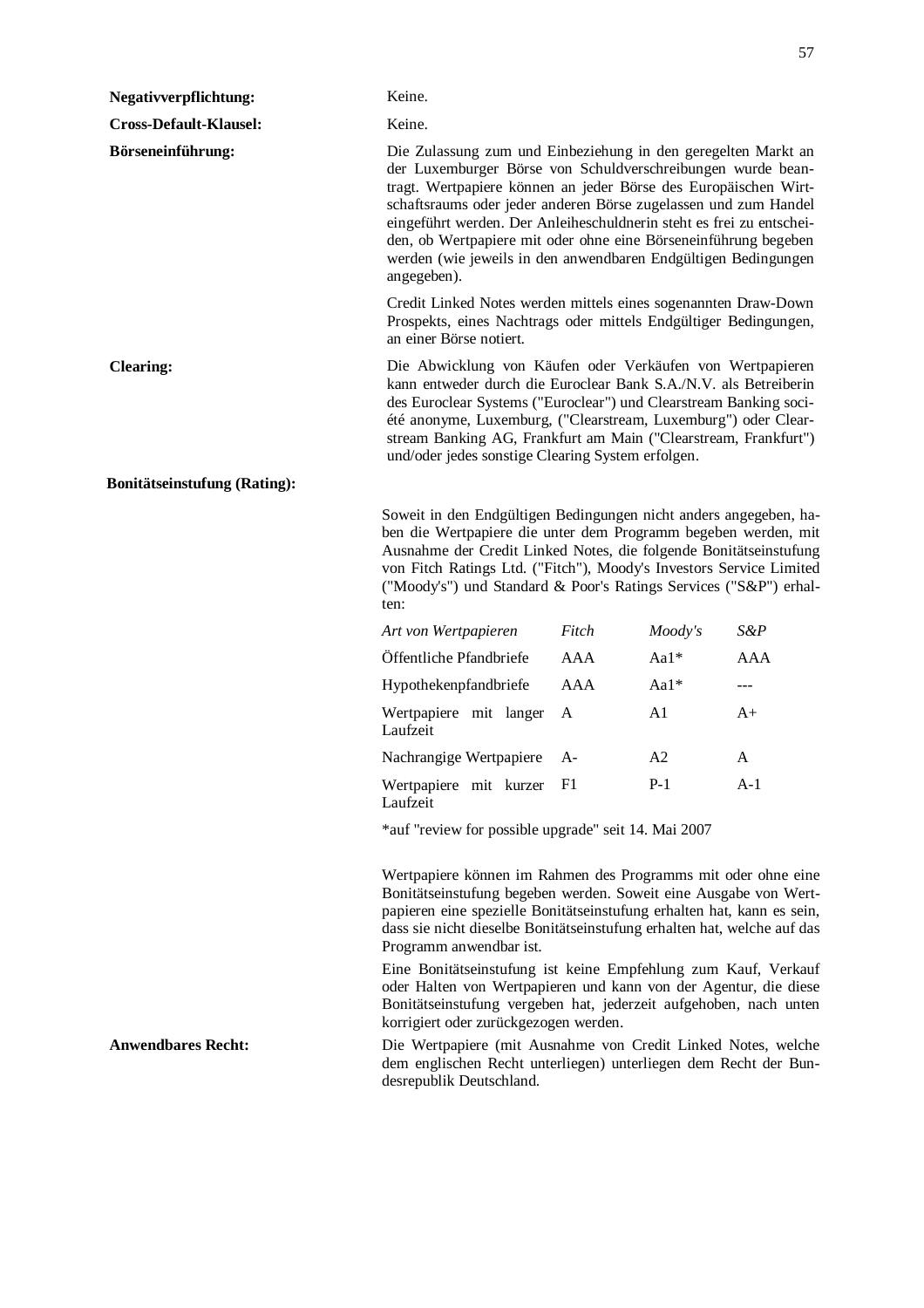**Verkaufsbeschränkungen:** Verkaufsbeschränkungen bestehen im Hinblick auf die Vereinigten Staaten von Amerika, Großbritannien, den Europäischen Wirtschaftsraum, Italien, Österreich und Japan; zudem können zusätzliche Verkaufsbeschränkungen im Zusammenhang mit dem Angebot und dem Verkauf einer bestimmten Ausgabe von Wertpapieren verbunden sein, soweit diese dafür benötigt werden. Nähere Informationen sind im Abschnitt "Subscription and Sale" enthalten.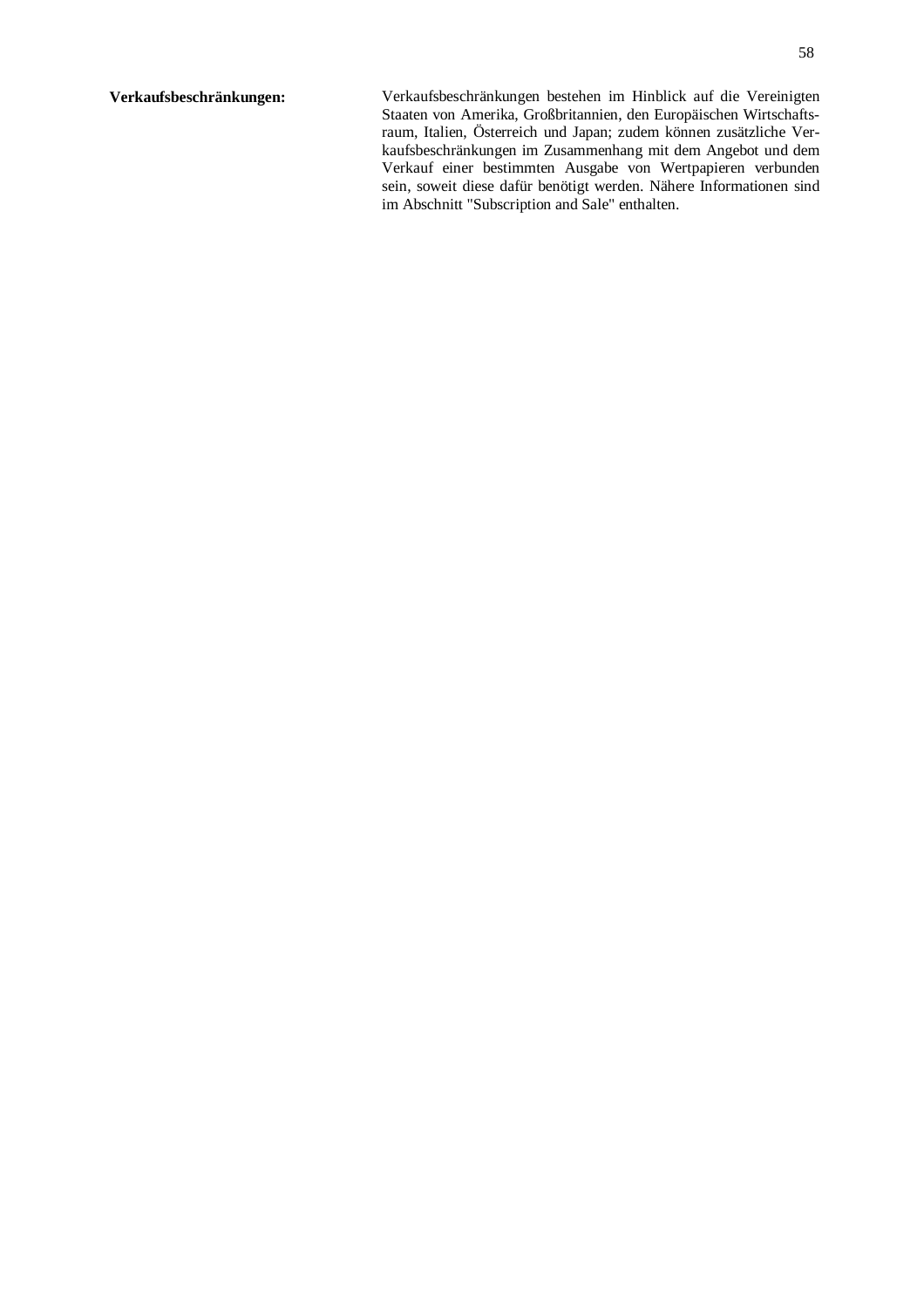**Zusammenfassende Beschreibung der Risikofaktoren** 

#### *Risiken im Hinblick auf die Wertpapiere*

Interessenten in einer Anlage in den Wertpapieren sind bestimmten Risiken ausgesetzt, die sich aus den verschiedenen Spezifikationen der unterschiedlichen Arten von Wertpapieren ergeben. Im Folgenden sind bestimmte Risiken im Hinblick auf die Wertpapiere dargestellt.

Da die Wertpapiere gegebenenfalls nicht breit gestreut sind und es momentan keinen aktiven Markt für diese Wertpapiere gibt, gibt es keine Gewähr dafür, dass sich ein aktiver Markt für die Wertpapiere bildet, der zudem ausreichende Liquidität bietet.

Der Kapital- oder gegebenenfalls Zinsbetrag, der von der Anleiheschuldnerin zu zahlen ist, kann erheblich unter dem Ausgabepreis oder gegebenenfalls dem Kaufpreis, den ein Anleihegläubiger für die Wertpapiere bezahlt hat, liegen; dieser Betrag kann auch Null werden, in welchem Fall ein Anleihegläubiger sein gesamtes eingesetztes Kapital verliert.

Die Bedingungen der Wertpapiere können der Anleiheschuldnerin das Recht einräumen, alle ausstehenden Wertpapiere zurückzuzahlen, soweit die Anleiheschuldnerin verpflichtet ist, einen Abzug oder einen Einbehalt gegenwärtiger oder zukünftiger Steuern, den sie vorzunehmen verpflichtet wäre, zusätzlich an die Anleihegläubiger zu zahlen. Zudem können die Wertpapiere nach Wahl der Anleiheschuldnerin unter bestimmten sonstigen Umständen vorzeitig rückzahlbar sein.

Da die vorläufige und/oder die Dauer-Sammelurkunde von bzw. für Euroclear und/oder Clearstream, Luxemburg oder Clearstream, Frankfurt oder von einem anderen bzw. für ein anderes Clearing-System verwahrt werden, sind Käufer der Wertpapiere auf die Verfahren dieser Clearing-Systeme angewiesen, wenn es um die Übertragung der Wertpapiere, Zahlungen aus den Wertpapieren und die Kommunikation mit der Anleiheschuldnerin geht.

Anlageinteressenten sollten sich der Tatsache bewusst sein, dass Zahlungen von Kapital und/oder Zinsen (soweit es sich nicht um Wertpapiere mit festem Zinssatz handelt) an verschiedene Faktoren gekoppelt sein können, wie z.B. Indizes, Aktien, Waren und andere Referenzwerte. Zahlungen von Kapital und/oder Zinsen können auch auf Beträge beschränkt sein, welche der Anleiheschuldnerin von einer dritten Partei gezahlt werden. Deshalb hängt das Risiko eines Zahlungsausfalls im Hinblick auf solche Zahlungen von spezifischen Risiken ab, die mit dem Referenzwert verbunden sind, auf den die Wertpapiere jeweils bezogen sind.

Interessenten an einer Anlage in den Wertpapieren sollten sich der Tatsache bewusst sein, dass eine Investition in die Wertpapiere einem Währungsrisiko unterliegen kann, und sollten daher genau abwägen, ob eine Investition in die Wertpapiere im Hinblick auf ihre konkrete Situation angemessen erscheint.

Der Marktpreis der Wertpapiere wird von der Kreditwürdigkeit der Anleiheschuldnerin und einer Vielzahl weiterer Umstände beeinflusst. Unter anderem sind solche Umstände der Wert der jeweiligen Referenzwerte oder Indizes und deren wahrscheinliche zukünftige Wertentwicklung, Marktzinssätze und Marktrenditen und die Restlaufzeit der Wertpapiere.

Der Preis, zu dem ein Anleihegläubiger seine Wertpapiere vor deren Fälligkeit verkaufen kann, kann unterhalb des Ausgabepreises oder des Kaufpreises liegen, den dieser Anleihegläubiger für die Wertpapiere gezahlt hat. Ein derartiger Abschlag vom Ausgabepreis oder dem Kaufpreis kann erhebliche Ausmaße annehmen.

Der Kapital- oder gegebenenfalls Zinsbetrag, der von der Anleiheschuldnerin im Zusammenhang mit Credi Linked Notes zu zahlen ist, kann erheblich unter dem Kaufpreis liegen, den ein Anleihegläubiger bezahlt hat; dieser Betrag kann auch Null werden, in welchem Fall ein Anleihegläubiger sein gesamtes eingesetztes Kapital verliert.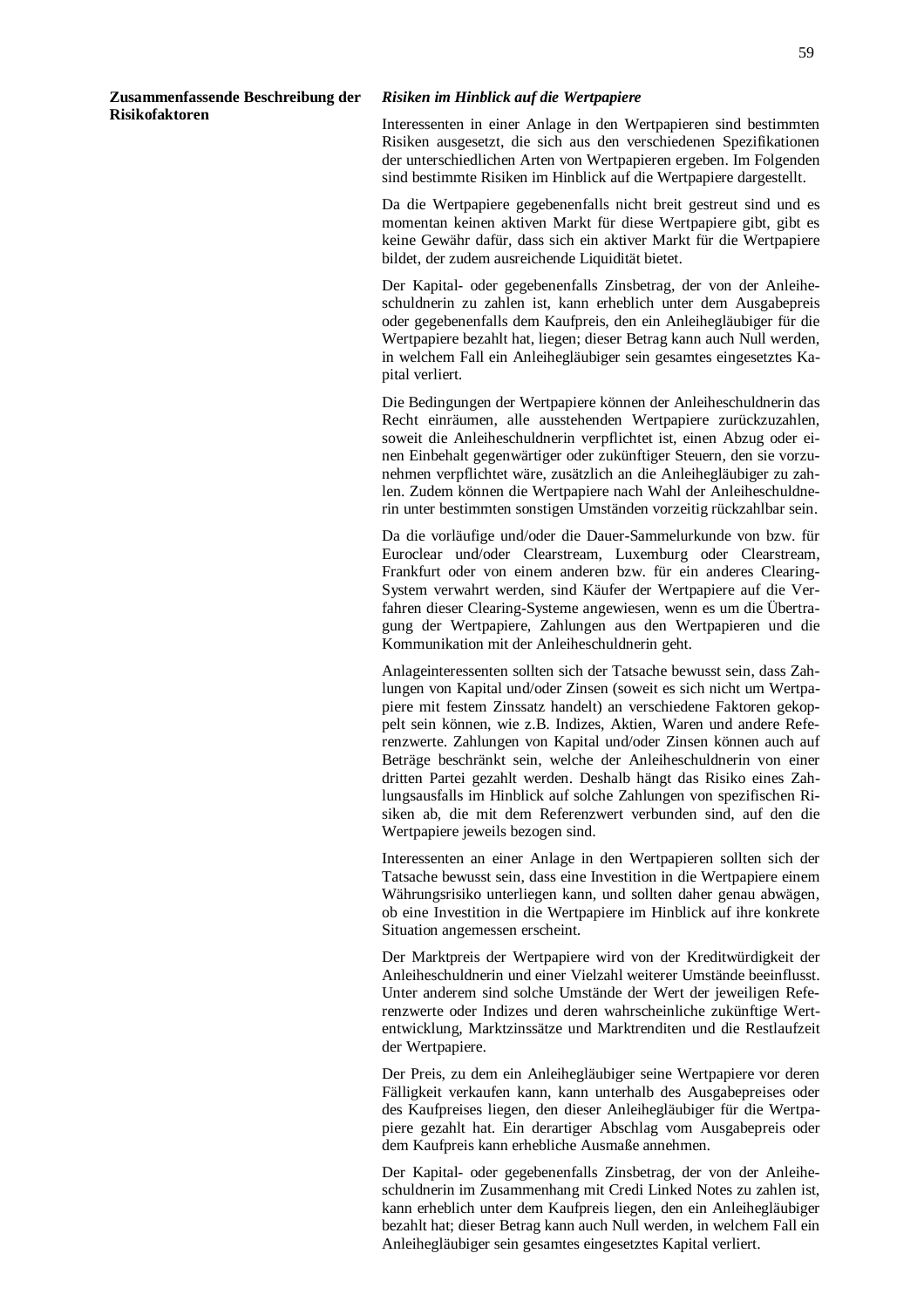*Zusammenfassung der Risikofaktoren in Bezug auf die Emittentin* 

## **Mit Bayerische Hypo- und Vereinsbank AG verbundene Risiken**

Jede Investition in die Instrumente unterliegt gewissen Risiken hinsichtlich des Emittenten und der jeweiligen Tranche der Instrumente. Diese Risiken werden durch Faktoren bedingt, deren Eintreten nicht sicher ist. Potenzielle Investoren sollten daher bedenken, dass die mit einer Investition in die Instrumente verbundenen Risiken unter anderem (i) die Fähigkeit des Emittenten, seine Verpflichtungen aus den im Rahmen des Programms begebenen Instrumenten zu erfüllen, beeinflussen und/oder (ii) eine Volatilität und/oder Minderung des Marktwerts der maßgeblichen Tranche der Instrumente nach sich ziehen können, so dass der Marktwert die (finanziellen oder sonstigen) zum Zeitpunkt der Investitionsentscheidung gehegten Erwartungen des Investors nicht erfüllt.

Potenzielle Investoren sollten unter anderem die nachstehend im Abschnitt "Risikofaktoren" beschriebenen Faktoren bedenken, die bestimmte Risiken in Hinblick auf die Investition in die im Rahmen des Programms emittierten Instrumente und den Emittenten betreffen.

Jeder potenzielle Investor in die Instrumente muss auf Grundlage seiner eigenen unabhängigen Prüfung und der von ihm als angemessen erachteten professionellen Beratung bestimmen, ob der Kauf der Instrumente trotz der mit der Investition in diese und mit ihrem Besitz verbundenen Risiken seinen finanziellen Bedürfnissen, Zielen und Umständen (oder im Falle des Kaufs in treuhänderischer Funktion denen des Begünstigten) in vollem Umfang entspricht und allen für ihn geltenden Anlagegrundsätzen, richtlinien und -beschränkungen genügt (im Falle des Erwerbs auf eigene Rechnung oder in treuhänderischer Funktion) und dass die Investition eine geeignete, gute und ordnungsgemäße Anlage für ihn (oder, soweit der Kauf in treuhänderischer Funktion erfolgt, für den Begünstigten) ist.

## **Risiken im Zusammenhang mit dem Zusammenschluss der UniCredit Group und der HVB Group**

*Unvorhergesehene Schwierigkeiten im Zusammenhang mit der Integration der Sachwerte und der dazugehörigen Verbindlichkeiten der UniCredit Banca Mobiliare (UBM) können erhebliche nachteilige Auswirkungen auf die Geschäfte, Finanzlage und Ertragslage der UniCredit Group und der HVB Group haben.* 

Im April 2007 erwarb die HVB Group die Sachwerte und die dazugehörigen Verbindlichkeiten der UBM. Die anschließende Einbindung des Investmentbankgeschäfts der UniCredit Group könnte zu unvorhergesehenen Schwierigkeiten im Zusammenhang mit den damit verbundenen Integrationsprojekten führen, die sich wiederum als nachteilig für die Finanzlage der Bank erweisen könnten. Die damit verbundenen Restrukturierungsmaßnahmen, neuen Prozesse und Personalfluktuationen auch auf der Führungsebene des Unternehmens können zunächst ebenfalls weitere Risiken mit sich bringen. Gleichzeitig wurde der Unternehmenszusammenschluss der HVB Group und der UniCredit Group, der 2005 in die Wege geleitet wurde, per Mai 2007 mit der Schließung des Integration Office auf Unternehmensebene weitestgehend abgeschlossen. Alle noch nicht vollständig abgeschlossenen Projekte wurden in die Verantwortung der Divisionen überführt und könnten schlimmstenfalls immer noch kleinere unvorhergesehene Schwierigkeiten verursachen.

## **Risiken aus der Finanzmarktkrise**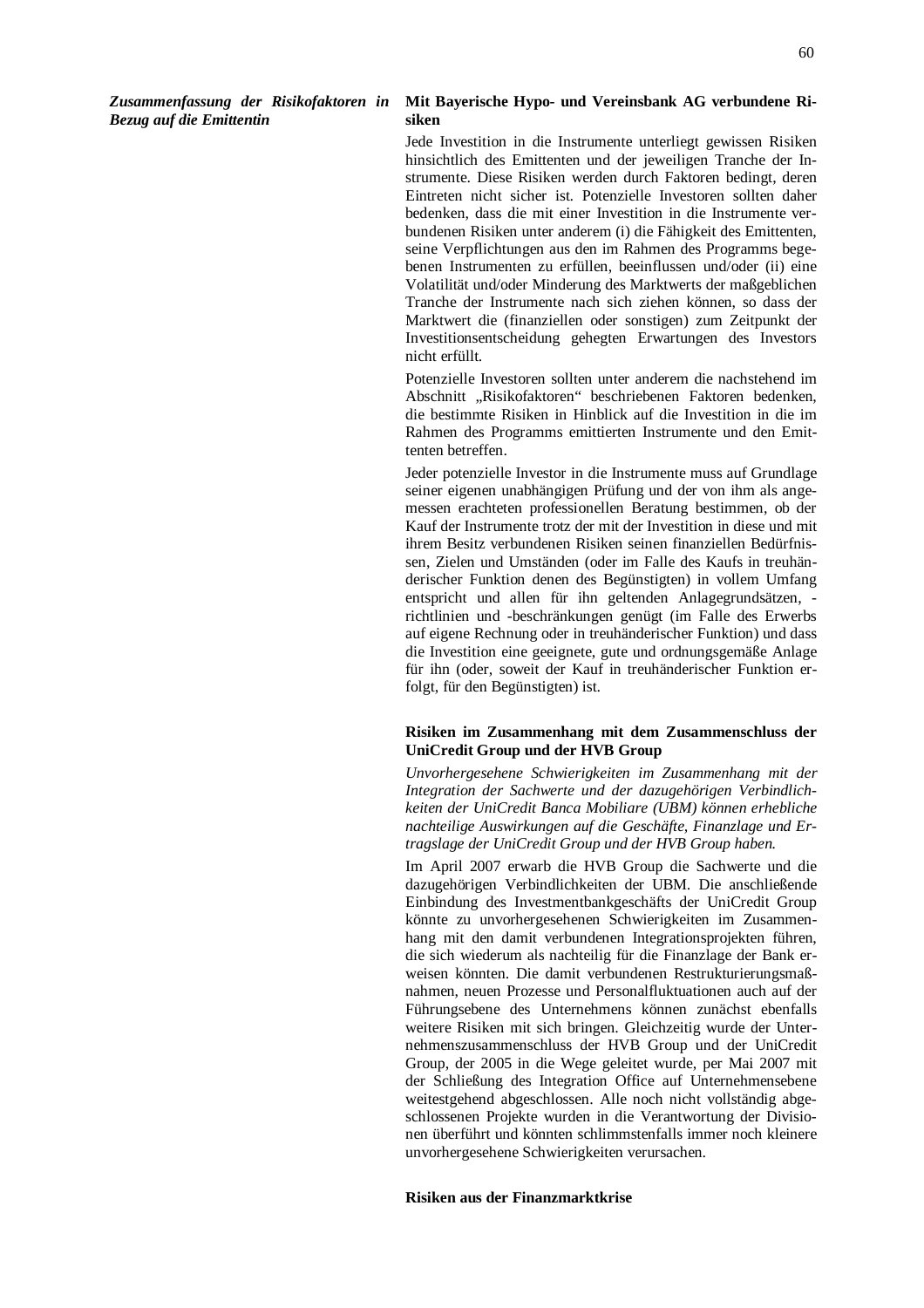Die Division Markets & Investment Banking (MIB) musste einen Rückgang hinnehmen, insbesondere bei strukturierten Krediten, die beim Handelsergebnis im dritten Quartal 2007 ausgewiesen werden (im Vergleich zum zweiten Quartal 2007). Direkte Auswirkungen der US-Hypothekenkrise auf die HVB Group sind im Augenblick wegen des geringen Subprime-Engagements in diesem Bereich nicht wahrscheinlich. Das lässt sich insbesondere auf die konservative Kreditvergabepolitik zurückführen, die in der UniCredit Group umgesetzt worden ist. Aufgrund der unterschiedlichen Struktur der Immobilienmärkte in den Kernregionen der HVB Group verglichen mit den angelsächsischen Märkten ist es weiterhin wenig wahrscheinlich, dass sich die Krise auf diese Sektoren ausweitet. Indirekte Auswirkungen aufgrund allgemein höherer Volatilität, insbesondere bei börsengehandelten Kreditprodukten, könnten zu größeren Preisschwankungen bei diesen Handelsprodukten führen und sich in Zukunft außerdem negativ auf die Marktliquidität und die Preise für Akquisitionsfinanzierungen auswirken. Vor dem Hintergrund der aktuellen Marktlage und der Entwicklungen lässt sich derzeit nicht vorhersagen, in welchem Ausmaß sich die Finanzkrise weiter auf Europa ausbreiten und eventuell auch andere Marktsegmente erfassen wird. Sollte sich die Bankenkrise zu einer globalen Krise auf den Finanzmärkten ausweiten, was auch nachhaltige Auswirkungen auf die Geschäftstätigkeit und somit die Realwirtschaft hätte, könnten das Nettovermögen, die Finanz- und die Ertragslage der Bank dauerhaft davon betroffen sein.

## **Risiken aus der Umstrukturierung des Konzerns / Integrationsrisiken**

Anfang 2007 konnten durch die Übertragung der Beteiligungen an der Bank Austria Creditanstalt sowie an weiteren Einheiten in Zentral- und Osteuropa erhebliche Verkaufserlöse generiert werden. Mit den Erlösen aus den genannten Transaktionen verfügt die Bank zwar über den notwendigen Spielraum, sowohl organisches als auch akquisitionsgetriebenes Wachstum auf dem deutschen Bankenmarkt zu forcieren, in andere Märkte westeuropäisch geprägter Regionen Nordeuropas einzutreten, ihre Kernkompetenzen in spezialisierten Nischenbereichen auszubauen, ihre aufsichtsrechtliche Kapitalausstattung zu optimieren sowie im Rahmen des wirtschaftlich Sinnvollen ausstehende Hybridfinanzierungen zurückzukaufen, gewöhnlich birgt die Suche nach gleichwertigen Reinvestitionen jedoch auch Risiken. Die HVB Group beobachtet auch weiterhin laufend insbesondere den deutschen Bankenmarkt und analysiert die Möglichkeiten externen Wachstums durch entsprechende Zukäufe; ebenso werden auch sich bietende Alternativen für organisches Wachstum in den Kernregionen Deutschland, Benelux und Skandinavien jeweils analysiert und soweit sich dies danach für die HVB Group rechnet weiterverfolgt. Allerdings birgt die Suche nach geeigneten Wettbewerbern bzw. Zielgesellschaften auch Risiken. Etwa mangels attraktiver Erwerbsobjekte nicht, erst später oder nicht in dem gewünschten Maße erfolgte Reinvestitionen zu wider Erwarten weniger günstigen Konditionen bergen das Risiko, an den aktuellen Entwicklungen nicht in dem erwarteten Ausmaß teilhaben und eventuell nicht die erwartete und geplante Rolle in den Kernbereichen einnehmen zu können. Wann und in welchem Maße daher die Vermögens-, Finanz- und Ertragslage der HVB Group durch künftige Investitionen positiv beeinflusst wird, ist derzeit noch nicht sicher. Sollte – wovon der Vorstand der HVB AG nicht ausgeht – die Übertragung der von der HVB AG veräußerten Beteiligungen an der BA-CA Gruppe sowie den weiteren Einheiten in Zentral- und Osteuropa rückabgewickelt werden und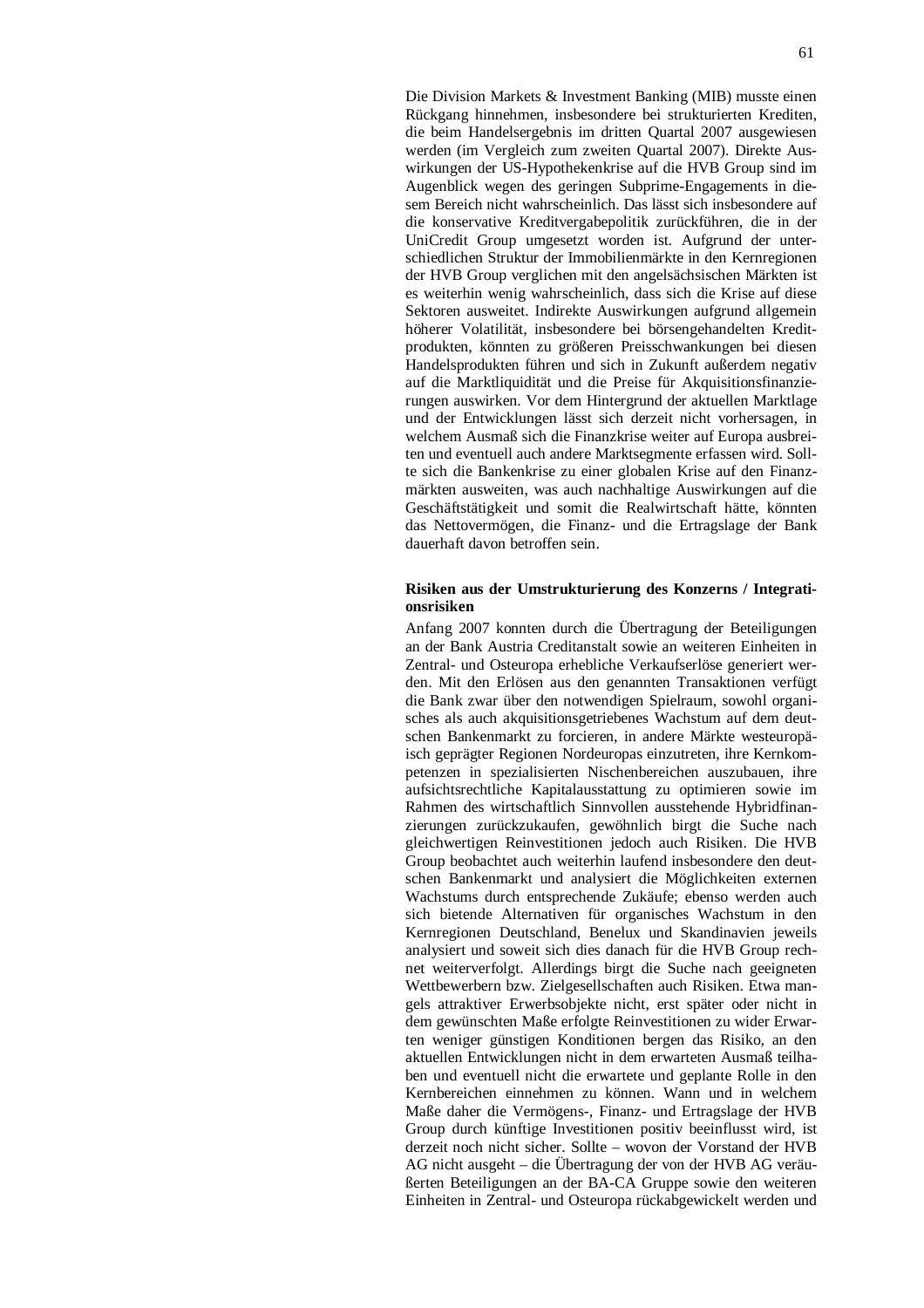damit die HVB AG auch die erhaltenen Veräußerungserlöse wieder an die Erwerber der jeweiligen Einheiten zurückzahlen müssen, dürfte dies erhebliche nachteilige Auswirkungen auf die von der HVB Group verfolgte Expansionsstrategie haben, da sie dann nicht mehr über die dafür erforderliche hohe Kapitalausstattung und liquiden Mittel verfügen würde.

## **Steuerliche Auswirkungen**

*Steuerliche Verlustvorträge*. Die künftige Nutzung der erheblichen steuerlichen Verlustvorträge (insbesondere der HypoVereinsbank) ist von einer Reihe von Bedingungen, die nach dem Erwerb der HVB-Aktien durch die UniCredit S.p.A. zu erfüllen sind, abhängig.

*Deutsche Regelungen zur Gesellschafterfremdfinanzierung*. Nach dem Erwerb von HypoVereinsbank-Aktien durch die UniCredit S.p.A. verfügt die HypoVereinsbank über einen wesentlich beteiligten Gesellschafter im Sinne dieser Vorschriften und fällt damit in den Anwendungsbereich der Regelungen zur Gesellschafterfremdfinanzierung.

Jeder der oben genannten Umstände könnte erhebliche nachteilige Auswirkungen auf die Geschäftstätigkeit der HVB Group sowie auf ihre Vermögens-, Finanz- und Ertragslage haben. Es besteht keine Gewähr, dass der Integrationsprozess erfolgreich verläuft, und dass die gemeinsame Gruppe genau so effizient geleitet und betrieben wird, wie dies bei der UniCredit Group und der HVB Group jeweils bislang der Fall war.

#### **Risiken im Zusammenhang mit Markteinführungen**

Mit der Investition in die Papiere sind gewisse Risiken verbunden.

Insbesondere verlassen sich die Investoren auf die Kreditwürdigkeit der HVB Group, und die Ergebnisse der HVB Group werden durch allgemeine wirtschaftliche, finanzielle und andere Rahmenbedingungen beeinflusst. In Rezessionszeiten kann die Nachfrage nach Kreditprodukten nachlassen, und möglicherweise steigt die Zahl der Kunden der HVB Group, die ihren Kreditverpflichtungen oder anderen Verpflichtungen nicht nachkommen. Zinssteigerungen können sich ebenfalls deutlich auf die Nachfrage nach Hypotheken und anderen Kreditprodukten auswirken. Zinssatzschwankungen in Europa und auf den anderen Märkten, auf denen die HVB Group tätig ist, beeinflussen die Ertragslage der HVB Group."

### $ZUSAMMENFASSUNG$  **DER BESCHREIBUNG DER EMITTENTIN**

Die Bayerische Hypo- und Vereinsbank Aktiengesellschaft ("HVB") entstand 1998 aus der Fusion der Bayerische Vereinsbank Aktiengesellschaft und der Bayerische Hypotheken- und Wechsel-Bank Aktiengesellschaft. Sie ist die Muttergesellschaft der HVB Group, die ihren Unternehmenssitz in München unterhält. Seit November 2005 gehört die HVB Group mehrheitlich dem UniCredito Italiano S.p.A. ("UniCredit") und fungiert somit seit diesem Datum als Sub-Group der UniCredit Group. Die UniCredit Group hält direkt und indirekt 95,45% des Aktienkapitals der HVB.

Die HVB hat ihren Unternehmenssitz in der Kardinal-Faulhaber-Straße 1, 80333 München und ist im Handelsregister des Amtsgerichts München unter der Nr. HRB 42148 als Aktiengesellschaft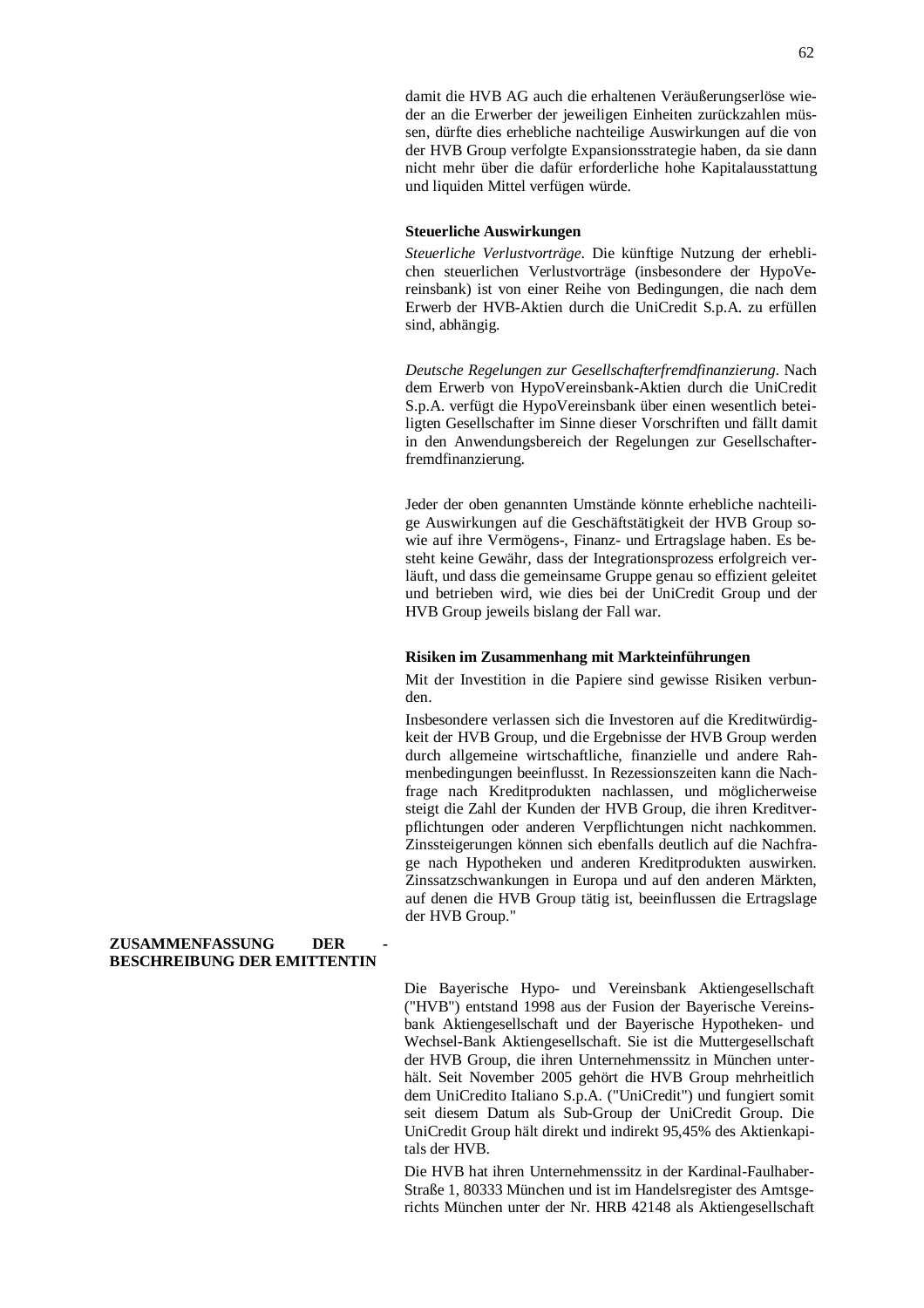gemäß dem Recht der Bundesrepublik Deutschland eingetragen. Sie ist zu erreichen unter der Telefonnummer +49-89-378-0 oder unter [www.hvb.de](http://www.hvb.de).

Infolge der Integration in die UniCredit Group wurden die Aktivitäten der HVB Group in folgenden globalen Divisionen restrukturiert: Privat- und Geschäftskunden, Wealth Management, Firmen- & Kommerzielle Immobilienkunden mit den Subdivisionen Firmenkunden, Global Financial Services und Kommerzielle Immobilienkunden, und Markets & Investment Banking.

Mit diesen Divisionen bietet die HVB Group ein umfassendes Portfolio an Bank- und Finanzprodukten und -dienstleistungen für Privat- und Firmenkunden einschließlich Multinationals, öffentliche Hand und institutioneller Kunden an.

Die Bandbreite reicht von Hypothekendarlehen und Bankdienstleistungen für Verbraucher über Private Banking, Geschäftskredite und Außenhandelsfinanzierung bis zu Fondsprodukten, Beratungs- und Vermittlungsdiensten, Wertpapiertransaktionen und Vermögensverwaltung.

Am 1. April 2007 wurde das Investment-Banking-Geschäft von UniCredit Banca Mobiliare (UBM) gegen neue HVB-Stammaktien übertragen und in die Markets & Investment Banking Division voll integriert. Diese Transaktion stellt einen weiteren Schritt im Umstrukturierungsplan der HVB Group dar, mit dem die HVB Group sich zum Kompetenzzentrum für die gesamten Investment-Banking-Aktivitäten der UniCredit Group entwickelt mit dem Ziel, (i) eine kritische Geschäftsmasse zu erreichen, (ii) eine maßgeschneiderte Infrastruktur aufzubauen und (iii) die Unternehmenssteuerung zu verschlanken und somit die Time-to-Market zu verkürzen.

Des Weiteren zielt die HVB darauf ab, ihre Marktposition mit Schwerpunkt Deutschland in den Bereichen Privatkundengeschäft, Firmenkundengeschäft sowie Commercial Real Estate Financing und Vermögensbetreuung auszubauen und sich dadurch weitere Wachstumsmöglichkeiten zu sichern.

Zur Unterstützung der Weiterentwicklung der HVB hat der Verwaltungsrat der UniCredit u.a. beschlossen, die von der HVB aus dem Verkauf der HVB-Unternehmen in Österreich und in Zentral- und Osteuropa (siehe unten) vereinnahmten Gewinne zur deutlichen Stärkung der Kapitalausstattung der HVB zu verwenden. Das soll der HVB ermöglichen, sich durch organisches Wachstum bzw. über Akquisitionen im Schlüsselmarkt der HVB – Deutschland – sowie in anderen europäischen Ländern, in denen die UniCredit Group noch nicht angemessen vertreten ist (insbesondere in Skandinavien und in den Beneluxstaaten), weiterzuentwickeln.

#### *Jüngste Entwicklungen*

## **Veräußerung und Übertragung des HVB-Geschäfts in Österreich und den CEE-Ländern auf die UniCredit bzw. ihre Tochtergesellschaften**

Gemäß dem vom Aufsichtsrat und Vorstand am 12. September 2006 verabschiedeten Beschluss, die Anteile der HVB an der Bank Austria Creditanstalt ("BA-CA") und anderen Unternehmen in den CEE-Ländern zu verkaufen, der von den Anteilseignern der HVB bei der außerordentlichen Hauptversammlung am 25. Oktober 2006 genehmigt wurde, wurden im ersten Quartal 2007 die Anteile an der BA-CA und der Joint Stock Commercial Bank Ukraine (HVB Bank Ukraine) auf die UniCredit und die Anteile an der Closed Joint Stock Company International Moscow Bank ("IMB") und der AS UniCredit Bank (ehemals HVB Bank Latvia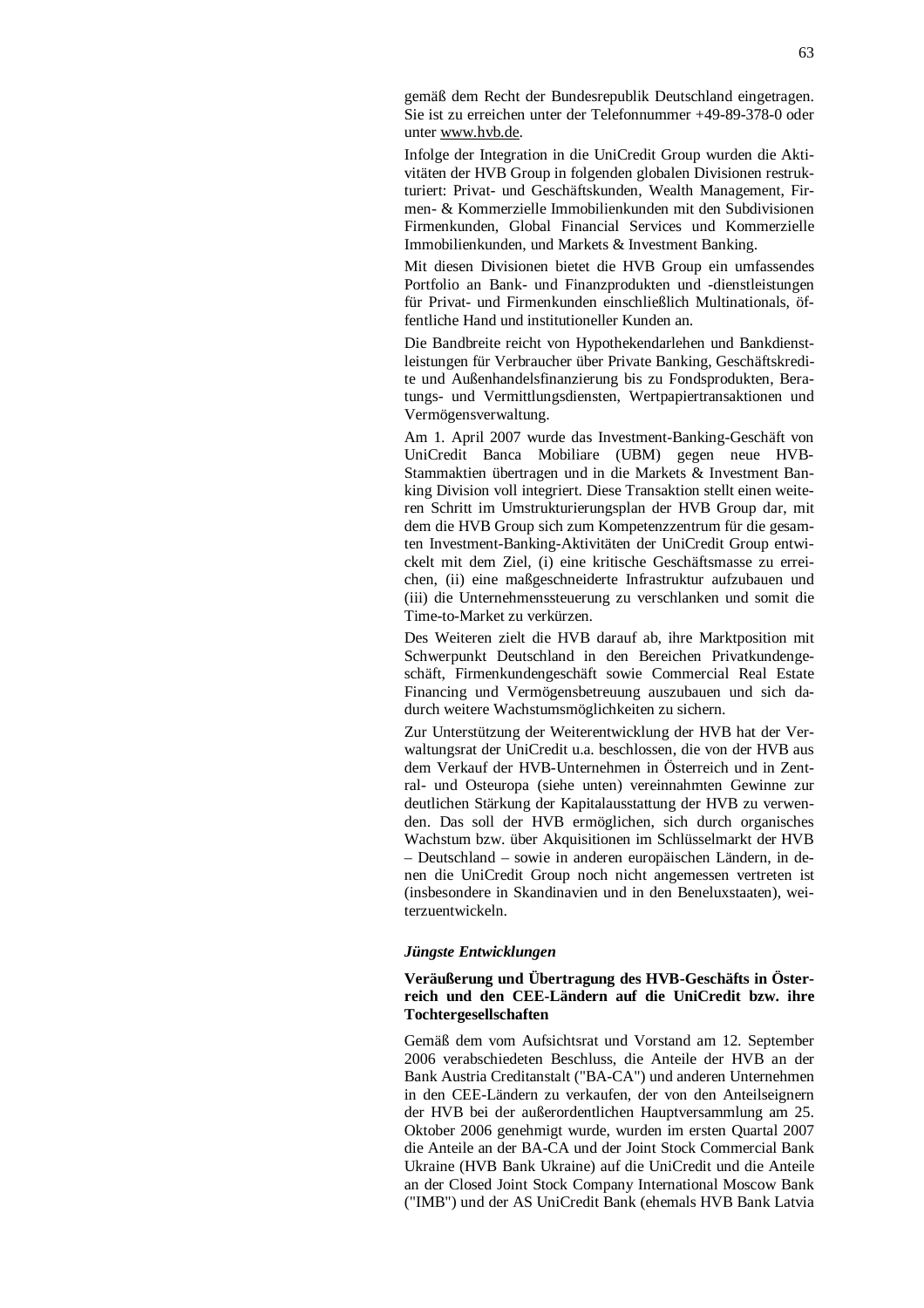AS, Riga) auf die BA-CA übertragen, während die Veräußerung der HVB-Niederlassungen in Tallinn und Vilnius an die AS UniCredit Bank im dritten Quartal dieses Jahres erfolgte.

Einige Anteilseigner haben gegen den bei der außerordentlichen Hauptversammlung der HVB am 25. Oktober 2006 verabschiedeten Beschluss Klage erhoben. Anfang November 2007 trat der Besondere Vertreter der HVB als Nebenkläger im Auftrag der klagenden Anteilseigner in das Verfahren ein.

## **Squeeze-out bei der HVB**

Am 27. Juni 2007 genehmigte eine Mehrheit von 98,77% der bei der Hauptversammlung der HVB abgegebenen Stimmen die Übertragung der von den Minderheitsaktionären gehaltenen HVB-Anteile im Rahmen eines Squeeze-out gegen Bezahlung einer angemessenen Barabfindung. Die Höhe der Barabfindung wurde von UniCredit bereits anhand eines von der Ernst & Young AG Wirtschaftsprüfungsgesellschaft, Steuerberatungsgesellschaft erstellten Gutachtens auf €38,26 je Aktie festgelegt und vom gerichtlich bestellten Wirtschaftsprüfer, der Warth & Klein GmbH Wirtschaftsprüfungsgesellschaft, als angemessen bestätigt.

Mehr als 100 Aktionäre haben in der Zwischenzeit ein Gerichtsverfahren angestrengt, um den Übertragungsbeschluss und die weiteren bei der Hauptversammlung am 27. Juni 2007 verabschiedeten Beschlüsse anzufechten.

Bis zum Abschluss des Squeeze-out, der nach Eintragung in das Handelsregister in Kraft tritt, sind die Stammaktien der HVB weiterhin zum offiziellen Handel an allen deutschen Börsen sowie an der Wiener Börse, an der Euronext in Paris und an der SWX Swiss Exchange zugelassen.

Die HypoVereinsbank wird nach dem Squeeze-Out-Verfahren eine Aktiengesellschaft nach deutschem Recht und ein operativ selbständiges Institut bleiben.

### **Ernennung des Besonderen Vertreters**

Bei der Hauptversammlung der HVB AG am 27. Juni 2007 wurde auf Antrag von Aktionären ein Beschluss bezüglich Punkt 10 der Tagesordnung dahingehend verabschiedet, dass gegen derzeitige und ehemalige Mitglieder des Vorstands und Aufsichtsrats der HVB sowie der UniCredit S.p.A. und deren verbundener Unternehmen – einschließlich der jeweiligen Rechtsvertreter – eine Schadensersatzklage bezüglich des geltend gemachten finanziellen Schadens aus der Veräußerung der BA-CA und des geltend gemachten finanziellen Schadens aus dem Fusionsvertrag erhoben wird. Ein besonderer Vertreter wurde bestellt, um die Ansprüche geltend zu machen."

- The section "**Risks relating to Bayerische Hypo- und Vereinsbank AG**" from page 36 to page 41 of the Prospectus 2006 will be replaced by the sections "**Risks relating to Bayerische Hypo- und Vereinsbank AG**", "**Risks relating to HVB Group's Business**" and "**Regulatory risks**" from page 53 to page 57 of the Prospectus 2008.
- The sections "**Information about HypoVereinsbank, the parent company of HVB Group**" and "**Recent Development**" from page 226 to page 227 of the Prospectus 2006 will be replaced by the sections "**Information about HVB, the parent company of HVB Group**" and "**Recent Development**" from page 543 to page 545 of the Prospectus 2008.
- The section "**Business Overview**" from page 228 to page 247 of the Prospectus 2006 will be replaced by the section "**Business Overview**" from page 546 to page 566 of the Prospectus 2008.
- The section "**Taxation**" from page 248 to page 256 of the Prospectus 2006 will be replaced by the section "**Taxation**" from page 567 to page 577 of the Prospectus 2008.